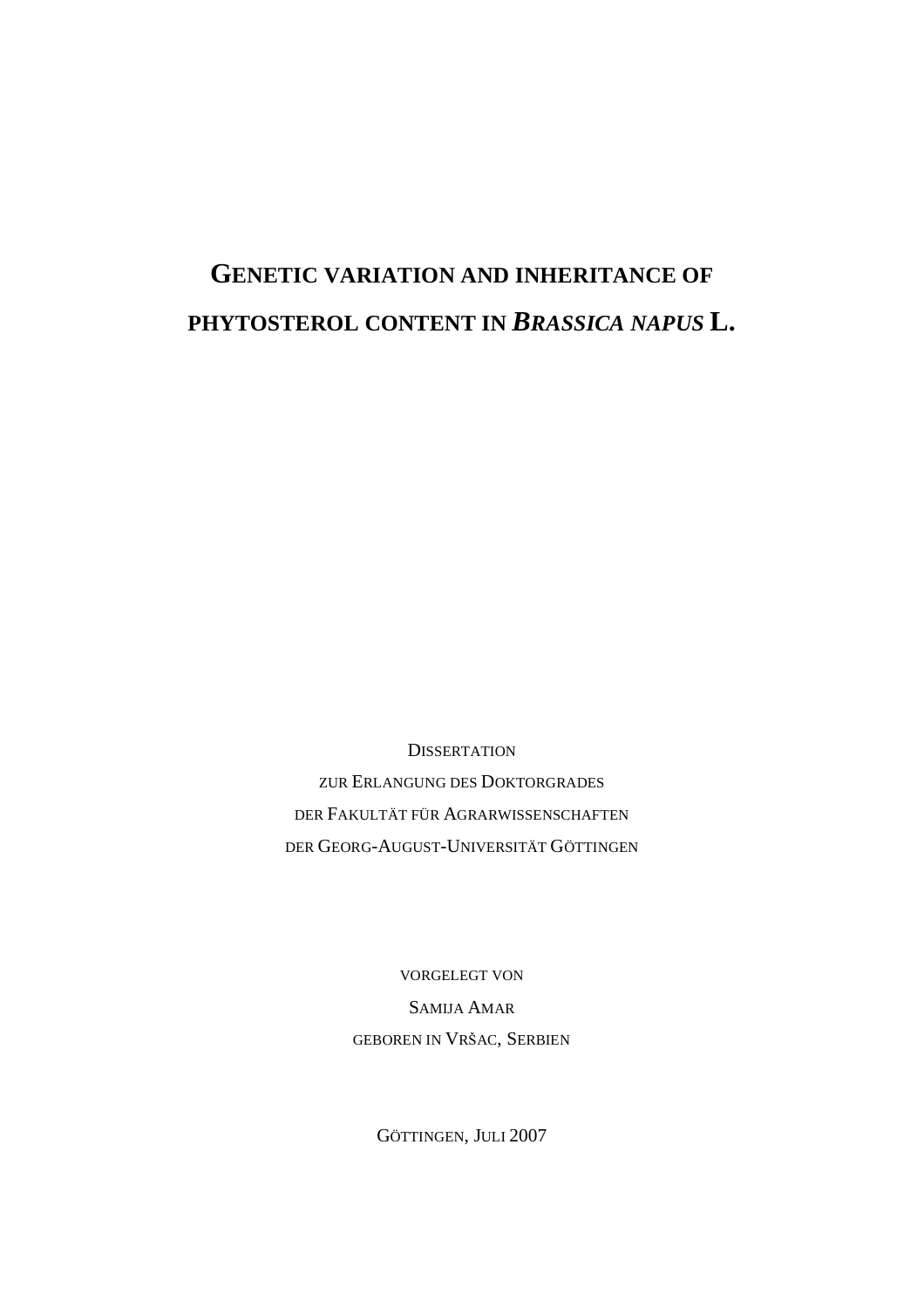$D<sub>7</sub>$ 

REFERENT: PROF. DR. H.C. BECKER KORREFERENTIN: PROF. DR. E. PAWELZIK

TAG DER MÜNDLICHEN PRÜFUNG: 19. JULI 2007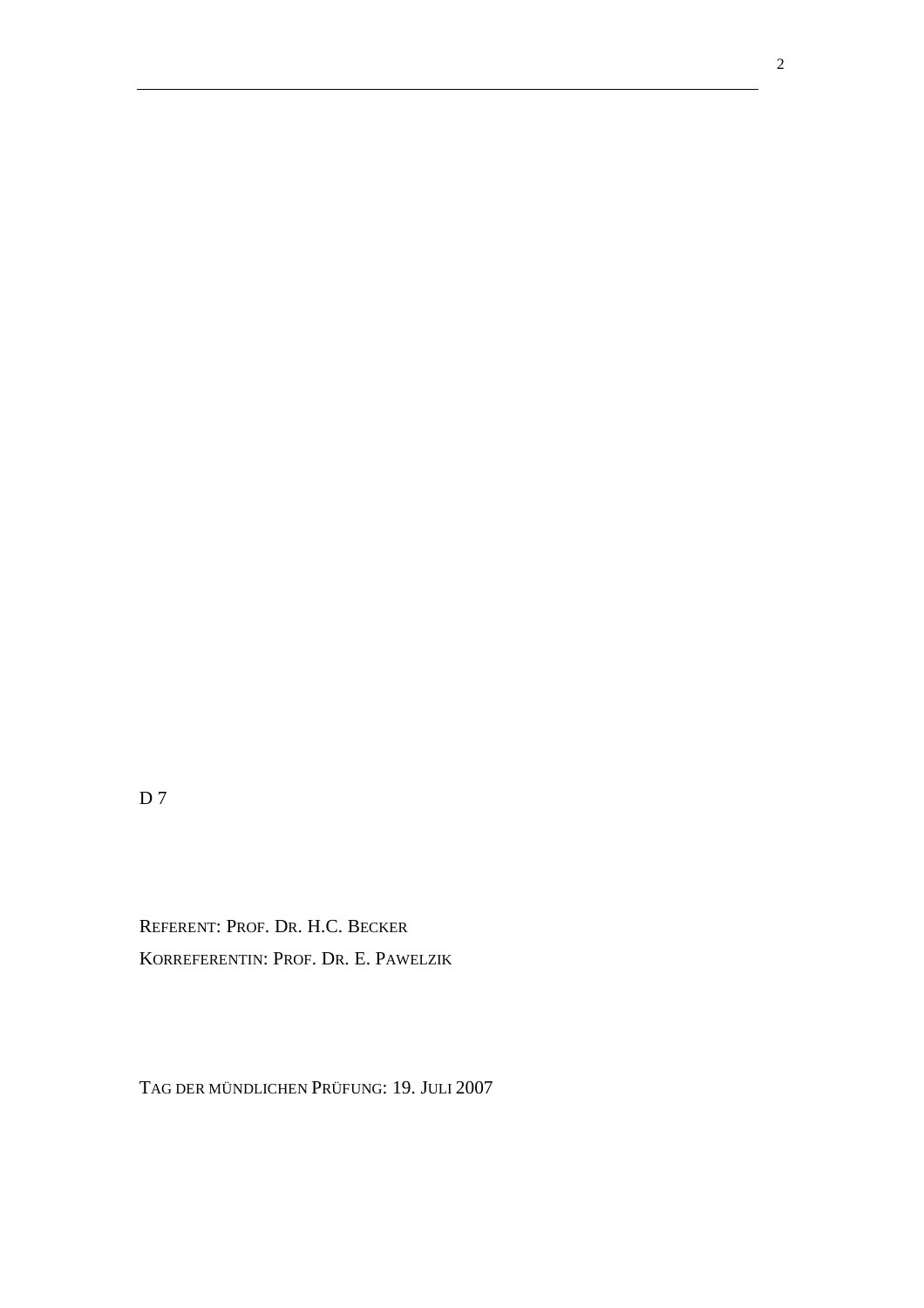# **TABLE OF CONTENTS**

| GENETIC VARIATION AND GENOTYPE X ENVIRONMENT INTERACTIONS FOR PHYTOSTEROL CONTENT IN  |  |
|---------------------------------------------------------------------------------------|--|
|                                                                                       |  |
| MAPPING QTL FOR PHYTOSTEROL AND SINAPATE ESTER CONTENT IN BRASSICA NAPUS L. 37        |  |
|                                                                                       |  |
| GENETIC VARIATION IN PHYTOSTEROL CONTENT IN BRASSICA NAPUS L. AND DEVELOPMENT OF NIRS |  |
|                                                                                       |  |
|                                                                                       |  |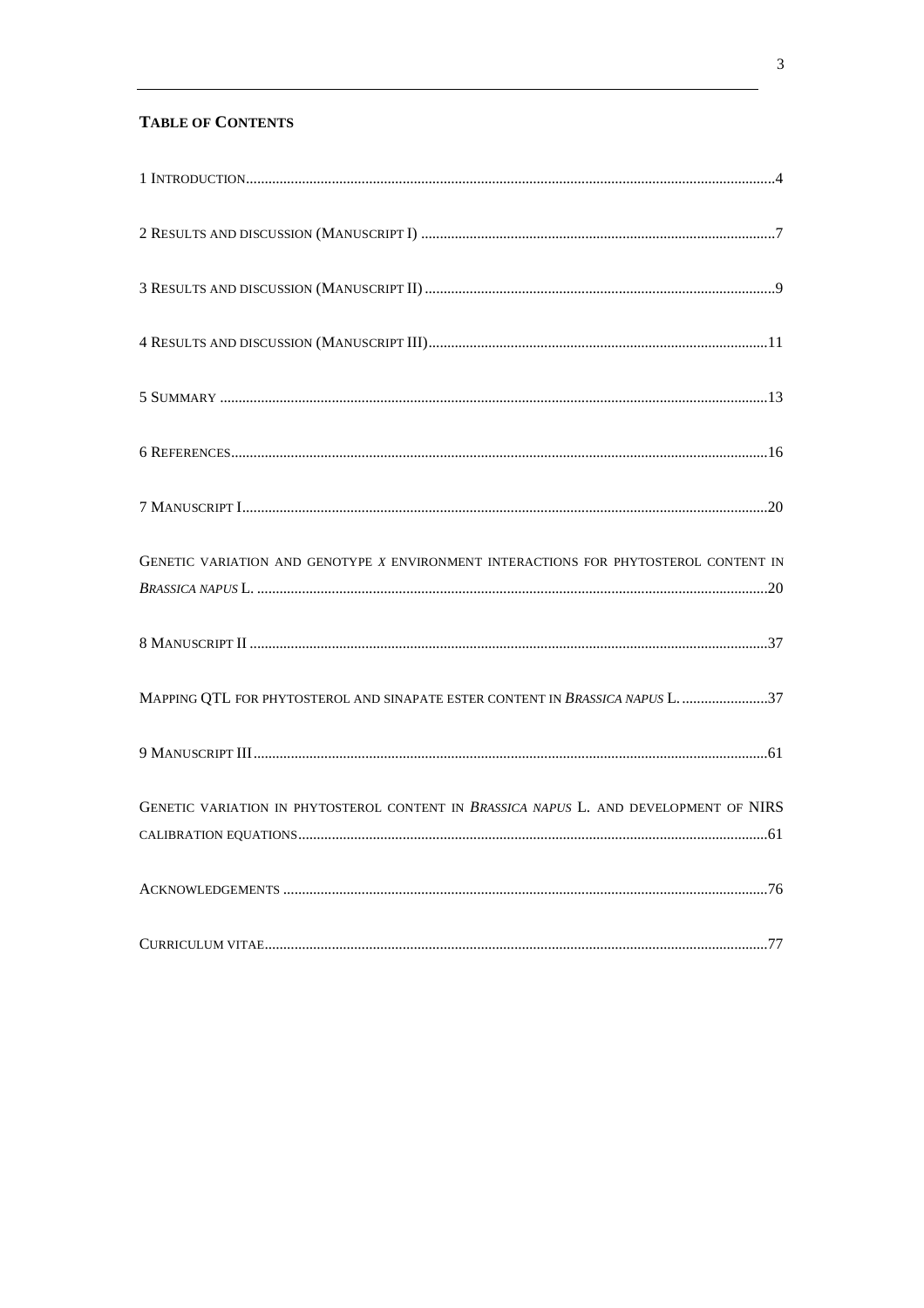#### **1 INTRODUCTION**

The growing economic importance of rapeseed (*Brassica napus* L.) and its most recent utilization as a novel source of renewable energy is mainly due to its increased oil content and improved oil quality, high nutritive value protein and enhanced yield and yield stability. Recently, attention has also been focused on minor oil and protein constituents like sterols (Hamama *et al*. 2003), tocopherols (Marwede *et al*. 2004), carotenoids (Shewmaker *et al*. 1999) and sinapate esters (Zum Felde *et al*. 2006). Altering the content and composition of those constituents could give an added value to rapeseed oil, rapeseed meal and their derived products.

As essential cell membrane constituents, sterols are widely distributed in all eukaryotic organisms. Plant cells synthesize a complex array of plant sterols, called phytosterols, with the phytosterol profile varying between species, whereas animal and fungal cells produce only one sterol each, cholesterol and ergosterol, respectively. However, the most common phytosterols are sitosterol, campesterol and stigmasterol, while brassicasterol is typical for *Brassicaceae* family and avenasterol for cereals. Phytosterols are predominantly present in oilseed plants and cereal lipids and their content in vegetables, fruits, nuts and berries is considerably lower (Piironen *et al*. 2003, Piironen *et al*. 2002). Rapeseed oil is, after corn oil, the second richest natural source of phytosterols contributing up to 1% of the crude rapeseed oil (Piironen *et al*. 2000, Gordon and Miller 1997).

For more than half a century the capacity of phytosterols to lower cholesterol absorption and serum LDL-cholesterol level has been well-known (Best *et al*. 1954). Following their consumption, dietary and endogenous cholesterol absorption is being reduced by about 50% (Law 2000). And only two decades ago increased level of plasma cholesterol has been recognized as one of the main risk factors of cardio vascular diseases – the leading cause of mortality in Western countries (Castelli 1984). Since, the cholesterol reduction by health advice and dietary recommendations has been of limited effectiveness, the cholesterol-reducing benefits of phytosterols have been used in 'functional food' production, *i.e.* milk and dairy products fortified with natural phytosterols. In most cases, phytosterols are obtained as a by-product during vegetable oil refining but, nevertheless, enhancing the phytosterol content and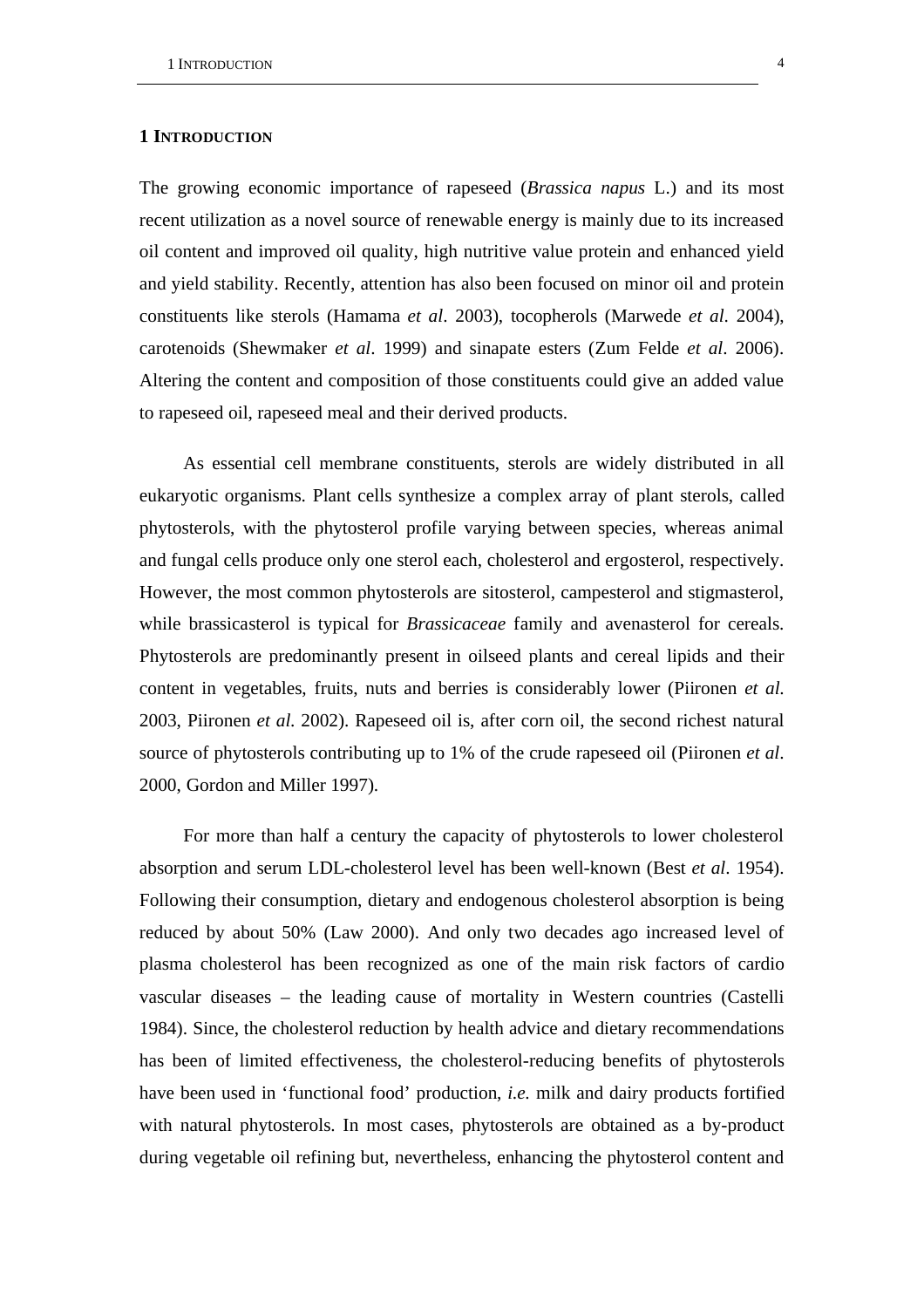modifying their composition in oil seed crops could give an added value to vegetable oils and oil-derived products. Even so, only a limited number of studies report about genetic variation or environmental effects on phytosterol content in oilseed rape (Hamama *et al*. 2003, Abidi *et al*. 1999, Gordon and Miller 1997, Appelqvist *et al*. 1981), whereas possible correlations between phytosterols and other seed quality traits, or genetic inheritance of phytosterol content have not at all been investigated. A probable reasons for this could be that a rather sophisticated extraction and derivatisation method is required for phytosterol identification and that so far there is no gas-chromatographic analysis for their accurate quantification suitable for plant breeding purposes. Quantitative Trait Loci (QTL), on molecular linkage maps of the rapeseed genome, have already been identified for quality traits such as oil, fatty acids, glucosinolates or tocopherols (Qiu *et al*. 2006, Marwede *et al*. 2005, Zhao *et al*. 2005, Ecke *et al*. 1995), however, no QTL for phytosterol content have been mapped so far.

In canola seeds, sinapate esters, like sinapine and sinapoylglucose predominate while sinapate and other sinapate esters, are found only in lower concentrations. As minor rapeseed meal constituents sinapate esters make up 1 to 2% of the seed dry matter (Bell 1993) contributing to the bitter taste, dark colour and low nutritive value of the meal (Shahidi and Naczk 1992), thus compromising the use or rapeseed protein in food and feed industry. A substantial reduction of sinapate esters, which could give an added value to the rapeseed meal, now seems possible considering the available large natural genetic variation in sinapate ester content (Zum Felde *et al*. 2006) along with the success of transgenic approaches to drastically lower the sinapate ester content (Hüsken *et al*. 2005) and the availability of a Near-Infrared Reflectance Spectroscopic (NIRS) calibration for these compounds (Zum Felde *et al*. 2007).

The present research was initiated to develop a high throughput gaschromatographic method for an accurate assessment of phytosterol content and composition in a large number of seeds of oilseed rape, which would be appropriate for plant breeding purposes. The first aim was to determine genetic variation for total and individual phytosterol content, genetic and genotype *x* environment interaction effects on phytosterol content as well as the heritability of phytosterols in three winter rapeseed doubled haploid populations, grown in different environments. Additionally,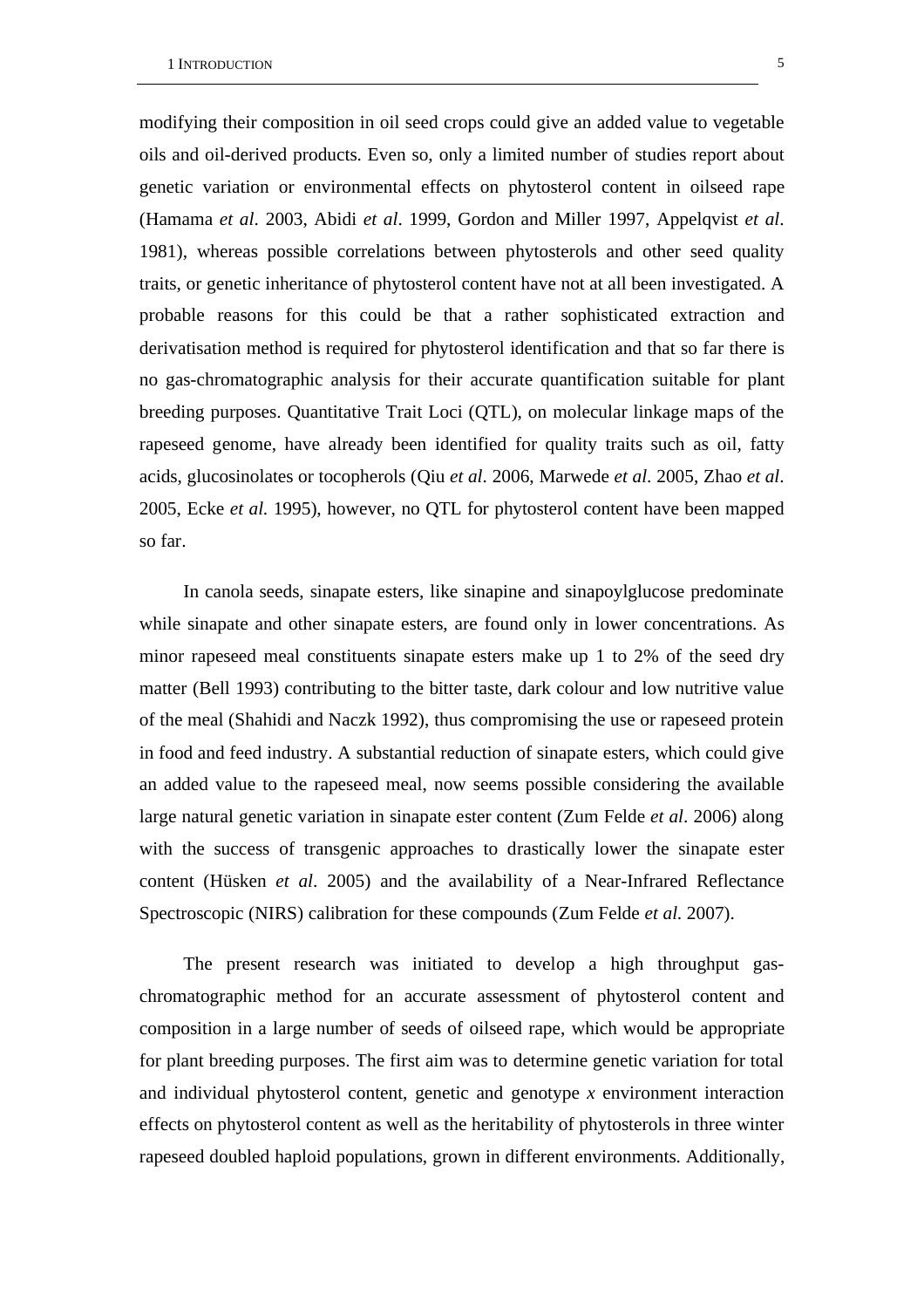the correlations between phytosterol content and other important seed quality traits were supposed to be analysed. The second main objective was to identify QTL for phytosterol and sinapate ester content in a winter rapeseed doubled haploid population, previously found to show a large variation for sinapate esters (Zum Felde *et al*. 2006) and to assess the possible correlations between phytosterols, sinapate esters and other important seed traits. The third goal was to analyse the genetic variation in phytosterol content in a genetically diverse rapeseed material, including modern cultivars, resynthesized lines and gene bank accessions, grown during different years at different locations and to develop NIRS calibration equations which could provide a good alternative for fast, non-destructive and cost-effective estimation of phytosterol content in seeds.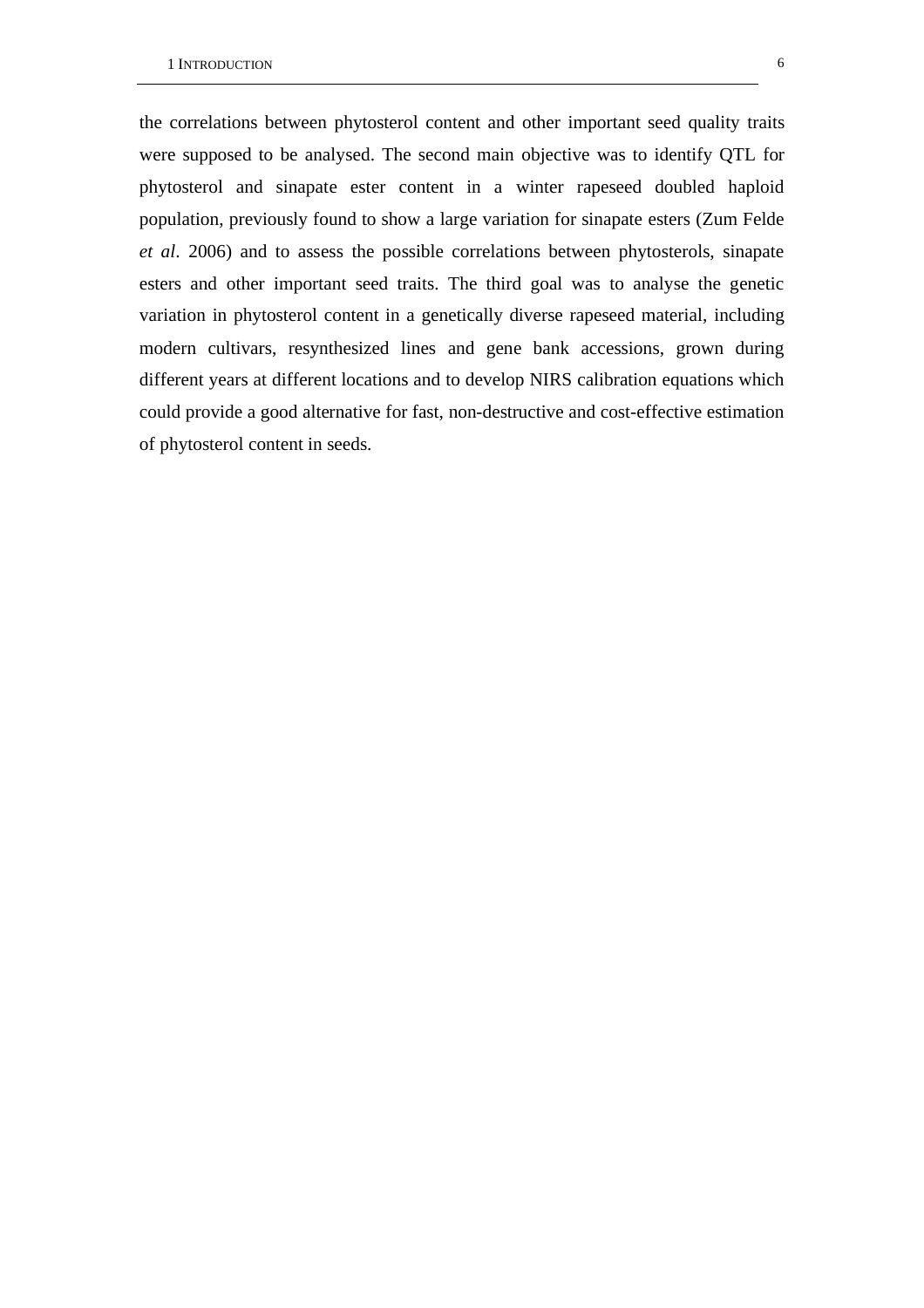#### **2 RESULTS AND DISCUSSION (MANUSCRIPT I)**

**GENETIC VARIATION AND GENOTYPE** *X* **ENVIRONMENT INTERACTIONS FOR PHYTOSTEROL CONTENT IN** *BRASSICA NAPUS* **L.** 

Economic importance of oilseed rape has lately increased largely due to utilisation of its high-grade oil. Apart from improving oil content and oil quality, attention has recently been directed to valuable minor oil-constituents like tocopherols, phytosterols and carotenoids recognised for their antioxidative, cholesterol-lowering and other health-benefiting potentials. Regarding phytosterols, rapeseed oil is, after corn oil, the second richest natural source of phytosterols (Piironen *et al*. 2000), with contents ranging from 0.5 to 1 percent of the oil (Hamama *et al*. 2003). The major objectives of this study were to develop a gas-chromatographic (GC) method for the high throughput analysis of the phytosterol content and composition in seeds of oilseed rape, to determine the genetic variation, genetic and genotype *x* environment effects and the heritability of phytosterol content in three winter rapeseed doubled haploid (DH) populations and to analyse correlations between phytosterols and other economically important seed traits.

The accuracy of the GC method was verified by the three comparative measurements at the Institute for Lipid Research in Münster, the Swedish University of Agricultural Sciences and by participation in an official ring trial of the German association of lipid sciences (DGF). The advantage of the present method is the direct alkaline hydrolysis on the seed meal without quantitative oil extraction, contributing to its simplicity and suitability for the accurate phytosterol analysis in plant breeding programmes. Sitosterol was found to be the most prominent phytosterol, accounting for 50% of the total phytosterol content, followed by campesterol (29%) brassicasterol (13%), avenasterol (4%) and stigmasterol (traces); similar relative contents in rapeseed were observed in studies from Warner and Mounts (1990) and Appelqvist *et al*. (1981). For total and individual phytosterol content large and significant variations were detected in all three DH populations. Total phytosterol content ranged from 2570 to 4150 mg/kg seed and from 4480 to 9380 mg/kg oil, which compares well with the results from previous studies (Hamama *et al*. 2003, Vlahakis and Hazebroek 2000, Gordon and Miller 1997). Predominant and highly significant effects of the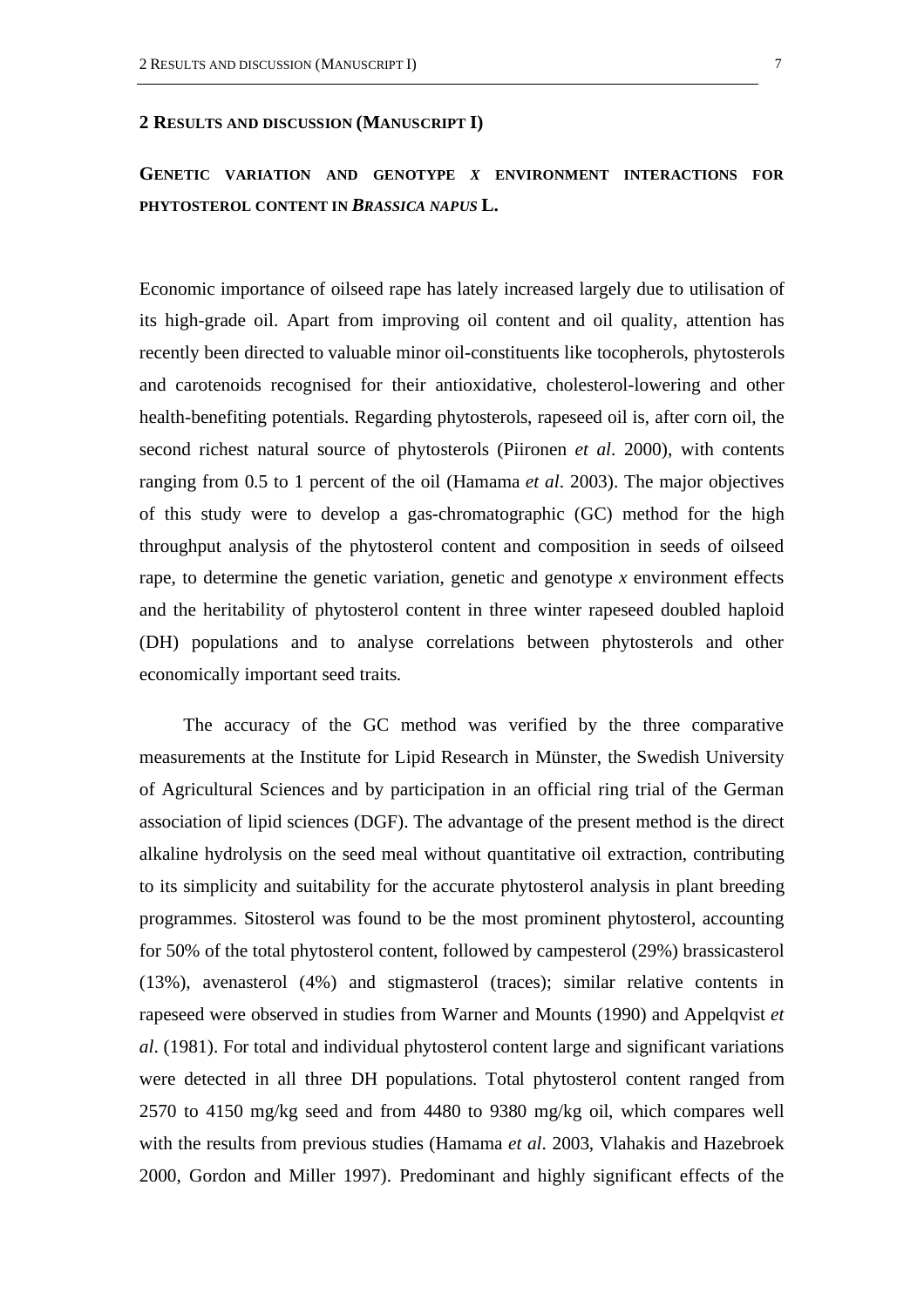genotypes in comparison to the genotype *x* environment interaction effects, resulted in overall high heritabilities for total phytosterols (0.84 to 0.91), indicating that effective selection for high phytosterol content would be possible with limited effort with respect to the number of test environments. There are currently no indications that increased phytosterol content could be negatively associated with other relevant seed quality traits. The observed negative correlation between oil content and total phytosterol content ( $r_g$ =-0.67<sup>++</sup>) in one population was explained by an indirect effect of erucic acid segregating in this population (see Manuscript II). A positive correlation  $(r<sub>g</sub>=0.59<sup>++</sup>)$  between oil and phytosterol content were detected in the second DH population segregating for oleic and linolenic acid content. However, since oil content was not significantly correlated with oleic  $(r<sub>g</sub>=0.14)$  and linolenic  $(r<sub>g</sub>=0.14)$  acid content, this did not provide an explanation for the positive correlation between phytosterols and oil content in this population. In the third DH population, derived from a cross between two 'high erucic acid' parents, there was no correlation between oil and phytosterol content  $(r<sub>g</sub>=0.06)$ . Phytosterol content was not correlated to protein and glucosinolate content indicating that breeding for enhanced phytosterol content and modified composition should be possible without affecting other seed quality traits.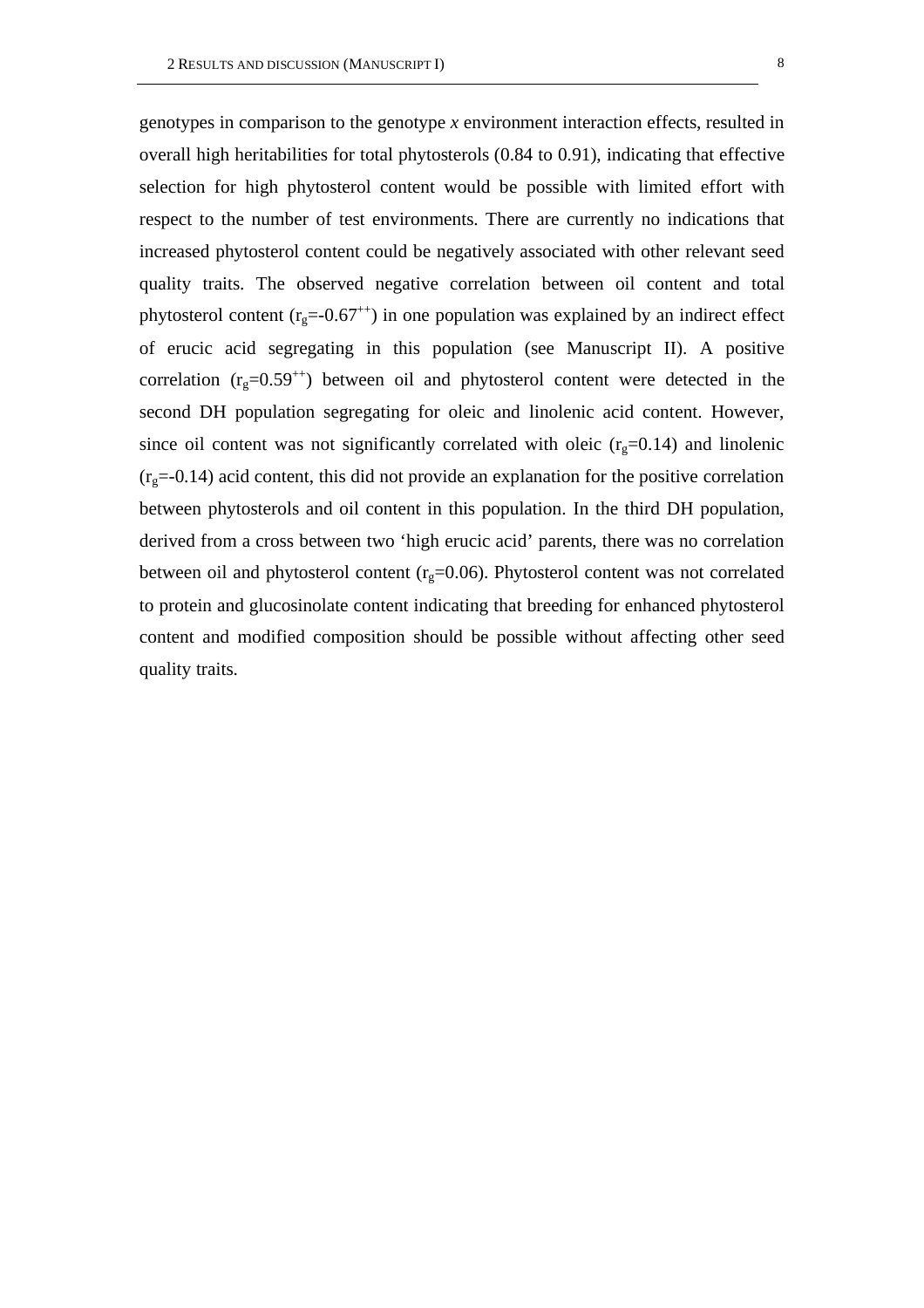#### **3 RESULTS AND DISCUSSION (MANUSCRIPT II)**

# **MAPPING QTL FOR PHYTOSTEROL AND SINAPATE ESTER CONTENT IN** *BRASSICA NAPUS* **L.**

With regard to the food and feed purposes improved oil and protein quality is considered as an important goal in rapeseed breeding programmes. Seeds of canola quality oilseed rape have been shown to contain high amounts of phytosterols and sinapate esters. Whereas phytosterols are being used to enrich milk- and oil-derived food products, sinapate esters are limiting the utilisation of the rapeseed proteins in the feed industry. Enhancing the phytosterol content of oil and lowering sinapate ester content of the meal could therefore give an added value to the oilseed rape crop. This research was aimed to localise and identify QTL for phytosterol and sinapate ester content in a selected double haploid (DH) winter rapeseed population, previously found to contain a large variation for the two traits.

For total phytosterol content three QTL were detected, explaining 60% of the genetic variance. Two major QTL for total phytosterol content on N8 and N13 were at the same time QTL with largest positive additive effects identified for all individual phytosterols. This was not the case for the third, minor QTL on N18. The correlations among individual phytosterols were all significantly positive, suggesting that most of the variation is influenced by the genetic differences before the separation of the pathways leading to the biosynthesis of individual phytosterols. In this case, likely candidate genes for the QTL on N18 could be the gene for either one of the two key biosynthetic enzymes 3-hydroxy-3-methylglutaryl-CoA reductase and cycloartenol C-24-methyltransferase, which have been reported to considerably influence individual and total phytosterol content (Holmberg *et al*. 2003). In the DH population, the two erucic acid genes segregated, and a close negative correlation was found between erucic acid and phytosterol content  $(r_s=0.80^{**})$ . Following path coefficient analysis, erucic acid revealed a negative direct effect on total phytosterol content (-0.76). Further association between total phytosterol and erucic acid content were confirmed with the QTL analysis. Two of the QTL, with the strongest additive effects, map on linkage groups N8 and N13 within the confidence intervals of the two erucic acid genes (Ecke *et al*. 1995). Apparently, there is either a pleiotropic effect of the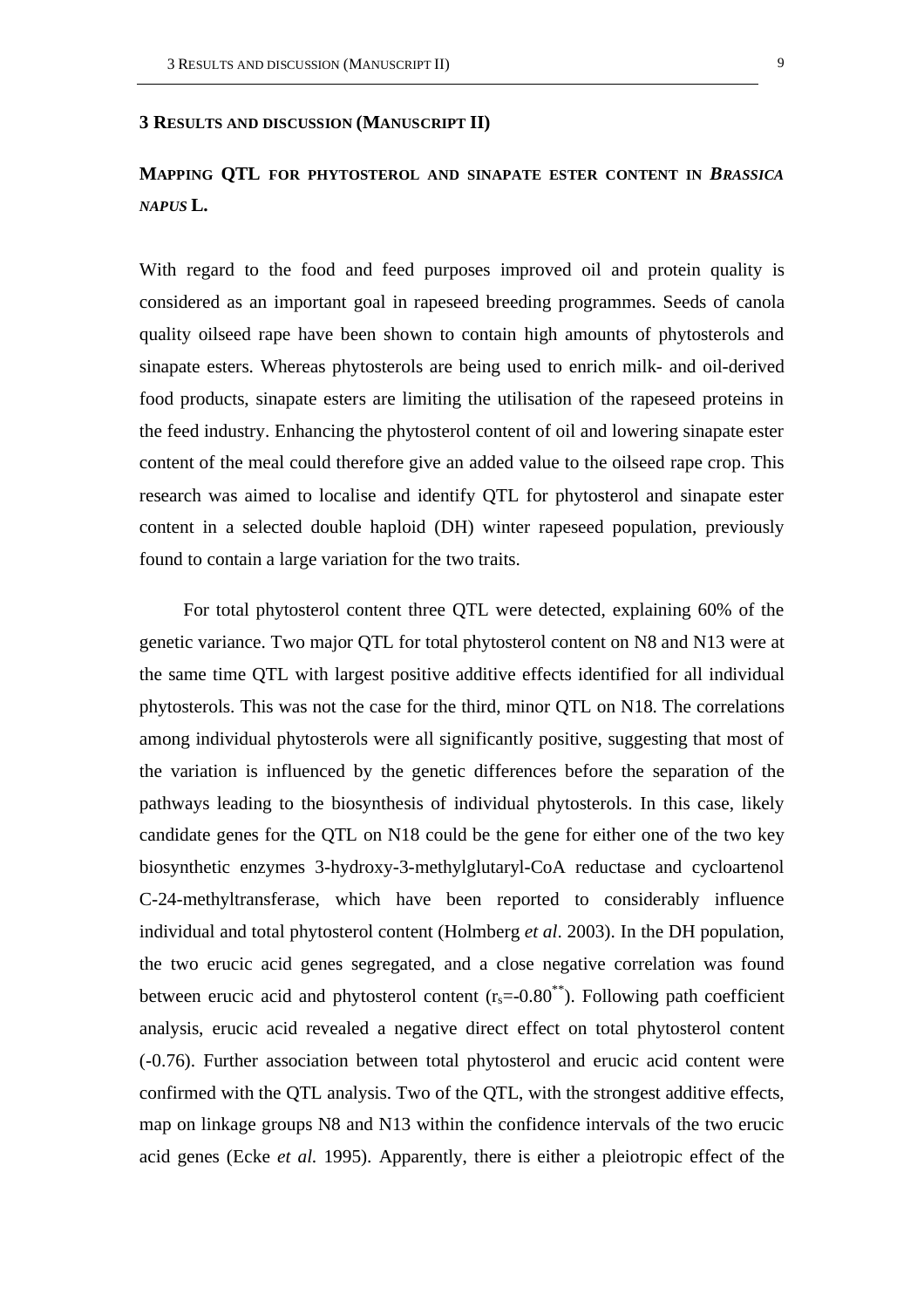erucic acid genes on the phytosterol content or two major phytosterol genes could be closely linked to the two erucic acid genes. The later hypothesis could be verified by the comparative analysis of phytosterol content in transgenic rapeseed lines expressing the erucic acid *fae*1-gene (James *et al*. 1995) in otherwise low erucic acid background (Han *et al*. 2001). The former hypothesis could be explained by the competition for acetyl-CoA, an early common precursor available only in limited quantities (Fatland *et al*. 2005). It may be easily anticipated that a drastic change in erucic acid content, can significantly modify the phytosterol content, regarding the fact that four molecules of acetyl-CoA are needed to form one molecule of erucic acid (Puyaubert *et al*. 2005) and three molecules of acetyl-CoA are needed to form one molecule of phytosterol (Chappell 1995).

Altogether six QTL for total sinapate ester content were detected, explaining 56% of the genetic variance. A close negative association between erucic acid and total sinapate ester content  $(r_s=0.66^{**})$  was also confirmed with the QTL analysis, showing that the two QTL, with the strongest additive effect, for total sinapate ester content mapped at a very similar position as the two erucic acid genes. The strong negative correlation between sinapate esters and oil content  $(r_s = 0.71^{**})$  along with the results from path coefficient analysis showing a stronger direct effect of oil on sinapate esters (-0.49) than of erucic acid on sinapate esters (-0.32), may be explained by the competition for plastidic phosphoenolpyruvate (PEP), a common precursor for *de novo* fatty acid and sinapate ester biosynthesis (Fischer *et al*. 1997). Amongst other enzyme activities, pyruvate kinase, which uses the PEP as a substrate, has been found to be enhanced in a *Brassica napus* line with high oil content compared to a nearisogenic line with a low oil content, corroborating the importance of this step in storage lipid biosynthesis (Li *et al*. 2006).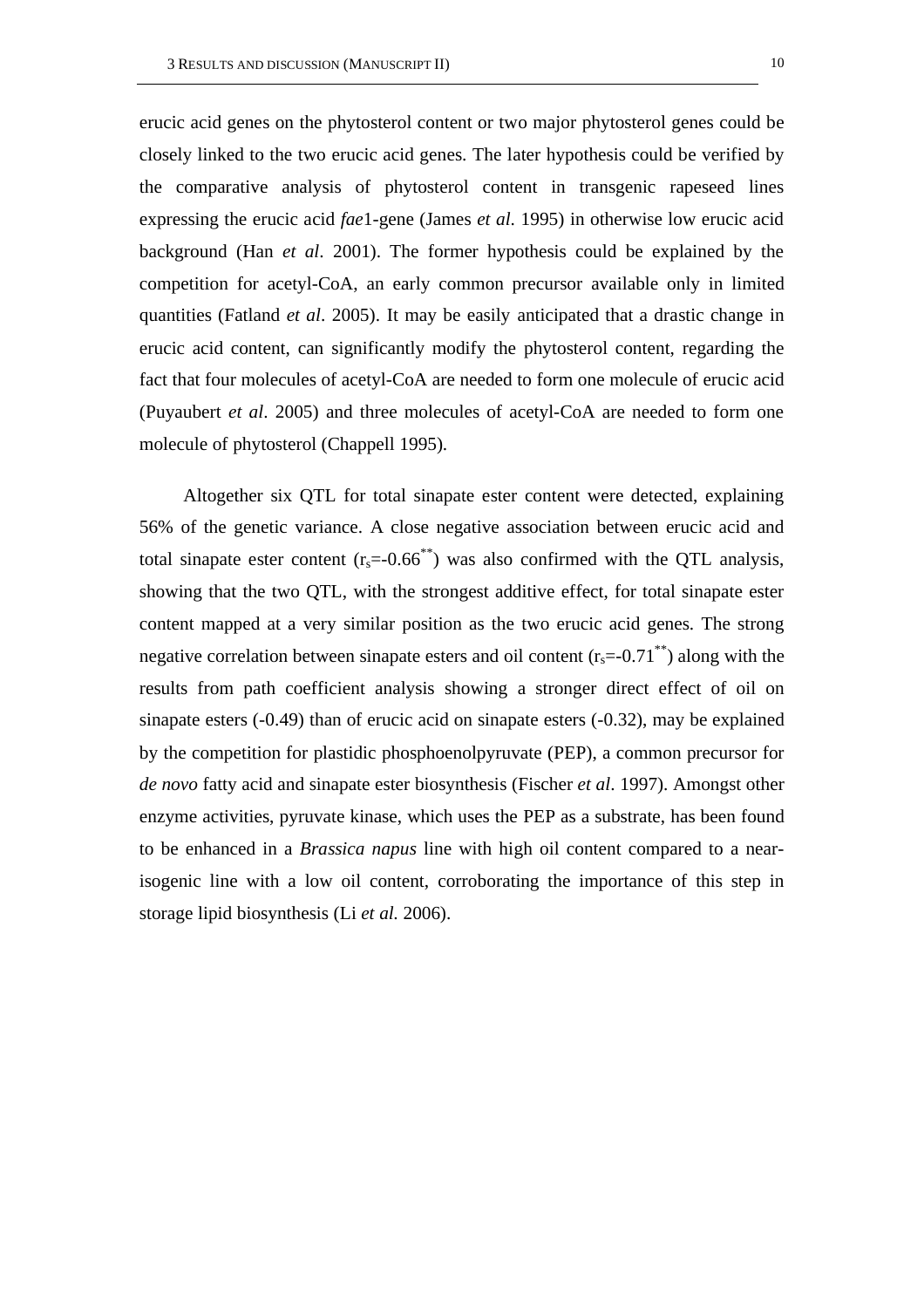#### **4 RESULTS AND DISCUSSION (MANUSCRIPT III)**

# **GENETIC VARIATION IN PHYTOSTEROL CONTENT IN** *BRASSICA NAPUS* **L. AND DEVELOPMENT OF NIRS CALIBRATION EQUATIONS**

At present, little is known about the genetic variation in phytosterol content of rapeseed genotypes since their accurate identification and quantification require rather complicated extraction and derivatisation sample preparation procedure followed by time-consuming gas-chromatographic (GC) analyses (Dutta and Normen 1998). Even though within the scope of this thesis a more simplified gas-chromatographic method for breeding purposes has been developed, the method is nevertheless destructive, laborious and costly. The objectives of the present work were to study the variation in phytosterol content in a genetically diverse set of 2246 rapeseed lines tested in different years and locations, including resynthesized lines, modern winter cultivars and gene bank accessions, and to develop a Near-Infrared Reflectance Spectroscopic (NIRS) calibration equation which could provide a good alternative for the high throughput and non-destructive estimation of seed phytosterol content.

The phytosterol variation in the complete winter rapeseed germplasm collection was significant, ranging from 2000 to 4800 mg/kg seed. The modern cultivars had the highest phytosterol contents, however, the range of 3600 to 4800 mg/kg seed was rather limited. This may be explained by the fact that the cultivars are rather closely related and that all of them had a low erucic acid content in the seed oil. The resynthesized lines revealed comparably higher phytosterol variation than the cultivars (2100 to 4300 mg/kg seed). The phytosterol content of the resynthesized lines was negatively correlated with erucic acid content  $(r_s=0.50^{**})$ . Explained fraction of variance in cross-validation  $(R_{CV}^2)$  ranged from 0.45 for avenasterol to 0.76 for total phytosterols. The prediction of the NIRS calibration, calculated through standard deviation and standard error of cross-validation ratio, was highest for total phytosterols (2.0) implying that the calibration could be quite useful for identifying genotypes with low, medium or high phytosterol content (Fontaine *et al*. 2001). When compared with the resynthesized lines the accessions of the gene bank material showed somewhat limited genetic variation in total phytosterol content (2400 to 4200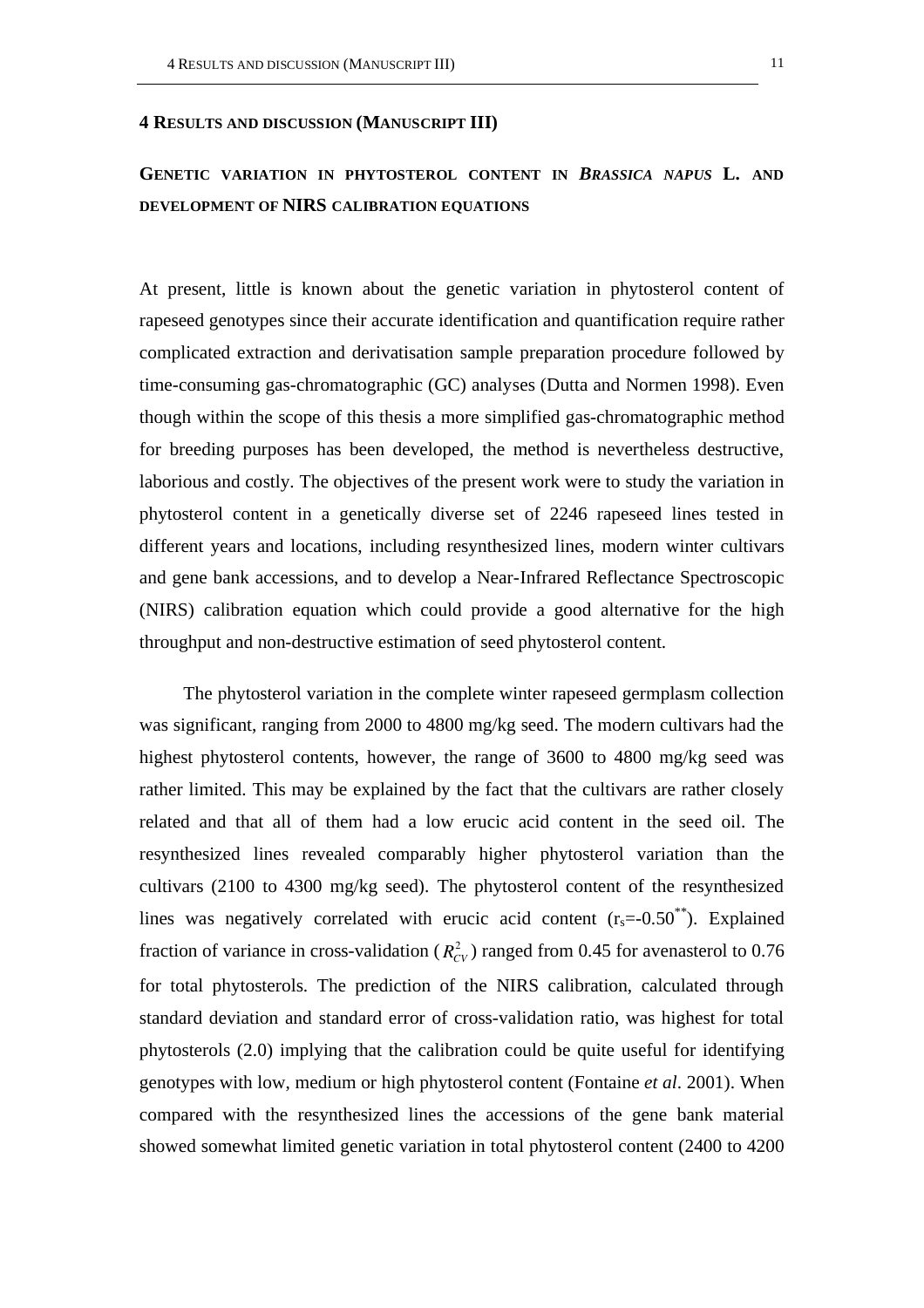mg/kg seed). As found for the resynthesized lines, the erucic acid content in the gene bank collection was negatively correlated with total phytosterol content  $(r_s=0.77^{**})$ .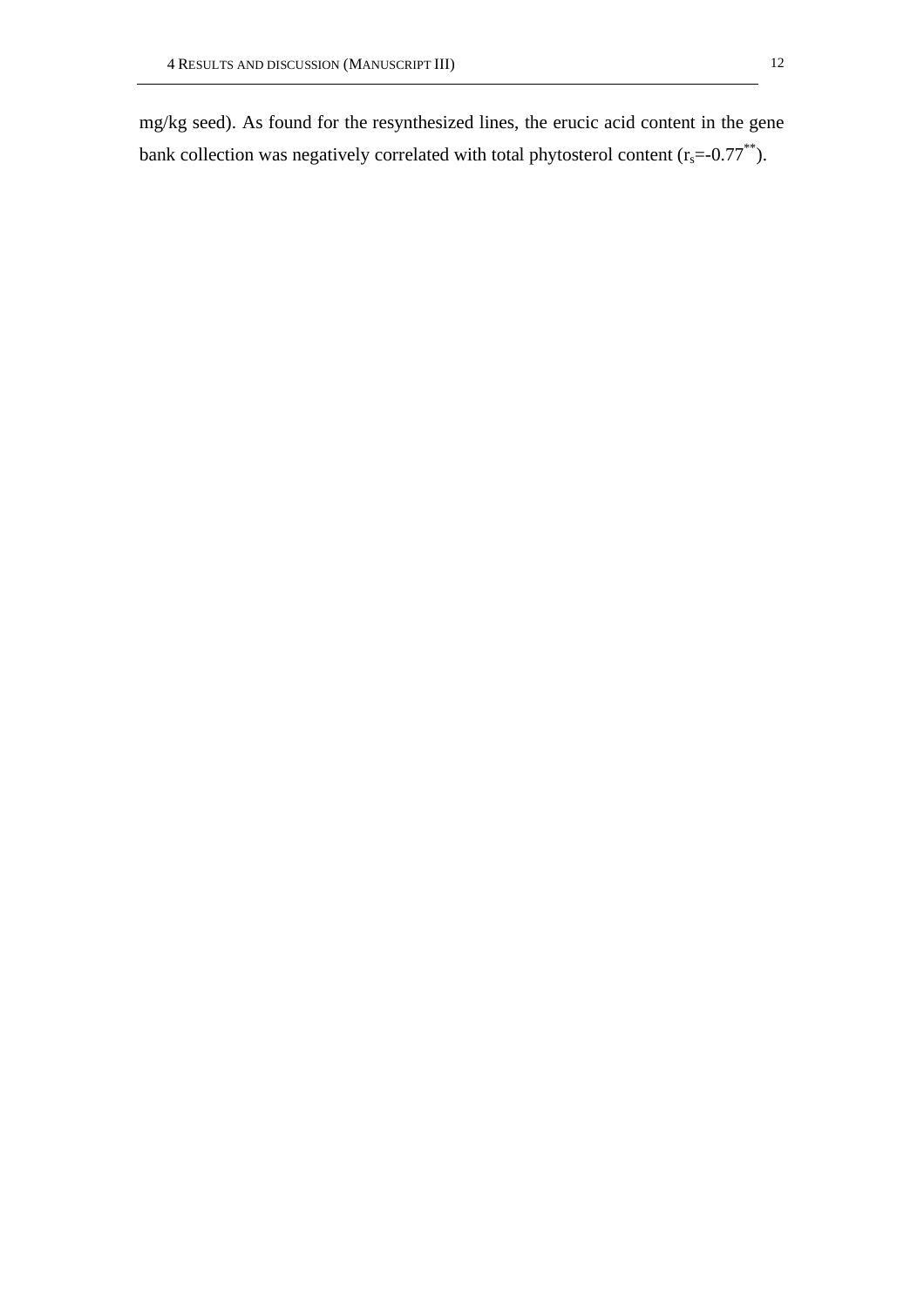#### **5 SUMMARY**

Improving oil and protein quality for food and feed purposes is considered as an important goal in rapeseed (*Brassica napus* L.) breeding programmes. Seeds of oilseed rape have been shown to contain high amounts of phytosterols and sinapate esters. Whereas phytosterols, known for their cholesterol-lowering properties, are being used to enrich oil- and milk-derived food products, sinapate esters are limiting the utilisation of the rapeseed proteins in the feed industry. Enhancing the phytosterol content of the oil and lowering sinapate ester content of the meal could thus give an added value to the oilseed rape crop.

This research was initiated to develop a gas-chromatographic (GC) method for the accurate analysis of phytosterol content and composition in seeds of oilseed rape. The study was further aimed to determine the genetic variation, the genotype *x* environment interactions and the heritability of phytosterol content in three winter rapeseed doubled haploid (DH) populations grown in different environments and to analyse the correlations between phytosterols and other seed quality traits. The subsequent goal was to localise QTL for phytosterol and sinapate ester content in a DH population, previously found to contain a large variation for these two traits. The final objective was to study the variation in phytosterol content in a genetically diverse set of rapeseed lines and to develop a Near-Infrared Reflectance Spectroscopic (NIRS) calibration equation for high throughput and non-destructive phytosterol evaluation.

The advantage of the developed GC method is the direct alkaline hydrolysis on the seed meal without quantitative oil extraction, contributing to its simplicity and suitability for the accurate phytosterol analysis in plant breeding programmes. In the three DH populations of winter oilseed rape sitosterol and campesterol were detected as the two major phytosterols followed by brassicasterol, avenasterol and stigmasterol. Large genetic differences were found with total phytosterol contents ranging from 2570 to 4150 mg/kg seed. Predominant genetic effects and high heritabilities ranging from 0.71 to 0.97 were detected for total and individual phytosterol content in all three populations, indicating that an effective selection and breeding for enhanced phytosterol genotypes would be possible. Up to now there are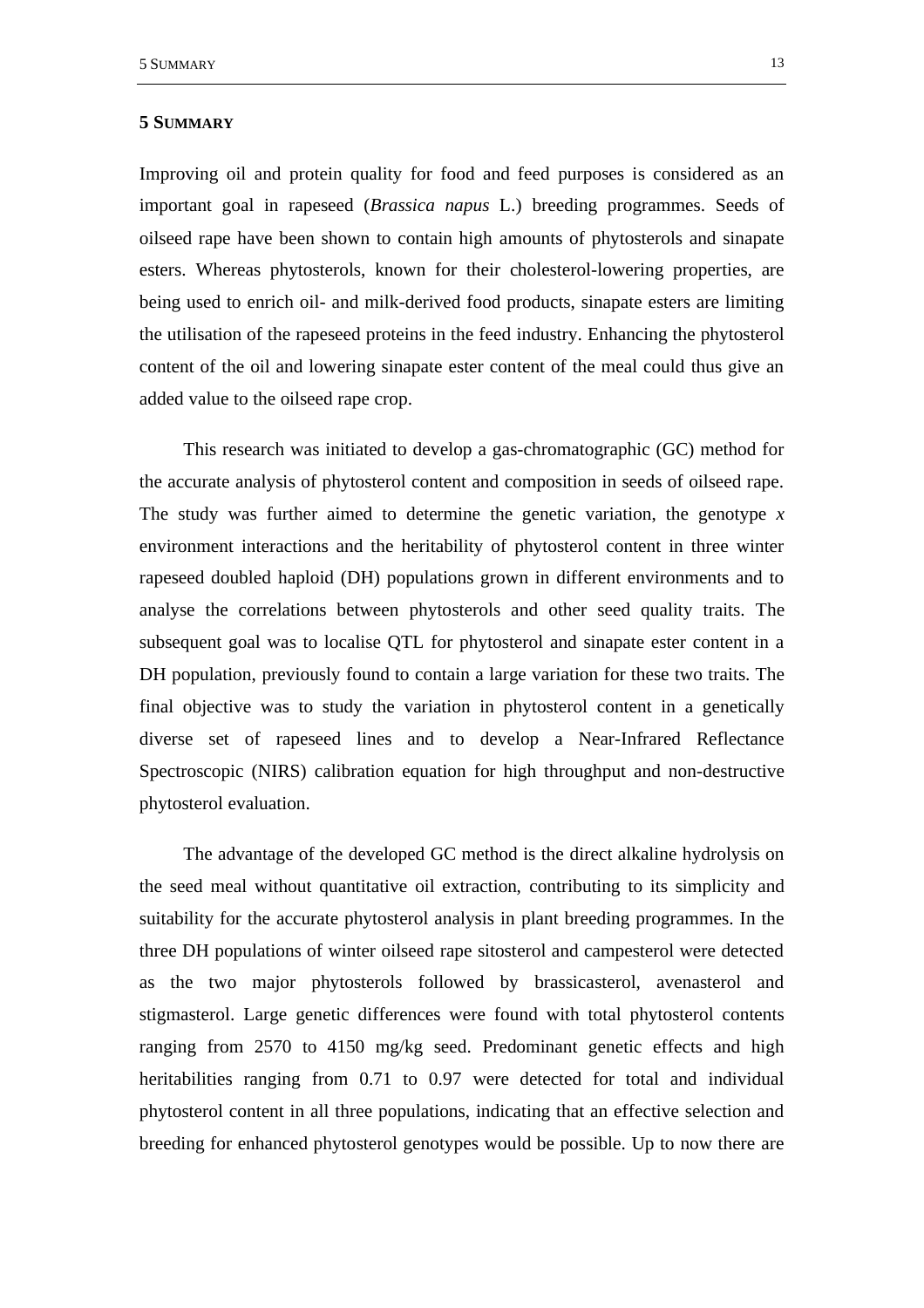no indications that increased phytosterol content could be negatively associated with other economically important traits like oil, protein and glucosinolates.

The DH population showing the largest variation in total phytosterol content, segregated for the two erucic acid genes. A close negative correlation was found between erucic acid and phytosterol content  $(r_s=0.80^{*})$ . Two of the three QTL detected for total phytosterol content, mapped on the same linkage groups and within the confidence intervals of the two major erucic acid genes, suggesting that the erucic acid genes exert a negative pleiotropic effect on phytosterol content or, that two major phytosterol genes are closely linked to the two erucic acid genes. The first hypothesis could be explained by competition for cytoplasmic acetyl-CoA, an early precursor for phytosterols biosynthesis, required also for the elongation of oleic acid to erucic acid. For total sinapate ester content six QTL were detected and two of the QTL with the strongest additive main effects, mapped on the same linkage groups and in the same region as the two major erucic acid genes. Again, a close negative correlation was found between erucic acid and total sinapate ester content  $(r_s=0.66^{**})$ , which may be explained by the competition for plastidic phosphoenolpyruvate, a common precursor for *de novo* fatty acid and sinapate ester biosynthesis.

A genetically diverse set of 2246 winter rapeseed samples, from different years and locations, including breeding lines, resynthesized rapeseed lines and modern cultivars was used to developed NIRS calibrations. The phytosterol variation in the complete winter rapeseed germplasm collection ranged from 2000 to 4800 mg/kg seed. Modern cultivars had the highest phytosterol contents, with a range of 3600 to 4800 mg/kg seed. Resynthesized rapeseed lines revealed a comparatively higher phytosterol variation than the cultivars (2100-4300 mg/kg seed). The phytosterol content of the resynthesized lines was negatively correlated with erucic acid content  $(r_s = -0.50^{**})$ . The NIRS calibrations showed an explained fraction of variance in crossvalidation ( $R_{CV}^2$ ) ranging from 0.45 for avenasterol to 0.76 for total phytosterols. The ratio standard deviation/SECV was highest for total phytosterols (2.0), indicating that the calibration could be quite useful for distinguishing genotypes with low, medium or high phytosterol contents. Further increases in seed phytosterol content can be expected from crosses among adapted high phytosterol genotypes. The NIRS calibrations should be useful for germplasm screening for genotypes with extreme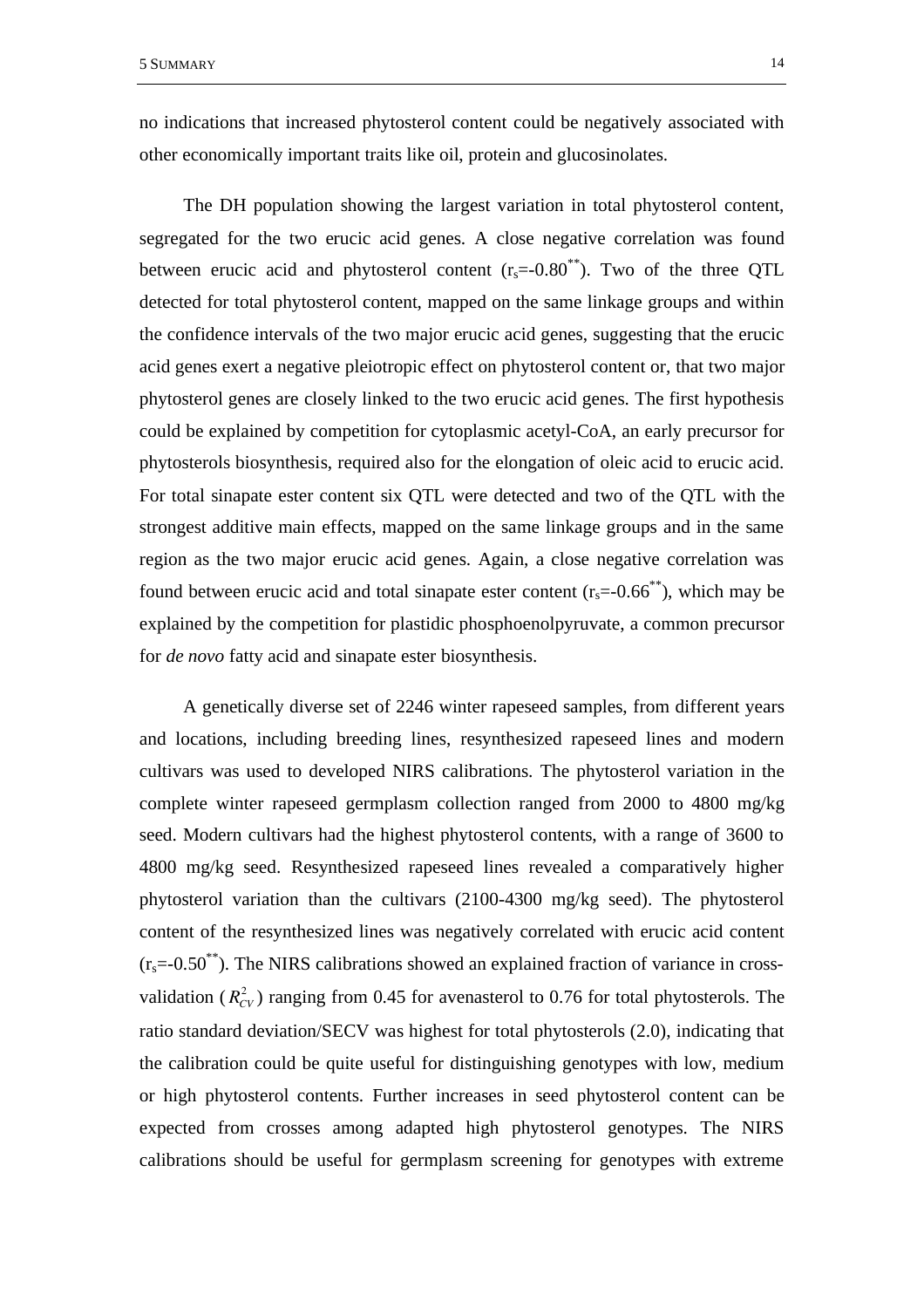phytosterol contents or unusual phytosterol composition and in breeding programmes aimed at increasing the total phytosterol content in rapeseed.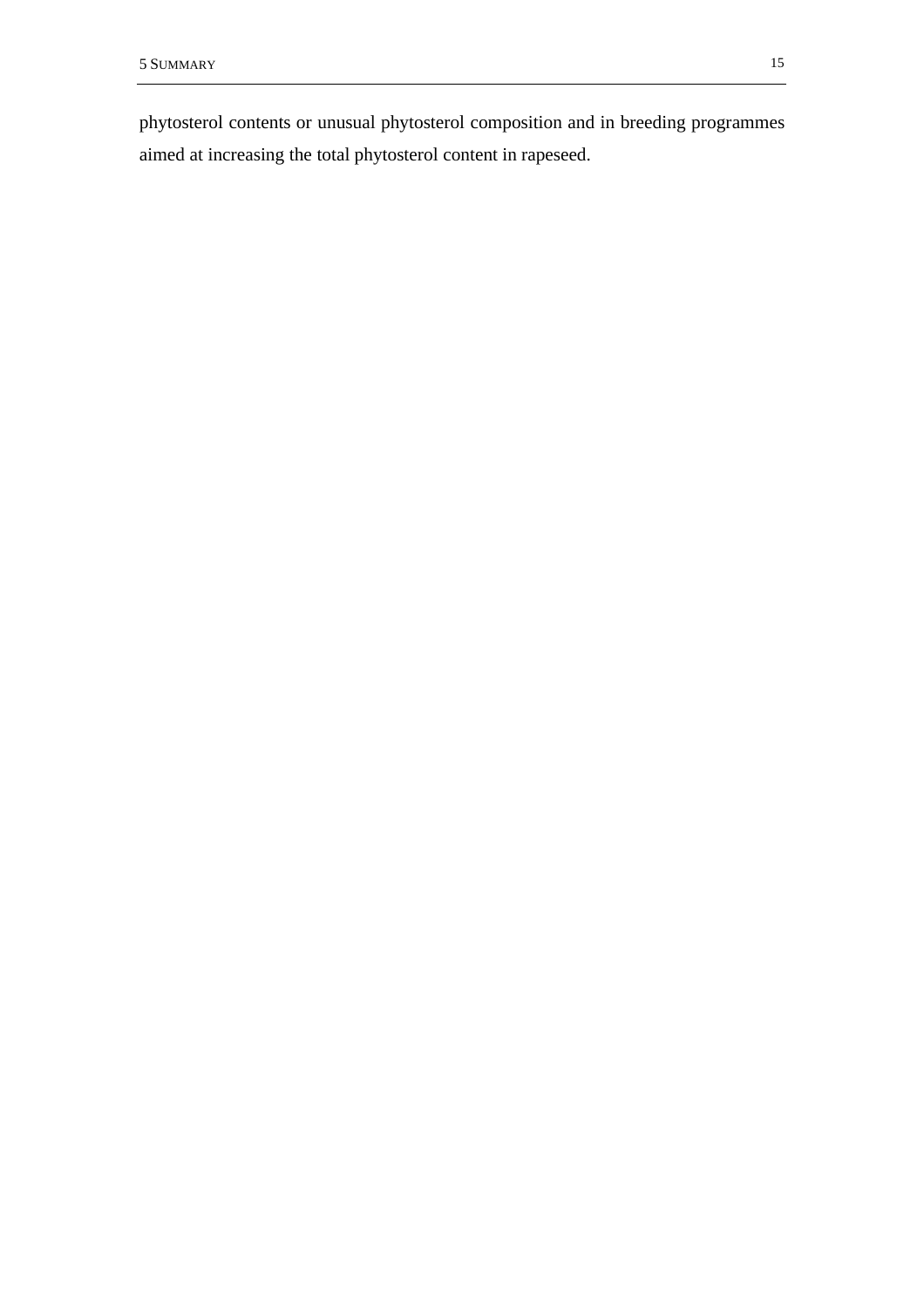# **6 REFERENCES**

- Abidi, S.L., List, G.R., Rennick, K.A. (1999) Effect of genetic modification on the distribution of minor constituents in canola oil. *Journal of American Oil Chemists' Society*, **76**: 463–467.
- Appelqvist, L.A.D., Kornfeldt, A.K., Wennerholm, J.E. (1981) Sterols and steryl esters in some *Brassica* and *Sinapis* seeds. *Phytochemistry*, **20**: 207–210.
- Bell, J.M. (1993) Factors affecting the nutritional value of canola meal. *Canadian Journal of Animal Science*, **73**: 679–697.
- Best, M.M., Duncan, C.H., Van Loon, E.J., Wathens, J.D. (1954) Lowering of serum cholesterol by the administration of plant sterol. *Circulation*, **10**: 201–206.
- Castelli W.P. (1984) Epidemiology of coronary heart disease: The Framingham study. *The American Journal of Medicine*, **76**: 4–12.
- Chappell, J. (1995) The biochemistry and molecular biology of isoprenoid metabolism. *Plant physiology*, **107**: 1–6.
- Dutta, C.P., Normen, L. (1998) Capillary column gas-liquid chromatographic separation of 5-unsaturated and saturated phytosterols. *Journal of Chromatography*  A, **816**: 177–184.
- Ecke, W., Uzunova, M., Weißleder, K. (1995) Mapping the genome of rapeseed (*Brassica napus* L.). II: Localisation of genes controlling erucic acid synthesis and seed oil content. *Theoretical and Applied Genetics*, **91**: 972–977.
- Fatland, B.L., Nikolau, B.J., Syrkin Wurtele E. (2005) Reverse genetic characterization of cytosolic acetyl-CoA generation by ATP-citrate lyase in Arabidopsis. *The Plant Cell*, **17**: 182–203.
- Fischer, K., Kammerer, B., Gutensohn, M., Arbinger, B., Weber, A., Häusler, R.E., Flügge, U.-I. (1997) A new class of plastidic phosphate translocators: a putative link between primary and secondary metabolism by the phosphoenolpyruvate/phosphate antiporter. *The Plant Cell*, **9**: 453–462.
- Fontaine, J., Hörr, J., Schirmer, B. (2001) Near-infrared reflectance spectroscopy enables the fast and accurate prediction of the essential amino acid contents in soy, rapeseed meal, sunflower meal, peas, fishmeal, meat meal products, and poultry meal. *Journal of Agricultural Food Chemistry*, **49**: 57–66.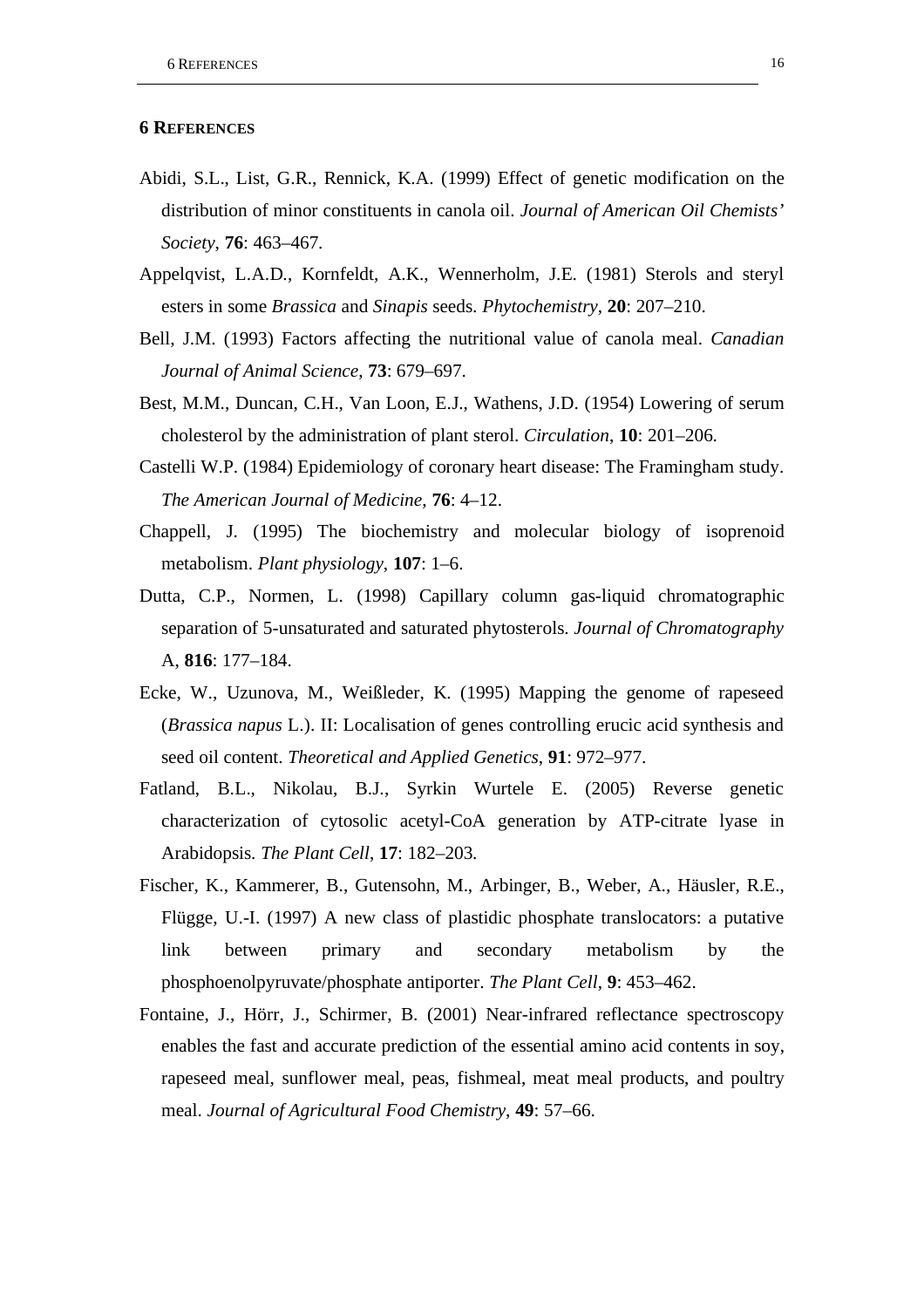- Gordon, M.H. and Miller, L.A.D. (1997) Development of steryl ester analysis for the detection of admixtures of vegetable oils. *Journal of American Oil Chemists' Society*, **74**: 505–510.
- Hamama, A.A., Bhardwaj, H.L., Starner, D.E. (2003) Genotype and growing location effects on phytosterols in canola oil. *Journal of American Oil Chemists' Society*, **80**: 1121–1126.
- Han, J., Lühs, W., Sonntag, K., Zähringer, U., Borchardt, D.S., Wolter, F.P., Heinz, E., Frentzen, M. (2001) Functional characterization of *ß*-ketoacyl-CoA synthase genes from *Brassica napus* L. *Plant Molecular Biology*, **46**: 229–239.
- Holmberg, N., Harker, M., Wallace, A.D., Clayton, J.C., Gibbard, C.L., Hellyer, A., Safford, R. (2003) Co-expression of N-terminal truncated 3-hydroxy-3 methylglutaryl CoA reductase and C24-sterol methyltransferase type 1 in transgenic tobacco enhances carbon flux towards end-product sterol. *The Plant Journal*, **36**: 12–20.
- Hüsken, A., Baumert, A., Strack, D., Becker, H.C., Möllers, C., Milkowski, C. (2005) Reduction of sinapate ester content in transgenic oilseed rape (*Brassica napus* L.) by dsRNAi-based suppression of *BnSGT1* gene expression. *Molecular Breeding*, **16**: 127–138.
- James, D.W., Lim, E., Keller, J., Plooy, I., Ralston, E., Dooner, H.K. (1995) Direct tagging of the *Arabidopsis* Fatty acid elongation (*fae*1) gene with the maize transposon activator. *The Plant Cell*, **7**: 309–319.
- Law, M. (2000) Plant sterol and stanol margarines and health. *British Medical Journal*, **320**: 861–864.
- Li, R.-J., Wang, H.-Z., Mao, H., Lu, Y.-T., Hua, W. (2006) Identification of differentially expressed genes in seeds of two near-isogenic *Brassica napus* lines with different oil content. *Planta*, **224**: 952–962.
- Marwede, V., Schierholt, A., Möllers, C., Becker, H.C. (2004) Genotype x environment interactions and heritability of tocopherols content in canola. *Crop Science*, **44**: 728–731.
- Marwede, V., Gül, K.M., Becker, H.C., Ecke, W. (2005) Mapping of QTL controlling tocopherol content in winter oilseed rape. *Plant Breeding*, **124**: 20–24.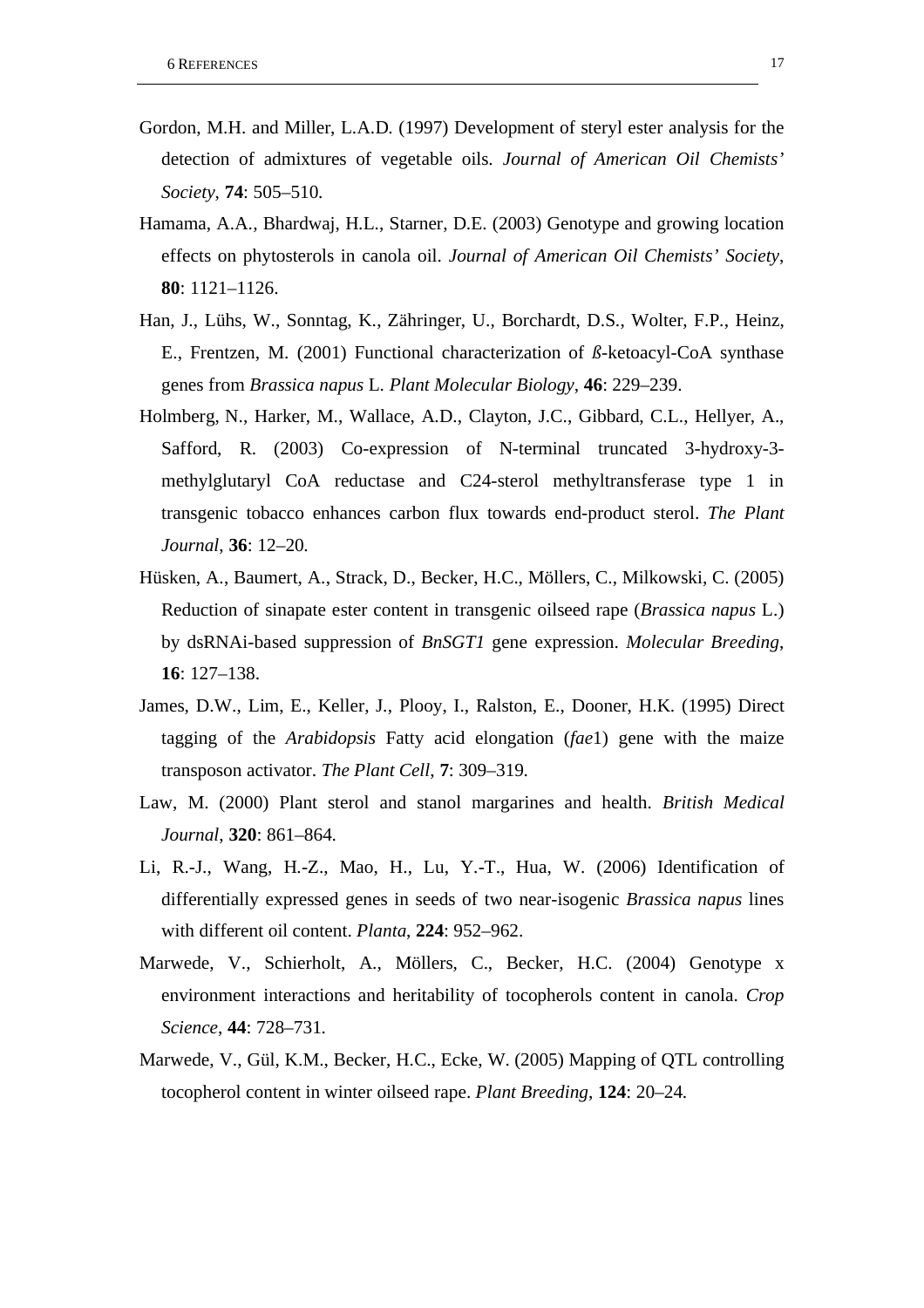- Piironen, V., Lindsay, D.G., Miettinen, T.A., Toivo, J., Lampi, A.-M. (2000) Plant sterols: biosynthesis, biological function and their importance to human nutrition. *Journal of the Science of Food and Agriculture*, **80**: 939–966.
- Piironen, V., Toivo, J., Lampi, A-M. (2002) Plant sterols in cereals and cereal products. *Cereal Chemistry*, **79**: 148–154.
- Piironen, V., Toivo, J., Puupponen-Pimiä, R., Lampi, A-M. (2003) Plant sterols in vegetables, fruits and berries. *Journal of the Science of Food and Agriculture*, **83**: 330–337.
- Puyaubert, J., Garcia, C., Chevalier, S., Lessire, R. (2005) Acyl-CoA elongase, a key enzyme in the development of high-erucic acid rapeseed? *European Journal of Lipid Science and Technology*, **107**: 263–267.
- Qiu, D., Morgan, C., Shi, J., Long, Y., Liu, J., Li, R., Zhuang, X., Wang, Y., Tan, X., Dietrich, E., Weihmann, T., Everett, C., Vanstraelen, S., Beckett, P., Fraser, F., Trick, M., Barnes, S., Wilmer, J., Schmidt, R., Li, J., Li, D., Meng, J., Bancroft, I. (2006) A comparative linkage map of oilseed rape and its use for QTL analysis of seed oil and erucic acid content. *Theoretical and Applied Genetics*, **114**: 67–80.
- Shahidi F., Naczk, M. (1992) An overview of the phenolics of canola and rapeseed: chemical, sensory and nutritional significance. *Journal of American Oil Chemists' Society*, **69**: 917–924.
- Shewmaker, C.K., Sheehy, J.A., Daley, M., Colburn, S., Ke, D.Y. (1999) Seedspecific overexpression of phytoene synthase: increase in carotenoids and other metabolic effects. *The Plant Journal*, **20**: 401–412.
- Vlahakis C., Hazebroek, J. (2000) Phytosterol accumulation in canola, sunflower, and soybean oils: effect of genetics, planting location, and temperature. *Journal of American Oil Chemists' Society*, **77**: 49–53.
- Warner, K., Mounts, T.L. (1990) Analysis of tocopherols and phytosterols in vegetable oils by HPLC with evaporative light-scattering detection. *Journal of American Oil Chemists' Society*, **67**: 827–831.
- Zhao, J., Becker, H.C., Zhang, D., Zhang, Y., Ecke, W. (2005) Oil content in a European x Chinese rapeseed population: QTL with additive and epistatic effects and their genotype-environment interactions. *Crop Science*, **45**: 51–59.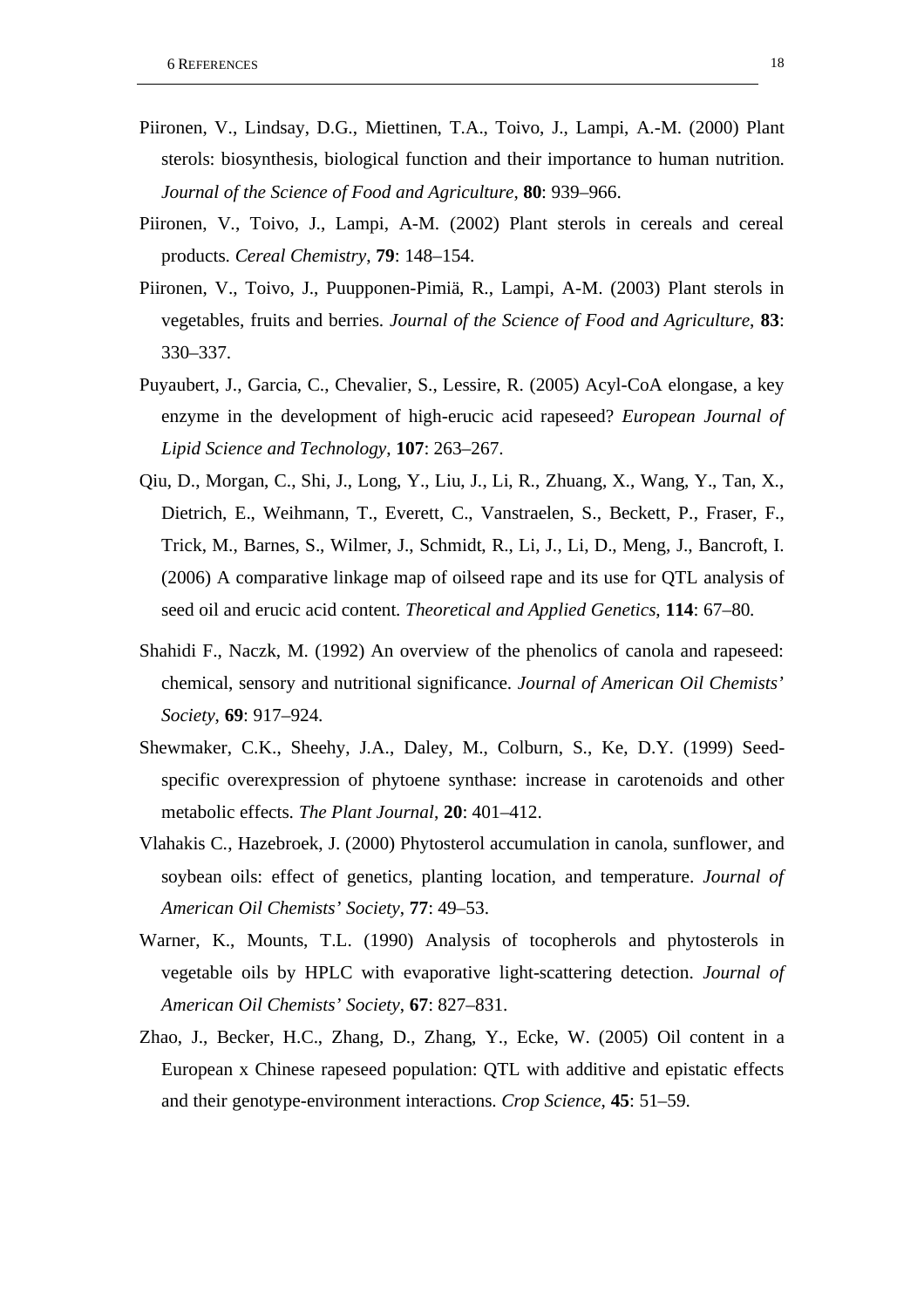- Zum Felde, T., Becker, H.C., Möllers, C. (2006) Genotype x environment interactions, heritability and trait correlations of sinapate ester content in winter rapeseed (*Brassica napus* L.). *Crop Science*, **46**: 2195–2199.
- Zum Felde, T., Baumert, A., Strack, D., Becker, H.C., Möllers, C. (2007) Genetic variation for sinapate ester content in winter rapeseed (*Brassica napus* L.) and development of NIRS calibration equation. *Plant Breeding*, **126**: 291–296.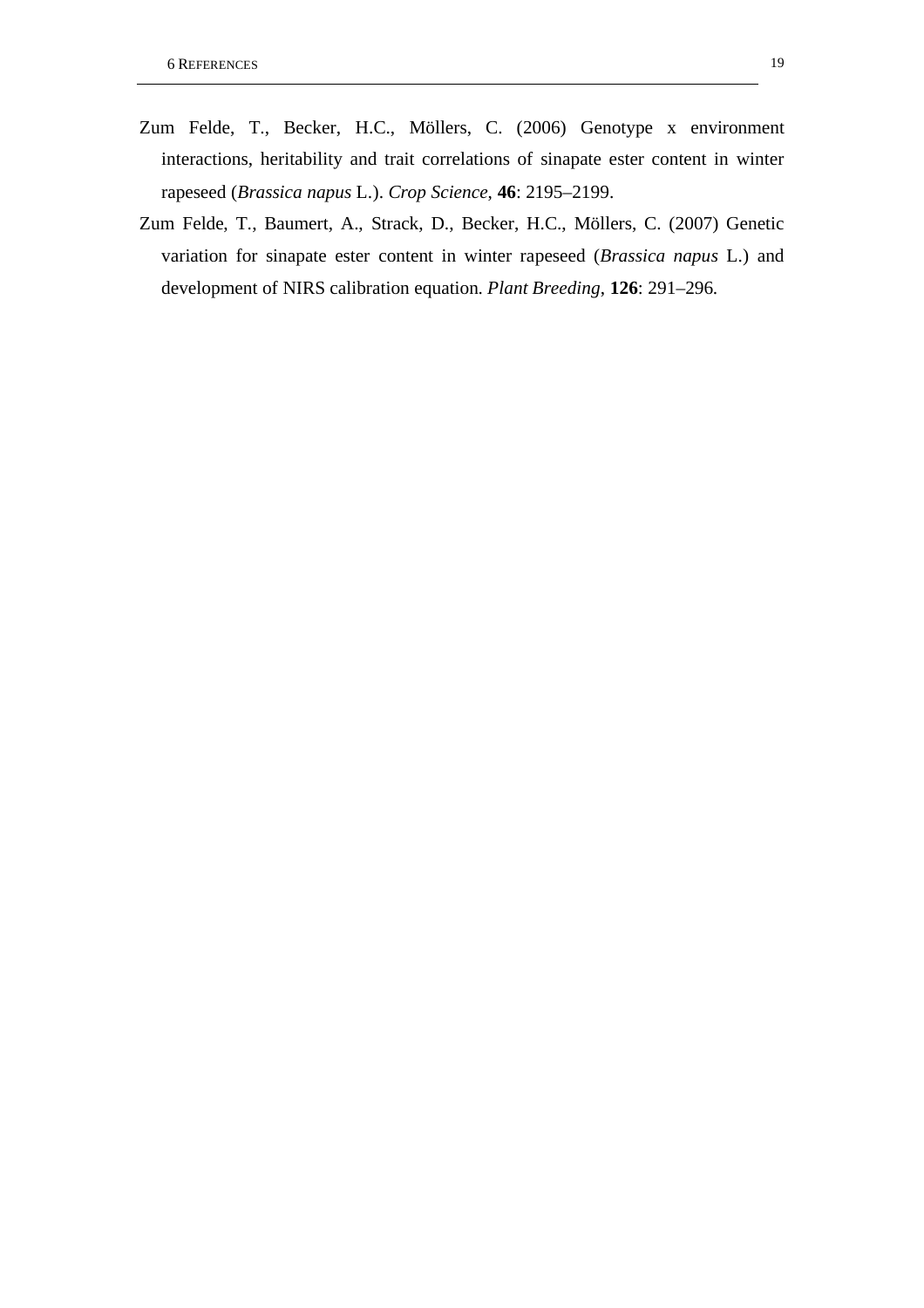# **7 MANUSCRIPT I**

# **GENETIC VARIATION AND GENOTYPE** *X* **ENVIRONMENT INTERACTIONS FOR PHYTOSTEROL CONTENT IN** *BRASSICA NAPUS* **L.**

#### **ABSTRACT**

Phytosterols are natural plant oil constituents known since more than 50 years for their LDL-cholesterol-lowering properties. Functional food products enriched with phytosterols have already been developed and marketed. Enhancing the phytosterol content of oil crops and modifying their composition could give an added value to vegetable oils and derived products. The major objectives of this study were to develop a gas-chromatographic method for the high throughput analysis of the phytosterol content and composition in seeds of oilseed rape, to determine the genetic variation, the genotype *x* environment interactions and the heritability of phytosterol content in three doubled haploid populations of winter oilseed rape and to analyse correlations between phytosterols and other seed quality traits. With the gaschromatographic analyses sitosterol and campesterol were detected as the two major phytosterols followed by brassicasterol, avenasterol and stigmasterol. Large and highly significant variations were found in total and individual phytosterol content as well as for oil, protein and glucosinolate content in all three populations. The analysis of variance showed predominant genetic effects for total and the individual phytosterol content in comparison to the genotype *x* environment interaction effects, which resulted in overall high heritabilities ranging from 0.71 to 0.97 in all three populations. Phytosterol content was not correlated to protein and glucosinolate content. However, positive, negative and no correlations for oil content with phytosterols, found in three double haploid populations, require further investigations. The large genetic variations along with the observed high heritabilities indicate that breeding for enhanced phytosterol content and modified composition should be possible without affecting other seed quality traits.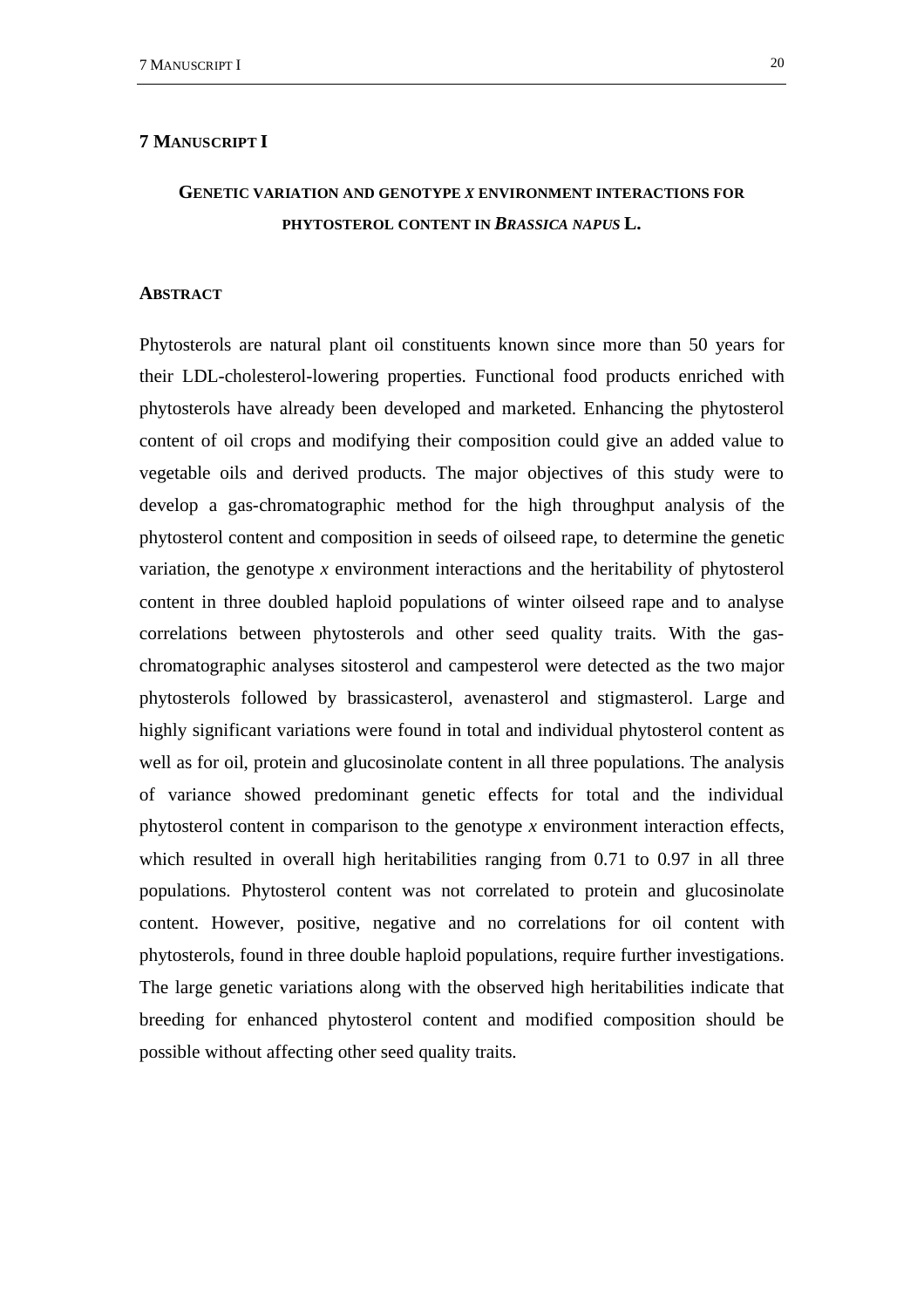#### **INTRODUCTION**

Oilseed rape (*Brassica napus* L.) is one of the largest oilseed crops worldwide. Scientific interest in rapeseed and its economic importance has lately increased largely due to the use of the high-grade oil for food purposes and as a source for the production of biodiesel. Crude rapeseed oil contains a number of essential compounds like tocopherols, phytosterols and carotenoids (Mag 1990). Regarding phytosterols, rapeseed oil has been recognised, after corn oil, as the second richest natural source of phytosterols followed by sunflower, cottonseed, soybean and olive oil, cereal grains and nuts (Piironen *et al*. 2000, Gordon and Miller 1997, Warner and Mounts 1990). The phytosterol content in rapeseed oil typically ranges between 0.5 and 1% (Hamama *et al*. 2003, Raymer 2002) and has been found to be twice as high as the phytosterol content in soybean and sunflower oil (Vlahakis and Hazebroek 2000, Cole *et al*. 1998).

Phytosterols are polyisoprenoids and essential components of all eukaryotic membranes. Whereas animal and fungi contain only one major sterol – cholesterol and ergosterol, respectively, plants have a variety of more than 40 different phytosterols (Law 2000). Their structural common feature is that they are all derivatives of a tetra-cyclic nucleus with a flexible side chain. The configuration of the sterol nucleus and the alkylation of the side chain distinguish different phytosterols. The most abundant phytosterols are: sitosterol, campesterol and stigmasterol. Other phytosterols, like avenasterol are synthesised earlier in the biosynthetic pathway and usually occur only in relatively smaller amounts, while brassicasterol is typical for the *Brassicaceae* family. As primary metabolites (Chappell 1995), phytosterols play a vital role in membrane-associated metabolic processes, they are phytohormone precursors and thus involved in important growth and developmental processes (Hartmann 1998). Phytosterols occur either in the free form, or they are esterified with fatty acids and phenolic acids, or conjugated with glucose (phytosteryl glycosides), which may also be acylated (acylated phytosteryl glycosides). Quantitatively, different phytosterol forms may vary with tissue and plant species. Phytosterols esterified with fatty acids have been incorporated into milk and dairy products as functional ingredients with cholesterol-lowering properties, thereby reducing the risk of cardiovascular diseases (Weststrate and Meijer 1998).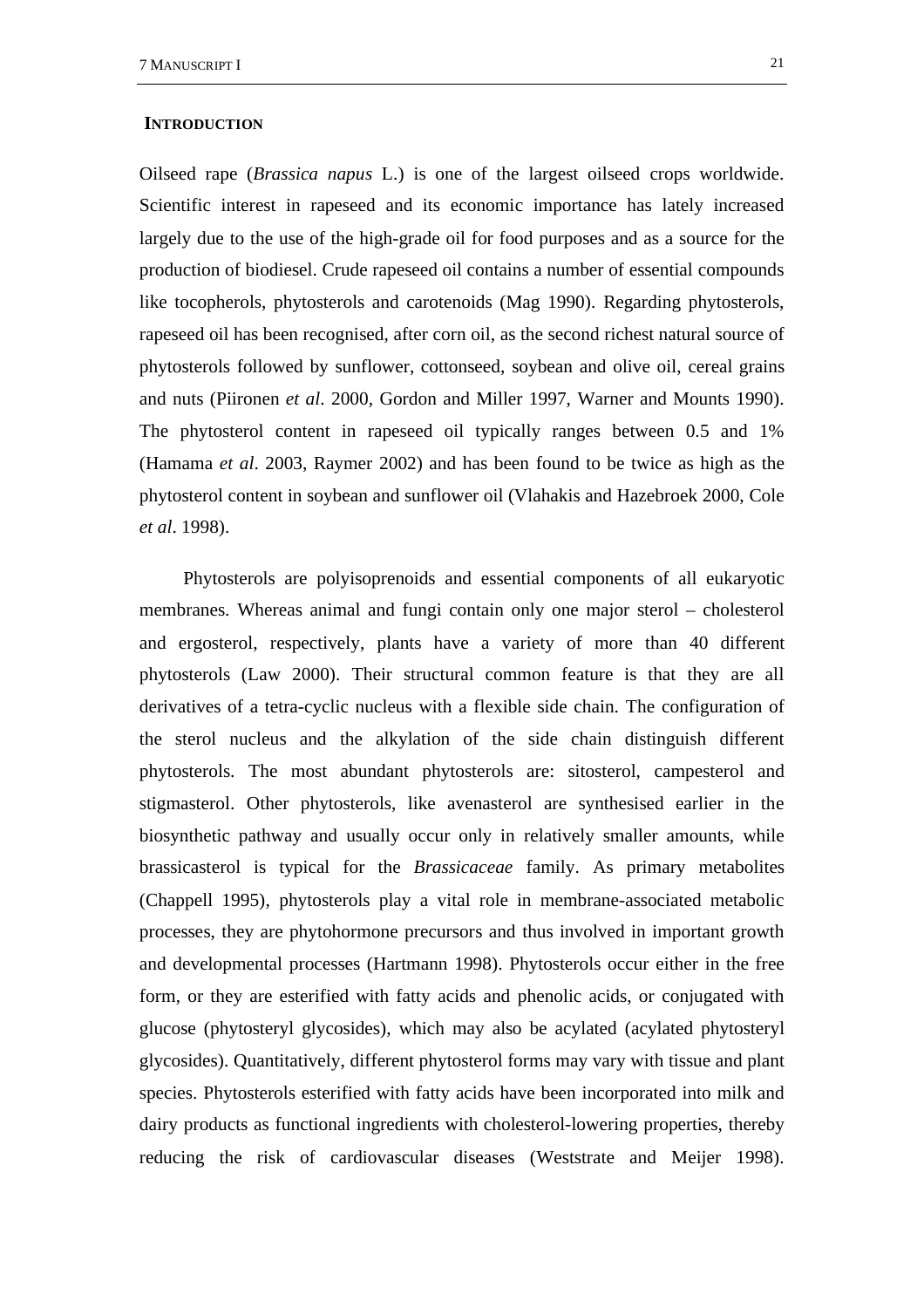Phytostanols are saturated phytosterols known for their capacity of lowering LDLcholesterol level even more effectively than phytosterols (Salo *et al*. 2003). Phytostanols are quite less abundant in plants than phytosterols and mainly found in cereal lipids (Dutta and Appelqvist 1996) but they can technically be produced by hydrogenation of phytosterols. Sitostanols esterified with polyunsaturated fatty acids most efficiently reduce the intestinal cholesterol absorption and the serum cholesterol concentration, without being absorbed (Nissinen *et al*. 2002). It has also been postulated that avenasterol inhibits oxidative degradation of unsaturated fatty acids at high temperatures (Gordon and Magos 1983).

Similarly to tocopherols, phytosterols are obtained as by-products during oil refining from vegetable oils like soybean, rapeseed and sunflower (Piironen *et al*. 2000). Increasing the phytosterol content in seeds of oilseed rape could give an added value to its oil. However, at present nothing is known about the inheritance of phytosterols in rapeseed the genetic variation in phytosterol content. The probable reasons for this could be that a rather sophisticated extraction and derivatisation method is required for phytosterol identification and that so far there is no gaschromatographic analysis for their accurate quantification suitable for plant breeding purposes. The major objectives of this study were to develop a gas-chromatographic method for high throughput analysis of phytosterol content and composition in seeds of oilseed rape, to determine the genetic variation, the genotype *x* environment interactions and the heritability of phytosterol content in three different doubled haploid populations of winter oilseed rape, grown in different environments. Furthermore, the correlations between phytosterol content and other economically important seed quality traits were studied.

### **MATERIALS AND METHODS**

### **Plant material and field experiments**

Three doubled haploid (DH) populations were grown in different environments over a period of several years. Population I consisted of 148 doubled haploid DH lines, derived from a cross between two DH lines obtained from two winter rapeseed cultivars, the French cultivar 'Samourai' (low in erucic acid and glucosinolates) and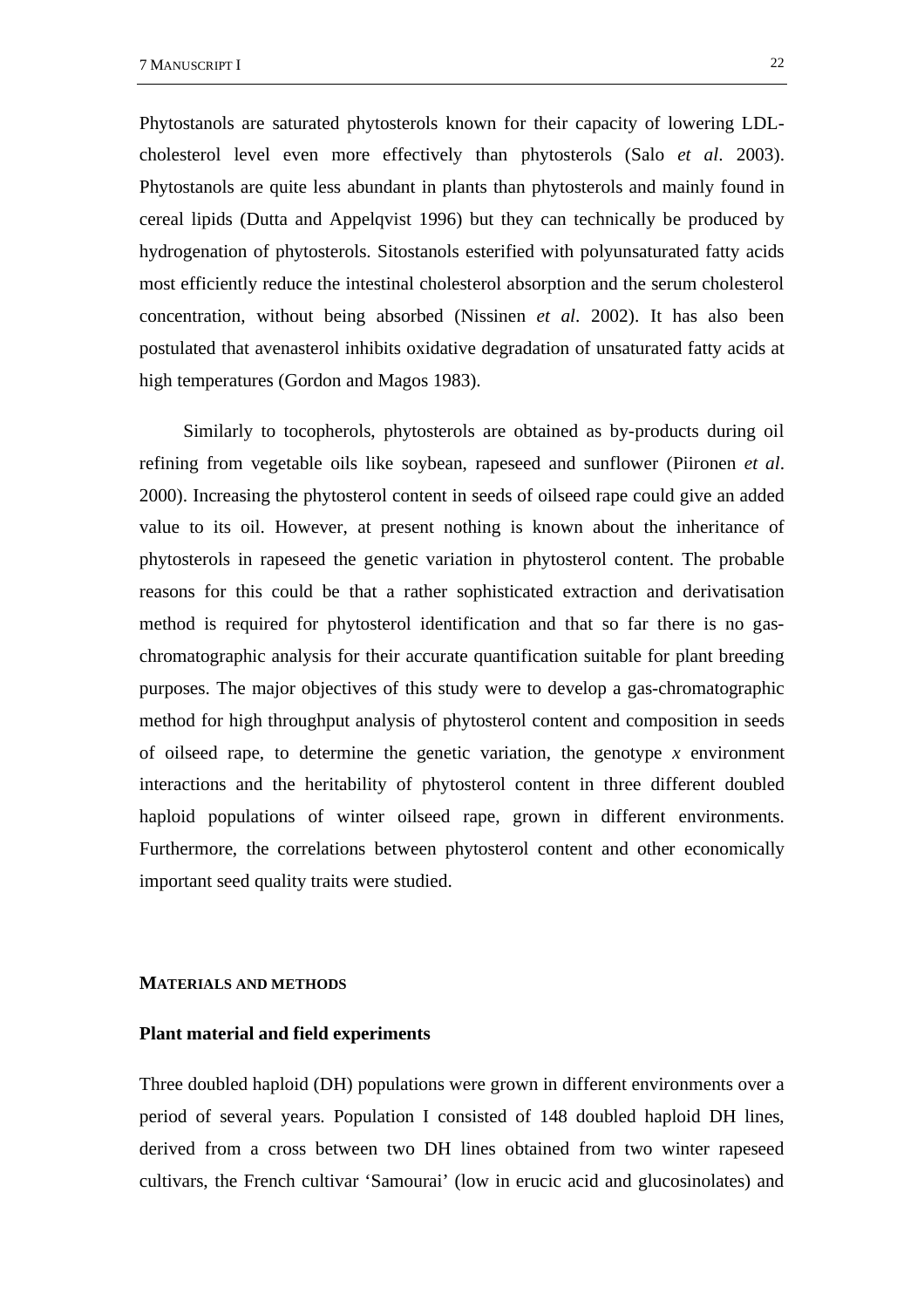the old Dutch cultivar 'Mansholt's Hamburger Raps' (high in erucic acid and glucosinolates). All DH lines were tested in a field trial without additional N-fertilizer in a randomised block design with two replicates during two years at two locations. In 1999 the two locations were two fields at Reinshof (4 km southwest of Göttingen, Germany) with different soil types. In 2000 one location was Reinshof and the other Weende (5 km northwest of Göttingen). Seeds from three open-pollinated plants were harvested and bulked for the analysis (Gül 2002). Population II consisted of 49 DH lines obtained from a cross between the high oleic acid mutant line '19508' and the low linolenic mutant line '2293E'. The population was grown in 2000 in a randomised block design with two replicates at three different locations: Reinshof, Weende and Hohenlieth (northwest of Kiel, Germany). One self-pollinated plant per plot was used for the analysis. Population III was composed of 284 DH lines derived from the cross between the old German cultivar 'Sollux' and the old Chinese landrace 'Gaoyou'. Both cultivars have a high erucic acid and high glucosinolate content. The DH population was grown, together with the two parental lines, in 2000 at four locations, two in Germany (Reinshof and Weende) and two in China: Xian (western China) and Hangzhou (eastern China) in a randomised complete block design with two replicates. The population showed a large segregation for oil content (Zhao *et al.* 

2005). From this population, 20 lines each with lowest and with highest oil content and equal erucic acid content were selected and seeds from five self-pollinated plants per plot were bulked and used for analysis.

# **Analysis of phytosterol content and other quality traits**

A capillary column gas-liquid chromatographic (GC) method was developed and used for an accurate assessment of phytosterol content and composition in a large number of seed samples. The method was based on the modified sample preparation methodology for quantitative analysis of tocopherols (Ulberth *et al*. 1992). Phytosterol extraction and preparation for the GC was performed directly on the seeds in three major steps: alkaline hydrolysis, extraction and derivatisation to trimethylsilyl ethers. Seed material (200 mg) was measured on an analytical balance (0.1 mg accuracy, M2P Sartorius, Göttingen, Germany) and placed in polypropylene tubes with screw caps (11.5 cm length; 0.9 cm diameter, Sarstedt, Nümbrecht, Germany)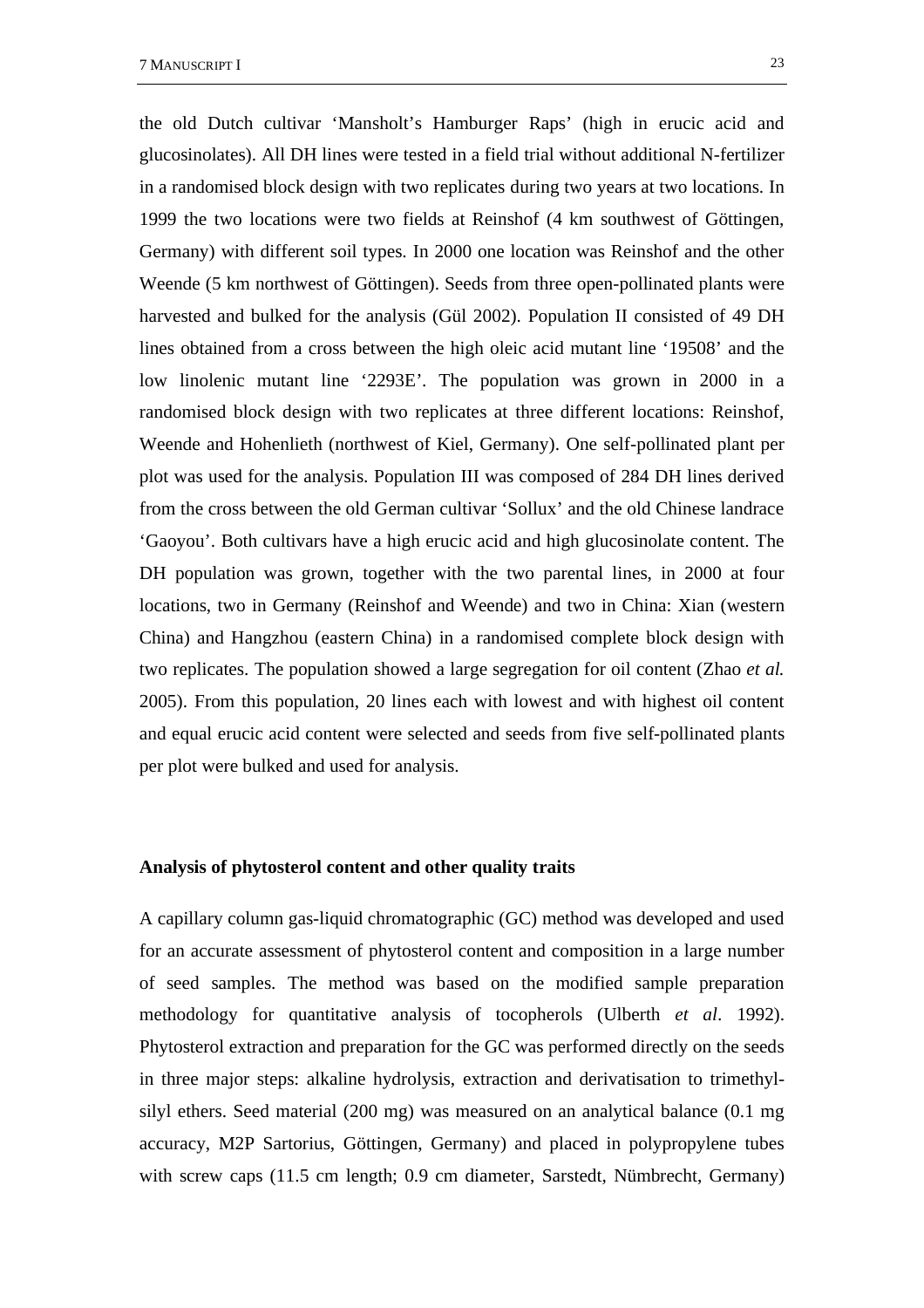with one stainless steel rod (1.1 cm length; 0.4 cm diameter) per tube. 200 µl of internal standard solution was added, prepared by dissolving cholesterol (99% purity, Sigma-Aldrich, Germany) in hexane-ethanol (3:2) solution at a concentration of 0.1% (w/v). Other phytosterol standards: sitosterol (40% purity) and stigmasterol (95% purity) were purchased from Sigma-Aldrich, Germany. Brassicasterol was obtained from Dr. Paresh Dutta (Department of Food Science, Swedish University of Agricultural Sciences in Uppsala) and avenasterol was identified by comparison of the retention time from chromatograms provided by Dr. Paresh Dutta and Dr. Ludger Brühl (Institute for Lipid Research, Münster, Germany). Since stigmasterol was present only in minute average amounts (0.01 g/kg seed or 0.4% from the total phytosterol amount), it is not shown separately, but was considered when calculating the total phytosterol content. Alkaline hydrolysis was performed with 2 ml of potassium hydroxide (Merck, Darmstadt, Germany) dissolved in ethanol (2%; w/v). The samples were homogenised for 60 seconds in a Mini-Bead-Beater-8 (BioSpec Products, Inc., OK, USA), with speed chosen to be as high as possible without destroying the tubes, and left for 15 minutes at 80°C in a water bath. Phytosterols were extracted by briefly vortexing with 1 ml hexane and 1.5 ml water. The upper hexane layer with phytosterols were transferred to a new tube and left on a hot plate at 37.5°C over night to evaporate. 100 µl of hexane was added to the dried pellet, transferred to vials together with 50 µl of silylating agent (10% w/w N-methyl-Ntrimethyl-silyl-heptafluor(o)butyramid in trimethylchlorosilane) and left in the oven for 15 minutes at 105°C±3°C. Capillary gas-liquid chromatograph (PerkinElmer 8420, San Jose, CA, USA), equipped with an autosampler, flame ionization detector and split injector, was used with medium polarity, fused silica capillary column  $(SE-54, 50 \text{ m long}, 0.1 \mu \text{m film thickness}, 0.25 \text{ mm internal diameter coated with } 5\%$ phenyl-1%-vinyl-methylpolysiloxane, IVA Analysentechnik, Meerbusch, Germany). The following optimised conditions were used: initial oven temperature of 240°C was increased at 5°C/min to final oven temperature of 265°C and held for 20 minutes. Total analytical time was 25 minutes. Injection and detection temperature was set at 320°C. Hydrogen (carrier gas) pressure was set at 150 kP.

Seed oil, protein, glucosinolates, expressed on seed dry matter basis, were determined using the Near-Infrared Reflectance Spectroscopy (NIRS) with the calibration equation raps2001.eqa developed by Tillmann (2007).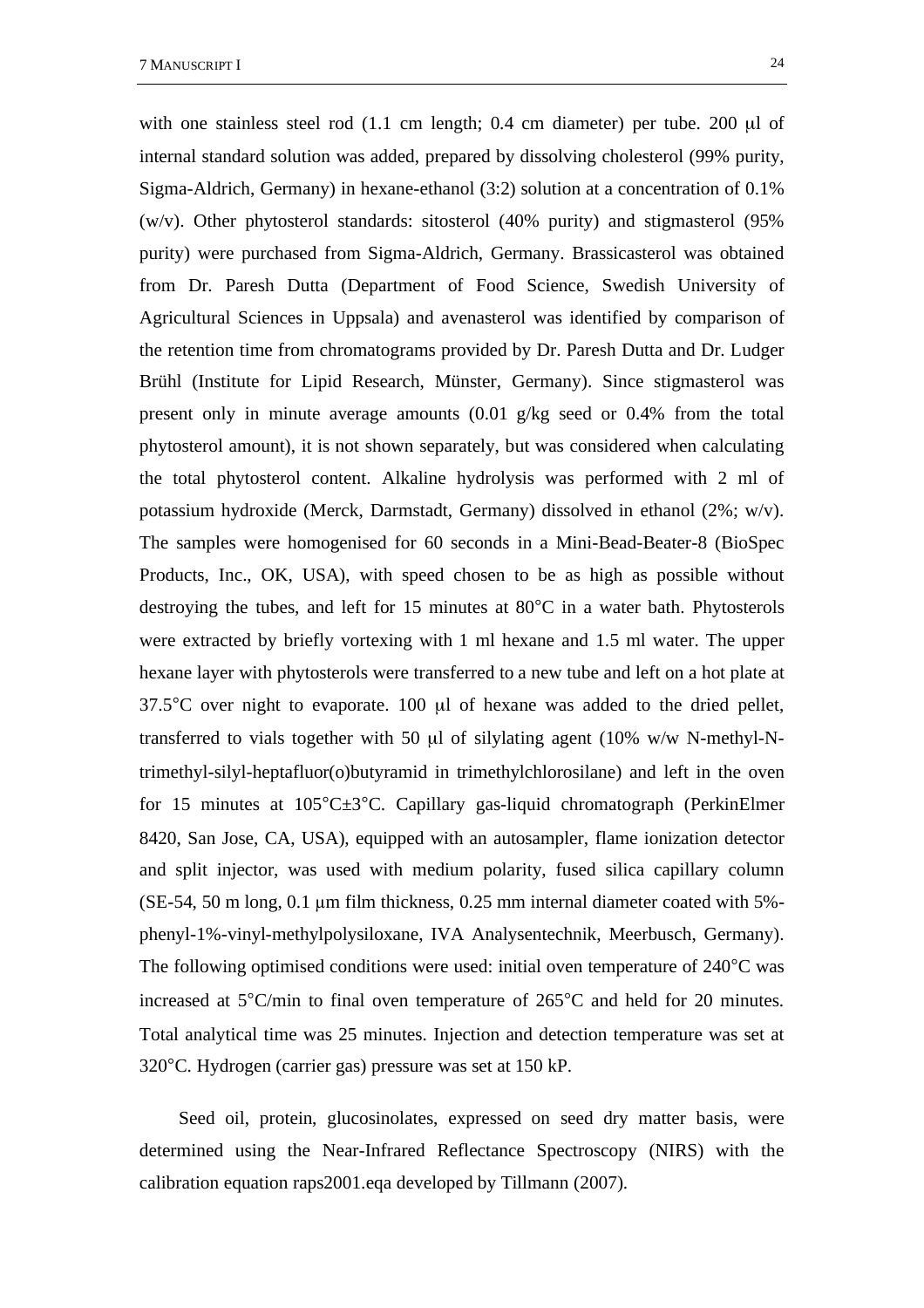### **Statistical analysis**

Analysis of variance was performed with the PLABSTAT software (Utz 2007) using the following model:

$$
Y_{ijk} = \mu + g_i + e_j + r_{jk} + g e_{ij} + \varepsilon_{ijk}
$$

where:  $Y_{ijk}$  was observation of genotype *i* in environment *j* in replicate *k*;  $\mu$  was the general mean;  $g_i$ ,  $e_j$  and  $r_{ik}$  were the effects of genotype *i*, environment *j* and replicate  $k$  in the environment *j*, respectively;  $ge_{ij}$  was the genotype  $x$  environment interaction of genotype *i* with environment *j* and  $\varepsilon_{ijk}$  was the residual error of genotype *i* in environment *j* in replicate *k*. The genotypes, environments and replicates were considered as random variables.

Broad-sense heritability  $(h^2)$  of mean values over environments was generated using PABSTAT (Utz 2007), following Hill *et al*. (1998) from the components of variance:

$$
h^{2} = \frac{\sigma_{g}^{2}}{\sigma_{g}^{2} + \frac{\sigma_{ge}^{2}}{E} + \frac{\sigma_{e}^{2}}{ER}}
$$

where:  $\sigma_{g}$ ,  $\sigma_{g}$  and  $\sigma_{g}$  are variance components for *g*, *ge*, and *ε*, and *E* and *R* are number of environments and replicates, respectively. Genetic correlation coefficients were calculated using PLABCOV (Utz 1994).

# **RESULTS AND DISCUSSION**

#### **Chemical analysis of phytosterols**

The developed gas chromatography was used for the identification of sitosterol, campesterol, brassicasterol, avenasterol and stigmasterol and the analysis of their content in seeds of oilseed rape (Figure 1). Phytosterol identification and quantification was based on the internal standard method (peak area and retention time) and reference samples. Depending on the different plant material and their phytosterol composition various potential internal standards have been proposed: 5-cholestane, cholesterol, cholestanol, sitostanol, betulin, etc. (Aitzetmüller *et al*. 1998). In the present study, like in a number of other studies (Hamama *et al*. 2003, Piironen *et al*. 2002), cholesterol was used as internal standard, despite the small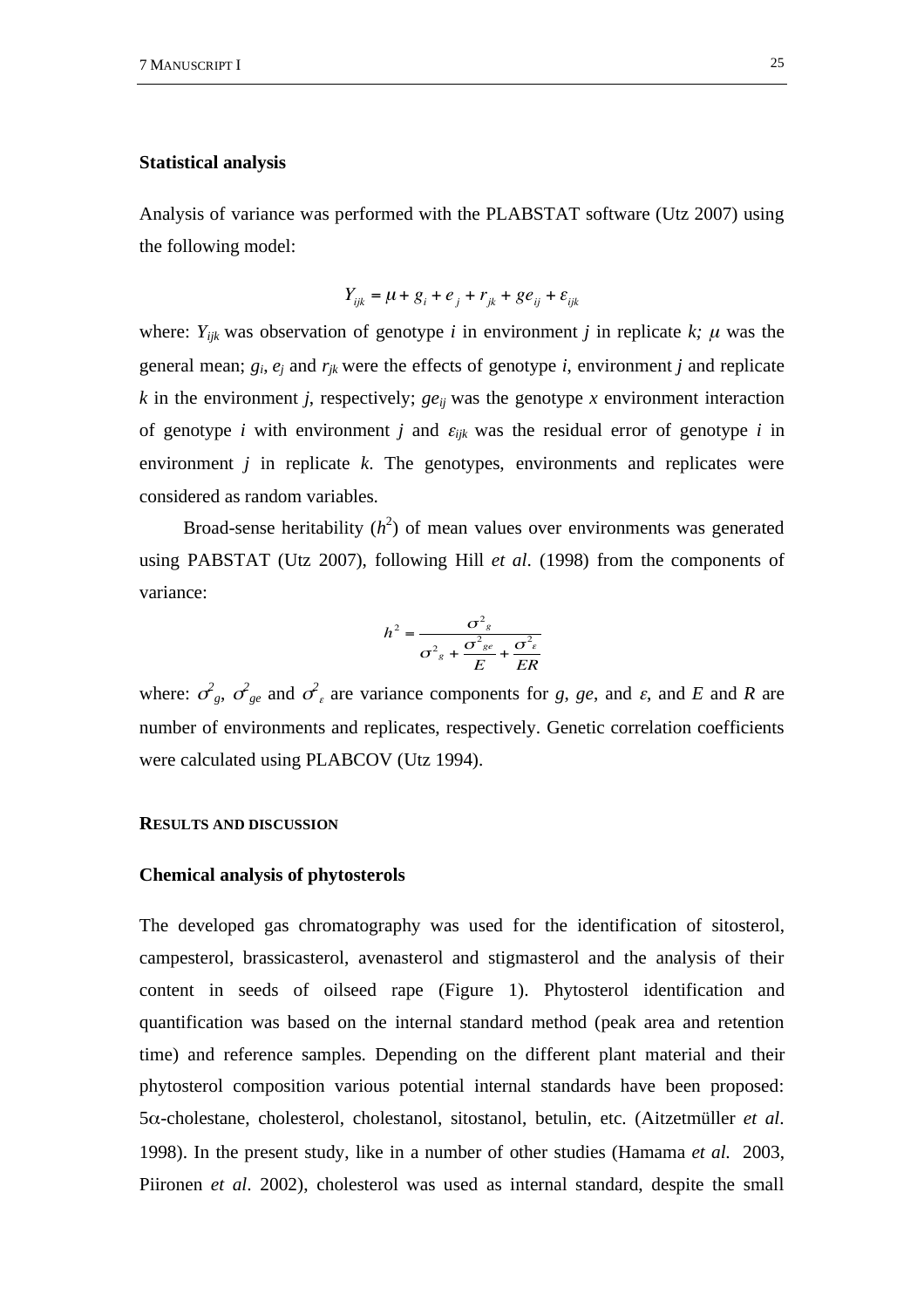amounts present in rapeseed (Appelqvist *et al*. 1981). The incentive for doing so was, that cholesterol is structurally very similar to phytosterols and hence shows the same extraction characteristics, it was completely dissolved in the hexane-ethanol mixture and there were no other peaks with the same retention time in the chromatogram. An example of a chromatogram with the different phytosterols is shown in Figure 1.



**Figure 1.** Gas chromatogram of major phytosterols in a seed sample of the cv. Linetta with cholesterol as internal standard. Peaks: **a** – cholesterol; **b** – brassicasterol; **c** – campesterol; **d** – stigmasterol; **e** – sitosterol; **f** – avenasterol.

The accuracy of the method was verified using a seed sample of the cultivar Linetta analysed by the Department of Food Science, Swedish University of Agricultural Sciences in Uppsala and by the Institute for Lipid Research in Münster, Germany. The accuracy of the method was also confirmed by analysing oil samples of an official ring trial organized by the German association of lipid sciences (data not shown).

One of the advantages of the present method compared to others (Dutta and Normen 1998, Fiebig *et al*. 1998) was the direct alkaline hydrolysis performed on the seed meal avoiding a separate step of quantitative oil extraction. The simplified method is therefore suitable for the analysis of a large number of samples as it is the case in breeding programs. The alkaline hydrolysis as performed in the present study allowed the quantification of free phytosterols and phytosterol fatty acid esters. In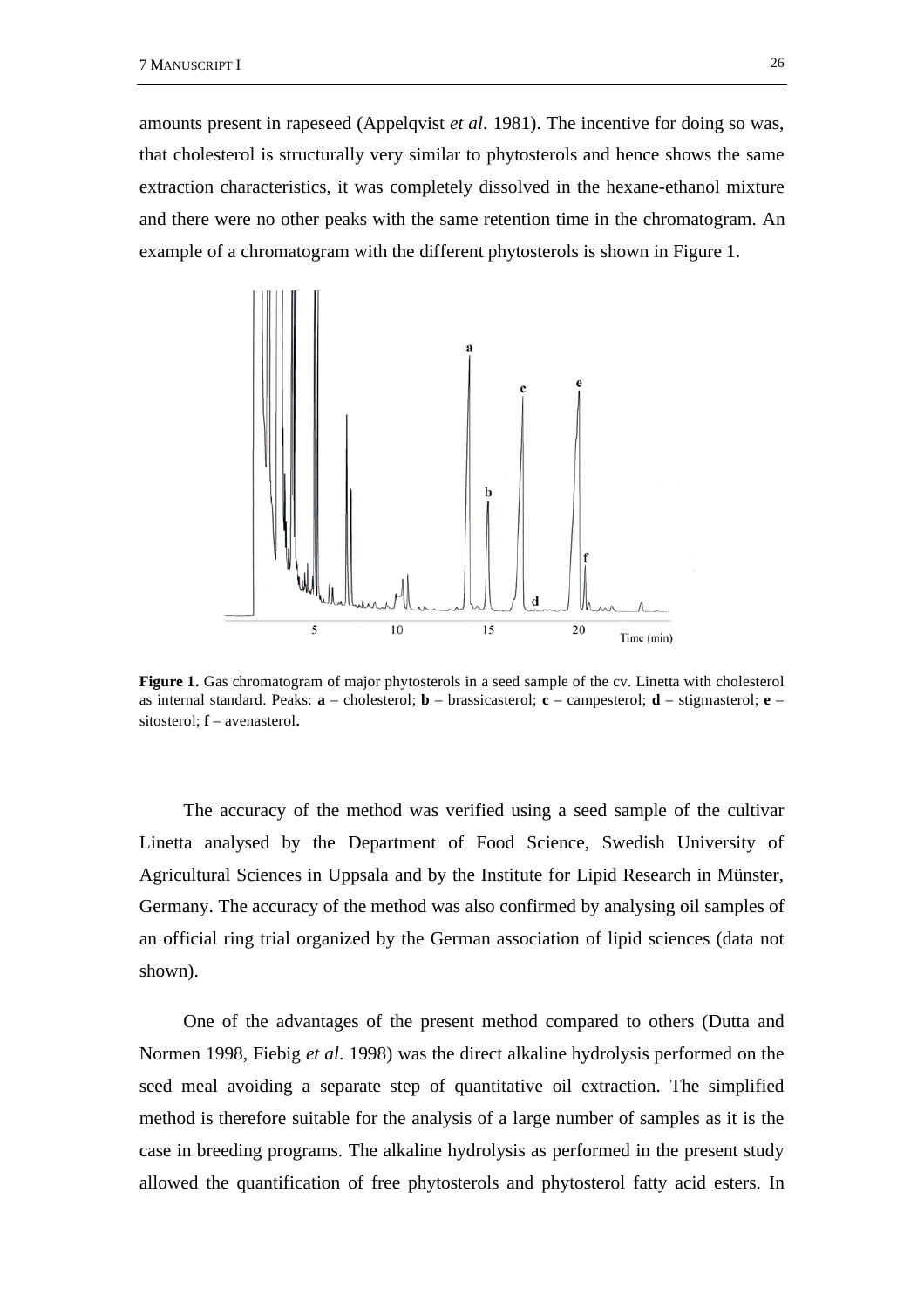rapeseed oil, the content of phytosterol fatty acid esters have been shown to be two times higher than the content of free phytosterols (Verleyen *et al*. 2002, Johansson and Appelqvist 1978). In contrast to this, Gordon and Miller (1997) reported almost twofold higher amounts of free phytosterols than esterified phytosterols in canola oil.

On the other hand, in this study, the content of total phytosterols was underestimated by failing to detect the content of phytosterol glycosides and acylated phytosterol glycosides. This analysis would require an additional acid-hydrolysis step (Normen *et al*. 1999, Yang *et al*. 2003), which would lead, due to the strong acidic conditions, to phytosterol destruction (Piironen *et al*. 2000).

# **Genetic variation**

In all three DH populations five individual phytosterols were identified: sitosterol, campesterol, brassicasterol, avenasterol and stigmasterol. The analysis of variance revealed highly significant genetic variation in total and individual phytosterol content in all three DH populations (Table 1). Average total phytosterol content between all three populations ranged from 3.1 to 3.7 g/kg seed. The largest range of the total phytosterol content within populations was ascertained for population I with 2.6 to 4.1 g/kg seed. For all three populations the range of phytosterol content in the oil was 4.5 to 9.4 g/kg. This range compares well with phytosterol variation detected in nine canola commercial lines ranging from 4.6 to 8.1 g/kg oil with an average phytosterol content of 5.8 g/kg oil (Vlahakis and Hazebroek 2000). Gordon and Miller (1997) have analysed two commercial rapeseed cultivars and found a somewhat smaller average phytosterol content of 6.9 g/kg oil. The largest ranges of individual phytosterols were ascertained in population I for the two most prominent phytosterols sitosterol (1.3–2.1 g/kg seed) and campesterol (0.6–1.5 g/kg seed), which is in accordance with the largest variation in total phytosterol content within this population. A tenfold variation in avenasterol content was observed in population III. Appelqvist *et al*. (1981) found a large difference of avenasterol content in two summer canola cultivars.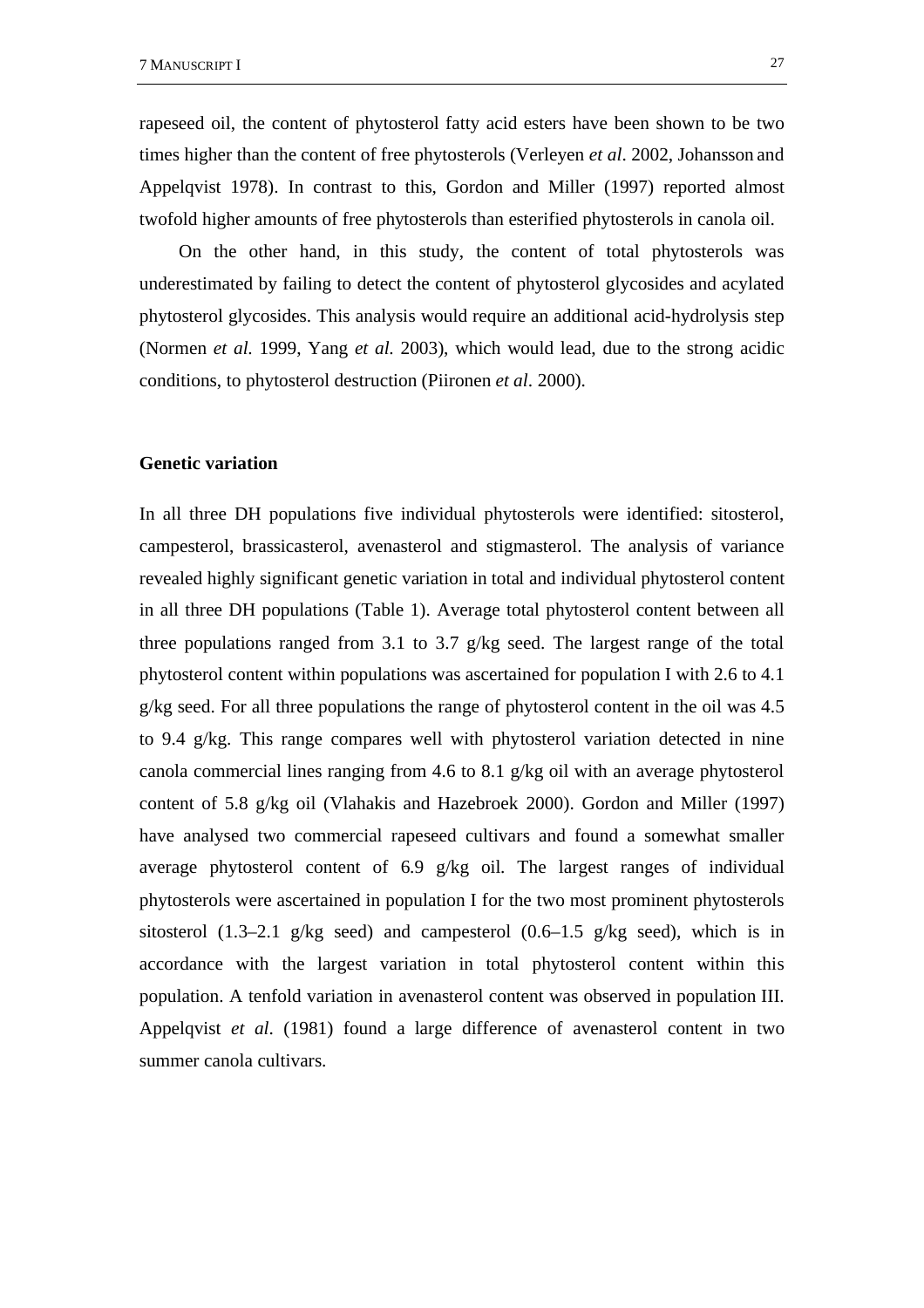|            | <b>DIWSWIDI</b> |                      |          |           | $\mathcal{L}_{\text{diff}}$ |         |           | <b>Diassicasterul</b> |                       |                  | 110011000101      |        | 1 vui     |          |               |  |  |
|------------|-----------------|----------------------|----------|-----------|-----------------------------|---------|-----------|-----------------------|-----------------------|------------------|-------------------|--------|-----------|----------|---------------|--|--|
|            |                 |                      |          |           |                             |         |           | Population            |                       |                  |                   |        |           |          |               |  |  |
|            |                 | П                    | Ш        |           | П                           | Ш       |           | П                     | Ш                     | $\mathbf{I}$     | П                 | Ш      |           | П        | Ш             |  |  |
| Mean       |                 | 1.65 1.98 1.71       |          | 0.90      | 1.04                        | 0.97    |           | $0.42 \quad 0.53$     | $0.35$ 0.13 0.10 0.14 |                  |                   |        | 3.11      | 3.66     | 3.18          |  |  |
| Min        |                 | 1.25 1.66 1.38       |          | 0.63      | 0.73                        | 0.70    | 0.33      | 0.45                  | $0.21$ 0.06 0.05 0.04 |                  |                   |        | 2.57      | 2.95     | 2.83          |  |  |
| Max        | 2.14 2.21       |                      | 1.95     | 1.53      | 1.32 1.30                   |         | 0.55      | 0.61                  | 0.48 0.30 0.18 0.45   |                  |                   |        | 4.10      | 4.15     | 3.72          |  |  |
| $F-value§$ | $10^{**}$       | $6^{**}$             | $7^{**}$ | $14^{**}$ | $8***$                      | $14***$ | $14^{**}$ | $7^{***}$             | $30^{**}$             |                  | $7^{**}$ $3^{**}$ | $5***$ | $11^{**}$ | $q^{**}$ | $\kappa^{**}$ |  |  |
| $LSD$ 5%   |                 | $0.15$ $0.15$ $0.15$ |          | 0.11      | 0.14                        | 0.13    | 0.03      | 0.04                  | 0.05                  | $0.05$ 0.04 0.09 |                   |        | 0.26      | 0.25     | 0.23          |  |  |

**Table 1**. Variation in phytosterol content (g/kg seed) in three DH populations of *Brassica napus* L. Sitosterol Campesterol Brassicasterol Avenasterol Total

§ F-value from the analysis of variance for genetic variation among DH lines;

significant at  $p=0.01$ .

In all three populations sitosterol was the most prominent phytosterol, accounting for more than 50% of the total phytosterol content (Table 2), followed by campesterol (28-31%), brassicasterol (11-15%) and avenasterol (3-4%). Similar relative mean contents of individual phytosterols in rapeseed were also observed in other studies (Hamama *et al*. 2003, Gordon and Miller 1997, Warner and Mounts 1990, Appelqvist *et al*. 1981). Considerable variation in relative phytosterol composition was found within the populations indicating the possibility to develop material with a modified phytosterol composition in breeding programs. From a nutritional point of view the contents of sitosterol should be high and the contents of campesterol should be low. Although they have the same cholesterol lowering effects, sitosterol is taken up in the small intestine to a somewhat lower extent compared to campesterol (Miettinen 2001).

|                      |         | Sitosterol |           |           | Campesterol |           |           | <b>Brassicasterol</b> |           | Avenasterol |          |          |  |
|----------------------|---------|------------|-----------|-----------|-------------|-----------|-----------|-----------------------|-----------|-------------|----------|----------|--|
|                      |         |            |           |           |             |           |           |                       |           |             |          |          |  |
|                      |         | П          | Ш         |           | П           | Ш         |           | П                     | Ш         |             | П        | Ш        |  |
| Mean                 | 53      | 54         | 54        | 29        | 28          | 31        | 13        | 15                    | 11        | 4           | 3        | 4        |  |
| Min                  | 47      | 50         | 45        | 24        | 24          | 22        | 10        | 12                    | 6         | 2           | 2        |          |  |
| Max                  | 60      | 59         | 61        | 37        | 33          | 40        | 17        | 18                    | 16        | 10          | 5        | 15       |  |
| F-value <sup>§</sup> | $14***$ | $8***$     | $10^{**}$ | $13^{**}$ | $6^{**}$    | $20^{**}$ | $16^{**}$ | $6^{**}$              | $30^{**}$ | $7^{**}$    | ,∗∗<br>4 | $5^{**}$ |  |
| $LSD$ 5%             | 2.0     | 2.1        | 3.1       | 1.9       | 2.5         | 2.9       | 1.0       | 1.2                   | 1.6       | 1.5         | 1.1      | 2.7      |  |

**Table 2.** Relative content of phytosterols (total phytosterols=100%) in three DH populations of *Brassica napus* L.

§ F-value from the analysis of variance;

 $*$ significant at p=0.01.

In all three populations the analysis of variance revealed predominant and highly significant effects of the genotypes, in comparison to the genotype  $x$  environment interaction effects, on total and individual phytosterol content (Table 3). Only in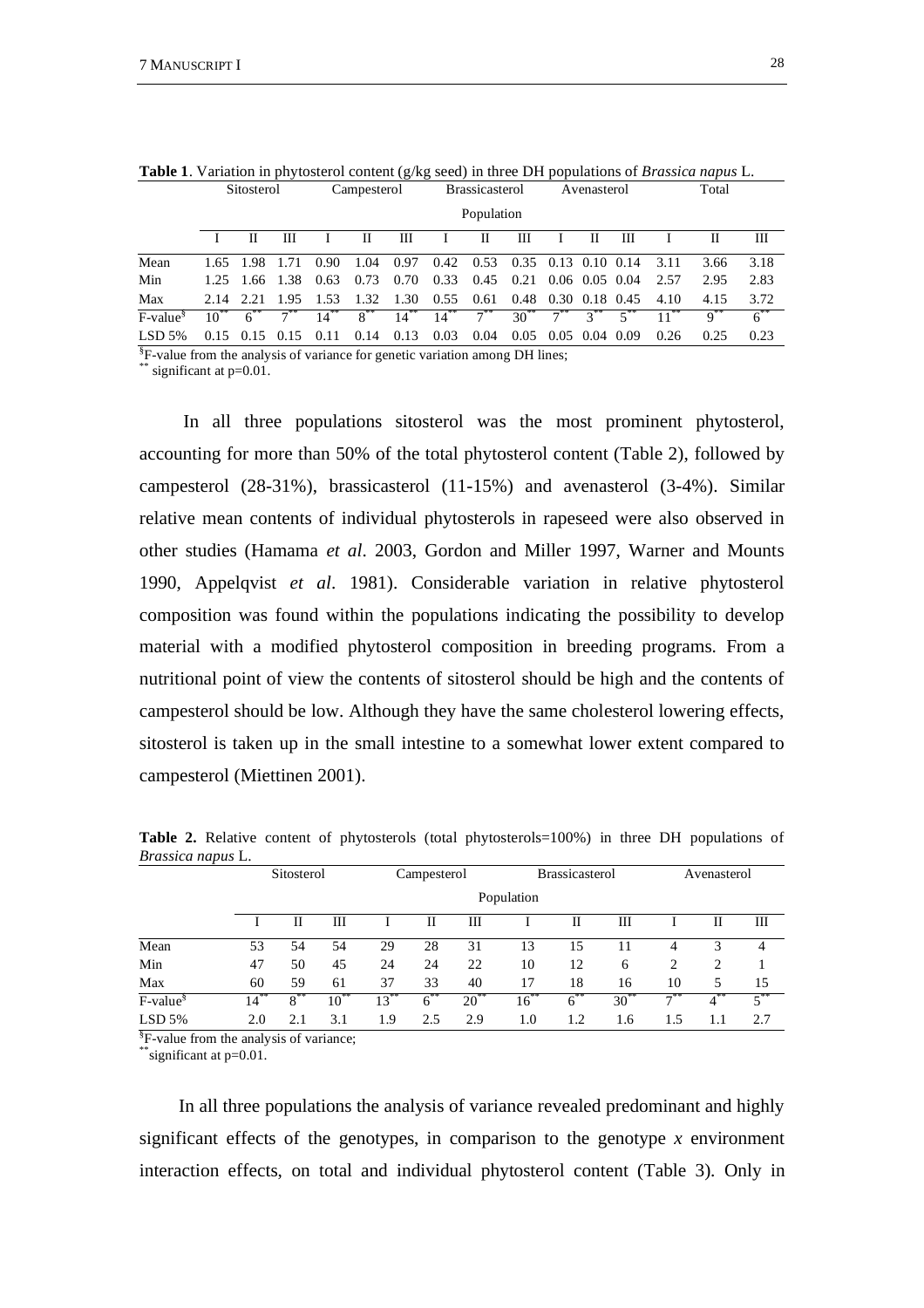population III the variance components showed a larger effect of the environment on avenasterol and on total phytosterol content, which probably results from the considerably different test environments in China and Germany. The average amount of avenasterol content measured at the locations in Germany (0.21 g/kg seed) was more than three times higher than the content measured at the locations in China (0.06 g/kg seed), whereas the total phytosterol content in Germany (3.40 g/kg seed) was only slightly higher compared to China (2.99 g/kg seed). In a previous study (Zhao *et al*. 2005), where the same population was analysed for oil content, a higher average oil content for all DH lines was observed for the locations in Germany (51.5%) compared to those in China (44.5%). However, to date very little is known about the influence of specific environmental factors on phytosterol content. In one study a 2.5-fold variation in phytosterol content was detected in 12 commercial soybean lines, grown in three different temperature regimes (Vlahakis and Hazebroek 2000). It was shown that total phytosterol content increased at elevated temperatures, while its composition significantly changed with proportionally more campesterol at the expense of sitosterol. In another study eleven canola genotypes, grown during one year at two locations in the mid-Atlantic region of the United States showed no effect of the environment on total phytosterol content (Hamama *et al*. 2003).

| <i>Brassica napus L.</i> |            |                |  |                                            |             |   |                            |  |              |  |                            |              |  |                                                                                                                                                                    |      |
|--------------------------|------------|----------------|--|--------------------------------------------|-------------|---|----------------------------|--|--------------|--|----------------------------|--------------|--|--------------------------------------------------------------------------------------------------------------------------------------------------------------------|------|
|                          |            | Sitosterol     |  |                                            | Campesterol |   |                            |  |              |  | Brassicasterol Avenasterol | Total        |  |                                                                                                                                                                    |      |
| Variance                 | Population |                |  |                                            |             |   |                            |  |              |  |                            |              |  |                                                                                                                                                                    |      |
| component I II III       |            |                |  | $\mathbf{I}$ $\mathbf{II}$                 |             | Ш | $\mathbf{I}$ $\mathbf{II}$ |  | $\mathbf{H}$ |  | $\mathbf{H}$               | $\mathbf{H}$ |  |                                                                                                                                                                    | Ш    |
| $\sigma^2_{\rm g}$ #     |            |                |  |                                            |             |   |                            |  |              |  |                            |              |  | $25.6^{**}$ $12.2^{**}$ $16.3^{**}$ $19.1^{**}$ $18.3^{**}$ $29.2^{**}$ $1.6^{**}$ $8.1^{**}$ $2.1^{**}$ $0.6^{**}$ $4.5^{**}$ $90.9^{**}$ $63.2^{**}$ $35.6^{**}$ |      |
| $\sigma_e^2$             |            |                |  |                                            |             |   |                            |  |              |  |                            |              |  | $4.0^{*}$ $1.1^{*}$ $0.8^{*}$ $2.8^{*}$ $8.1^{*}$ $14.6^{*}$ $0.4^{*}$ $0.2^{*}$ $1.1^{*}$ $1.4^{*}$ $1.3^{*}$ $8.2^{*}$ $7.3^{*}$ $26.4^{*}$ $49.7^{*}$           |      |
| $\sigma^2_{\text{ge}}$   |            |                |  |                                            |             |   |                            |  |              |  |                            |              |  | $2.7^{**}$ $2.4^{*}$ $4.7^{**}$ $1.9^{**}$ $4.7^{**}$ $3.8^{**}$ $0.1^{**}$ $0.2^{*}$ $0.3^{+}$ $1.0^{**}$ $0.5^{**}$ $3.3^{**}$ $9.5^{**}$ $7.7^{*}$ $7.7^{*}$    |      |
| $\sigma^2$ <sup>¥</sup>  |            | 17.1 17.1 13.5 |  | 8.2 9.2 10.0 0.7 1.6 1.74 0.8 0.6 2.5 52.1 |             |   |                            |  |              |  |                            |              |  | 50.7                                                                                                                                                               | 40.3 |

Table 3. Components of variance for phytosterol content (g/kg seed) in three DH populations of *Brassica napus* L.

<sup>\*\*,\*</sup>,\* significant at p=0.01, p=0.05 and p=0.1, respectively; F-value from the analysis of variance;  $\frac{m}{2}$ 

 $^{\#}\sigma_{\rm g}^2$  genetic variance;<br> $^{\$}\sigma_{\rm e}^2$  environmental variance;

 $\int_0^{\infty} \int_{\sec^2 x}^{\sec^2 x}$  variance of genotype *x* environment interaction;

 $\sigma_{\epsilon}^{2}$  residual error.

High heritabilities, found in all three DH populations, of individual and total phytosterols confirmed the strong genetic component for phytosterol content (Table 4). The heritabilities were as high for oil (0.88-0.91) and glucosinolate content (0.89-0.95) and somewhat lower for protein content (0.70-0.83) in all three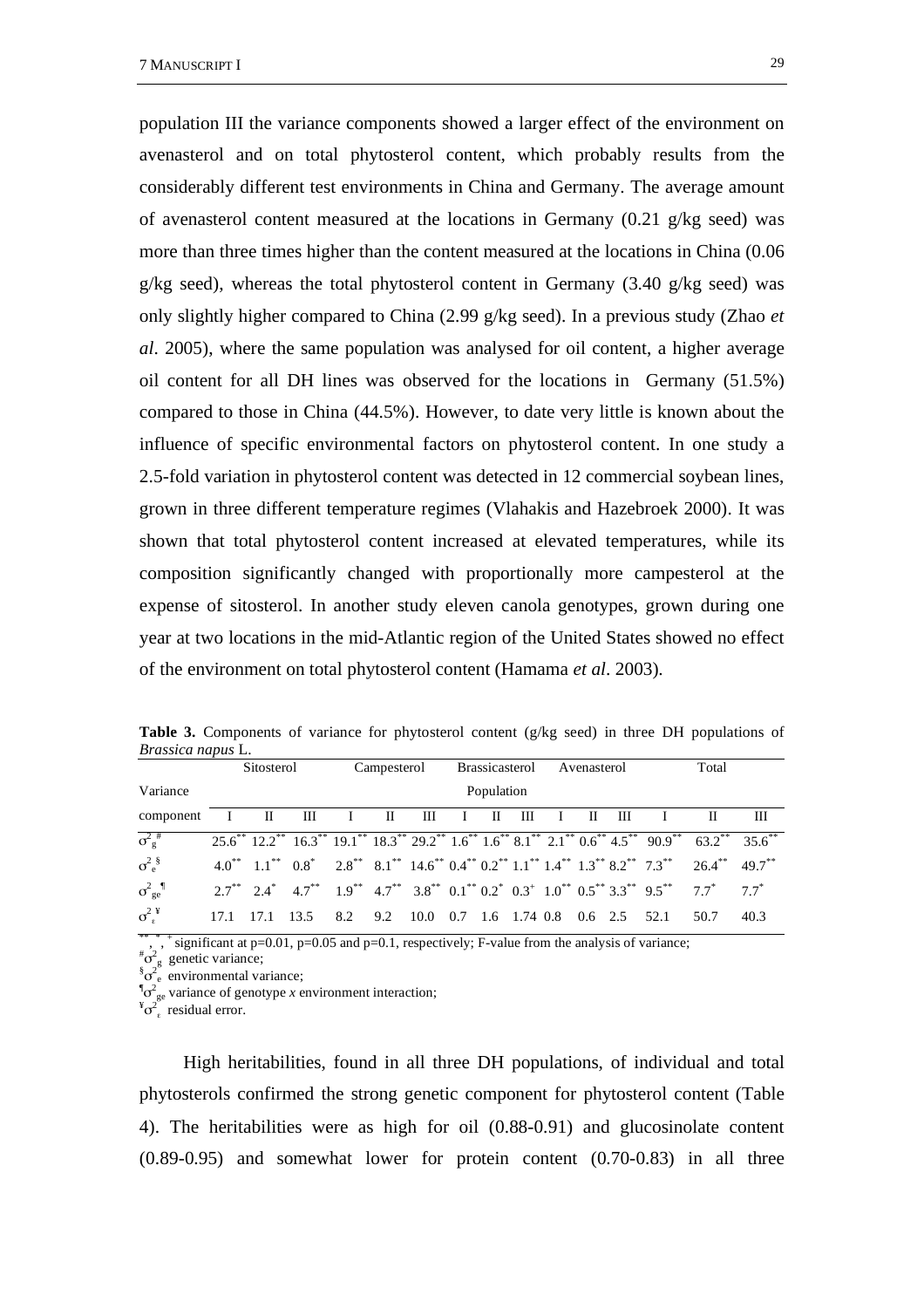populations. Heritabilities in population II were as high as in other populations, although only one self-pollinated plant per plot was used for the analysis. Marwede *et al*. (2004) analysed tocopherol content in first two populations and found, as a result of large genotype *x* environment interactions and a large experimental error, much lower heritabilities (0.41 in population I and 0.34 in population II).

**Table 4.** Heritability of phytosterol content and other quality traits in three DH populations of *Brassica napus* L.

| Population |      |      | Sitosterol Campesterol Brassicasterol Avenasterol Total |      | Oil                                            |      | Proteins Glucosinolates |
|------------|------|------|---------------------------------------------------------|------|------------------------------------------------|------|-------------------------|
|            | 0.90 | 0.93 | 0.93                                                    | 0.86 | $0.91$ $0.90^{\#}$ $0.76^{\#}$                 |      | $0.95^{\#}$             |
| H          | 0.82 | 0.88 | 0.86                                                    | 0.71 | $0.89$ $0.88$ <sup>§</sup> $0.70$ <sup>§</sup> |      | 0.91 <sup>8</sup>       |
| Ш          | 0.85 | 0.93 | 0.97                                                    | 0.80 | 0.84 0.91                                      | 0.83 | 0.89                    |
|            |      |      |                                                         |      |                                                |      |                         |

**#** data provided by Gül (2002);

**§** data provided by Marwede *et al*. (2004).

#### **Correlations among traits**

Genetic and phenotypic correlations among different phytosterols and other quality traits were mostly of similar size and sign (Table 5). In population I and II positive correlations were detected between all individual phytosterols, while in population III most of the individual phytosterols were not correlated to each other, with the exception of a negative correlation between campesterol and brassicasterol  $(r<sub>g</sub>=-0.78<sup>++</sup>)$ . However, in all three DH populations both major phytosterols sitosterol and campesterol were positively correlated with total phytosterol content. Oil content was negatively correlated with total phytosterol content  $(r<sub>g</sub>=0.67<sup>++</sup>)$  only in population I. This has been explained by the segregation of erucic acid, with no evidence that could be found for a direct effect of oil content on phytosterol content in this population (Amar *et al.* 2007). A positive correlation ( $r<sub>e</sub>=0.59<sup>++</sup>$ ) between oil and phytosterol content was detected in population II, segregating for oleic and linolenic acid content (data not shown). In this population, total phytosterol content was to a low extent negatively correlated with oleic acid content  $(r<sub>g</sub>=0.34<sup>++</sup>)$  and positively correlated with linolenic acid content  $(r_g=0.21^+)$ . Since oil content was not significantly correlated with oleic ( $r<sub>g</sub>=0.14$ ) and linolenic ( $r<sub>g</sub>=-0.14$ ) acid content, this does not provide an explanation for the positive correlation between phytosterols and oil content in this population. Comparing different canola varieties with their transgenic counterparts having a modified fatty acid composition, Abidi *et al*. (1999) found that total phytosterol content was twofold decreased in high oleic acid low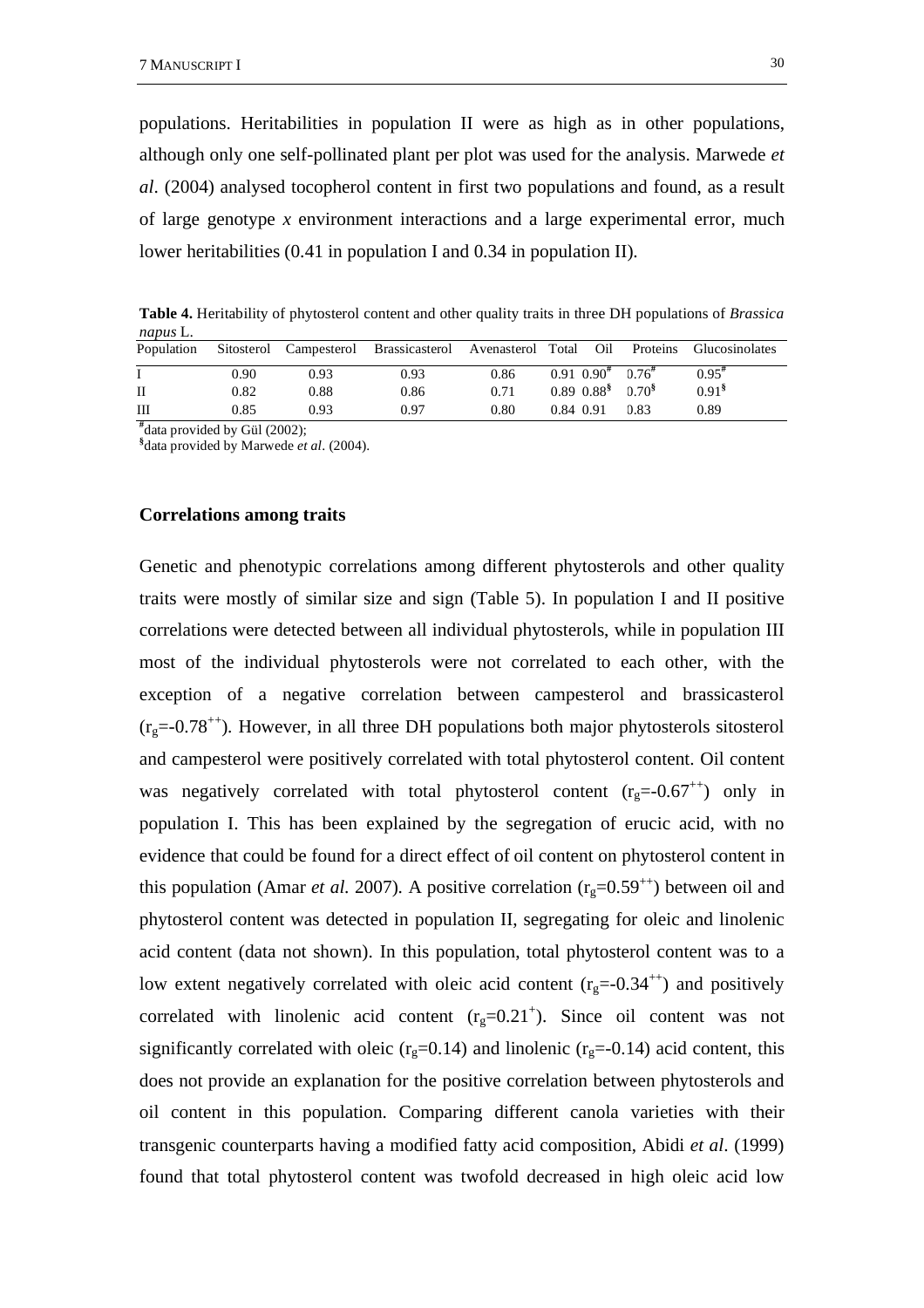linolenic acid lines, whereas high stearic acid lines had higher levels of phytosterols than the control. No, or only weak correlations to protein and glucosinolate content were found, while protein and oil content were in all three populations highly negatively correlated. Positive and small correlation was detected between protein and glucosinolate content.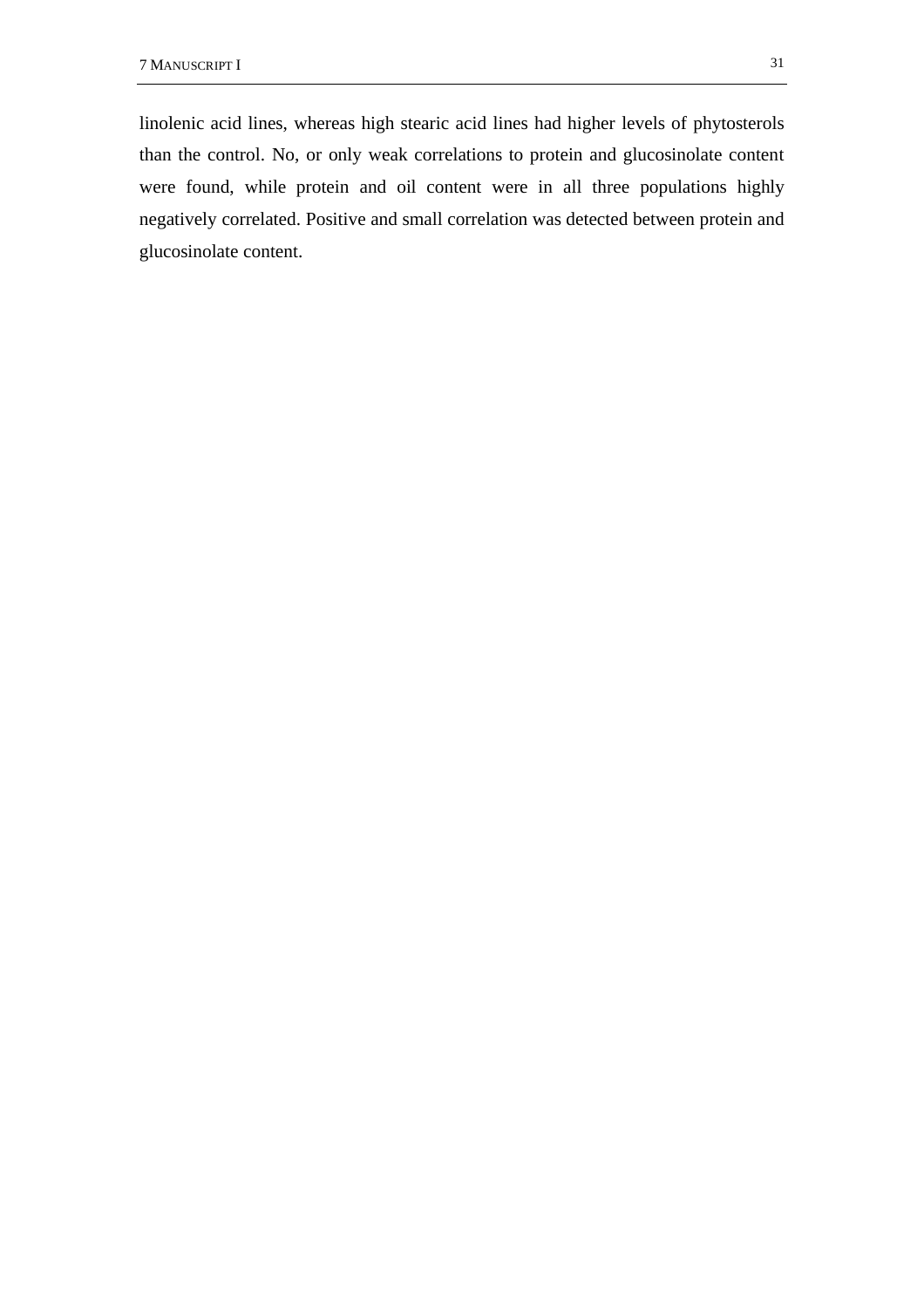|                                            | Sitosterol          |                          | Campesterol                         |                              |                         | <b>Brassicasterol</b> |                 |                      |                          | Avenasterol                  |            | Total phytosterols |                       |             | Oil         |                       |                      | Protein               |                     |                      | Glucosinolates        |                        |                      |                      |
|--------------------------------------------|---------------------|--------------------------|-------------------------------------|------------------------------|-------------------------|-----------------------|-----------------|----------------------|--------------------------|------------------------------|------------|--------------------|-----------------------|-------------|-------------|-----------------------|----------------------|-----------------------|---------------------|----------------------|-----------------------|------------------------|----------------------|----------------------|
|                                            |                     |                          |                                     |                              |                         |                       |                 |                      |                          |                              |            |                    |                       | Population  |             |                       |                      |                       |                     |                      |                       |                        |                      |                      |
|                                            |                     | П                        | Ш                                   |                              | П                       | Ш                     |                 |                      | Ш                        |                              | П          | Ш                  |                       | П           | Ш           |                       |                      | Ш                     |                     |                      | Ш                     |                        | П                    | Ш                    |
| Sitosterol                                 |                     |                          |                                     | $0.58^{++}$ $0.56^{++}$      |                         | 0.06                  | $0.16^+$        | $0.42$ <sup>**</sup> | $-0.02$                  | $0.29^{+1}$                  | $0.34^{+}$ | $-0.31$            | $0.87^{+1}$           | $0.84^{+1}$ | $0.63^{+1}$ | $-0.64$ <sup>**</sup> | $0.42^{++}$          | $-0.28$ <sup>+</sup>  | 0.10                | $-0.02$              | 0.01                  | $0.25^{+1}$            | 0.02                 | $-0.33^{++}$         |
| Campesterol                                |                     | $0.60^{***}$ $0.55^{**}$ | 0.09                                |                              |                         |                       | $0.38^{+}$      | $0.50^{+1}$          | $-0.78^{++}$ $0.38^{++}$ |                              | $0.37^{+}$ | 0.09               | $0.88^{+4}$           | $0.90^{+}$  | $0.59^{+}$  | $-0.50^{++}$          | $0.54^{+4}$          | 0.21                  | $-0.03$             | 0.05                 | $-0.16$               | 0.06                   | $-0.17$ <sup>+</sup> | $-0.25$ <sup>+</sup> |
| Brassicasterol                             | $0.20^{*}$          | $0.45***$                | 0.01                                |                              | $0.40^{**}$ $0.43^{**}$ | $-0.76$               |                 |                      |                          | 0.07                         | $-0.13$    | 0.13               | $0.40^{+}$            | $0.61^{+1}$ | $-0.17$     | $-0.32$ <sup>**</sup> | $0.50^{+4}$          | $-0.07$               | $0.11^{\circ}$      | $-0.12$              | 0.08                  | $-0.16^{+}$            | $-0.10$              | $0.19^{+}$           |
| Avenasterol                                | $0.28^{**}$ 0.26    |                          |                                     | $-0.28$ $0.36^{**}$ $0.32^*$ |                         | 0.07                  | 0.09            | $-0.10$              | 0.14                     |                              |            |                    | $0.50^{+}$            | $0.42^{+1}$ | $0.29^{+}$  | $-0.39^{++}$          | $0.35^{+}$           | 0.21                  | $0.17^{+}$          | $-0.25$ <sup>+</sup> | 0.12                  | $0.21^{+1}$            | -0.05                | 0.06                 |
| Total phytosterols $0.88^{**}$ $0.85^{**}$ |                     |                          | $0.66^{**}$ $0.88^{**}$ $0.89^{**}$ |                              |                         | $0.60***$             | $0.43***$       | $0.58***$            |                          | $-0.14$ $0.48$ <sup>**</sup> | $0.37***$  | 0.30               |                       |             |             | $-0.67$ <sup>++</sup> | $0.59^{+1}$          | 0.06                  | 0.08                | $-0.03$              | $-0.08$               | $0.17^{+}$             | $-0.11$              | $-0.33^{+1}$         |
| Oil                                        | $-0.55$ ** $0.29$ * |                          |                                     | $-0.23$ $-0.47**$ $0.49**$   |                         | 0.20                  | $-0.28***$      | $0.39***$            | $-0.08$                  | $-0.35***$                   | 0.21       | 0.26               | $-0.60$ <sup>**</sup> | $0.48***$   | 0.07        |                       |                      |                       | $-0.60^{++}$        | $-0.49^{++}$         | $-0.91$ <sup>**</sup> | $-0.34^{++}$ $-0.11$   |                      | $-0.21$ <sup>+</sup> |
| Protein                                    | 0.01                | 0.00                     |                                     | $-0.04$ $-0.06$ $-0.01$      |                         | $-0.19$               | 0.02            | $-0.09$              | 0.08                     | 0.13                         | $-0.12$    | $-0.02$            | 0.00                  | $-0.03$     | $-0.15$     | $-0.60$ <sup>**</sup> | $-0.60$ <sup>*</sup> | $-0.89$ <sup>**</sup> |                     |                      |                       | $0.25^{++}$ $0.34^{+}$ |                      | $0.34^{+1}$          |
| Glucosinolates                             | 0.20"               | 0.01                     | $-0.32^*$ 0.03                      |                              | $-0.16$                 | $-0.29$               | $-0.19^{\circ}$ | $-0.11$              | 0.17                     | $0.19^{*}$                   | $-0.06$    | $-0.02$            | 0.12                  | $-0.11$     | $-0.39"$    | $-0.32$ <sup>**</sup> | $-0.09$              | $-0.22$               | $0.24$ <sup>*</sup> | 0.28                 | 0.39                  |                        |                      |                      |

Table 5. Coefficients of genetic r<sub>g</sub> (upper part) and phenotypic r<sub>p</sub> (lower part) correlations for phytosterol content and other quality traits in three DH populations of *Brassica napus* L.

+ coefficient is larger than the standard error;

<sup>++</sup> coefficient is two times larger than the standard error;

 $*$  significant at  $p=0.05$ ;

\*\* significant at p=0.01.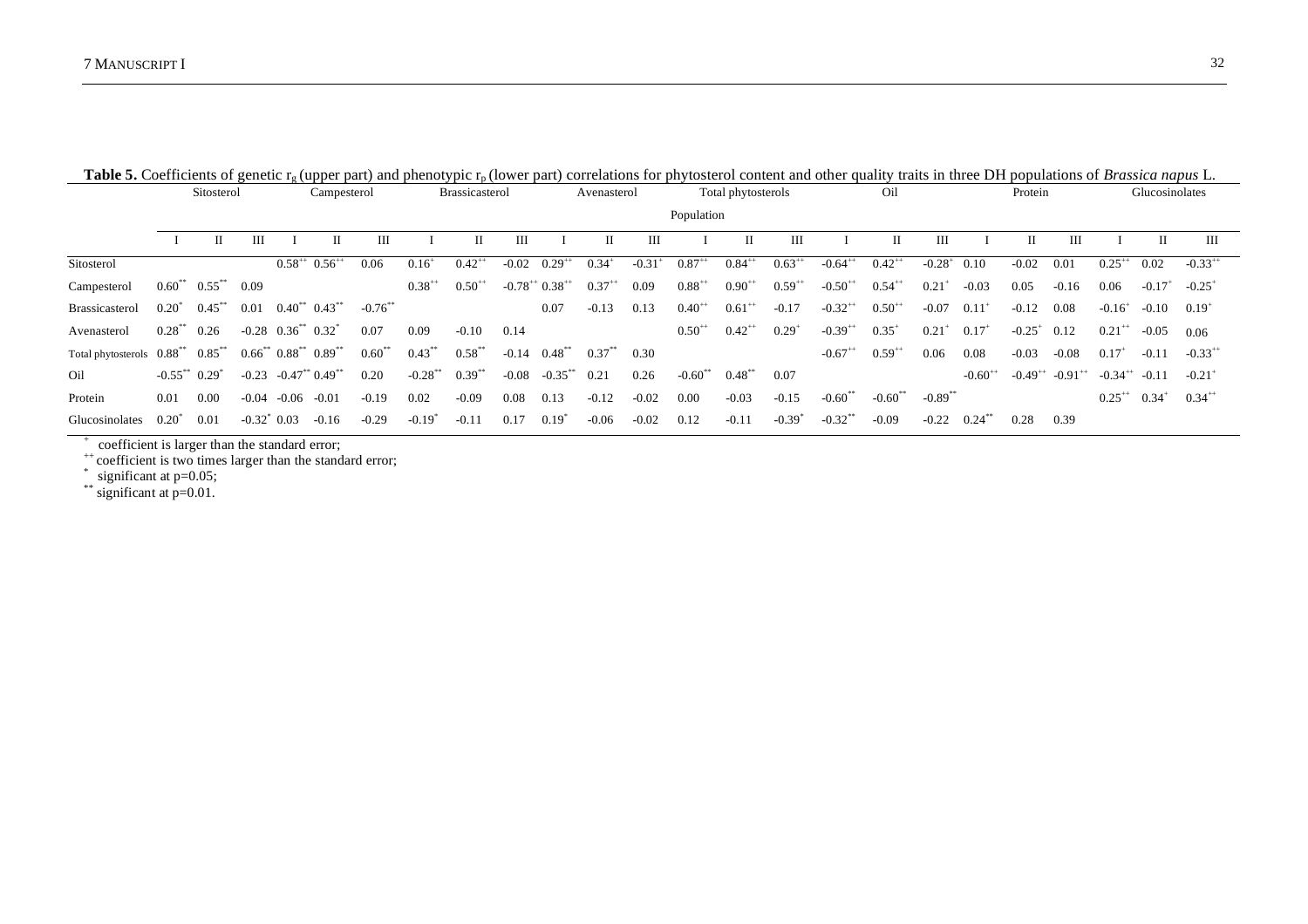# **CONCLUSIONS**

The large genetic differences and the high heritabilities of the total phytosterol content indicate that an effective selection for high phytosterol genotypes in a cultivar development program would be possible with a comparatively low effort with respect to the number of required test environments. There is no evidence that an increase of phytosterol content would be associated with a change in other relevant seed quality traits like oil, protein and glucosinolate content, although for oil content that should be confirmed with additional crosses.

# **ACKNOWLEDGEMENTS**

The authors hereby gratefully acknowledge professional technical assistance of Uwe Ammermann. The authors are grateful for material for populations I, II and III from Dr. Kemal Gül, Dr. Antje Schierholt and Dr. Jianyi Zhao, as well as the reference analysis performance of Dr. Paresh Dutta (Swedish University of Agricultural Sciences in Uppsala) and Dr. Ludger Brühl (Institute for Lipid Research, Münster, Germany). Samija Amar received a scholarship from the Hans-Böckler-Stiftung.

#### **REFERENCES**

- Abidi, S.L., List, G.R., Rennick, K.A. (1999) Effect of genetic modification on the distribution of minor constituents in canola oil. *Journal of American Oil Chemists' Society*, **76**: 463–467.
- Aitzetmüller, K., Brühl, L., Fiebig, J.H **(**1998) Analysis of sterol content and composition in fats and oils by capillary-gas liquid chromatography using an internal standard. comments on the german sterol metohd. *Fett/Lipid*, **100**: 429– 435.
- Amar, S., Ecke, W., Becker, H.C., Möllers, C. (2007) Mapping QTL for phytosterol and sinapate ester content in winter rapeseed (*Brassica napus* L.). *Manuscript in preparation, see this thesis*.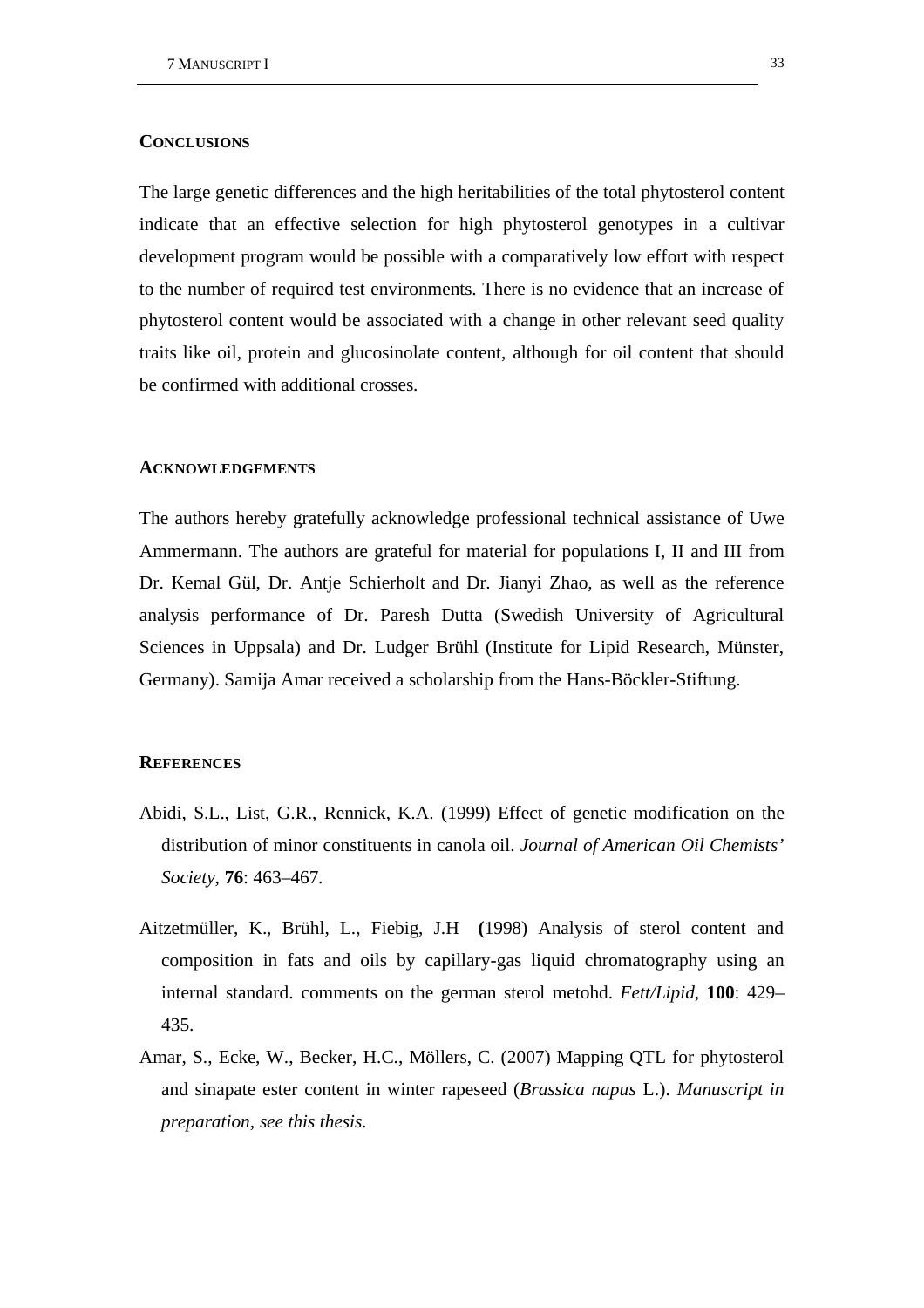- Appelqvist, L.A.D., Kornfeldt, A.K., Wennerholm, J.E. (1981) Sterols and steryl esters in some *Brassica* and *Sinapis* seeds. *Phytochemistry*, **20**: 207–210.
- Chappell, J. (1995) The biochemistry and molecular biology of isoprenoid metabolism. *Plant Physiology*, **107**: 1–6.
- Cole, G., Coughlan, S., Frey, N., Hazebroek, J., Jennings, C. (1998) New sunflower and soybean cultivars for novel vegetable oil tapes. *Fett/Lipid*, **100**: 177–181.
- Dutta, P.C., Appelqvist, L-.A. (1996) Saturated sterols (stanols) in unhydrogenated and hydrogenated edible vegetable oils and in cereal lipids. *Journal of the Science of Food and Agriculture*, **71**: 383–391.
- Dutta, C.P., Normen, L. (1998) Capillary column gas-liquid chromatographic separation of 5-unsaturated and saturated phytosterols. *Journal of Chromatography*  A, **816**: 177–184.
- Fiebig, H.-J., Brühl, L., Aitzetmüller, K. (1998) Sterine Isolierung und Gaschromatographische Untersuchung. *Fett/Lipid*, **100**: 422–428.
- Gordon, M.H., Magos, P. (1983) The effect of sterols on the oxidation of edible oils. *Food Chemistry*, **10**: 141–147.
- Gordon, M.H. and Miller, L.A.D. (1997) Development of steryl ester analysis for the detection of admixtures of vegetable oils. *Journal of American Oil Chemists' Society*, **74**: 505–510.
- Gül, K. (2002) QTL-Kartierung und Analyse von QTL x Stickstoff Interaktionen beim Winterraps (*Brassica napus* L.). *Cuvillier Verlag Göttingen*, **ISBN** 3–89873– 446–3.
- Hamama, A.A., Bhardwaj, H.L., Starner, D.E. (2003) Genotype and growing location effects on phytosterols in canola oil. *Journal of American Oil Chemists' Society*, **80**: 1121–1126.
- Hartmann, M-A. (1998) Plant sterols and membrane environment. *Trends in Plant Science*, **3**: 170–175.
- Hill, J., Becker, H.C. and Tigerstedt, P.M.A. (1998) Quantitative and ecological aspects of plant breeding. *Chapman & Hall, London*, **ISBN** 0–412–75390–1.
- Johansson, A., Appelqvist L.-A. (1978) The content and composition of sterols and sterol esters in low erucic acid rapeseed (*Brassica napus*). *Lipids*, **13**: 658–665.
- Law, M. (2000) Plant sterol and stanol margarines and health. *British Medical Journal*, **320**: 861–864.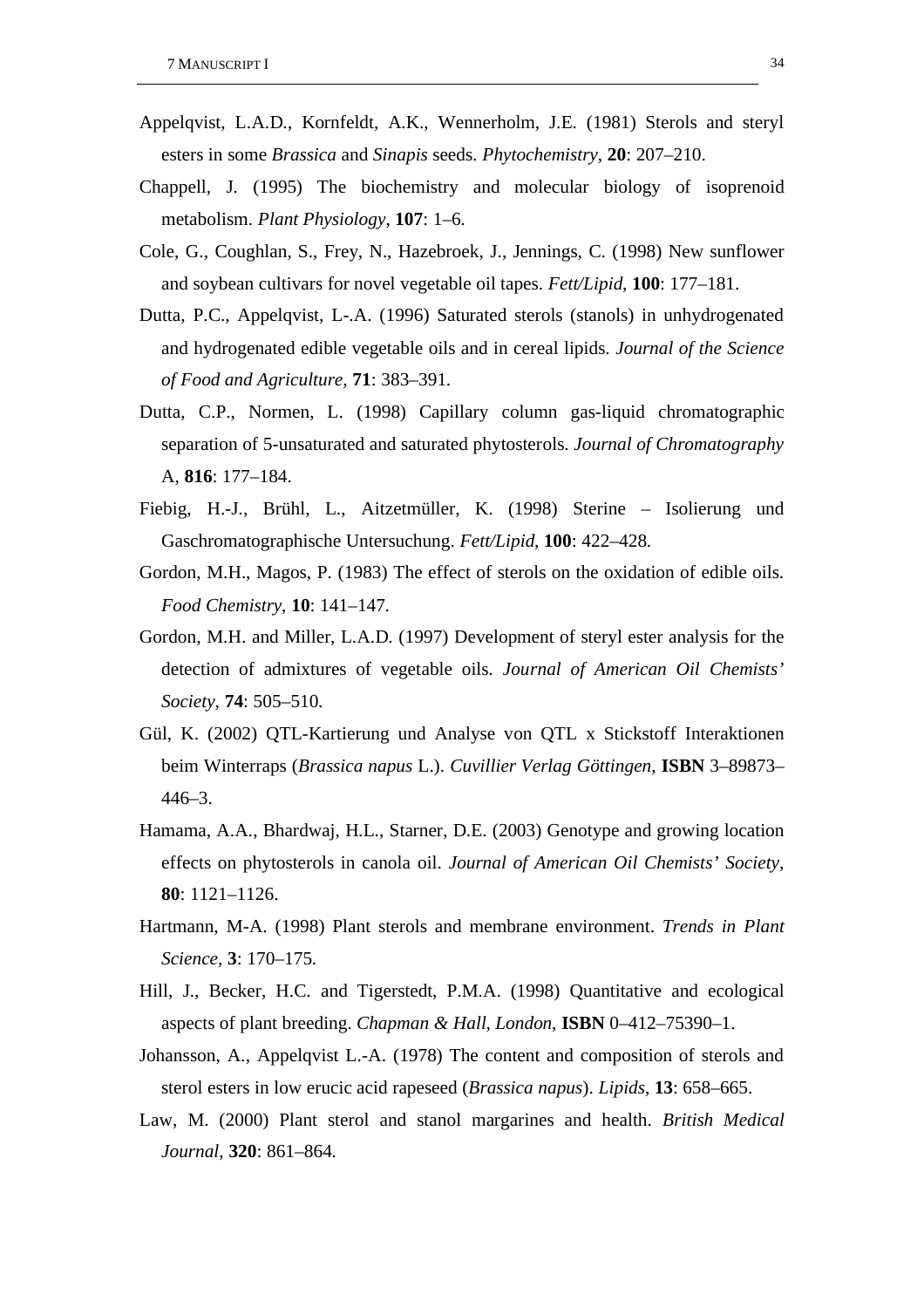- Mag, T.K. (1990) Further processing of canola and rapeseed oils. In: Canola and rapeseed. Production, chemistry, nutrition and processing technology. Shahidi, F. (Ed.), pp 193–210, *Van Nostrand Reinhold*, **ISBN** 0–442–00295–5.
- Marwede, V., Schierholt, A., Möllers C. and Becker, H.C. (2004) Genotype x environment interactions and heritability of tocopherol contents in canola. *Crop Science*, **44**: 28–731.
- Miettinen, T.A. (2001) Phytosterols what plant breeders should focus on. *Journal of the Science of Food and Agriculture*, **81**: 895–903.
- Nissinen, M., Gylling H., Vuoristo, M., Miettinen T.A. (2002) Micellar distribution of cholesterol and phytosterols after duodenal plant stanol ester infusion. *American Journal of Physiology - Gastrointestinal and Liver Physiology*, **282**: 1009–1015.
- Normen, L., Johnsson, M., Andersson, H., van Gameren, Y., Dutta, C.P. (1999) Plant sterols in vegetables and fruits commonly consumed in Sweden. *European Journal of Nutrition*, **38**: 84–89.
- Piironen, V., Lindsay, D.G., Miettinen, T.A., Toivo, J. and Lampi, A.-M. (2000) Plant sterols: biosynthesis, biological function and their importance to human nutrition. *Journal of the Science of Food and Agriculture*, **80**: 939–966.
- Piironen, V., Toivo, J., Lampi, A-M. (2002) Plant sterols in cereals and cereal products. *Cereal Chemistry*, **79**: 148–154.
- Raymer, P.L. (2002) Trends in new crops and new uses. Canola: An Emerging Oilseed Crop. *ASHS Press, Alexandria*, *VA*, **ISBN** 0–970756–5–5.
- Salo, P., Wester, I., Hopia A. (2003) Phytosterols. In: Lipids for Functional Foods and Nutraceuticals. Gunstone, F.D. (Ed.), **7**: 183–224.
- Tillmann, P. (2007) NIRS-networks for rapeseed and forage maize. Verband Deutscher Landwirtschaftlicher Untersuchungs- und Forschungsanstalten, Speyer, Germany (www.vdlufa.de/nirs *verified Mai 2007*).
- Ulberth, V.F., Reich, H. and Kneifel, W. (1992) Zur Analytik von Tocopherolen Ein Methodenvergleich zwischen HPLC und GC. *Fat Science and Technology*, **94**: 51– 54.
- Utz, H.F. (1994) PLABCOV (Version 1B(L)); A computer program for statistical covariance analysis of plant breeding experiments. Institute of Plant Breeding, Seed Science and Population Genetics, University of Hohenheim, Stuttgart, Germany.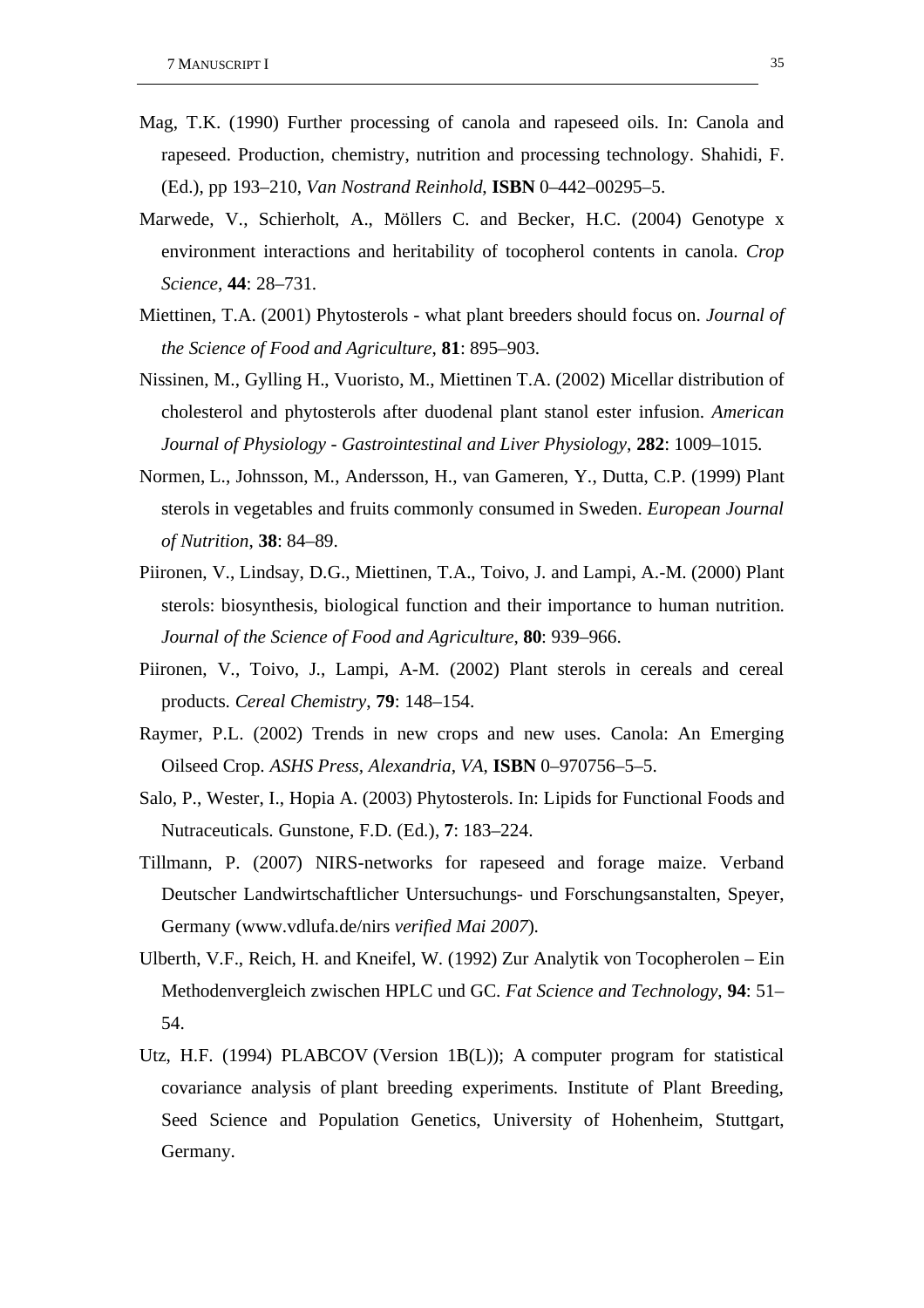- Utz, H.F. (2007) PLABSTAT (Version 2N); A computer program for the computation of variances and covariances. Institute of Plant Breeding, Seed Science and Population Genetics, University of Hohenheim, Stuttgart, Germany (http://www.uni-hohenheim.de/ipspwww/soft.html *verified Mai 2007*).
- Verleyen, T., Forcades, M., Verhe, R., Dewettinck, K., Huyghebaert, A., Greyt, W.D. (2002) Analysis of free and esterified sterols in vegetable oil. *Journal of American Oil Chemists' Society*, **70**: 117–122.
- Vlahakis C., Hazebroek, J. (2000) Phytosterol accumulation in canola, sunflower, and soybean oils: effect of genetics, planting location, and temperature. *Journal of American Oil Chemists' Society*, **77**: 49–53.
- Warner, K., Mounts, T.L. (1990) Analysis of tocopherols and phytosterols in vegetable oils by HPLC with evaporative light-scattering detection. *Journal of American Oil Chemists' Society*, **67**: 827–831.
- Weststrate J.A., Meijer, G.W. (1998) Plant sterol-enriched margarines and reduction of plasma total and LDL-cholesterol concentrations in normocholesterolaemic and mildly hypercholesterolaemic subjects. *European Journal of Clinical Nutrition*, **52**: 334–343.
- Yang, B., Koponen, J.,Tahvonen, R., Kallio, H. (2003) Plant sterols in seeds of two species of *Vaccinium* (*V. myrtillus* and *V. vitis-idaea*) naturally distributed in Finland. *European Food Research and Technology*, **216**: 34–38.
- Zhao, J., Becker, H.C., Zhang, D., Zhang, Y. and Ecke, W. (2005) Oil content in a European x Chinese rapeseed population: QTL with additive and epistatic effects and their genotype-environment interactions. *Crop Science*, **45**: 51–59.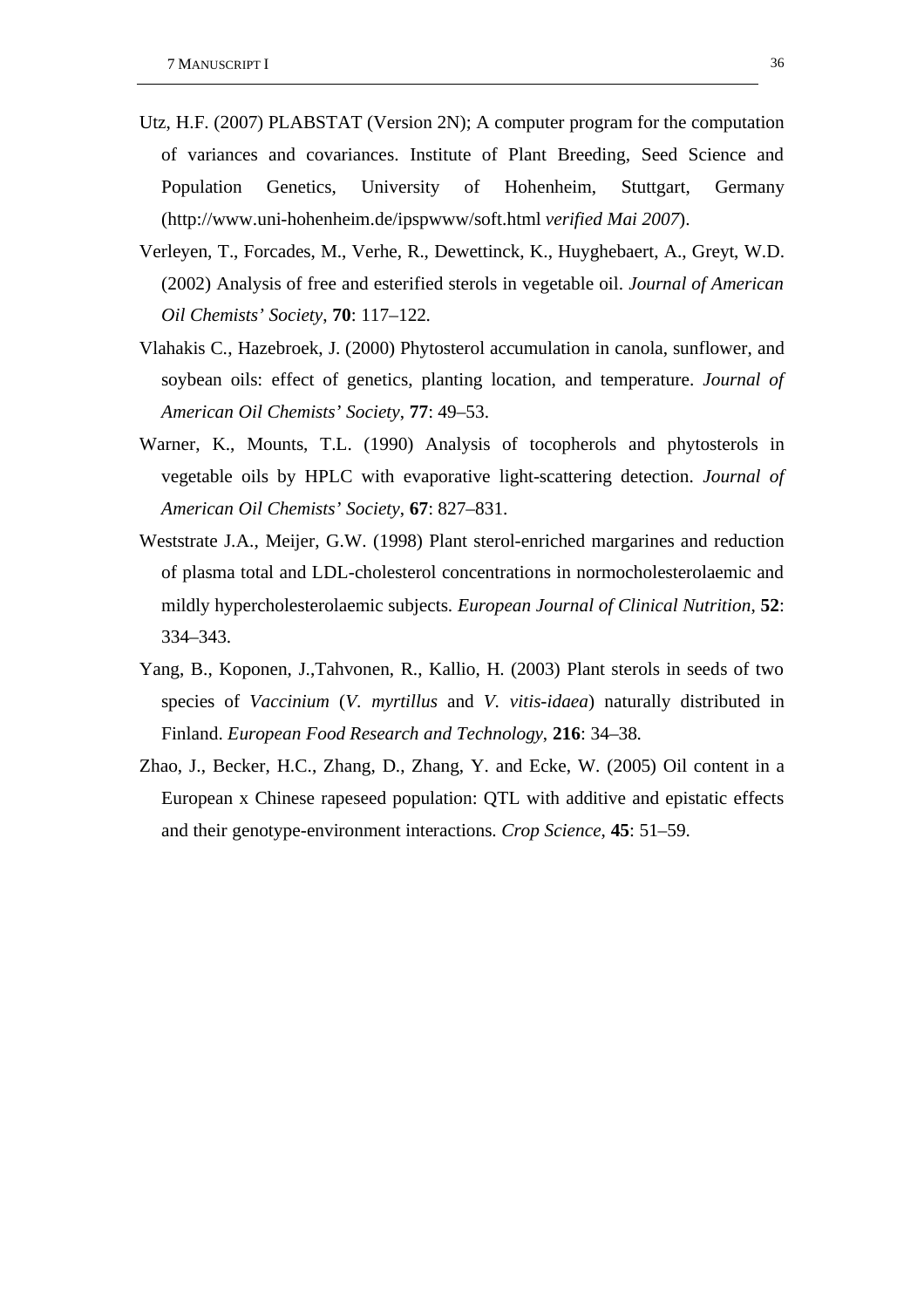## **8 MANUSCRIPT II**

# **MAPPING QTL FOR PHYTOSTEROL AND SINAPATE ESTER CONTENT IN** *BRASSICA*   $NAPIIS$   $\mathbf{L}$ .

## **ABSTRACT**

Improving oil and protein quality for food and feed purposes is an important goal in rapeseed (*Brassica napus* L.) breeding programmes. Seeds of oilseed rape have been shown to contain high amounts of phytosterols and sinapate esters. While phytosterols, known for more than 50 years for their cholesterol-lowering properties, are being used to enrich food products, sinapate esters contribute to the bitter taste, low digestibility and dark colour of the rapeseed meal and are thus limiting its utilisation in the feed industry. Increasing the phytosterol content of the oil and lowering sinapate ester content of the meal could increase the value of the oilseed rape crop. The objective of this study was to identify QTL for phytosterol and sinapate ester content in a winter rapeseed doubled haploid population, previously found to have a large variation for the two traits. In the population, which also segregated for the two erucic acid genes, a close negative correlation was found between erucic acid and phytosterol content  $(r_s=0.80^{**})$ . For total phytosterol content three QTL were detected, explaining 60% of the genetic variance. The two QTL, with the strongest additive effects, mapped on linkage groups N8 and N13 within the confidence intervals of the two major erucic acid genes. For total sinapate ester content six QTL were detected, explaining 56% of the genetic variance. Again, a close negative correlation was found between erucic acid and total sinapate ester content  $(r_s=0.66^{**})$  and the QTL with the strongest additive main effects mapped on linkage groups N8 and N13 within the confidence intervals of the two major erucic acid genes. The results suggest that the two erucic acid genes exert a negative pleiotropic effect on phytosterol and total sinapate ester content. Possible reasons for this are discussed based on known biosynthetic pathways.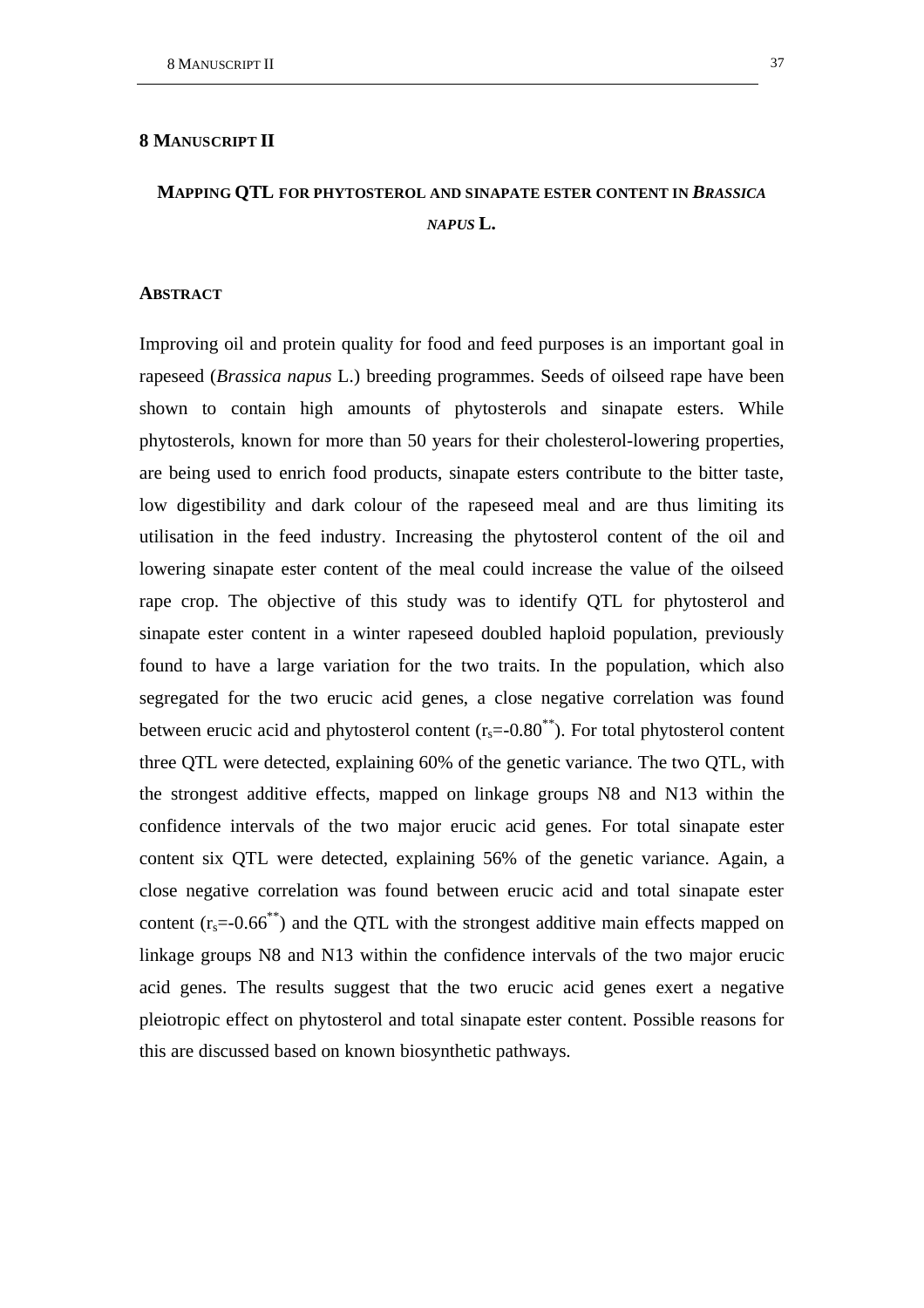#### **INTRODUCTION**

Oilseed rape (*Brassica napus* L.) is the major oilseed crop in temperate regions and ranks second among oilseed crops produced worldwide (http://faostat.fao.org). Scientific interest in oilseed rape research has recently increased due to its diversified utilization in food and feed production and its growing economic importance as a novel source of renewable energy, mainly as biodiesel (Mittelbach and Gangl 2001). Besides improving its yield, yield stability and increasing the oil content, attention has recently been paid to minor seed constituents like tocopherols (Marwede *et al*. 2004) and sinapate esters (Zum Felde *et al*. 2006, Hüsken *et al*. 2005a). Phytosterols are another group of important, minor constituents, contributing from 0.5 to 1% of the crude rapeseed oil, establishing the rapeseed oil as one of the richest natural sources of phytosterols (Piironen *et al*. 2000). Phytosterols have been known for more than half a century for their LDL-cholesterol-lowering properties (Best *et al*. 1954). Two decades ago, increased level of plasma cholesterol has been recognized as one of the main risk factors of cardio vascular diseases – the leading cause of mortality in Western countries (Castelli 1984). One of the main mechanisms for cholesterol reduction is prevention of cholesterol absorption by its replacement with phytosterols in the intestinal-micellar phase (Trautwein *et al*. 2003, Nissinen *et al*. 2002). These observations have led to the development of a new type of 'functional food', including milk and dairy products, enriched with phytosterols as bioactive components. Following consumption, phytosterols reduce the absorption of dietary and endogenous cholesterol by about 50% (Law 2000).

In contrast to mammals and fungi, which contain only cholesterol and ergosterol, respectively, plants have a complex mixture of different phytosterols. In rapeseed, major phytosterols are sitosterol, campesterol, brassicasterol and avenasterol, while stigmasterol and cholesterol occur only in relatively small amounts (Appelqvist *et al*. 1981). Apart from being essential membrane constituents, regulating their fluidity and permeability, phytosterols also regulate membrane-bound enzyme activities and signal transduction events (Hartmann 1998). As plant hormoneprecursors they play a crucial role in plant growth and developmental processes like cell division and polarity and morphogenesis (Schaller 2004, Lindsey *et al.* 2003). Phytosterols are products of the isoprenoid biosynthetic pathway occurring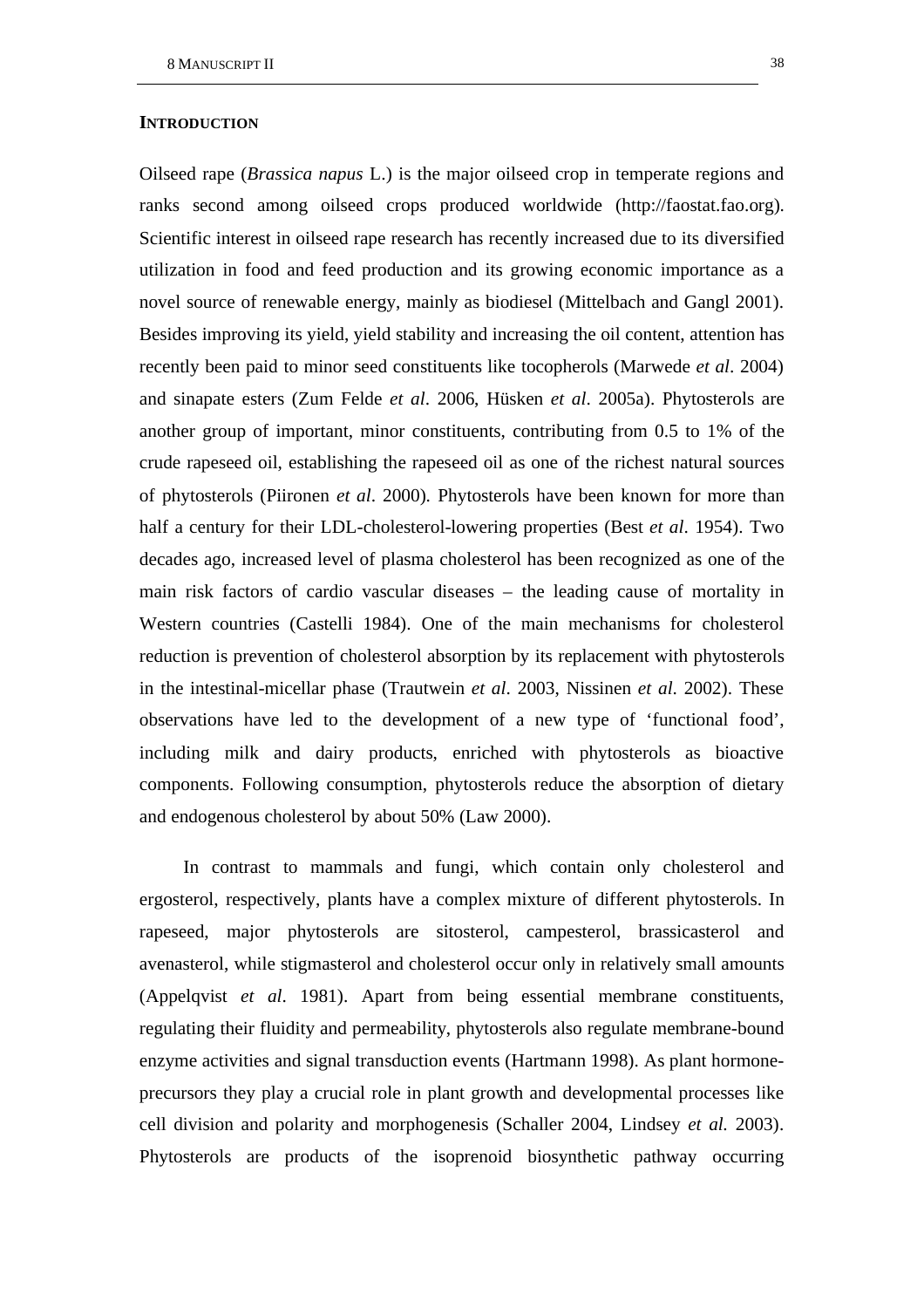exclusively in the cytoplasm and consisting of more than 25 enzyme-catalysed reactions (Benveniste 2002).

Only few studies report about genetic variation in phytosterol content in seeds of oilseed rape. The analysis of phytosterol composition in 10 different oil types showed that rapeseed oil had the second highest phytosterol content next to corn oil (Gordon and Miller 1997). Analysing phytosterol content of 12 different spring canola varieties, Abidi *et al*. (1999) reported concentrations ranging from 7659 to 14023 mg/kg oil. In another study, three winter rapeseed doubled haploid populations were tested in replicated field experiments (Amar *et al*. 2007a). Among the doubled haploid lines a twofold variation was found in the total phytosterol content, ranging from 4475-9380 mg/kg oil.

Besides being cultivated for its high oil content, the oil-extracted rapeseed meal is a valuable animal feed containing up to 40% of high nutritive value protein with near optimal amino acid composition (Yoshie-Stark *et al*. 2005). Though the utilization of rapeseed protein in food production has been prospected, its realization still depends on further quality improvements (Leckband *et al*. 2002). In this regard, the high contents of phenolic acid esters in the meal are considered as critical. In canola seeds, phenolic compounds are predominantly sinapate esters, whereas the most prominent one is sinapoylcholine (sinapine) followed by sinapoylglucose. Sinapate and other sinapate esters are found only in lower concentrations. Sinapate and the derived esters make up 1 to 2% of the seed dry matter (Bell 1993) and contribute to the bitter taste, astringency and low nutritive value of rapeseed meal by forming complexes with amino acids and thus inhibiting digestive enzymes of protein hydrolysis (Shahidi and Naczk 1992, Kozlowska *et al*. 1990). Classical breeding for reduced sinapate ester content seems promising, considering the available large genetic variation along with reported medium to high heritabilities (Zum Felde *et al*. 2006) and the availability of a NIRS calibration (Zum Felde *et al*. 2007). Moreover, transgenic approaches to drastically lower sinapate ester content in rapeseed have also been successful (Hüsken *et al*. 2005a, Hüsken *et al*. 2005b).

Quantitative Trait Loci (QTL) for different seed quality traits such as oil content, fatty acid composition, glucosinolates and tocopherols have been identified earlier on molecular linkage maps of the rapeseed genome (Qiu *et al*. 2006, Marwede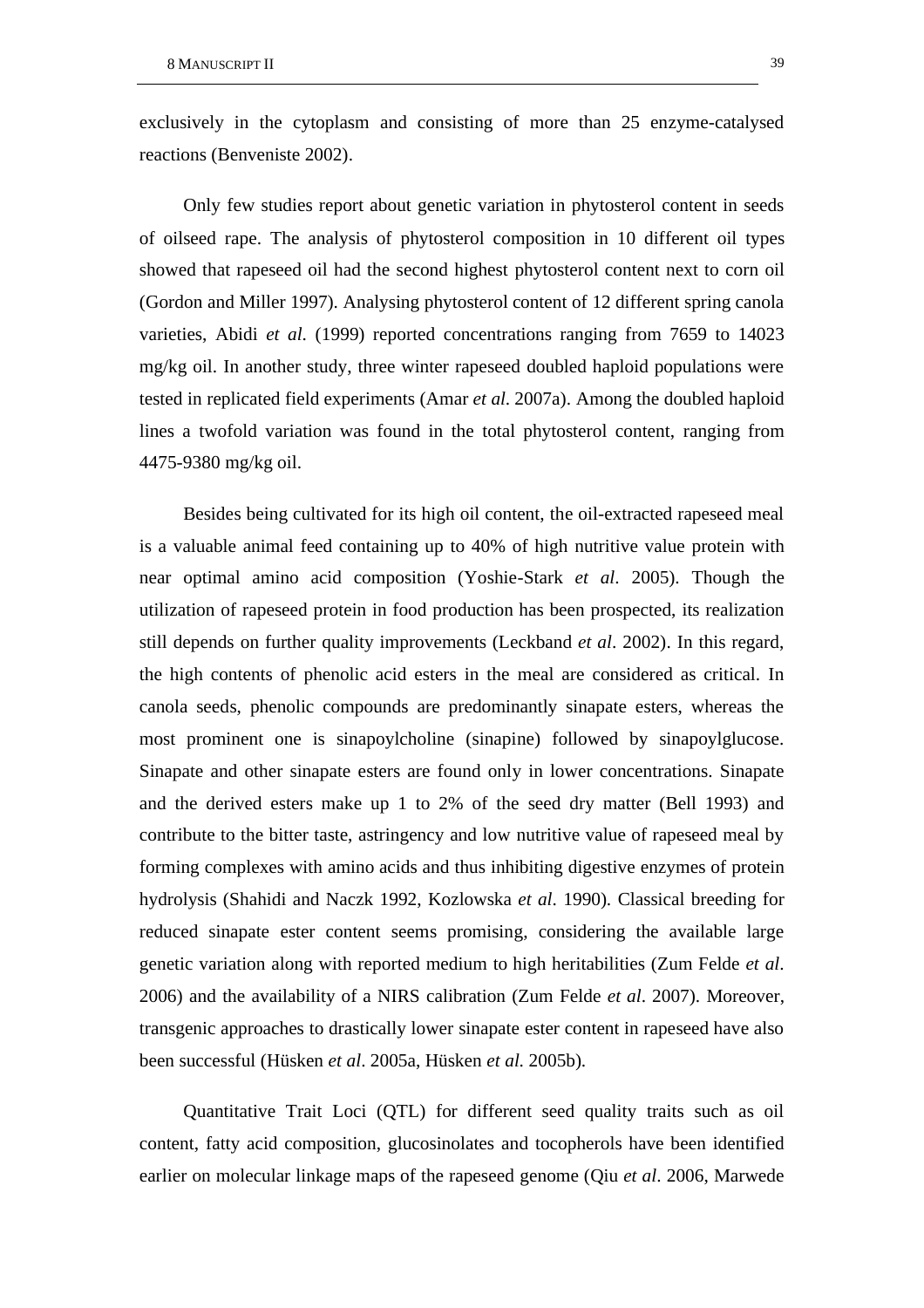*et al*. 2005, Zhao *et al*. 2005, Ecke *et al*. 1995, and references therein). However, QTL for phytosterol and sinapate ester content have not been mapped so far. The objective of this study was to identify QTL for phytosterol and sinapate ester content in a winter rapeseed doubled haploid population segregating for erucic acid and previously found to show a large variation for the two traits (Amar *et al*. 2007a, Zum Felde *et al*. 2006).

### **MATERIALS AND METHODS**

## **Plant material and field experiment**

The mapping population consisted of 148 doubled haploid (DH) lines derived from a cross between two DH lines obtained from the old Dutch cultivar 'Mansholt's Hamburger Raps' (high contents of erucic acid and glucosinolates) and the modern French cultivar 'Samourai' (low contents of erucic acid and glucosinolate). The DH lines were grown in a field trial during two consecutive years at two locations in a randomised block design with two replicates. Each plot consisted of a double row with around 80 plants/plot. In 1999, the two locations were two fields at Reinshof (4 km southwest of Göttingen, Germany) with different soil types. In 2000, one location was Reinshof and the other was Weende (5 km northwest of Göttingen). The two parental lines were grown only in 1999 on one of the fields at Reinshof with four replicates. Seeds harvested from three open pollinated plants were bulked for the analysis (Gül 2002).

#### **Analysis of phytosterol content and other quality traits**

A gas-liquid chromatographic (GC) method was developed and used for assessment of phytosterol content and composition as described in Amar *et al*. (2007a).

Seed oil content, expressed on seed dry matter basis, and erucic acid content, were determined by using Near-Infrared Reflectance Spectroscopy (NIRS) with the calibration equation raps2001.eqa developed by Tillmann (2007). From the selected samples, erucic acid content was determined by GC and results were used to adjust a systematic bias of the NIRS data. The contents of sinapine, sinapoylcholine, other sinapate (sinapate and minor sinapate esters grouped together) and total sinapate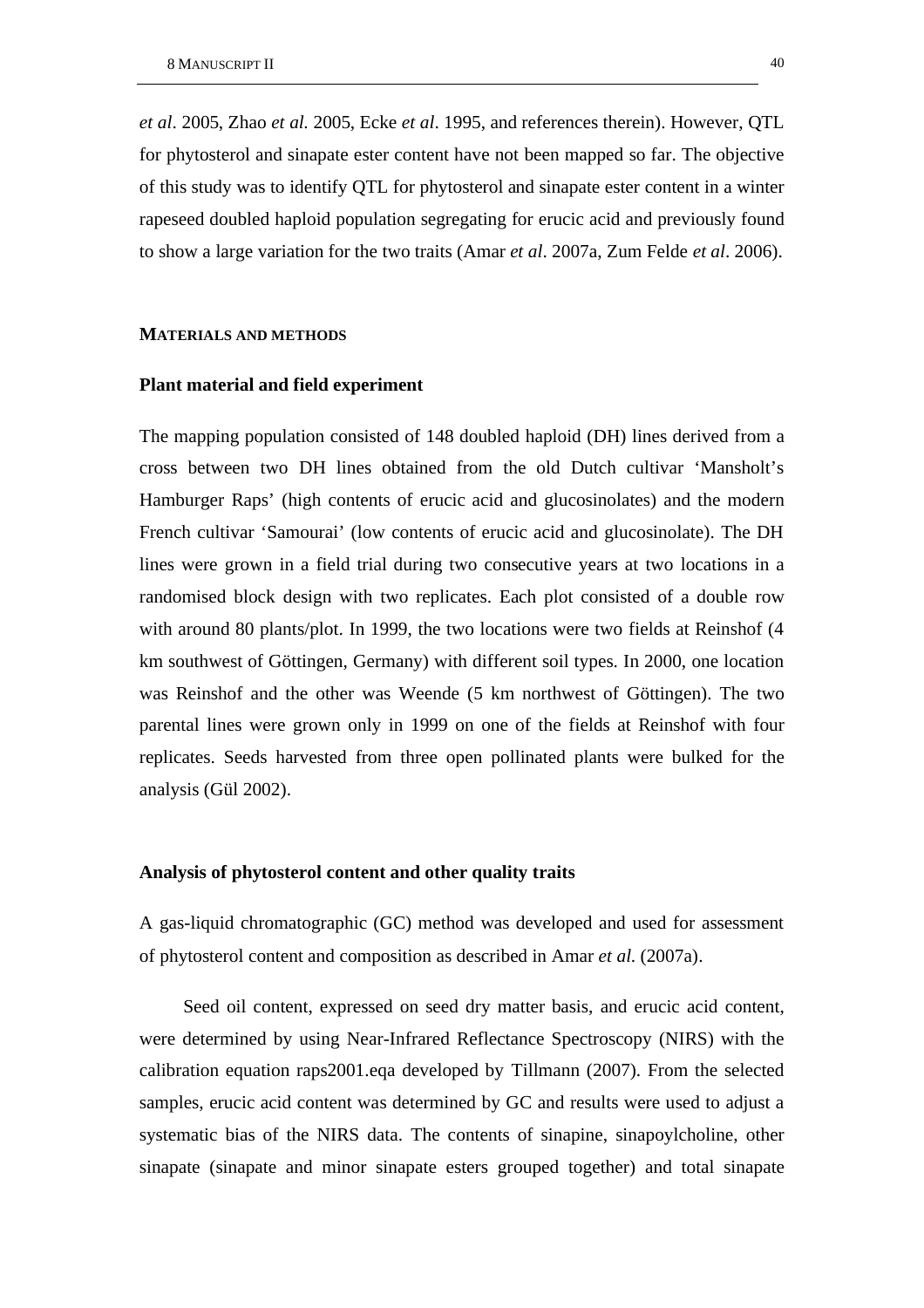esters were determined using the NIRS calibration equations developed by Zum Felde *et al.* (2007). Samples with the highest and the lowest total sinapate ester content were also analysed by HPLC (Dr. Baumert, Halle, Germany) and results showed conformity with the NIRS results ( $n=20$ ;  $R^2=0.81$ ).

## **Statistical analysis**

Analysis of variance was performed with the PLABSTAT software (Utz 2007) using the following model:

$$
Y_{ijk} = \mu + g_i + e_j + r_{jk} + g e_{ij} + \varepsilon_{ijk}
$$

where:  $Y_{ijk}$  was observation of genotype *i* in environment *j* in replicate *k*;  $\mu$  was the general mean;  $g_i$ ,  $e_j$  and  $r_{ik}$  were the effects of genotype *i*, environment *j* and replicate *k* in the environment *j*, respectively; *ge<sub>ij</sub>* was the genotype *x* environment interaction of genotype *i* with environment *j* and  $\varepsilon_{ijk}$  was the residual error of genotype *i* in environment *j* in replicate *k*. The genotypes, environments and replicates were considered as random variables. Broad-sense heritability  $(h^2)$  of mean values over environments was calculated from the components of variance using PLABSTAT (Utz 2007), as described in Hill *et al*. (1998):

$$
h^{2} = \frac{\sigma_{g}^{2}}{\sigma_{g}^{2} + \frac{\sigma_{ge}^{2}}{E} + \frac{\sigma_{g}^{2}}{ER}}
$$

where:  $\sigma_{g}$ ,  $\sigma_{g}$  and  $\sigma_{g}$  are variance components for *g*, *ge*, and *ε*, and *E* and *R* are number of environments and replicates, respectively. Spearman's rank correlation coefficients were calculated using PLABSTAT (Utz 2007). Direct and indirect path coefficients of the path coefficient analysis were calculated as described in Lynch and Walsh (1998):

$$
r_{yi} = P_{yi} + \sum_{\substack{i'=1 \ i \neq i}}^{k} r_{ii'} P_{yi'} \quad \text{for } i \neq 1
$$

where:  $r_{vi}$  is the correlation coefficient between the *i*-th causal variable  $(X_i)$  and effect variable (*y*),  $r_{ii'}$  is the correlation coefficient between the *i*-th and *i*'-th causal variables,  $P_{yi}$  is the path coefficient (direct effect) of the *i*-th causal variable  $(X_i)$ ,  $r_{ii'}P_{\nu i'}$  is the indirect effect of the *i*-th causal variable via the *i*'-th causal variable. To determine the direct effect, square matrices of the Spearman's rank correlation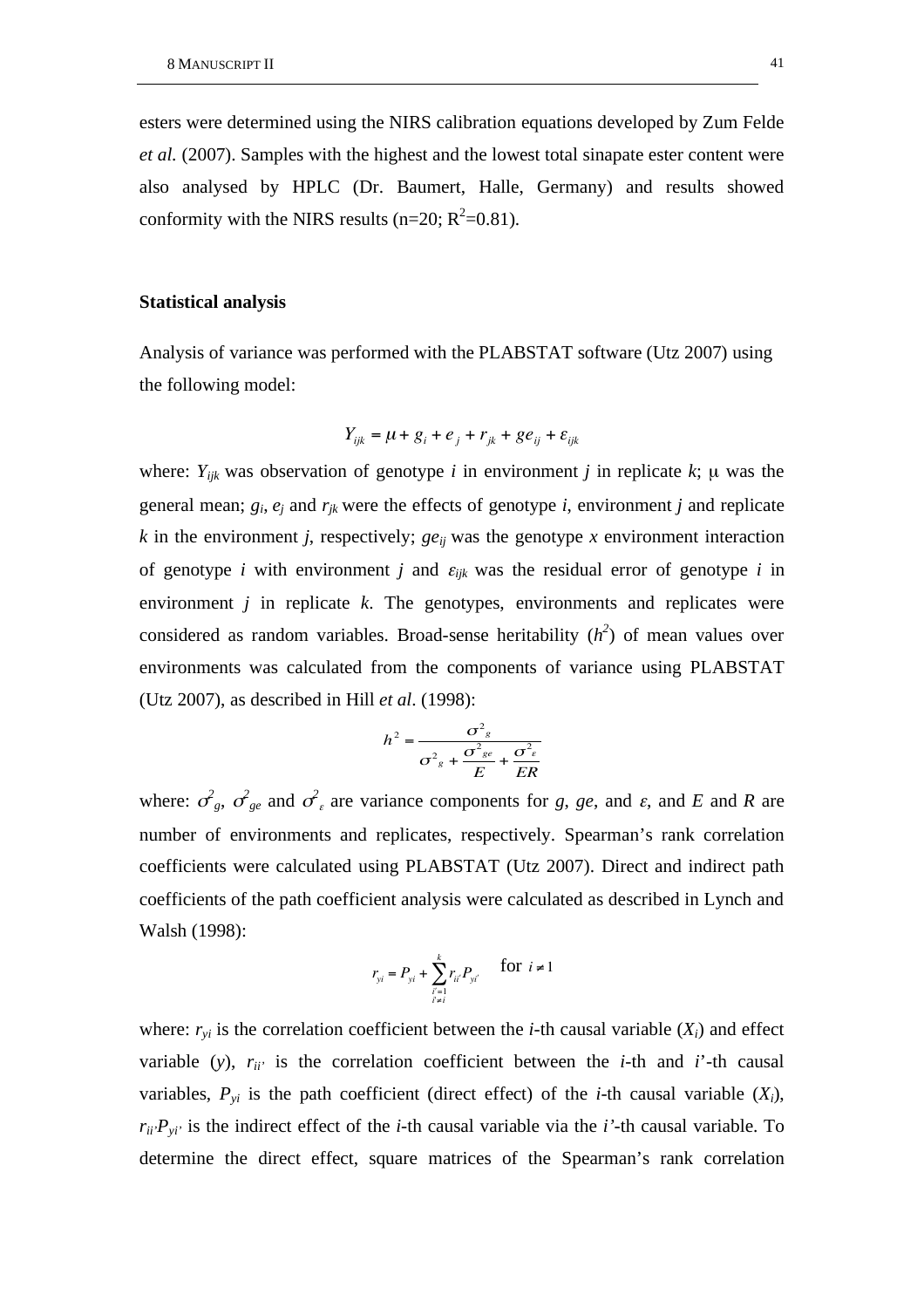coefficients between independent traits in all possible pairs were inverted and multiplied by the correlation coefficients between the independent and dependent traits. The total phytosterol and total sinapate ester content were considered as effect variables, whereas oil and erucic acid as causal variables.

## **Molecular marker map**

The QTL were mapped on a framework map (Uzunova *et al*. 1995) comprising 185 evenly distributed markers selected from a previously established primary RFLP and AFLP map. The primary map comprised 482 markers distributed on 20 linkage groups and covered 1745 cM (Kosambi 1944) of the rapeseed genome. Molecular marker genotypic data and means for phytosterol phenotypic data over all environments of the segregating DH population were used for composite interval mapping performed with the PLABQTL (Utz 2007). Putative QTL were detected by using a LOD score threshold of 2.82 corresponding to a 5% probability of falsely declaring a QTL anywhere in the genome.

#### **RESULTS**

## **Trait variation and heritability in the DH population**

The DH population showed a large and significant variation in the total and individual phytosterol content. Together, four different phytosterols were quantified: sitosterol, campesterol, brassicasterol and avenasterol (Table 1). Sitosterol was the most prominent phytosterol, accounting for 53% of the total phytosterol content, followed by campesterol (29%), brassicasterol (14%), avenasterol (4%) and stigmasterol present only in amounts less than 1% (data not shown). Total phytosterol content ranged from 2570 to 4104 mg/kg seed. The largest ranges of individual phytosterols were ascertained for sitosterol (1251-2138 mg/kg seed) and campesterol (631-1533 mg/kg seed). Large and significant variations were also found in the oil, erucic acid and total sinapate ester content (Table 1), as well as for the individual groups of sinapate esters (data not shown). Overall high heritabilities were determined for all phytosterol traits as well as for oil, erucic acid and total sinapate ester content. The parental line Samourai had a higher phytosterol and total sinapate ester content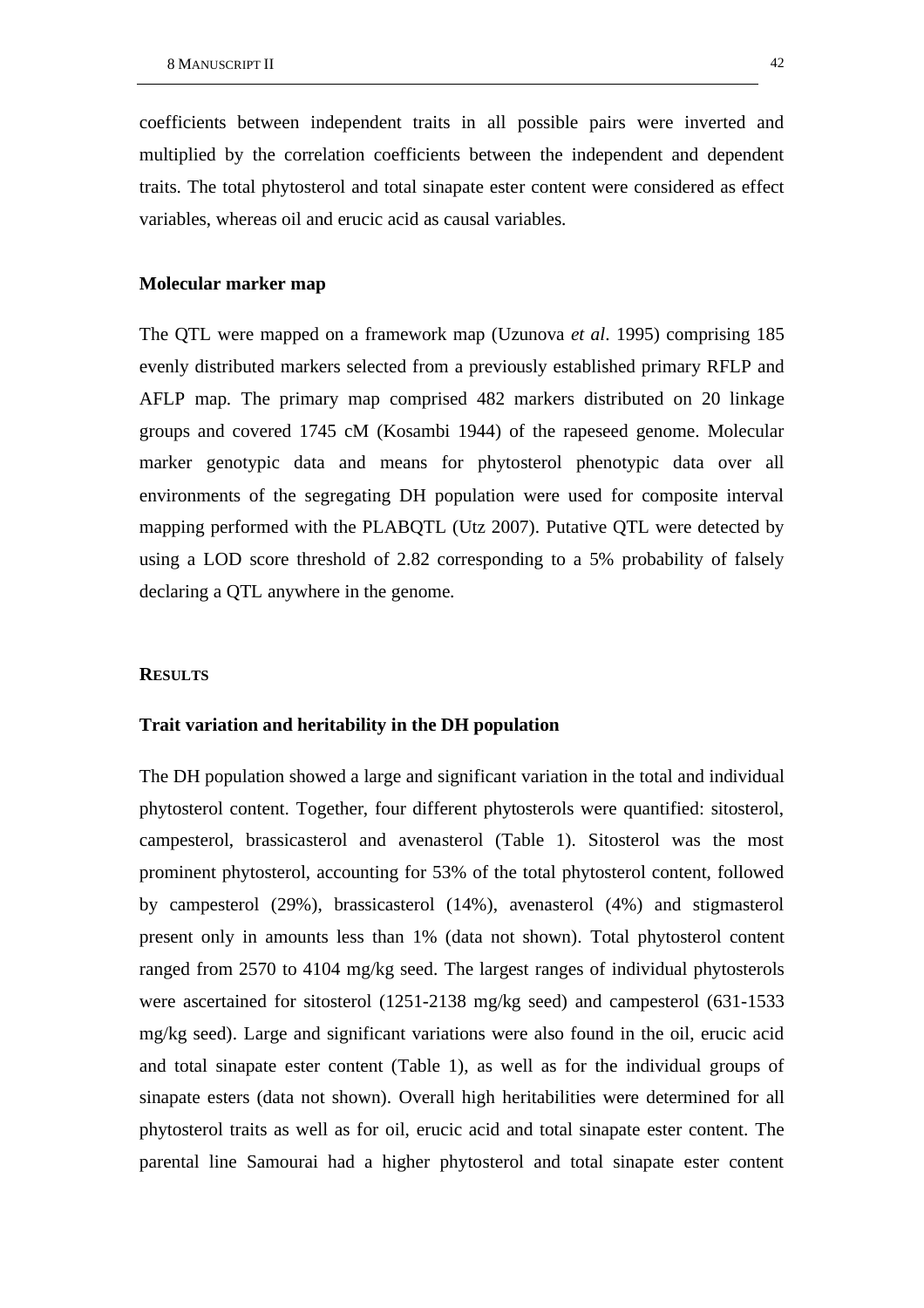compared to Mansholt's, whereas Mansholt's had a higher erucic acid and a higher oil content.

|                |           |         | Total   | Oil    | Erucic acid                                                          |                 |                |                |
|----------------|-----------|---------|---------|--------|----------------------------------------------------------------------|-----------------|----------------|----------------|
|                |           |         |         |        | Sitosterol Campesterol Brassicasterol Avenasterol Total phytosterols | sinapate esters | (% )           | (% )           |
| Mean           | 1648      | 903     | 415     | 129    | 3107                                                                 | 7990            | 55             | 25             |
| Min            | 1251      | 631     | 333     | 61     | 2570                                                                 | 6240            | 50             | $\overline{0}$ |
| Max            | 2138      | 1533    | 548     | 303    | 4104                                                                 | 9910            | 60             | 42             |
| $F-value^{\$}$ | $10^{**}$ | $14***$ | $14***$ | $7***$ | $11***$                                                              | $8***$          | $12***$        | $47***$        |
| LSD 0.05       | 147       | 108     | 31      | 51     | 262                                                                  | 730             | $\overline{2}$ | 6              |
| h <sup>2</sup> | 0.90      | 0.93    | 0.93    | 0.86   | 0.91                                                                 | 0.87            | 0.92           | 0.98           |
| Mansholt's     | 1617      | 1029    | 383     | 188    | 3226                                                                 | 5443            | 58             | 49             |
| Samourai       | 1896      | 1552    | 469     | 207    | 4132                                                                 | 6942            | 55             | $\overline{0}$ |

**Table 1.** Genetic variation in phytosterol, total sinapate ester content (mg/kg seed) and other seed quality traits in the DH mapping population and the DH parental lines.

§ F-value from analysis of variance for genetic variation in the DH lines;

 $*$  significant at  $p=0.01$ .

#### **Correlations between traits and path coefficient analysis**

Very strong and positive correlations were observed between total phytosterol and all individual phytosterols (Table 2). All individual phytosterols were positively correlated with each other. A significant positive correlation was also found for phytosterols and total sinapate esters  $(r_s=0.59^{**})$ . Total phytosterol content was negatively correlated with oil  $(r_s = 0.58^{**})$  and erucic acid content  $(r_s = 0.80^{**})$ . Between total sinapate esters and oil  $(r_s = 0.71^{**})$  and total sinapate esters and erucic acid  $(r_s = 0.66^{**})$  strong negative correlations were also observed.

**Table 2.** Spearman's rank correlation  $(r<sub>s</sub>)$  between different seed quality traits in the DH mapping population.

| population.                                |            |             |            |             |                                                                      |            |             |
|--------------------------------------------|------------|-------------|------------|-------------|----------------------------------------------------------------------|------------|-------------|
|                                            |            |             |            |             | Sitosterol Campesterol Brassicasterol Avenasterol Total phytosterols | Oil        | Erucic acid |
| Campesterol                                | $0.53$ **  |             |            |             |                                                                      |            |             |
| <b>Brassicasterol</b>                      | 0.14       | $0.37***$   |            |             |                                                                      |            |             |
| Avenasterol                                | $0.22$ **  | $0.31***$   | 0.09       |             |                                                                      |            |             |
| Total phytosterols                         | $0.84***$  | $0.86^{**}$ | $0.38***$  | $0.40^{**}$ |                                                                      |            |             |
| Oil                                        | $-0.55***$ | $-0.44$ **  | $-0.23***$ | $-0.36$ **  | $-0.58***$                                                           |            |             |
| Erucic acid                                | $-0.69$ ** | $-0.68$ **  | $-0.28$ ** | $-0.45***$  | $-0.80$ **                                                           | $0.69***$  |             |
| Total sinapate esters $0.61$ <sup>**</sup> |            | $0.42***$   | $0.20*$    | $0.31***$   | $0.59***$                                                            | $-0.71$ ** | $-0.66$ **  |
|                                            |            |             |            |             |                                                                      |            |             |

\*, \*\* significant at p=0.05 and p=0.01, respectively.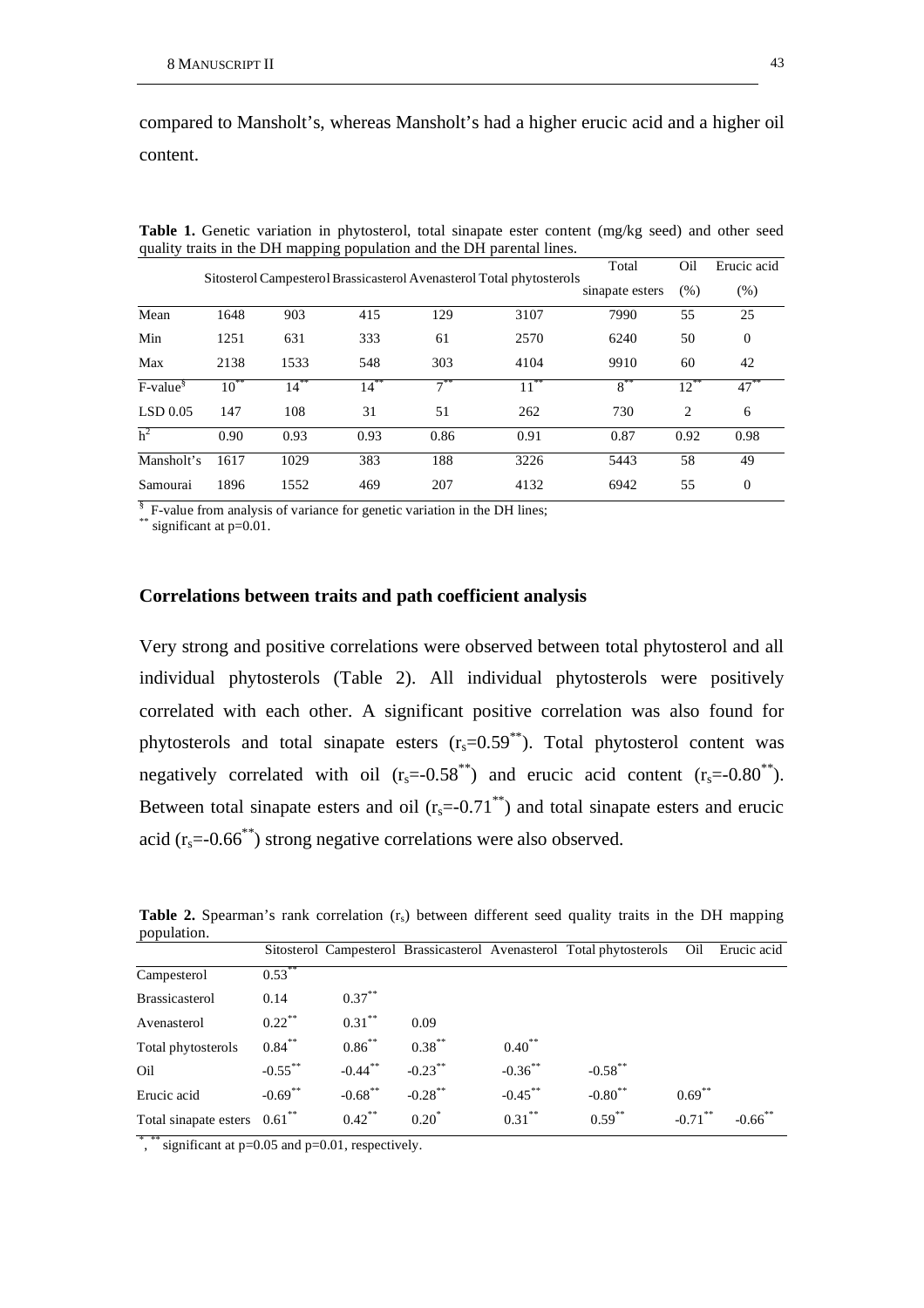Since oil content was positively correlated with erucic acid content  $(r_s=0.69^{**})$ , the question arose whether total phytosterol content was directly affected by oil content or indirectly via erucic acid content. Therefore, the correlations were further investigated by path coefficient analysis to partition the correlations into direct and indirect effects (Table 3). Although there was a significant negative correlation between oil and phytosterol content, the results of the path coefficient analysis showed no direct effect of oil content on this trait (-0.05). Nevertheless, the observed strong direct effect of erucic acid on total phytosterol content (-0.76) is in congruence with the highly significant negative correlation between the two traits. At the same time, path analysis revealed a negative indirect effect of oil on total phytosterol content only via erucic acid content (-0.53). A stronger direct effect of oil on total sinapate ester content (-0.49) than of erucic acid on total sinapate ester content (-0.32) is in accordance with the stronger negative correlation between oil and total sinapate esters than between erucic acid and total sinapate esters. Likewise, erucic acid content showed a stronger indirect effect on total sinapate esters via oil (-0.34) than oil on total sinapate esters via erucic acid (-0.22).

| concent.        |                    |                       |                       |         |                          |         |  |  |
|-----------------|--------------------|-----------------------|-----------------------|---------|--------------------------|---------|--|--|
|                 |                    | Direct effect on      | Indirect effect via   |         |                          |         |  |  |
| Trait           |                    |                       | Erucic acid           | Oil     | Erucic acid              | Oil     |  |  |
|                 | Total phytosterols | Total sinapate esters | On total phytosterols |         | On total sinapate esters |         |  |  |
| Oil             | $-0.05$            | $-0.49$               | $-0.53$               |         | $-0.22$                  |         |  |  |
| Erucic acid     | $-0.76$            | $-0.32$               |                       | $-0.04$ | $\overline{\phantom{0}}$ | $-0.34$ |  |  |
| Residual effect | 0.60               | 0.66                  | 0.60                  |         | 0.66                     |         |  |  |

**Table 3**. Direct and indirect effect of oil and erucic acid on total phytosterol and total sinapate ester content.

#### **Regression analysis**

The DH population segregated for erucic acid content. As expected for a trait inherited by two genes, three classes with no (eeee), medium (EEee, eeEE) and high erucic acid content (EEEE) could be distinguished (Figure 1a). Regression curve displayed a 23% reduction of phytosterol content from 3699 to 2728 mg/kg seed when erucic acid content increased from 0 to 42% in the DH lines. Similar effect of erucic acid content could be observed on total sinapate ester content (Figure 1b), which showed a 20% decrease from 9087 to 7259 mg/kg seed when erucic acid content increase from 0 to 42%.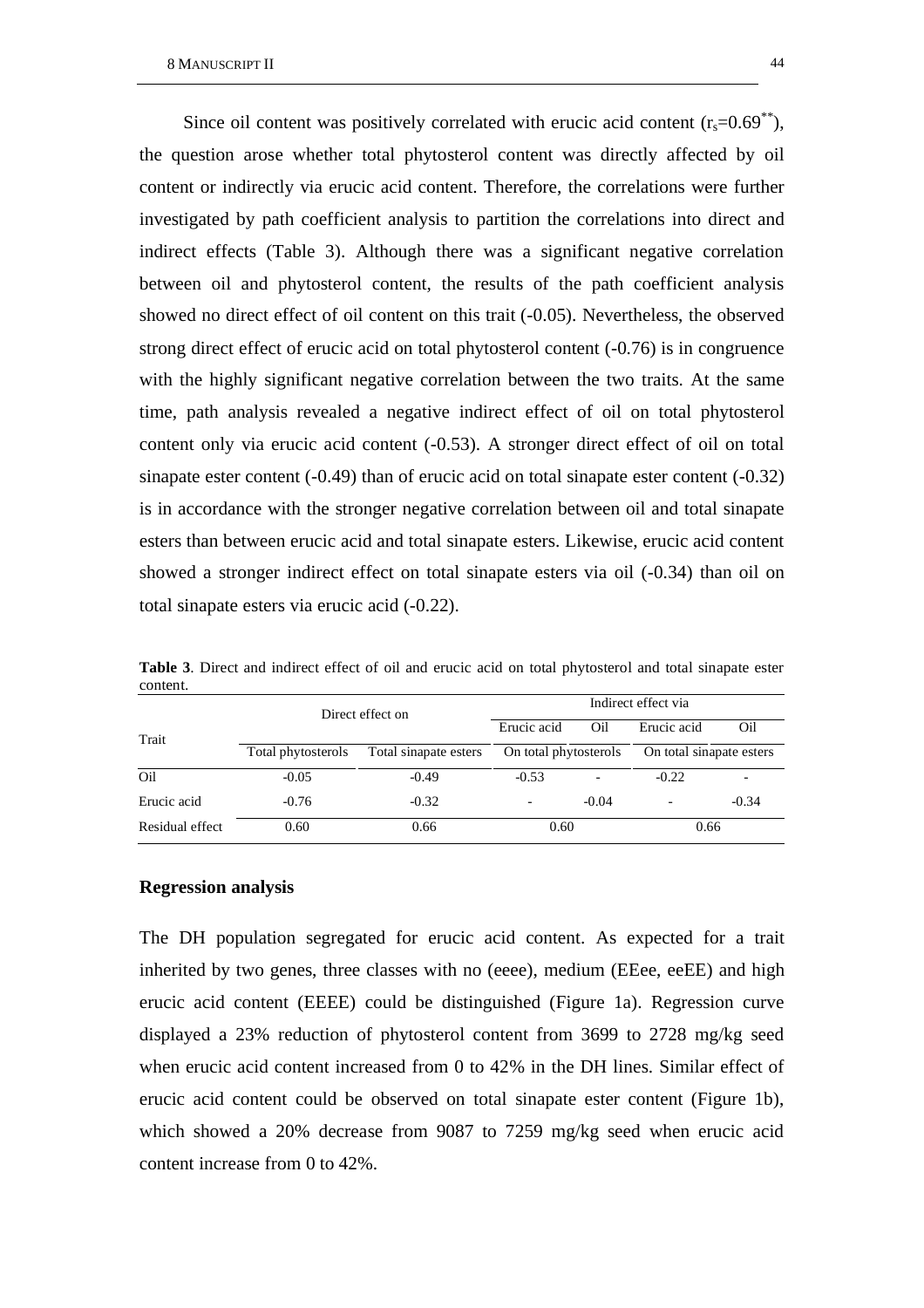

**Figure 1**. Regression analysis between erucic acid and phytosterol content (a) and total sinapate ester content (b).

#### **QTL for phytosterol content**

Two large and one small QTL were identified for total phytosterol content, with positive additive effects explaining 54% of the phenotypic and 60% of the genetic variance (Table 4). The two QTL with the largest effects were located on linkage groups N8 and N13 (Figure 2). The third smaller QTL was located on linkage group N18. Between four and eight QTL were detected for individual phytosterols, which together explained between 48% and 68% of the total genetic variance. QTL for sitosterol and campesterol content were detected on N8 in the same marker interval and at a similar position as the QTL for total phytosterol content. For brassicasterol and avenasterol, QTL were found on N8 in neighbouring marker intervals at distances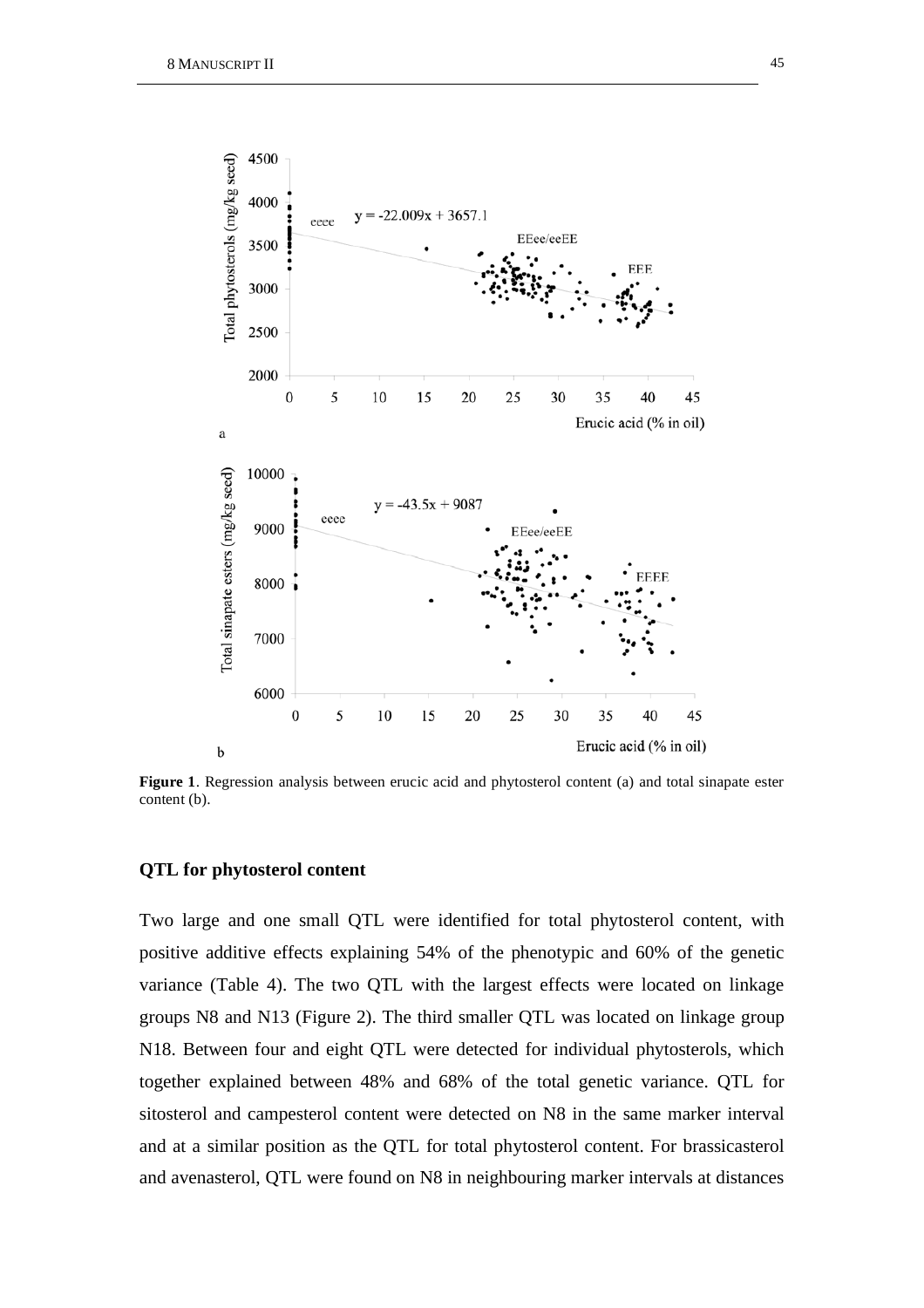of 2 cM and 28 cM, respectively. Equally, a QTL for sitosterol was detected on N13 in the same marker interval at a similar position as the QTL for total phytosterol content. In marker intervals adjacent to this, QTL were found for campesterol, brassicasterol and avenasterol in distances ranging from 8 to 10 cM. All QTL for individual phytosterols on linkage groups N8 and N13 had positive signs indicating that the presence of the Samourai alleles at these QTL positions increased phytosterol content. Additional QTL for individual phytosterols with negative and positive effects were found on a number of other linkage groups (Table 4). On the linkage group N3 there was a QTL affecting campesterol content and at the same position there was a QTL for avenasterol with an opposite effect. Likewise, another QTL for campesterol content localised on N4, mapped in 2 cM distance to a QTL for brassicasterol with an opposite effect.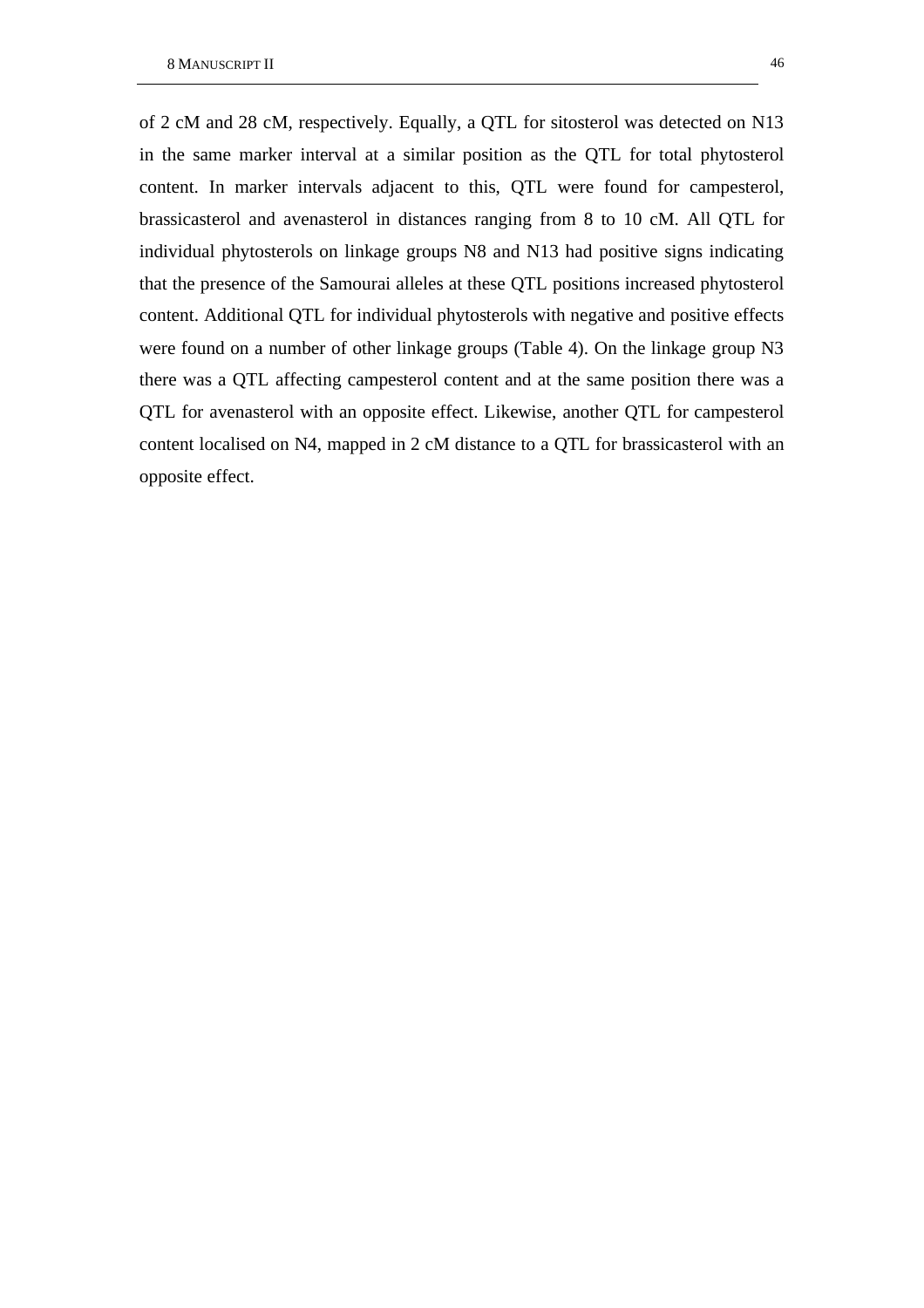|                       |                |              |                                        |                      |                |                |                   | Total              | Total              |
|-----------------------|----------------|--------------|----------------------------------------|----------------------|----------------|----------------|-------------------|--------------------|--------------------|
| Trait                 | $N^a$          | $D^b$        | Marker interval                        | $a^{c}$<br>LOD score |                | $Vp\%^d$       | $\mathrm{Vg\%}^d$ | $Vp%$ <sup>e</sup> | $Vg%$ <sup>e</sup> |
|                       | $\overline{8}$ | 62           | MG21-GATA.H3                           | 5.9                  | 205            | 47             | 52                |                    |                    |
| Total phytosterols    | 13             | 136          | OPAG10.630-RP318a.E1                   | 22.9                 | 172            | 34             | 37                | 54                 | 60                 |
|                       | 18             | $\mathbf{0}$ | OPAG4.620-MG87                         | 4.7                  | 61             | $\,8\,$        | 8                 |                    |                    |
|                       | 6              | 8            | RP1454.E1-WG7E10.H1                    | 16.7                 | $-70$          | 30             | 33                |                    |                    |
| Sitosterol            | 8              | 58           | MG21-GATA.H3                           | 32.2                 | 91             | 39             | 43                | 61                 | 68                 |
|                       | 10             | 26           | RP1470.H1-WG7B3.H1                     | 4.0                  | 22             | $\overline{4}$ | $\overline{4}$    |                    |                    |
|                       | 13             | 134          | OPAG10.630-RP318a.E1                   | 30.2                 | 76             | 29             | 33                |                    |                    |
|                       | $\overline{3}$ | 76           | RP1142.H1-RP1117a.E4                   | 11.8                 | 31             | $\,8\,$        | 8                 |                    |                    |
|                       | $\overline{4}$ | 42           | RP1230.H1-RP1117a.E1                   | 7.6                  | 44             | 14             | 15                |                    |                    |
| Campesterol           | $\,8\,$        | 60           | MG21-GATA.H3                           | 21.1                 | 74             | 31             | 34                | 44                 | 48                 |
|                       | 13             | 24           | 10.6<br>28<br>6<br>WG9A2.E1-RP1117a.E2 |                      | $\overline{7}$ |                |                   |                    |                    |
|                       | 13             | 146          | RP318a.E1-RP1365.H3                    | 9.2                  | 54             | 19             | 21                |                    |                    |
|                       | 3              | 28           | OPAI16.1420-RP1422.E1                  | 10.6                 | 8              | $\tau$         | 8                 |                    |                    |
|                       | $\overline{4}$ | 44           | RP117a.E1-WG4A4.H1                     | 4.9                  | $-22$          | 33             | 36                |                    |                    |
|                       | 8              | 64           | GATA.H3-OPS7.970                       | 8.5                  | 12             | 13             | 14                |                    |                    |
| <b>Brassicasterol</b> | 10             | 8            | MG25-MG26                              | 10.2                 | $-10$          | 10             | 11                | 48                 | 52                 |
|                       | 11             | 22           | RP984.H2-MG40                          | 5.8                  | 8              | $\tau$         | 8                 |                    |                    |
|                       | 13             | 128          | RP1218.H1-OPAG10.630                   | 6.1                  | 11             | 11             | 12                |                    |                    |
|                       | 15             | 48           | OPT9.862-RP981.H1                      | 3.7                  | 8              | 7              | $\tau$            |                    |                    |
|                       | 19             | 56           | RP1100.E1-RP825.H1                     | 10.7                 | 9              | $\tau$         | $\tau$            |                    |                    |
|                       | $\mathbf{1}$   | 40           | GATA.H1-RP1126.H1                      | 9.5                  | 22             | 27             | 32                |                    |                    |
|                       | 3              | 76           | RP1142.H1-RP1117a.E4                   | 2.7                  | $-20$          | 25             | 29                |                    |                    |
|                       | 8              | 36           | OPA15.896-MG21                         | 4.1                  | 15             | 6              | 19                |                    |                    |
| Avenasterol           | 13             | 144          | RP318a.E1-RP1365.H3                    | 3.0                  | 12             | 10             | 12                | 50                 | 58                 |
|                       | 14             | 12           | OPA18.600-cRT21.E1                     | 3.0                  | $-16$          | 13             | 15                |                    |                    |
|                       | 17             | 10           | RP1202.H1-RP318b.E1                    | 5.7                  | $-7$           | 4              | $\overline{4}$    |                    |                    |

**Table 4.** Mapped QTL and their most likely positions for total and individual phytosterol content.

<sup>a</sup> linkage group;

 $<sup>b</sup>$  distance from the first marker of the linkage group in cM;</sup>

c additive effect of the mapped QTL for phytosterol content (mg/kg seed) estimated for the substitution of a 'Mansholt's allele by a 'Samourai' allele;

d proportion of phenotypic (Vp) or genetic (Vg) variance explained by the additive effect of the QTL;<br>
<sup>e</sup> proportion of total phenotypic (Vp) or total genetic (Vg) variance explained by the QTL, adjusted (Utz *et al.*) 2000, Utz 2007).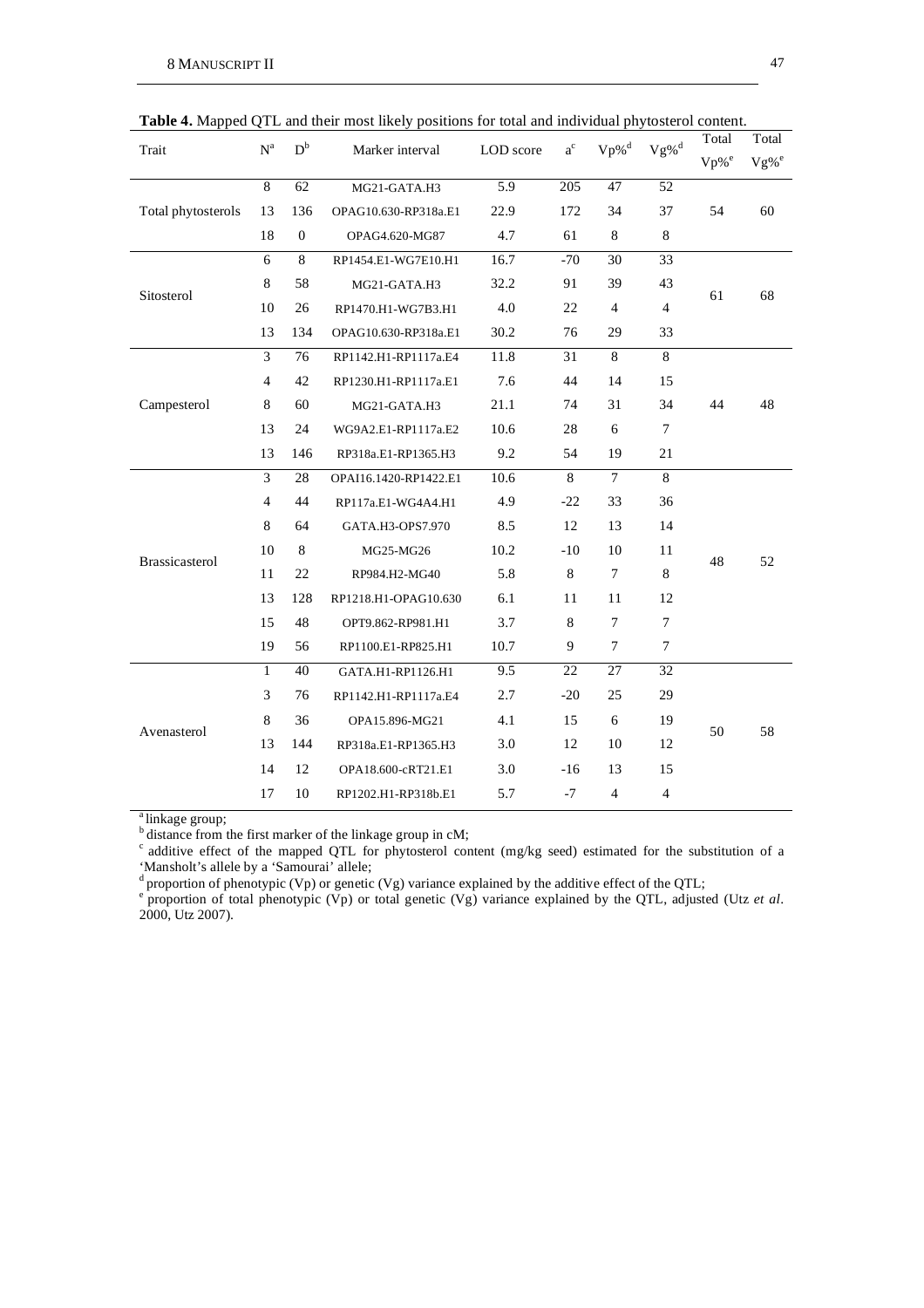

**Figure 2.** The framework maps of linkage groups N8 and N13 with the mapped phytosterol QTL. The distances between markers are given in cM (Kosambi 1944). The grey areas are representing the confidence intervals of 3 LOD score units around the most likely position of the erucic acid genes.

## **QTL for sinapate ester content**

Two large and four smaller QTL were identified for total sinapate ester content, with additive effects explaining 47% of the phenotypic and 56% of the genetic variance (Table 5). The two QTL with the largest additive effects were located on linkage groups N8 and N13 (Figure 2) in marker intervals adjacent to those of the QTL for total phytosterol content. For N8 and N13 the distance between the marker positions were 2 cM and 8 cM, respectively. The two QTL had a positive additive main effect, indicating that the 'Samourai' allele at these positions increased total sinapate ester content. Between five and twelve QTL were detected for the individual sinapate esters on 15 different linkage groups, which together explained between 60% and 71% of the total genetic variance. No QTL were detected on linkage groups N1, N3, N10, and N17. The QTL for total sinapate ester content on N8 mapped at 4 cM distance to the QTL for sinapoylglucose and to the QTL for other sinapate esters (the confidence intervals of these QTL were overlapping). The QTL for total sinapate ester content on N13 mapped at 4 cM and 8 cM distance to the QTL for sinapoylglucose and for other sinapate esters, respectively. Interestingly, QTL for sinapine were mapped neither on N8 nor on N13. On linkage group N7 there was a QTL affecting sinapoylglucose content and at 10 cM distance there was a QTL for sinapine with an opposite effect.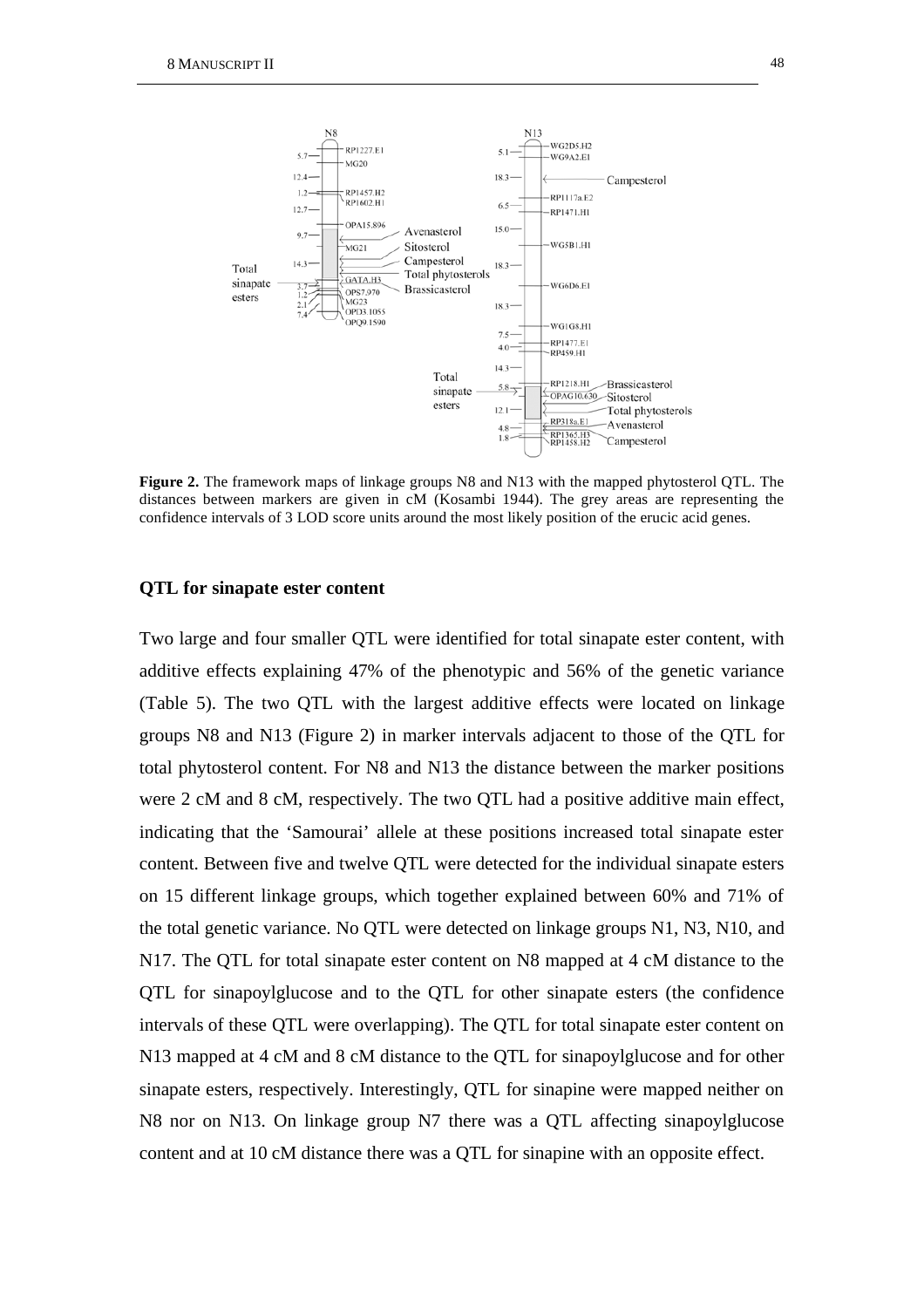| Trait                 | $\mathbf{N}^{\text{a}}$ | $\mathbf{D}^\mathrm{b}$                                |                      | <b>LOD</b><br>$\mathrm{a}^\mathrm{c}$<br>Marker interval<br>score |        | Vp                | Vg     | Total               | Total               |
|-----------------------|-------------------------|--------------------------------------------------------|----------------------|-------------------------------------------------------------------|--------|-------------------|--------|---------------------|---------------------|
|                       |                         |                                                        |                      |                                                                   |        | $\%$ <sup>d</sup> | $\%$ d | $Vp\%$ <sup>e</sup> | $Vg\%$ <sup>e</sup> |
|                       | 5                       | 64                                                     | OPC19.1090-WG4C5.H1  | 6.9                                                               | $-111$ | 5                 | 6      |                     |                     |
|                       | 6                       | 76                                                     | WG1F6.H1-OPB5.910    | 3.8                                                               | $-182$ | 10                | 11     |                     |                     |
|                       | 7                       | 48                                                     | TG2B4.E1-MG11        | 2.7                                                               | $-163$ | 10                | 11     | 47                  | 56                  |
| Total sinapate esters | 8                       | 64                                                     | GATA.H3-OPS7.970     | 15.6                                                              | 433    | 43                | 50     |                     |                     |
|                       | 13                      | 128                                                    | RP1218.H1-OPAG10.630 | 17.5                                                              | 328    | 28                | 33     |                     |                     |
|                       | 15                      | 46                                                     | OPT9.862-RP981.H1    | 3.2                                                               | 142    | $\tau$            | 8      |                     |                     |
|                       | $\overline{4}$          | $\overline{0}$                                         | WG6F10.H1-RP1230.H1  | 10.9                                                              | 106    | 10                | 11     |                     |                     |
|                       | 5                       | 64                                                     | OPC19.1090-WG4C5.H1  | 15.7                                                              | $-210$ | 28                | 32     |                     |                     |
|                       | 6                       | 24                                                     | WG6A11.H1-RP1068.E1  | 2.6                                                               | -88    | 6                 | 7      |                     |                     |
|                       | 7                       | $\mathbf{0}$                                           | RP1146.H3-RP830.E1   | 12.9                                                              | 177    | 22                | 25     |                     |                     |
| Sinapine              | 7                       | 50                                                     | MG11-RP1457.H1       | 3.0<br>$-142$<br>14<br>16                                         |        |                   |        |                     |                     |
|                       | 9<br>4                  |                                                        | WG3F7.H1-RP1175.H1   | 4.7                                                               | $-72$  | 4                 | 5      |                     |                     |
|                       | 9                       | 72                                                     | RP1253.E1-TG2F9.H1   | 6.7                                                               | 109    | 9                 | 10     | 62                  | 71                  |
|                       | 11<br>22                |                                                        | RP984.H2-MG40        | 7.6                                                               | $-206$ | 27                | 31     |                     |                     |
|                       | 12                      | 64                                                     | RP1565.E1-OPA18.820  | 3.1                                                               | 127    | 12                | 14     |                     |                     |
|                       | 12                      | 124                                                    | WG7A8.H1-WG4E12.H1   | 18.0                                                              | $-191$ | 23                | 26     |                     |                     |
|                       | 16                      | 74                                                     | MG9-RP1087.H1        | 3.5                                                               | 93     | 6                 | 7      |                     |                     |
|                       | 19                      | 36                                                     | RP1100.E1-RP825.H1   | 13.7                                                              | $-129$ | 13                | 15     |                     |                     |
|                       | $\overline{2}$          | 68                                                     | RP1146.H1-MG16       | 3.6                                                               | $-68$  | $\overline{4}$    | 5      |                     |                     |
|                       | 6                       | 38                                                     | RP1068.E1-WG1F6.H1   | 5.1                                                               | $-108$ | 10                | 12     |                     |                     |
|                       | 7                       | 10                                                     | RP1122.H1-OPD3.1190  | 8.3                                                               | $-120$ | 14                | 17     |                     |                     |
| Sinapoylglucose       | 8                       | 60                                                     | MG21-GATA.H3         | 27.9                                                              | 263    | 39                | 47     | 57                  | 68                  |
|                       | 13                      | 132                                                    | OPAG10.630-RP318a.E1 | 20.2                                                              | 251    | 36                | 43     |                     |                     |
|                       | 14                      | 6                                                      | OPA18.600-cRT21.E1   | 3.0                                                               | -79    | 5                 | 6      |                     |                     |
|                       | 6                       | 60                                                     | WG1F6.H1-OPB5.910    | 2.6                                                               | $-73$  | $\,8\,$           | 10     |                     |                     |
|                       | 8                       | 60                                                     | MG21-GATA.H3         | 29.3                                                              | 131    | 32                | 39     |                     |                     |
| Other sinapate        | 13                      | 136<br>OPAG10.630-RP318a.E1<br>2<br>OPA18.600-cRT21.E1 |                      | 13.6                                                              | 104    | 21                | 26     | 52                  | 60                  |
| esters                | 14                      |                                                        |                      | 4.3                                                               | -41    | 4                 | 5      |                     |                     |
|                       | 18                      | $\boldsymbol{0}$                                       | OPAG4.620-MG87       | 6.7                                                               | 70     | 14                | 16     |                     |                     |

**Table 5.** Mapped QTL and their most likely positions for sinapate ester content.

<sup>a</sup> linkage group;

b distance from the first marker of the linkage group in cM;

 $\degree$  additive effect of the mapped QTL for sinapate ester content (mg/kg seed) estimated for the substitution of a 'Mansholt's allele by a 'Samourai' allele;

<sup>d</sup> proportion of phenotypic (Vp) or genetic (Vg) variance explained by the additive effect of the QTL;<br><sup>e</sup> proportion of total phenotypic (Vp) or total genetic (Vg) variance explained by the QTL, adjusted (Utz *et al.* 2 and Utz 2007).

### **DISCUSSION**

Natural rapeseed populations contain around 50% erucic acid in the seed oil. The detection of low erucic acid mutants led to a complete conversion to low erucic acid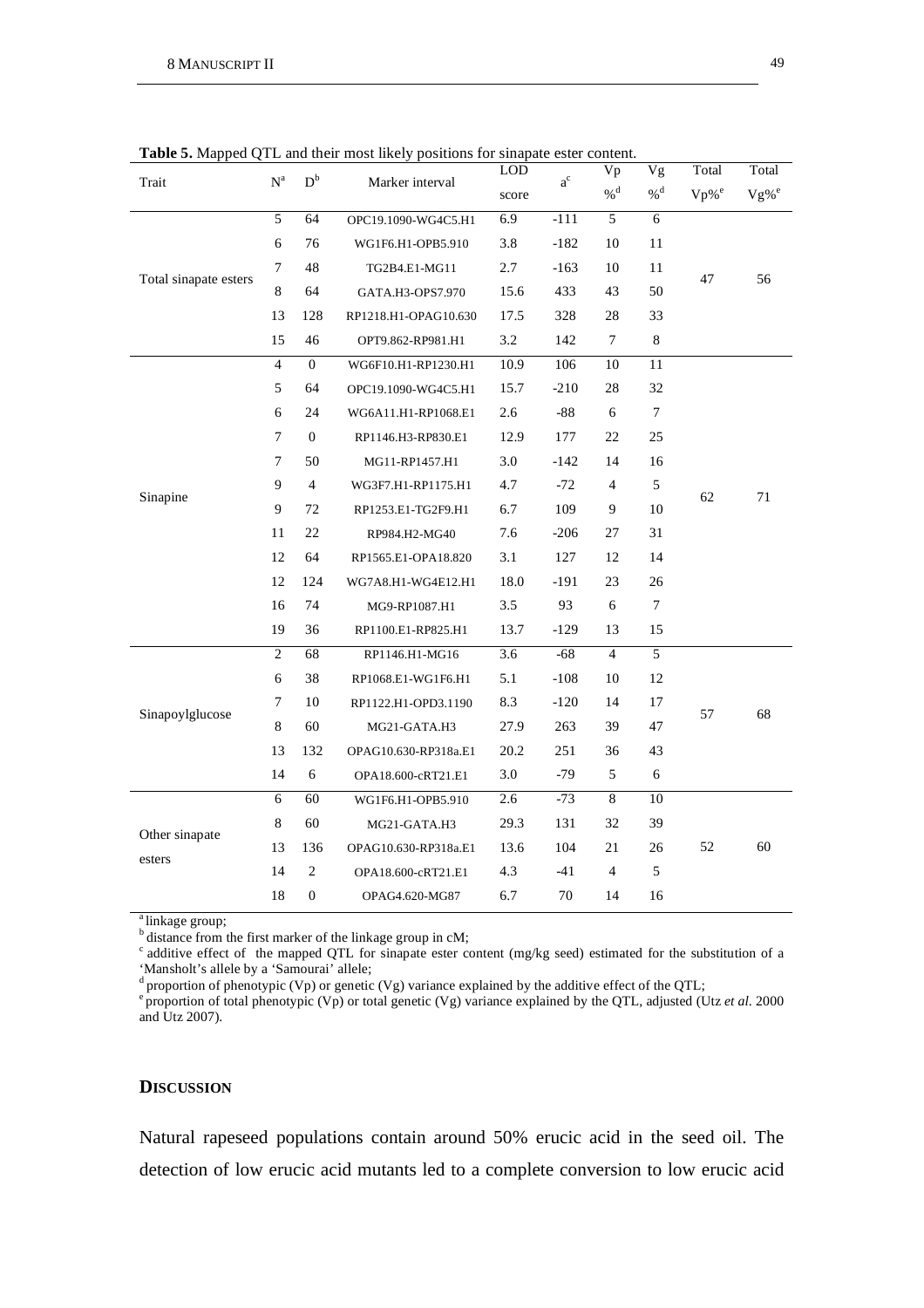cultivars in the 1970s in Canada and in Europe (Shahidi 1990). Nowadays, the so called Canola or double zero ('00') quality type cultivars with low erucic acid content in the seed oil and low glucosinolate content in the seed meal are exclusively being cultivated in most rapeseed growing areas of the world. This conversion to low erucic acid seed oil quality has not been reported to affect any other seed constituents than the fatty acid composition and the oil content (Ecke *et al*. 1995). This is rather surprising, since erucic acid is formed via consecutive elongation of oleoyl-CoA with malonly-CoA (Figure 3). In a first round oleoyl-CoA (18:1-CoA) is elongated to eicosenoyl-CoA (20:1-CoA) and in a second round, eicosenoyl-CoA is elongated to erucoyl-CoA (22:1-CoA). Unlike to the synthesis of fatty acids with chain lengths shorter than 18 carbons in the plastids, the elongation of oleoyl-CoA occurs in the cytoplasmic cell compartment. There, malonyl-CoA is generated through carboxylation of acetyl-CoA. Then again, cytoplasmic acetyl-CoA is also required for the biosynthesis of a plethora of other compounds, e.g. isoprenoids, phenolics, flavonoids, stilbenoids, alkaloids, anthocyanins, etc. (Fatland *et al*. 2005). Among those, phytosterols are present in the highest concentration in the seed (0.3%; Table 1).



**Figure 3.** Scheme of putative phytosterol, fatty acid and sinapate ester biosynthetic pathway in plants (adapted from Milkowski 2004, Fatland *et al.* 2005, Ruuska *et al*. 2002, Fischer *et al*. 1997). Solid and dashed arrows represent single and multiple enzymatic reactions, respectively. TCA – tricarboxylic acid cycle; HMG-CoA – 3-hydroxy-3methylglutaryl-CoA; PEP – phosphoenolpyruvate; E4P – erythrose-4-phosphate; Phe – phenylalanine; ACL – ATP-citrate lyase; ACC – acetyl-CoA carboxylase; AACT – acetoacetyl-CoA thiolase; HMGS – HMG-CoA synthase; HMGR – HMG-CoA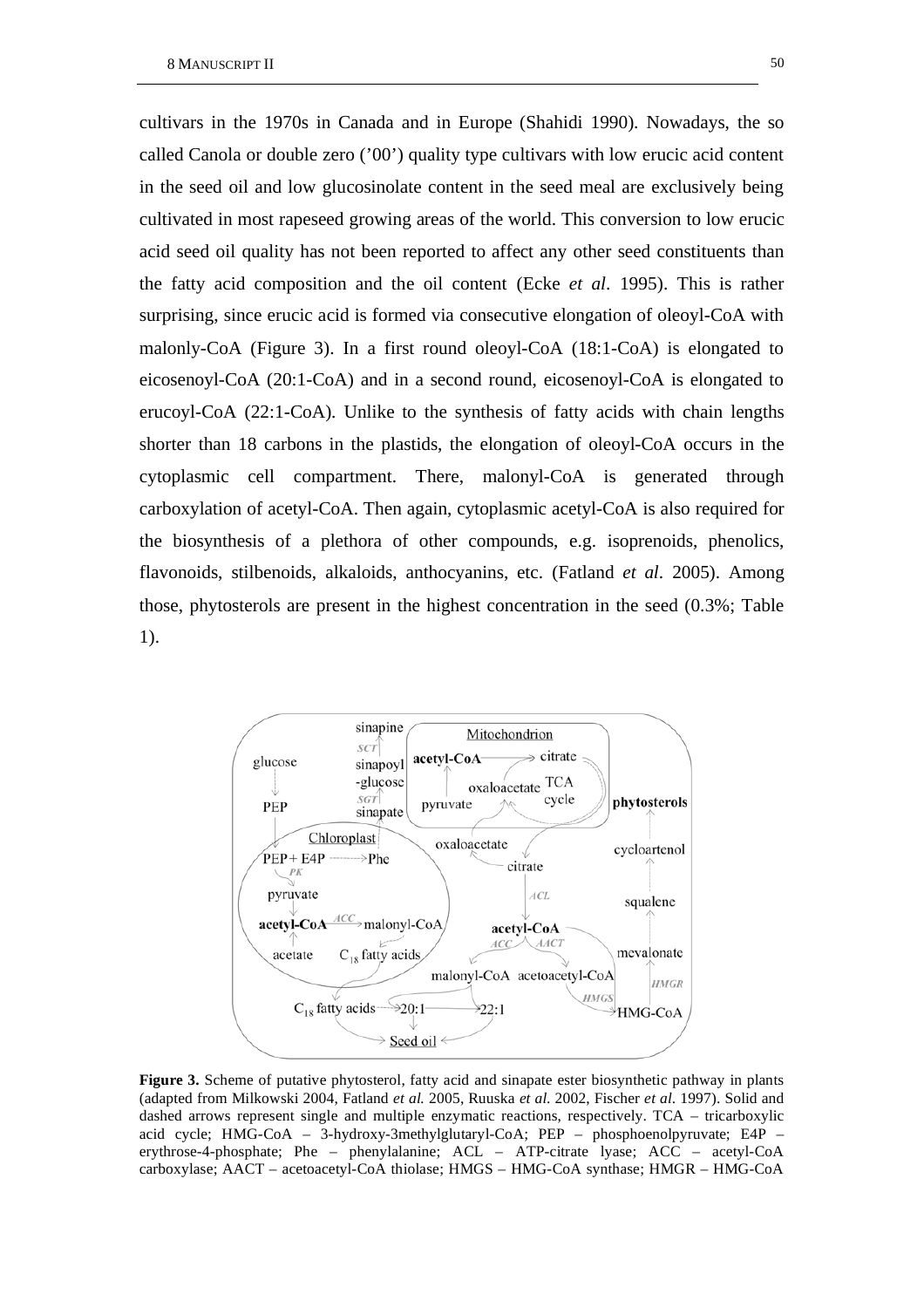reductase; PK – pyruvate kinase; SGT – sinapate glucosytransferase; SCT – choline sinapoyltransferase.

Considering the fact, that up to 25% of the seed may consist of erucic acid and that four molecules of acetyl-CoA are required for the synthesis of one molecule of erucic acid, it can be anticipated that a major change in erucic acid content could have an effect on contents of other seed constituents synthesized from cytoplasmic acetyl-CoA. Indeed, the results of the present study show a close negative association between total phytosterol content and erucic acid content (Table 2). The results from the path coefficient analysis confirmed the direct negative effect of erucic acid on total phytosterol content (Table 3). Further evidence for the association between erucic acid content and total phytosterol content can be drawn from the fact that the two largest QTL for total phytosterol content on linkage groups N8 and N13 mapped within the confidence intervals of the two erucic acid genes (Figure 2). Their additive effects were positive, indicating that the alleles increasing the total phytosterol content were coming from the low erucic acid parent 'Samourai'. The two erucic acid genes were mapped earlier in the present population on linkage groups LG6 and LG12 Ecke *et al*. (1995), which are corresponding to linkage groups N8 (*B. rapa*) and N13 (*B. oleracea*) mapped by Parkin *et al*. (1995). Obviously, there is a pleiotropic effect of the erucic acid genes on phytosterol content, which may be explained by the competition for cytoplasmic acetyl-CoA – an early essential precursor for both compounds (Figure 3) and presumably available only in limited quantities (Fatland *et al*. 2005). Otherwise, it could be also possible that major genes for phytosterol content are closely linked to the erucic acid genes. This could be checked easily by analysing transgenic rapeseed expressing the erucic acid *fae*1-gene (James *et al*. 1995) in an otherwise low erucic acid background (Han *et al*. 2001).

The two major QTL for total phytosterol content on N8 and N13 were at the same time QTL for all individual phytosterols. All the confidence intervals were overlapping, except for the QTL for avenasterol on N8. This was not the case for the third minor QTL for total phytosterol content on N18. It may be that the effect of this QTL was too small to cause a significant effect. QTL found for sitosterol, campesterol and avenasterol, at N18 in the same marker interval and at the same position, were below the critical LOD score value (data not shown). At this time, it can only be speculated about the gene behind the QTL on N18 and its function. Results from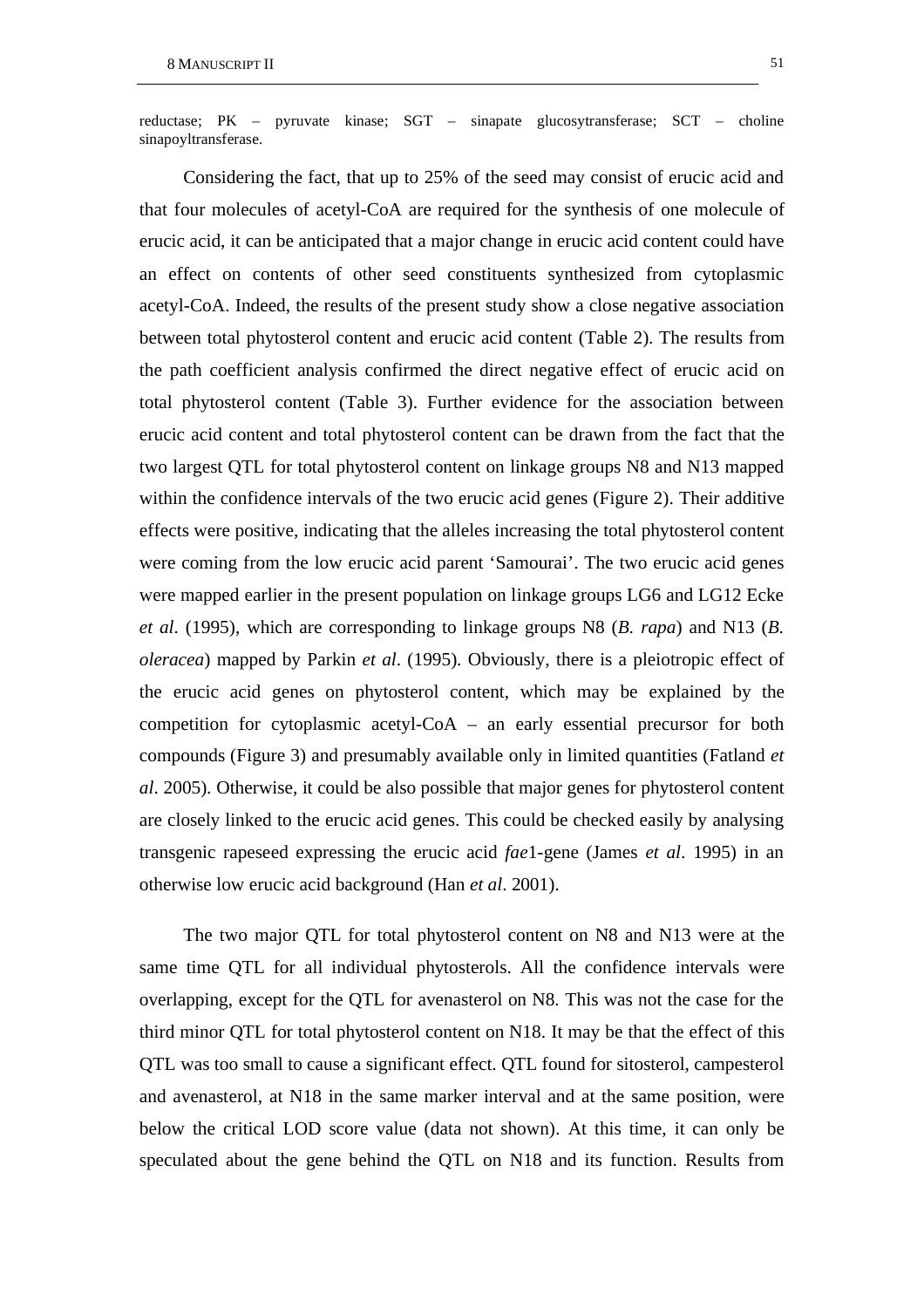transgenic plants show, that over expression or inhibition of the key biosynthetic enzymes 3-hydroxy-3-methylglutaryl-CoA reductase (HMGR; Figure 4) and cycloartenol C-24-methyltransferase (SMT1), influence the amount of total phytosterol content in *Nicotiana tabacum* and *Arabidopsis thaliana* seed and leaf tissue (Schaller 2004, Harker *et al*. 2003a, Holmberg *et al*. 2003). Hence, the genes could be likely candidates for the QTL on N18. Transgenic approaches have been successful in modifying phytosterol composition and accumulation in seeds. Ectopic expression of the HMGR gene in transgenic tobacco led to 3.2-fold and 10-fold increased phytosterol levels in seed and leaf tissue, respectively (Harker *et al*. 2003b). Overexpression of the SMT1 gene in tobacco seed tissue increased the amount of total phytosterols up to 44% and modulated the phytosterol composition; sitosterol proportion was increased by up to 50% and levels of isofucosterol (sitosterol precursor) and campesterol increased by up to 80% (Holmberg *et al*. 2002).



**Figure 4.** Scheme of phytosterol biosynthetic pathway in plants (adapted from Holmberg *et al*. 2003, Benveniste 2002). HMG-CoA – 3-hydroxy-3methylglutaryl-CoA; HMGR – HMG-CoA reductase; SMT1 – cycloartenol C-24-methyltransferase; SMT2 – SAM-24-methylene lophenol C-24-methyltransferase.

The correlations among individual phytosterols were all positive (Table 2), suggesting that most of the variation is caused by genetic differences before the separation of the two pathways leading to brassicasterol and sitosterol (Figure 4). Nevertheless, one QTL for campesterol on N3 with a positive additive effect mapped at the same position as a QTL for avenasterol with a negative additive effect (Table 4). A candidate gene for this QTL is the SAM-24-methylene lophenol C-24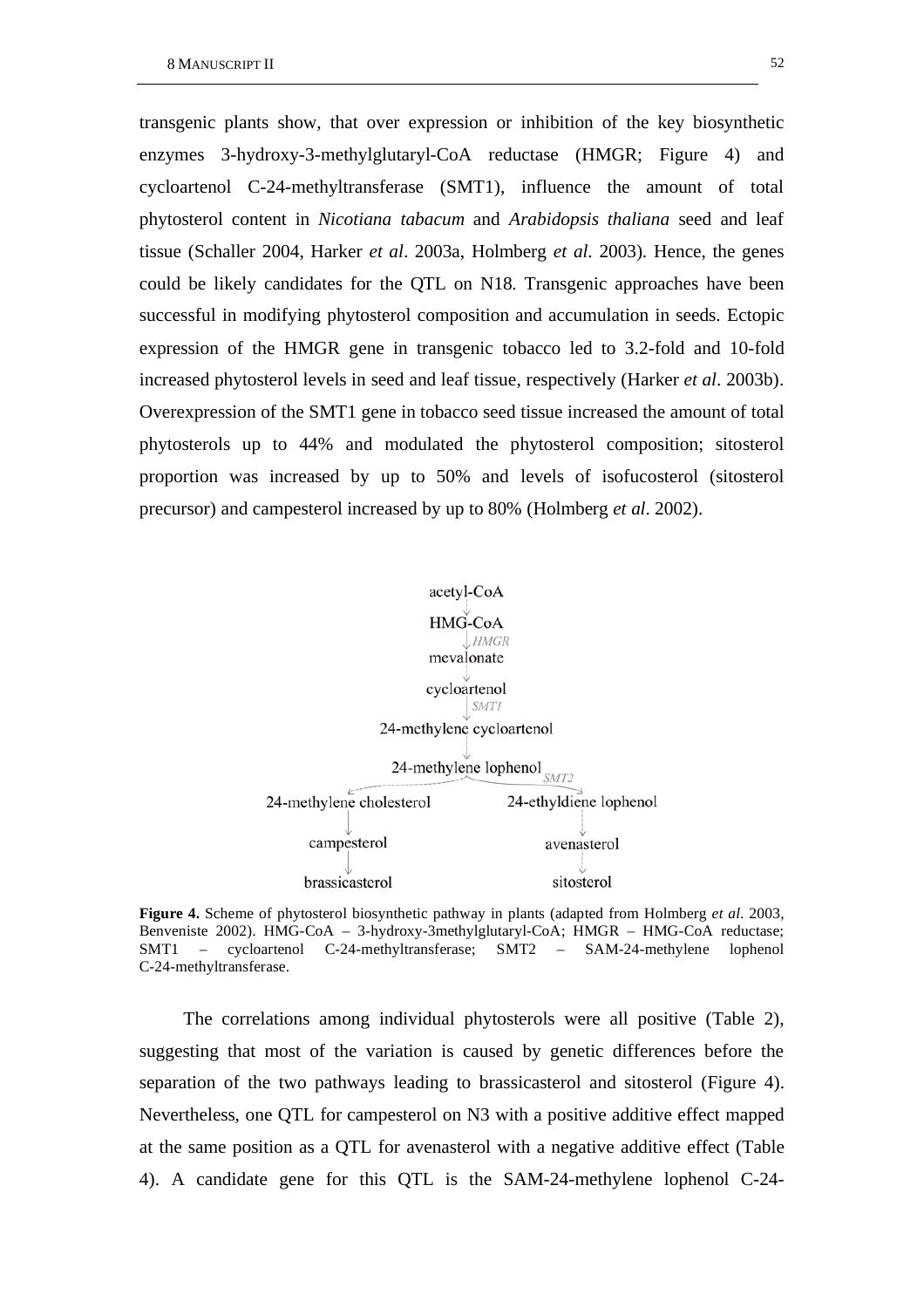methyltransferase gene (SMT2) regulating phytosterol biosynthesis either towards campesterol and brassicasterol or towards avenasterol and sitosterol (Figure 4). The overexpression of SMT2 transgenic *Arabidopsis* plants led to an increased accumulation of sitosterol (from 65% to 75% of total phytosterols) at the expense of campesterol (from 11% to 4%) and brassicasterol (from 2% to 0.5%), whilst its cosuppression resulted in higher campesterol levels at the expense of sitosterol (Schaeffer *et al*. 2001). Likewise, there was a QTL for campesterol on N4 that mapped at a distance of only 2 cM to a QTL for brassicasterol. Still, little is known so far about the gene(s) coding the C22-desaturase type enzymes responsible for the conversion of campesterol to brassicasterol (Schaller 2004).

The close negative association between total sinapate ester and erucic acid content (Table 2) were confirmed by the results from the QTL analysis, which showed that the two major QTL for total sinapate ester content mapped at a very similar position as the erucic acid genes (Table 5). The confidence intervals of the erucic acid genes (Ecke *et al*. 1995) and of the two QTL for total sinapate ester content were overlapping (data not shown). This also explains the negative association between total sinapate ester content and oil content (indirect effect of oil via erucic acid content). However, path coefficient analysis also revealed a direct effect of oil content on total sinapate ester content (Table 3). From known biochemical pathways there is no obvious connection between the biosynthesis of sinapate esters and erucic acid. Starting from phenylalanine, sinapate esters are synthesized in the cytoplasmic cell compartment via the phenylalanine/hydroxycinnamate pathway (Figure 3; Milkowski *et al*. 2004). It can only be speculated, that plastidic phosphoenolpyruvate (PEP), as a common precursor for *de novo* fatty acid and phenylalanine biosynthesis (Fischer *et al*. 1997) in the DH population, is limiting and hence may explain the negative association between sinapate esters and oil content. Amongst other enzyme activities, pyruvate kinase (PK; Figure 3) has been found to be enhanced in a *Brassica napus* line with high oil content compared to a near-isogenic line with a low oil content, corroborating the importance of this step in storage lipid biosynthesis (Li *et al*. 2006). Zum Felde *et al*. (2006) analysed the same DH population as in the present study, but reported only a slightly negative, non-significant correlation between oil content and total sinapate ester content. This may be due to the fact, that the seed material used in the present study was derived from a low N-fertilizer variant, which led to overall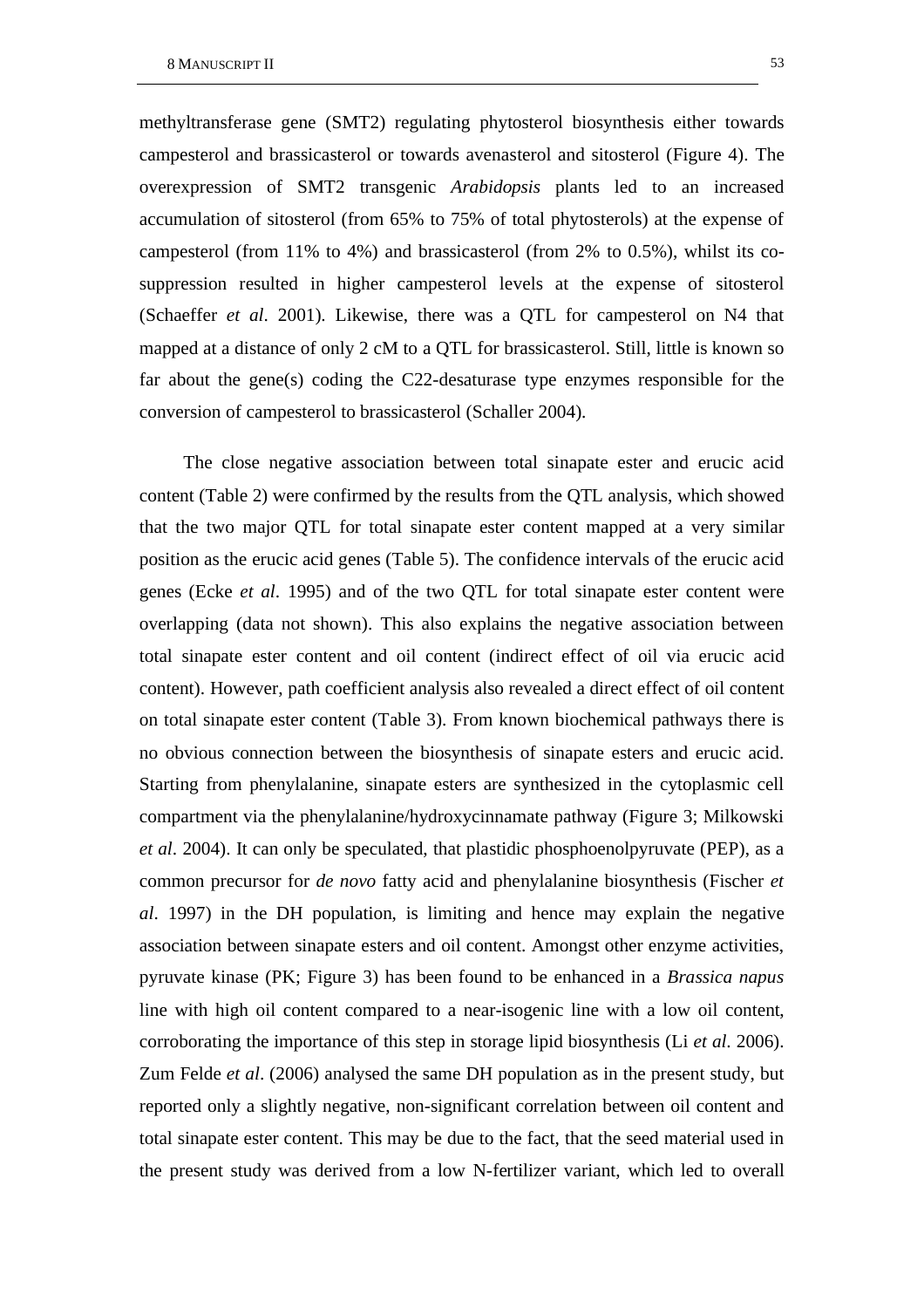higher oil contents. Even so, for two additional DH populations analyzed by Zum Felde *et al*. (2006), no significant association between oil and sinapate ester content were reported; both populations were low in erucic acid content. Clearly, further studies are needed to elucidate the association between total sinapate ester content and oil content as well as erucic acid content. The effects of the two major QTL on N8 and on N13 were limited to sinapoylglucose and to the other sinapate esters; for sinapine content no significant QTL were found in these regions.

Sinapoylglucose is the direct precursor for sinapine. This step is catalysed by the choline sinapoyltransferase (SCT, Figure 3; Milkowski *et al*. 2004). The QTL for sinapine on N7, at position 0 cM with a positive effect, mapped 10 cM away from QTL for sinapoylglucose with a negative effect, indicating that they may be identical. A candidate for this QTL could be the *SCT* gene (Milkowski *et al*. 2004).

### **CONCLUSIONS**

The present study provides convincing evidence that the two erucic acid genes exert a pleiotropic effect on phytosterol and total sinapate ester content in seeds of oilseed rape. Canola quality type rapeseed has a higher total sinapate ester and phytosterol content than high erucic acid rapeseed material. These results have recently been confirmed by using a set of intervarietal substitution lines derived from the same parents as in this study (Kebede 2007). The present findings have consequences when screening *Brassica* genetic resources for germplasm with reduced contents of sinapate esters or increased phytosterol contents (Zum Felde *et al*. 2007, Amar *et al*. 2007b). In this case some adjustment should be performed depending on the erucic acid content of the seed oil. It is likely that the two erucic acid genes exert a pleiotropic effect also on other secondary compounds synthesized from cytoplasmic acetyl-CoA. Beside the two major QTL, additional QTL for total and individual phytosterol and sinapate ester content were identified, which may be useful in future candidate gene mapping projects. The utilization of an additional DH population not segregating for erucic acid content for mapping QTL for phytosterol and sinapate ester content should increase the power of detection for QTL with smaller effects. Alternatively, conditional QTL mapping, taking the variation in the erucic acid content into account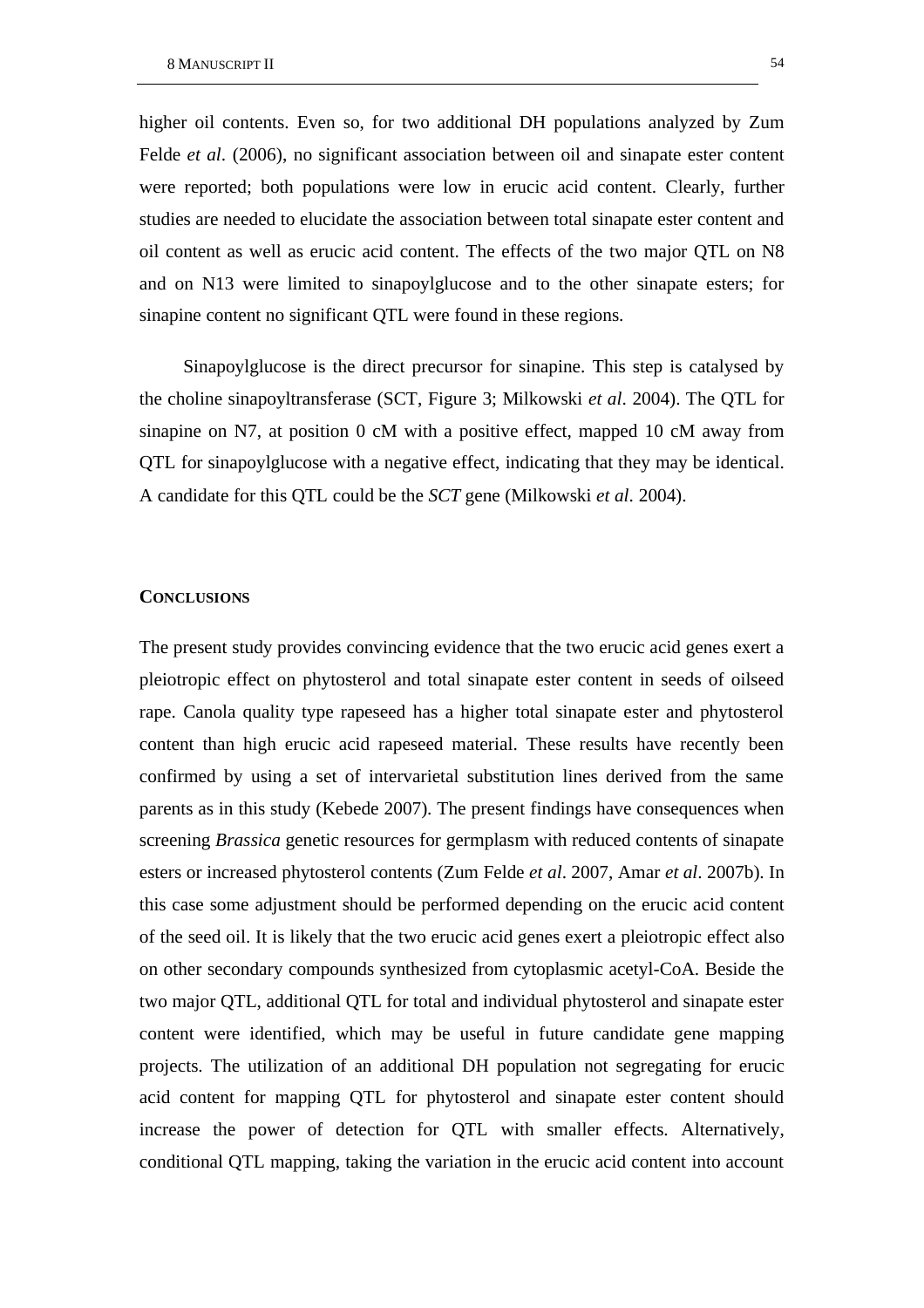could be performed with the present DH population (Zhao *et al*. 2006).

#### **ACKNOWLEDGMENTS**

The authors express gratitude to Uwe Ammerman for his professional technical assistance, to Mladen Radoev for his help with the QTL mapping, to Ujjal Nath for his help with the path coefficient analysis and to Dr. Kemal Gül for providing the seed samples. The authors are also grateful to Dr. Alfred Baumert (IPB Halle, Germany) for performing HPLC reference analysis of sinapate ester content. Samija Amar gratefully appreciates the financial support of the Hans-Böckler-Stiftung.

#### **REFERENCES**

- Abidi, S.L., List, G.R., Rennick, K.A. (1999) Effect of genetic modification on the distribution of minor constituents in canola oil. *Journal of American Oil Chemists' Society*, **76**: 463–467.
- Amar, S., Becker, H.C., Möllers, C. (2007a) Genetic variation and genotype *x* environment interactions for phytosterol content of winter rapeseed (*Brassica napus* L.). *Manuscript in preparation, see this thesis*.
- Amar, S., Becker, H.C., Möllers, C. (2007b) Genetic variation in phytosterol content in *Brassica napus* L. and development of NIRS calibration equations. *Manuscript in preparation, see this thesis*.
- Appelqvist, L.A.D., Kornfeldt, A.K., Wennerholm, J.E. (1981) Sterols and steryl esters in some *Brassica* and *Sinapis* seeds. *Phytochemistry*, **20**: 207–210.
- Bell, J.M. (1993) Factors affecting the nutritional value of canola meal. *Canadian Journal of Animal Science*, **73**: 679–697.
- Benveniste, P. (2002) Sterol metabolism. In: The Arabidopsis Book. Somerville, C.R., Meyerowitz, E.M. (Eds.), pp 1–31, *American Society of Plant Biologists.*
- Best, M.M., Duncan, C.H., Van Loon, E.J., Wathens, J.D. (1954) Lowering of serum cholesterol by the administration of plant sterol. *Circulation*, **10**: 201–206.
- Castelli W.P. (1984) Epidemiology of coronary heart disease: The Framingham study. *The American Journal of Medicine*, **76**: 4–12.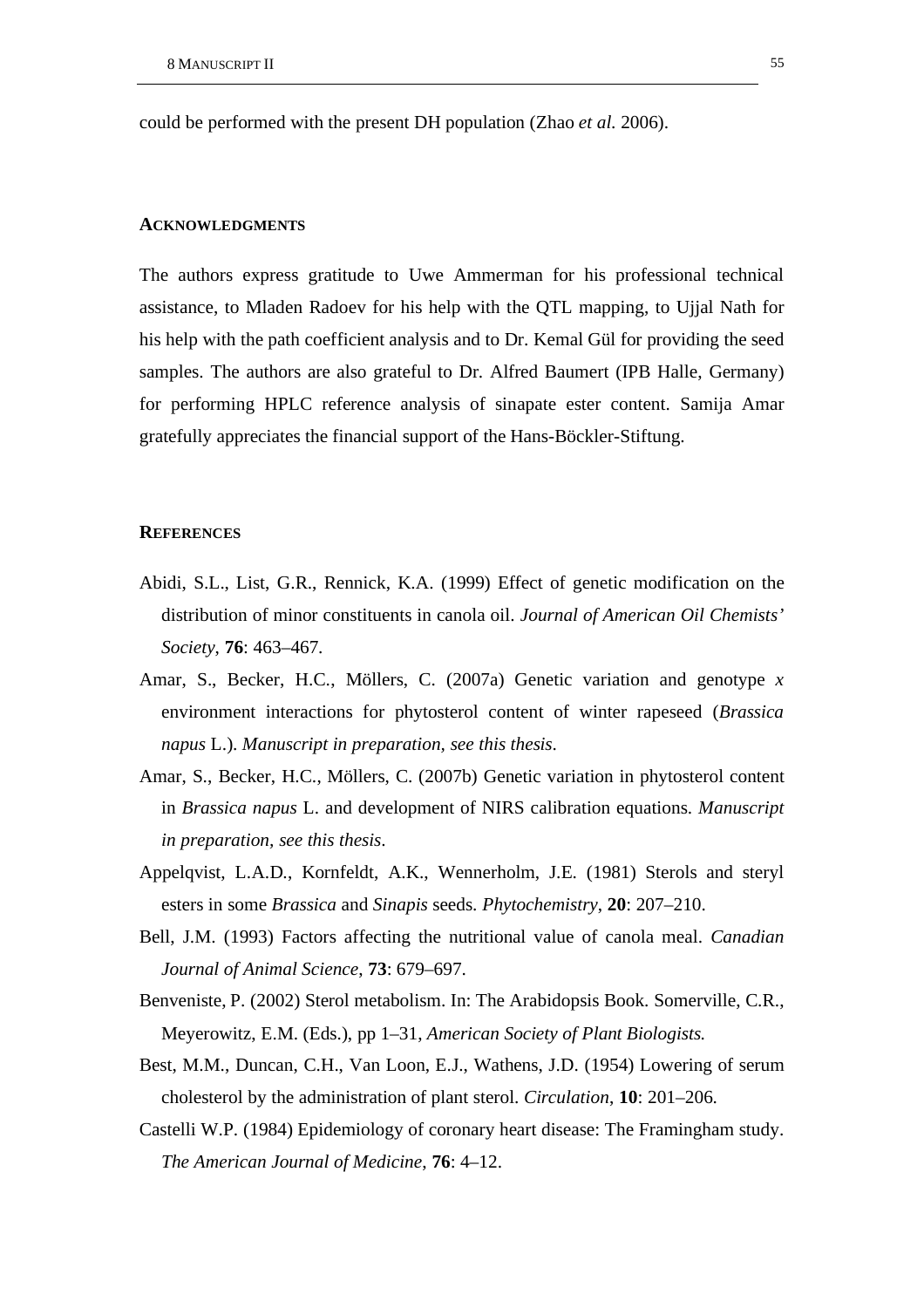- Ecke, W., Uzunova, M., Weißleder, K. (1995) Mapping the genome of rapeseed (*Brassica napus* L.). II: Localisation of genes controlling erucic acid synthesis and seed oil content. *Theoretical and Applied Genetics*, **91**: 972–977.
- Fatland, B.L., Nikolau, B.J., Syrkin Wurtele E. (2005) Reverse genetic characterization of cytosolic acetyl-CoA generation by ATP-citrate lyase in Arabidopsis. *The Plant Cell*, **17**: 182–203.
- Fischer, K., Kammerer, B., Gutensohn, M., Arbinger, B., Weber, A., Häusler, R.E., Flügge, U.-I. (1997) A new class of plastidic phosphate translocators: a putative link between primary and secondary metabolism by the phosphoenolpyruvate/phosphate antiporter. *The Plant Cell*, **9**: 453–462.
- Gordon, M.H., Miller, L.A.D. (1997) Development of steryl ester analysis for the detection of admixtures of vegetable oils. *Journal of American Oil Chemists' Society*, **74**: 505–510.
- Gül, K. (2002) QTL-Kartierung und Analyse von QTL x Stickstoff Interaktionen beim Winterraps (*Brassica napus* L.). *Cuvillier Verlag Göttingen*, **ISBN** 3–89873– 446–3.
- Han, J., Lühs, W., Sonntag, K., Zähringer, U., Borchardt, D.S., Wolter, F.P., Heinz, E., Frentzen, M. (2001) Functional characterization of *ß*-ketoacyl-CoA synthase genes from *Brassica napus* L. *Plant Molecular Biology*, **46**: 229–239.
- Harker, M., Hellyer, A., Clayton, J.C., Duvoix, A., Lanot, A., Safford, R. (2003a) Coordinate regulation of sterol biosynthesis enzyme activity during accumulation of sterol in developing rape and tobacco seed. *Planta*, **216**: 707–715.
- Harker, M., Holmberg, N., Clayton, J.C., Gibbaard, C.L., Wallace, A.D., Rawlins, S. (2003b) Enhancement of seed phytosterol levels by expression of N-terminal truncated *Hevea brasiliensis* (rubber tree) 3-hydroxy-3methylgutaryl-CoA reductase. *Plant Biotechnology Journal*, **1**: 113–121.
- Hartmann, M.-A. (1998) Plant Sterols and Membrane Environment. *Trends in Plant Science*, **3**: 170–175.
- Hill, J., Becker, H.C. and Tigerstedt, P.M.A. (1998) Quantitative and ecological aspects of plant breeding. *Chapman & Hall, London*, **ISBN** 0–412–75390–1.
- Holmberg, N., Harker, M., Wallace, A.D., Clayton, J.C., Rawlins, S., Hellyer, A., Safford, R. (2002) Sterol C-24 methyltransferase type 1 controls the flux of carbon into sterol biosynthesis in tobacco seed. *Plant Physiology*, **130**: 303–311.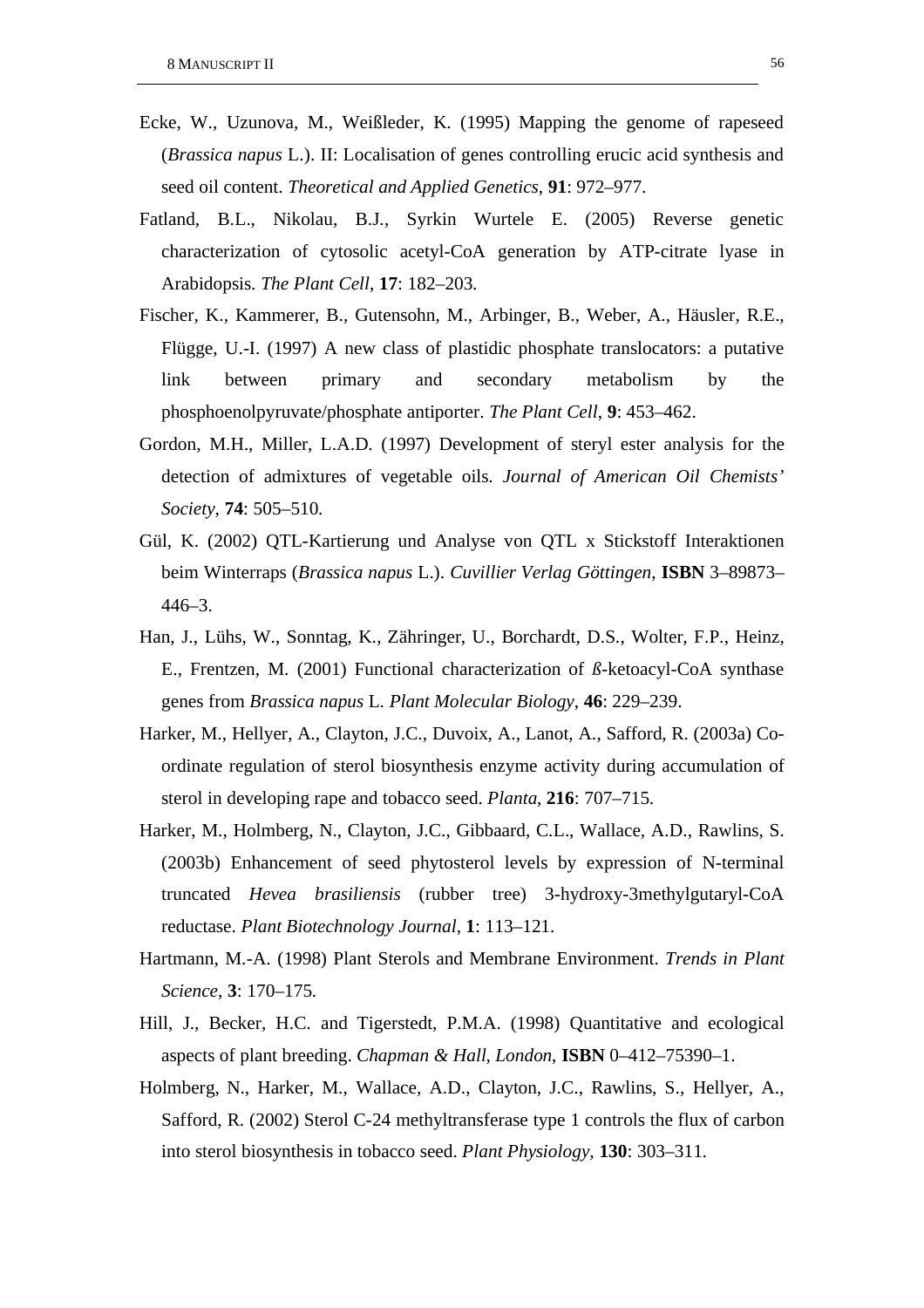- Holmberg, N., Harker, M., Wallace, A.D., Clayton, J.C., Gibbard, C.L., Hellyer, A., Safford, R. (2003) Co-expression of N-terminal truncated 3-hydroxy-3 methylglutaryl CoA reductase and C24-sterol methyltransferase type 1 in transgenic tobacco enhances carbon flux towards end-product sterol. *The Plant Journal*, **36**: 12–20.
- Hüsken, A., Baumert, A., Strack, D., Becker, H.C., Möllers, C., Milkowski, C. (2005a) Reduction of sinapate ester content in transgenic oilseed rape (*Brassica napus* L.) by dsRNAi-based suppression of *BnSGT1* gene expression. *Molecular Breeding*, **16**: 127–138.
- Hüsken, A., Baumert, A., Milkowski, C., Becker, H.C., Strack, D., Möllers, C. (2005b) Resveratrol glucoside (Piceid) synthesis in seeds of transgenic oilseed rape (*Brassica napus* L.). *Theoretical and Applied Genetics*, **111**: 1553–1562.
- James, D.W., Lim, E., Keller, J., Plooy, I., Ralston, E., Dooner, H.K. (1995) Direct tagging of the *Arabidopsis* Fatty acid elongation (*fae*1) gene with the maize transposon activator. *The Plant Cell*, **7**: 309–319.
- Kebede B. (2007) Development of intervarietal substitution lines in *Brassica napus* L. using marker assisted selection and mapping of QTL for agronomically important traits. PhD Thesis submitted to the Faculty of Agriculture, Georg–August– Unveristy Götttingen, Germany.
- Kosambi, D.D. (1944) The estimation of map distances from recombination values. *Annals of Eugenics*, **12**: 172–175.
- Kozlowska, H., Naczk, M., Shahidi, F., Zadernowski, R. (1990) Phenolic acids and tannins in rapeseed and canola. In: Canola and rapeseed. Production, chemistry, nutrition and processing technology. Shahidi, F. (Ed.), pp 193-210, *Van Nostrand Reinhold*, **ISBN** 0–442–00295–5.
- Law, M. (2000) Plant sterol and stanol margarines and health. *British Medical Journal*, **320**: 861–864.
- Leckband, G., Frauen, M., Friedt, W. (2002) NAPUS 2000. Rapeseed (*Brassica napus*) breeding for improved human nutrition. *Food Research International*, **35**: 273–278.
- Li, R.-J., Wang, H.-Z., Mao, H., Lu, Y.-T., Hua, W. (2006) Identification of differentially expressed genes in seeds of two near-isogenic *Brassica napus* lines with different oil content. *Planta*, **224**: 952–962.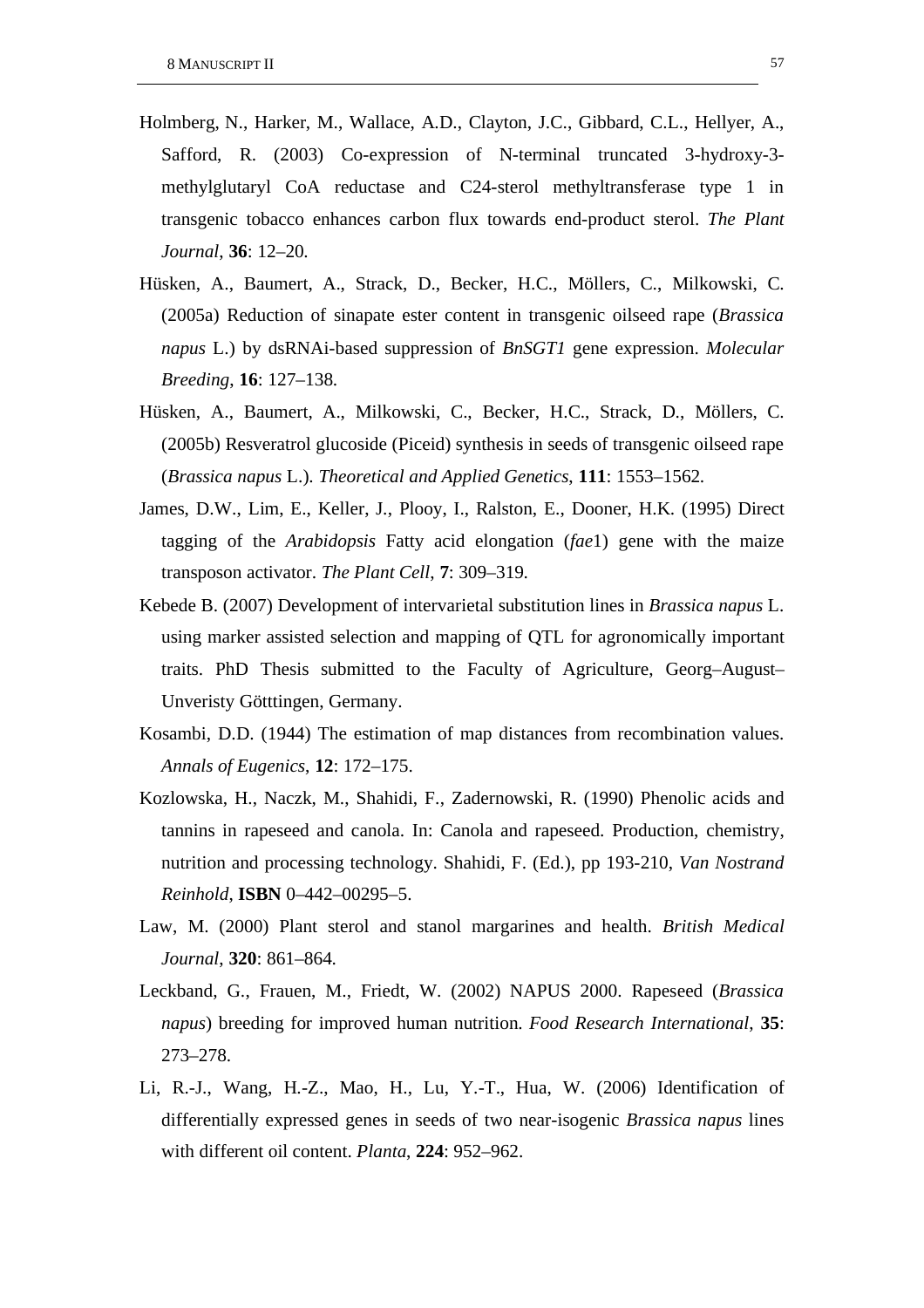- Lindsey, K., Pullen, M.L., Topping J.F. (2003) Importance of plant sterols in pattern formation and hormone signalling. *Trends in Plant Science*, **8**: 1360–1385.
- Lynch, M., Walsh, B. (1998) Genetics and analysis of quantitative traits. *Sinauer Associates*, *Inc*., **ISBN**: 0–87893–481–2.
- Marwede, V., Schierholt, A., Möllers, C., Becker, H.C. (2004) Genotype x environment interactions and heritability of tocopherols content in canola. *Crop Science*, **44**: 728–731.
- Marwede, V., Gül, K.M., Becker, H.C., Ecke, W. (2005) Mapping of QTL controlling tocopherol content in winter oilseed rape. *Plant Breeding*, **124**: 20–24.
- Milkowski, C., Baumert, A., Schmidt, D., Nehlin, L., Strack, D. (2004) Molecular regulation of sinapate ester metabolism in *Brassica napus*: expression of genes, properties of the encoded proteins and correlation of enzyme activities with metabolite accumulation. *The Plant Journal*, **38**: 80–92.
- Mittelbach, M., Gangl, S. (2001) Long storage stability of biodiesel made from rapeseed and used frying oil. *Journal of American Oil Chemists' Society*, **78**: 573– 577.
- Nissinen, M., Gylling H., Vuoristo, M., Miettinen T.A. (2002) Micellar distribution of cholesterol and phytosterols after duodenal plant stanol ester infusion. *American Journal of Physiology - Gastrointestinal and Liver Physiology*, **282**: 1009–1015.
- Parkin, I.A.P., Sharpe, A.G., Keith, D.J., Lydiate, D.J. (1995) Identification of the A and C genomes of amphidiploid *Brassica napus* (oilseed rape). *Genome*, **38**: 1122– 1131.
- Piironen, V., Lindsay, D.G., Miettinen, T.A., Toivo, J., Lampi, A.-M. (2000) Plant sterols: biosynthesis, biological function and their importance to human nutrition. *Journal of the Science of Food and Agriculture*, **80**: 939–966.
- Qiu, D., Morgan, C., Shi, J., Long, Y., Liu, J., Li, R., Zhuang, X., Wang, Y., Tan, X., Dietrich, E., Weihmann, T., Everett, C., Vanstraelen, S., Beckett, P., Fraser, F., Trick, M., Barnes, S., Wilmer, J., Schmidt, R., Li, J., Li, D., Meng, J., Bancroft, I. (2006) A comparative linkage map of oilseed rape and its use for QTL analysis of seed oil and erucic acid content. *Theoretical and Applied Genetics*, **114**: 67–80.
- Ruuska, S.A., Girke, T., Benning, C., Ohlrogge, J.B. (2002) Contrapuntal networks of gene expression during *Arabidopsis* seed filling. *The Plant Cell*, **14**: 1191–1206.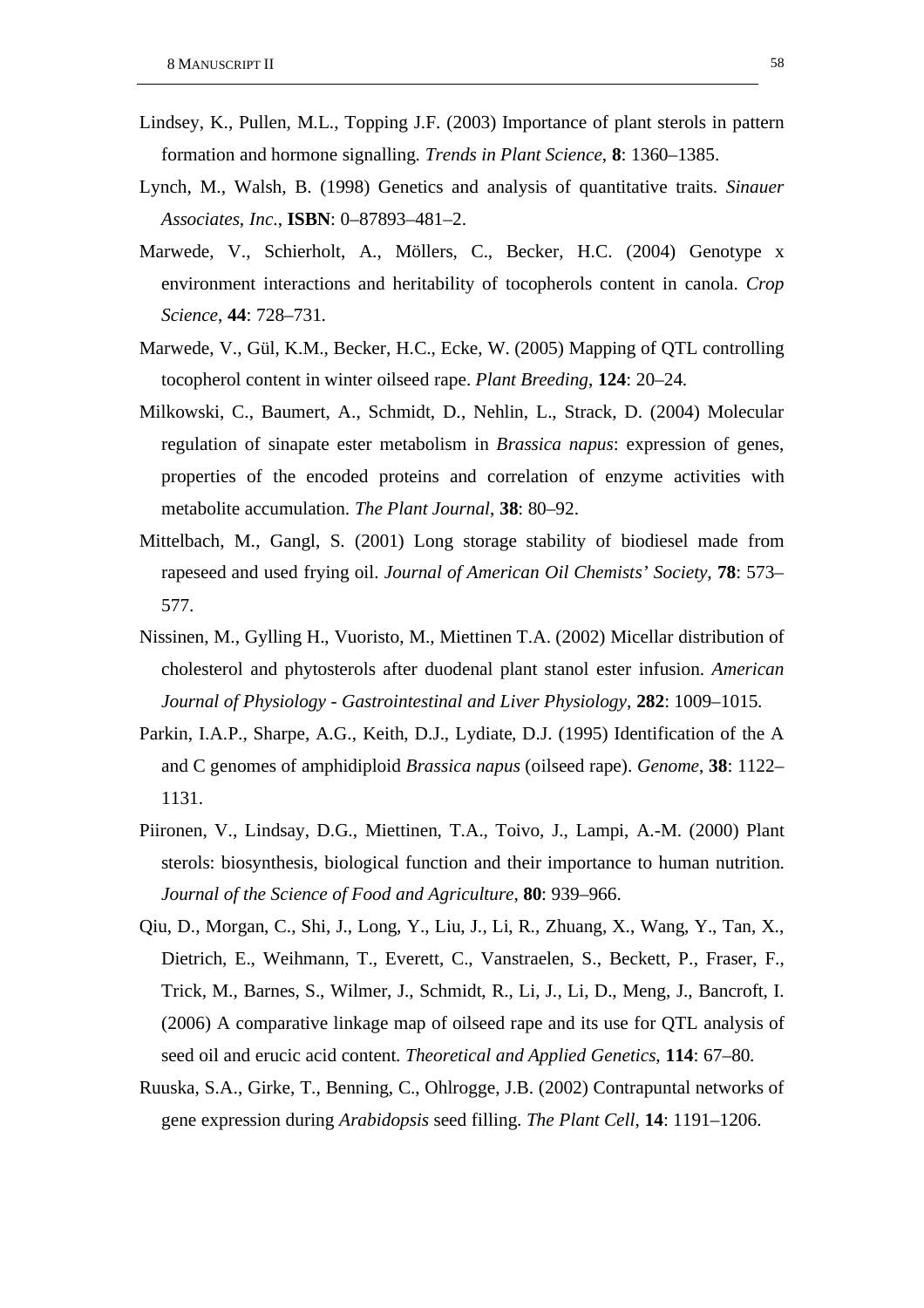- Schaeffer, A., Bronner, R., Benveniste, P., Schaller, H. (2001) The ratio of campesterol to sitosterol that modulates growth in *Arabidopsis* is controlled by sterol methyltransferase 2,1. *The Plant Journal*, **25**: 605–615.
- Schaller, H. (2004) New aspects of sterol biosynthesis in growth and development of higher plants. *Plant Physiology and Biochemistry*, **42**: 465–476.
- Shahidi F., Naczk, M. (1992) An overview of the phenolics of canola and rapeseed: chemical, sensory and nutritional significance. *Journal of American Oil Chemists' Society*, **69**: 917–924.
- Shahidi, F. (1990) Rapeseed and canola: Global production and distribution. In: Canola and rapeseed. Production, chemistry, nutrition and processing technology. Shahidi, F. (Ed.), pp 3-13, *Van Nostrand Reinhold*, **ISBN** 0–442–00295–5.
- Tillmann, P. (2007) NIRS-networks for rapeseed and forage maize. Verband Deutscher Landwirtschaftlicher Untersuchungs- und Forschungsanstalten, Speyer, Germany (www.vdlufa.de/nirs *verified Mai 2007*).
- Trautwein, E.A., Duchateau, G., Lin, Y., Melcnikov, S.M., Molhuizen, H., Ntanios, F.Y. (2003) Proposed mechanisms of cholesterol-lowering action of plant sterols. *European Journal of Lipid Science and Technology*, **105**: 171–185.
- Utz, F.H., Melchinger, A.E., Schön, C.C. (2000) Bias and sampling error of the estimated proportion of genotypic variance explained by quantitative trait loci determined from experimental data in maize using cross validation and validation with independent samples. *Genetics*, **154**: 1839–1849.
- Utz, H.F. (2007) PLABSTAT (Version 2N); A computer program for the computation of variances and covariances. Institute of Plant Breeding, Seed Science, and Population Genetics, University of Hohenheim, Stuttgart, Germany (http://www.uni-hohenheim.de/ipspwww/soft.html *verified Mai 2007*).
- Utz, H.F. (2007) PLABQTL (Version 1.2); A program for the composite interval mapping of QTL. Institute of Plant Breeding, Seed Science, and Population Genetics, University of Hohenheim, Stuttgart, Germany (http://www.unihohenheim.de/ipspwww/soft.html *verified Mai 2007*).
- Uzunova, M., Ecke, W., Weissleder, K., Röbbelen, G. (1995) Mapping the genome of rapeseed (*Brassica napus* L.) I. Construction of an RFLP linkage map and localisation of QTLs for seed glucosinolate content. *Theoretical and Applied Genetics*, **90**: 194–204.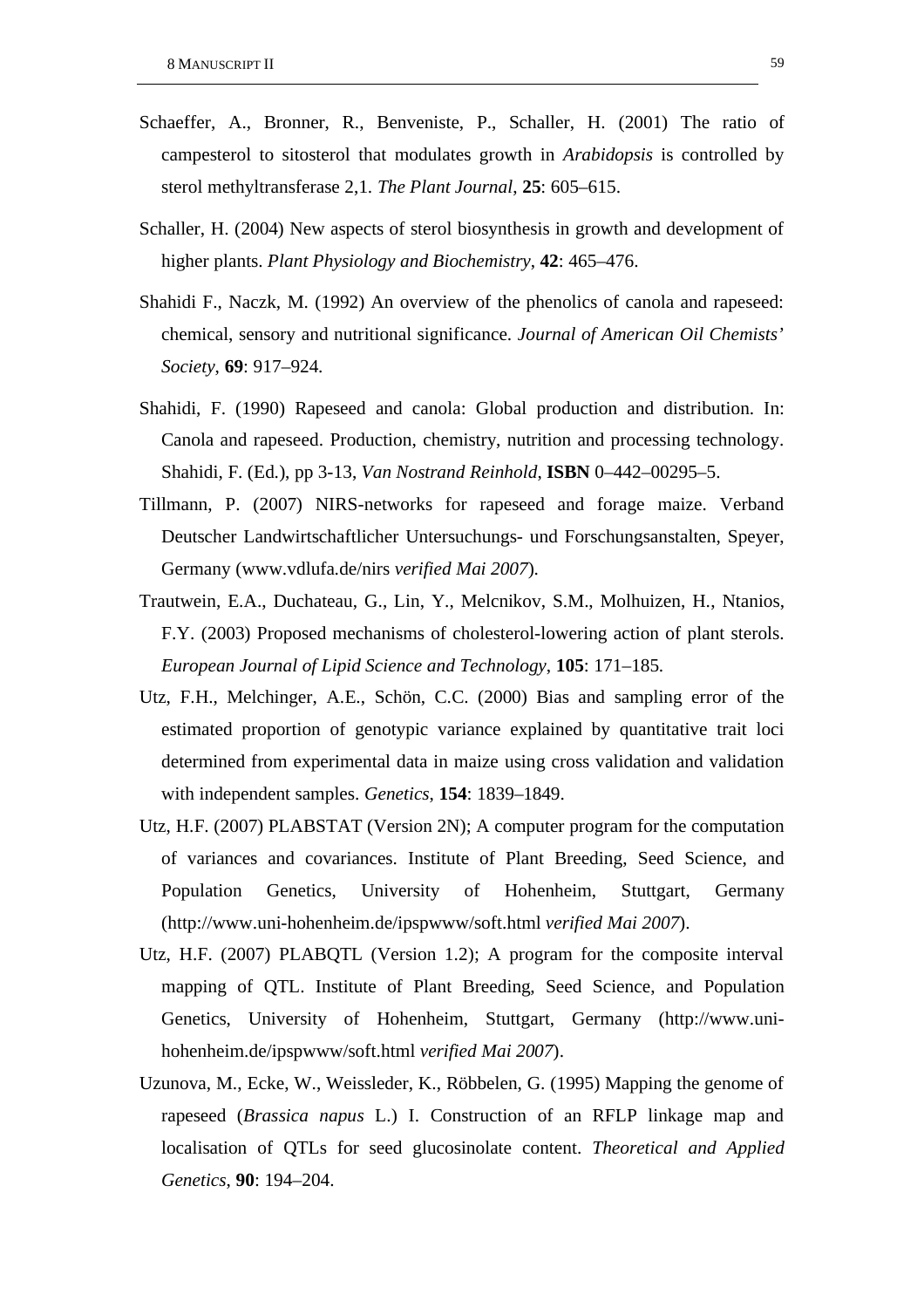- Yoshie-Stark, Y., Wada, Y., Schott, M., Wäsche, A. (2005) Functional and bioactive properties of rapeseed protein concentrates and sensory analysis of food application with rapeseed protein concentrates. *LTW – Food Science and Technology*, **39**: 503–512.
- Zhao, J., Becker, H.C., Zhang, D., Zhang, Y., Ecke, W. (2005) Oil content in a European x Chinese rapeseed population: QTL with additive and epistatic effects and their genotype-environment interactions. *Crop Science*, **45**: 51–59.
- Zhao, J., Becker, H.C., Zhang, D., Zhang, Y., Ecke, W. (2006) Conditional QTL mapping of oil content in rapeseed with respect to protein content and traits related to plant development and grain yield. *Theoretical and Applied Genetics*, **113**: 33– 38.
- Zum Felde, T., Becker, H.C., Möllers, C. (2006) Genotype x environment interactions, heritability and trait correlations of sinapate ester content in winter rapeseed (*Brassica napus* L.). *Crop Science*, **46**: 2195–2199.
- Zum Felde, T., Baumert, A., Strack, D., Becker, H.C., Möllers, C. (2007) Genetic variation for sinapate ester content in winter rapeseed (*Brassica napus* L.) and development of NIRS calibration equation. *Plant Breeding*, **126**: 291–296.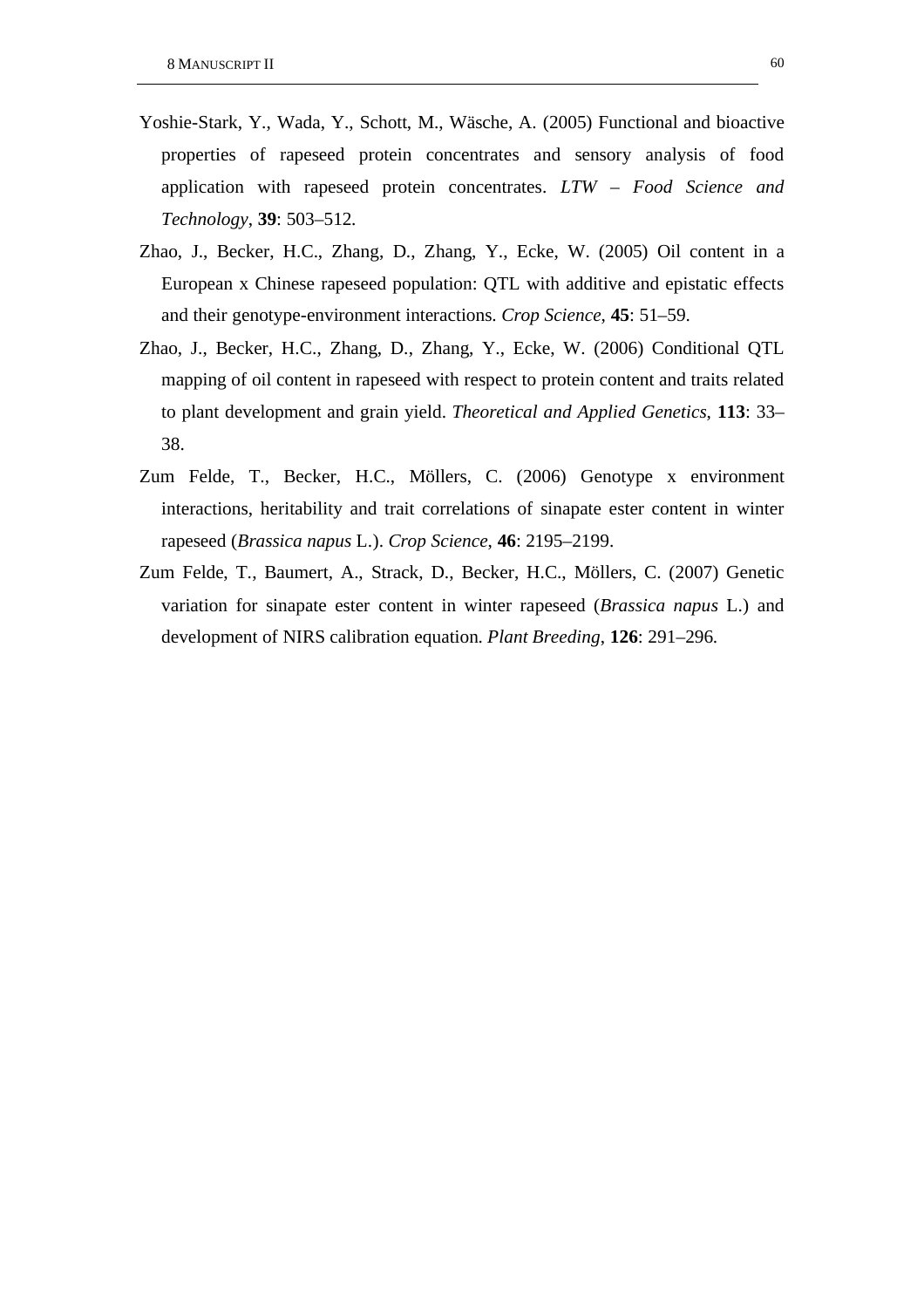## **9 MANUSCRIPT III**

# **GENETIC VARIATION IN PHYTOSTEROL CONTENT IN** *BRASSICA NAPUS* **L. AND DEVELOPMENT OF NIRS CALIBRATION EQUATIONS**

### **ABSTRACT**

Rapeseed oil is one of the richest natural sources of phytosterols, known to reduce the serum-LDL-cholesterol level, one of the major cardiovascular disease risk factors. Increasing the phytosterol content in rapeseed could give an added value to the oil and derived products. Our aim was to analyse the genetic variation in phytosterol content and composition in genetically diverse winter rapeseed material, including modern cultivars (n=27), gene bank accessions (n=558) and resynthesized lines (n=101). A second objective was to develop Near-Infrared Reflectance Spectroscopic (NIRS) calibration equations for the high throughput and non-destructive estimation of phytosterol content. NIRS spectra from a diverse set of seed samples of winter oilseed rape (old and new cultivars, breeding lines, resynthesized rapeseed) from different years and locations were recorded and samples were then analysed by gaschromatography. The phytosterol content of modern cultivars tested in the field at six locations in Germany varied between 3565 and 4800 mg/kg seed. Among the resynthesized lines, tested in the field during two to three years, a slightly larger variation ranging form 2079 to 4329 mg/kg seed was found. The NIRS calibration equations showed a high fraction of explained variance in cross validation  $(R^2_{\text{cv}})$  of 0.76 for total phytosterol content. The standard error of cross validation (SECV) was 218 mg/kg. The NIRS calibration was used to predict the phytosterol content in seed samples from the gene bank accessions grown together during one year in the field. The variation in this material ranged from 2370 to 4230 mg/kg seed. Results need to be confirmed by gas-chromatographic analyses. The results indicate that modern rapeseed cultivars contain already high phytosterol contents and that further increases can be expected by making crosses among this adapted material. NIRS calibrations can be developed for phytosterol content in seeds of rapeseed and they will be helpful in germplasm screening and breeding programmes.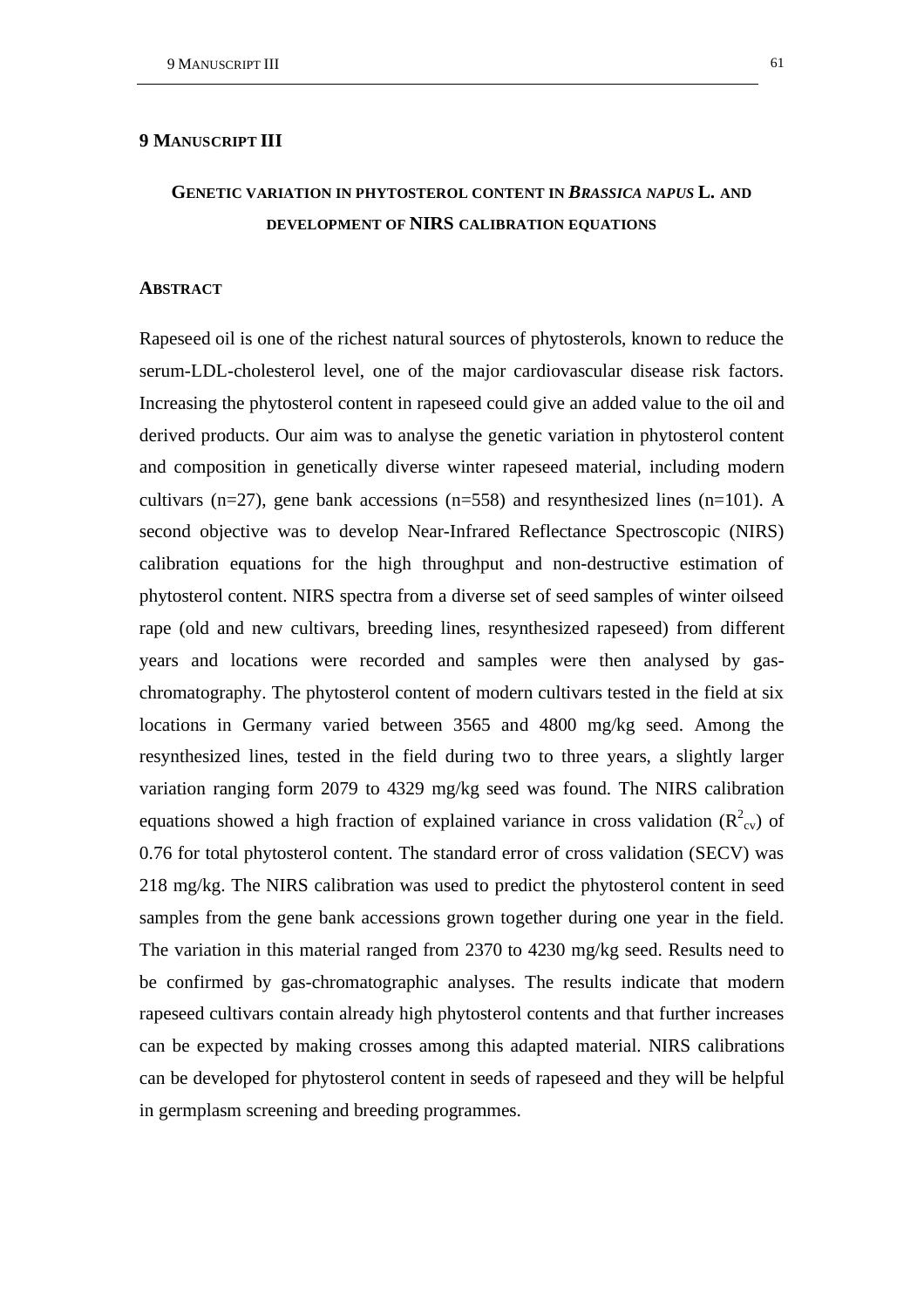LDL-cholesterol-lowering effect of plant sterols, also called phytosterols, has been known for more than 50 years (Best *et al*. 1954). Since high serum LDL-cholesterol level has been identified as the main risk factor for cardiovascular diseases in Western countries, efforts were undertaken by the food industry to develop functional food products enriched with natural phytosterols, which would then have a health benefiting effect. Today, milk and milk-derived products fortified with natural phytosterols are already available in many countries. In most cases, vegetable oils are being used as a source for the phytosterols extraction. Plants contain more than 40 different phytosterols (Law 2000). High phytosterol contents are found in the seeds of oilseed plants and among the crops, rapeseed has been identified as the one with the highest contents (Piironen *et al*. 2000, Normen *et al*. 1999). In rapeseed the most prominent phytosterols are sitosterol and campesterol followed by brassicasterol and avenasterol; stigmasterol and cholesterol occur only in small quantities (Appelqvist *et al*. 1981). Increasing phytosterol content and modifying its composition (Harker *et al*. 2003, Holmberg *et al*. 2002) in the seeds of oil crops could give an added value to the oil and derived products. However, at present, little is known about the genetic variation in phytosterol content and composition in a larger collection of rapeseed genotypes. Amar *et al*. (2007a) have reported a variation in total phytosterol content ranging from 2570 to 4150 mg/kg seed for three different doubled haploid populations of winter rapeseed tested in different environments. For all three populations the range of phytosterol content in the oil was 4480-9380 mg/kg oil. This compares well with the results from previous studies where the phytosterol content in rapeseed oil was reported to range between 0.5 and 1% (Hamama *et al*. 2003, Raymer 2002, Vlahakis and Hazebroek 2000).

The limited number of reports on the genetic variation in phytosterol content of rapeseed may be caused by the fact that a rather sophisticated extraction and derivatisation method followed by gas-chromatographic analyses is required for accurate phytosterol identification and quantification (Dutta and Normen 1998). Although recently a more simplified gas-chromatographic method for breeding purposes has been developed (Amar *et al*. 2007a), this is nevertheless, destructive, laborious, time-consuming and costly. Although not so accurate, the application of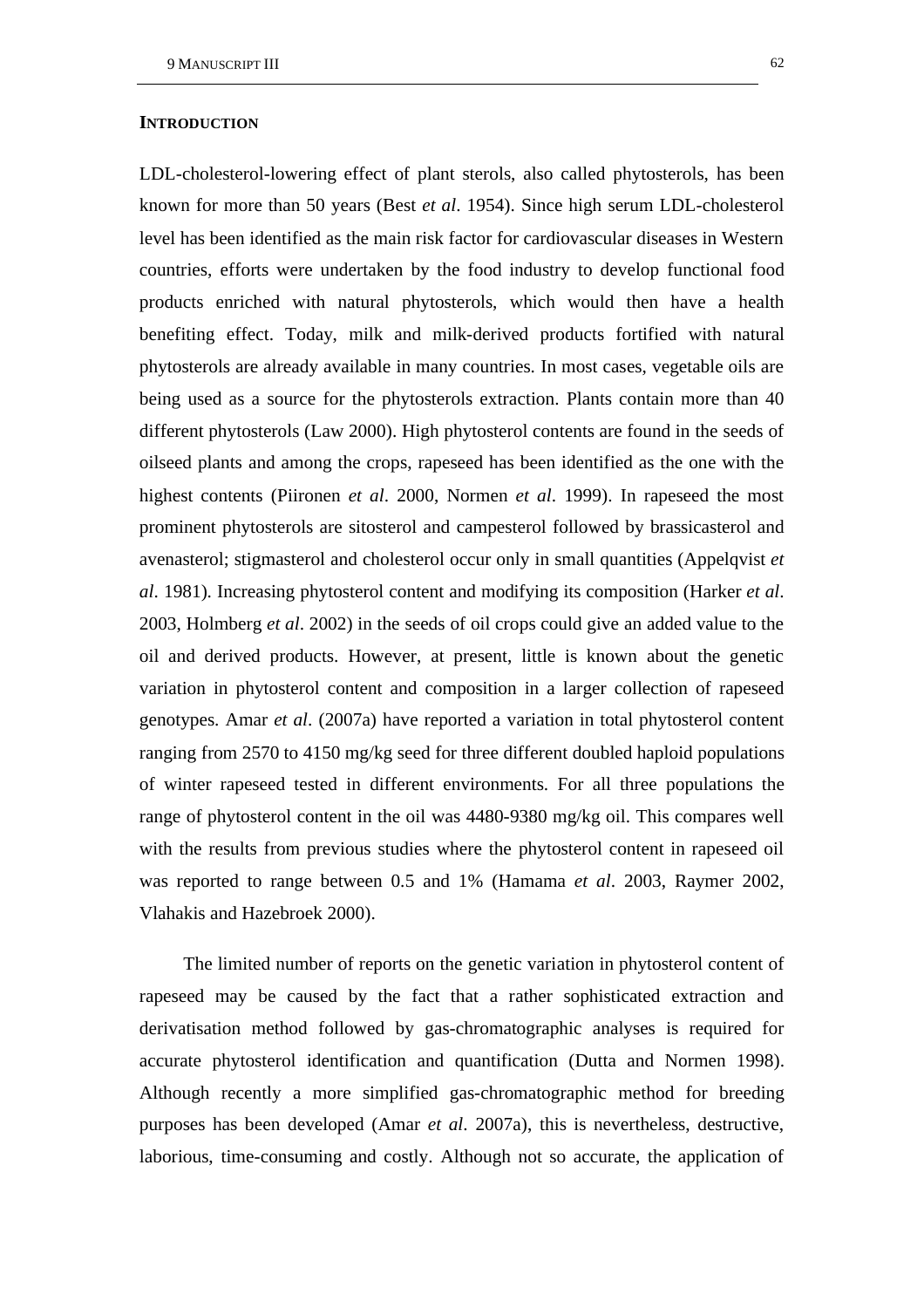Near-Infrared Reflectance Spectroscopy (NIRS) could provide a good alternative for fast, non-destructive and cost-effective estimation of seed phytosterol content. Seed quality traits like oil, protein, glucosinolates, sinapate esters and fatty acid content have previously been reported to be determined by NIRS (Zum Felde *et al*. 2007, Velasco and Becker 1998a, Velasco and Becker 1998b, Tkachuk 1981). However, to our knowledge there is so far no report about the development of NIRS calibrations for phytosterol content in crop plants.

This research was initiated to study the variation in phytosterol content and composition in a genetically diverse set of modern winter rapeseed cultivars, resynthesized rapeseed lines as well as in the IPK Gaterslebener gene bank (www.ipkgatersleben.de) collection of winter rapeseed material. An additional aim was to develop NIRS calibration equations for high throughput analysis of phytosterol content in seeds, which could be used in rapeseed breeding programmes for preselection of genotypes with high or low phytosterol content or unusual phytosterol composition.

#### **MATERIALS AND METHODS**

### **Plant material and field experiments**

The analyzed seed material was derived from (1) 27 modern winter rapeseed cultivars tested in 2004/05 at six different environments situated in different German federal states (Bundes- und EU-Sortenversuch Winterraps). The field experiment was conducted as a randomised complete block design with four replicates for each cultivar at a different location. The seed samples were taken after combined harvesting of the yield plots. The samples from the four replicates of each cultivar were equally mixed and thus produced subsample was used for the analysis, (2) resynthesized rapeseed lines tested in two (n=71) to three years (n=30; 2001 to 2003 and 2005) in the field at Reinshof near Göttingen (Germany), (3) 148 doubled haploid (DH) lines derived from a cross between two DH lines obtained from two winter rapeseed cultivars, the French cultivar 'Samourai' (low in erucic acid and glucosinolates) and the old Dutch cultivar 'Mansholt's Hamburger Raps' (high in erucic acid and glucosinolates). The DH lines were tested in a field trial in a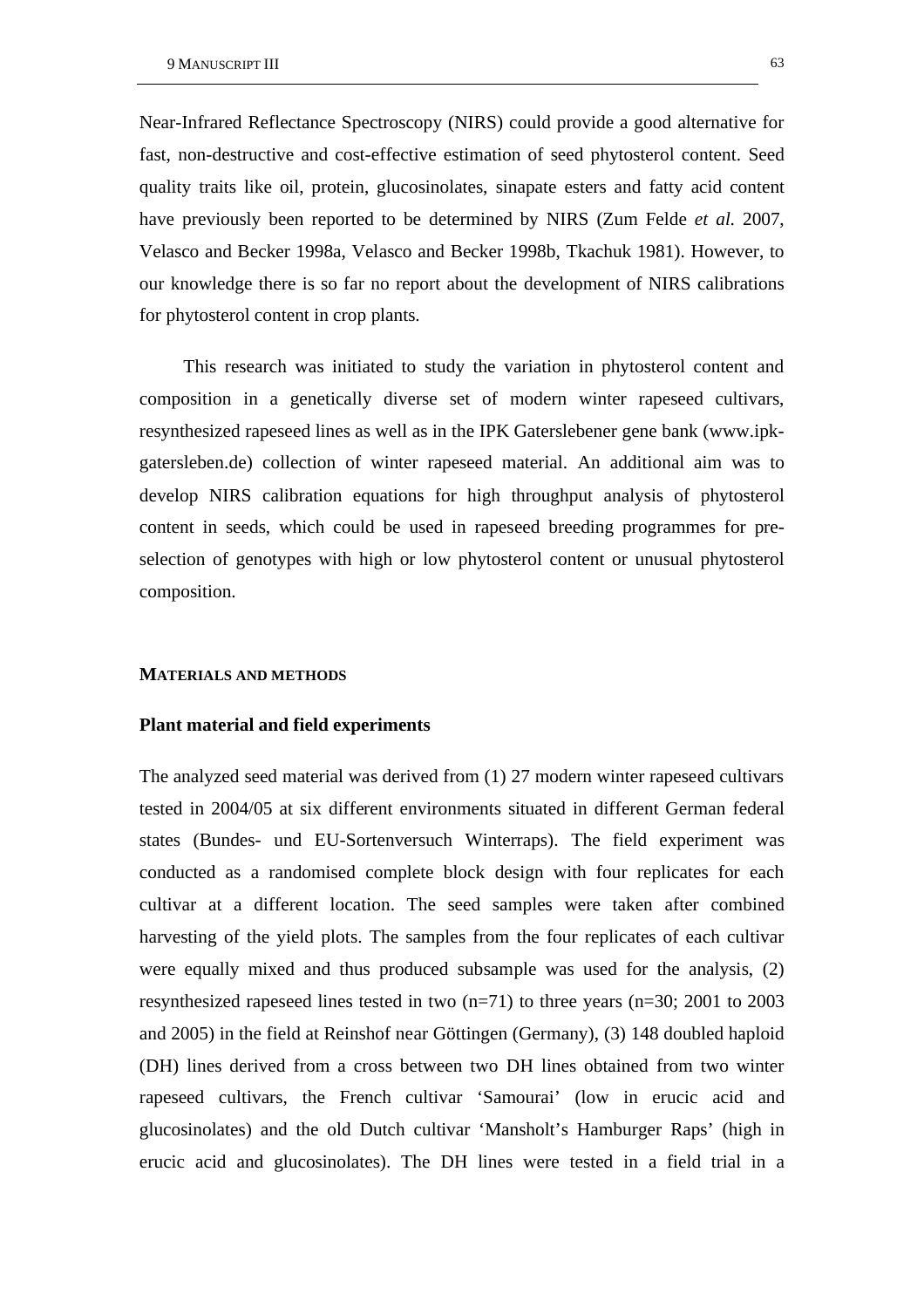randomised block design with two replicates during two years (1999 and 2000) at two locations near Göttingen (Gül 2002), (3) 49 DH lines obtained from a cross between the high oleic acid mutant line '19508' and the low linolenic mutant line '2293E' (Marwede *et al*. 2004). The lines were grown in 2000/01 in a randomised block design with two replicates at three different locations in central and northern Germany, (4) 40 DH lines derived from the cross between the old German cultivar 'Sollux' and the Chinese landrace 'Gaoyou', both high in erucic acid and glucosinolate content. The DH lines were grown in 2000/01 at four locations, two in central Germany and two in China (Eastern and Western China), in a randomised complete block design with two replicates (Zhao *et al.* 2005), (5) 558 winter rapeseed accessions of the gene bank Gatersleben (www.ipk-gatersleben.de) were tested with one replication in 1998/99 in the field at Reinshof near Göttingen. Seeds samples from material (2) to (5) were obtained after bagging plants at flowering to secure selfpollination.

#### **Analytical method**

A previously developed gas-chromatographic (GC) method (Amar *et al*. 2007a) was used for the analysis of individual and total phytosterol content and composition in the seeds of above described samples.

#### **NIRS calibration development**

The above-described collection of 2246 rapeseed samples (3-5 g of seeds per sample) was scanned with NIRS monochromator model 6500 (NIRSystems, Inc., Silver Spring, MD, USA), using ring cups (internal diameter 4.7 cm) with a sample cup autochanger. The spectra were collected between 400 and 2498 nm, registering the absorbance values (R) as log (1/R) at 2 nm intervals for each sample. NIRS spectral data were matched with reference data obtained from GC analysis. The calibration equation was developed with spectral absorbance information using WinISI II Project Manager 1.50 (Infrasoft International, Hosham, West Sussex, UK). Modified partial least squares regression analysis (MPLS) and cross-validation techniques were used. The maximum number of factors suggested by the software was 16 and there were 4 cross validation groups. The derivative was 1, the gap was 4 and first and second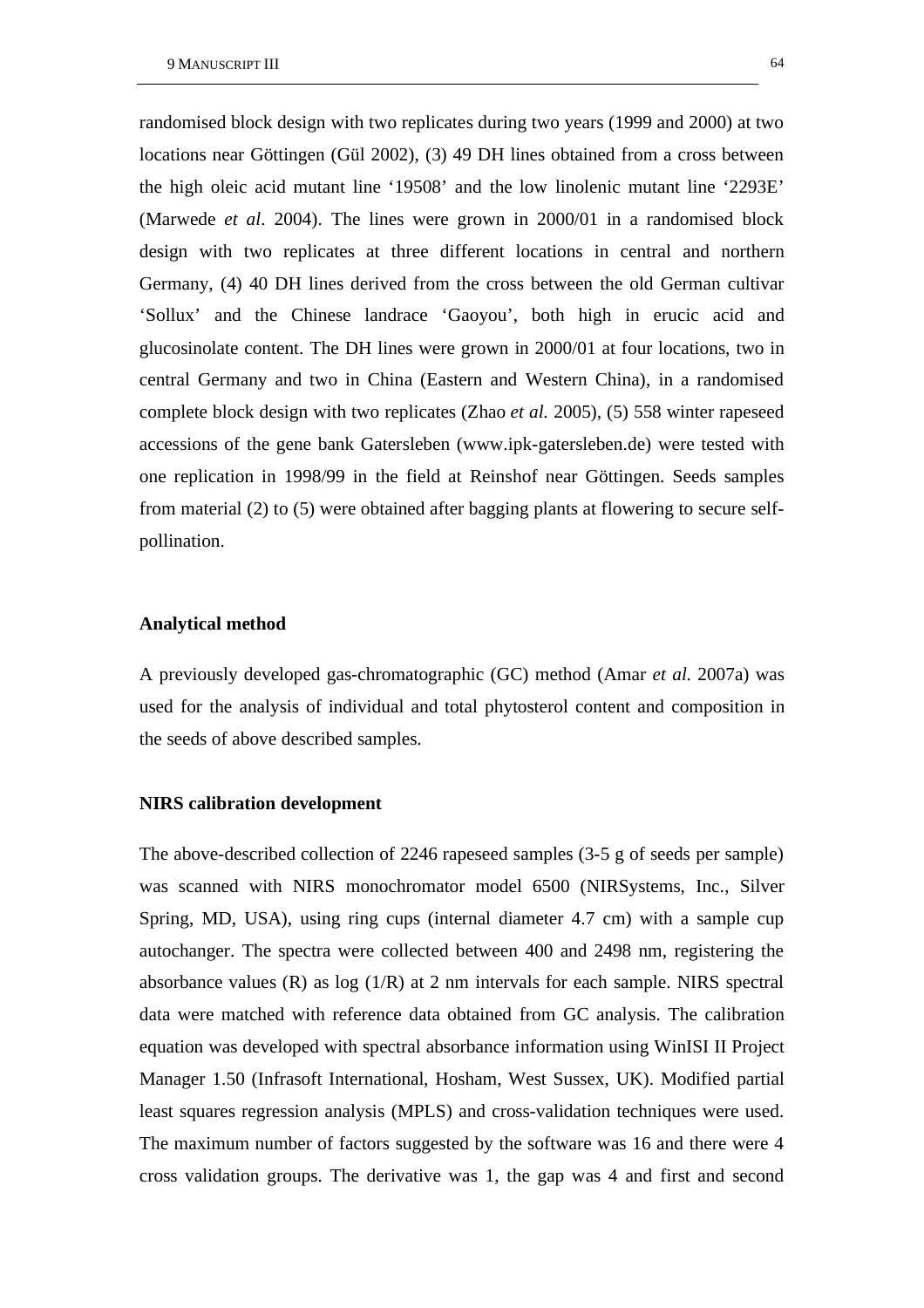smooth were 4 and 1, respectively. The results of the calibration were checked observing the *t*-outliers with *t* > 2.0, GH- and X-outliers > 10. The number of outlier elimination passes was 2. Samples with *t* > 2.0 were deleted from the sample file. A lower than usual *t*-outlier value of 2 was chosen because the GC analyses were not repeated. Calibration performance was assessed by SEC (standard error of calibration),  $R_C^2$  (explained variance of calibration), SECV (standard error of crossvalidation) and  $R_{CV}^2$  (explained variance of cross-validation). The calibration was used to calculate standard deviation (SD) and mean for the calibration set, whereas the estimated range of the calibration (Est. Min and Est. Max) was calculated on the basis of mean±3SD from the measurement range.

## **Statistical analysis**

Analysis of variance was performed by the PLABSTAT software (Utz 2007) using the following model:

$$
Y_{ij} = \mu + g_i + l_j + gl_{ij} + \varepsilon_{ij}
$$

where:  $Y_{ij}$  is observation of genotype *i* at location *j*;  $\mu$  is the general mean;  $g_i$ ,  $l_j$  are the effects of genotype *i* and location *j*, respectively;  $gl_{ij}$  is the genotype *x* environment interaction of genotype *i* with location *j* and  $\varepsilon_{ij}$  is the residual error of genotype *i* at the location *j*. The locations are considered as random and the genotypes as fixed factors.

Means and confidence intervals, at a comparison alpha level of 0.05, were calculated for each resynthesized rapeseed line with SAS Proc Mixed, version 8.0 (SAS Institute 2000).

#### **RESULTS AND DISCUSSION**

#### **Variation in phytosterol content among modern cultivars**

The modern winter rapeseed cultivars showed a significant variation in individual and total phytosterol content (Table 1). The cultivar with the lowest total phytosterol content was Savannah (3565 mg/kg seed) and the one with the highest Sansibar (4800 mg/kg seed). Similar variation between cultivars was found for the individual phytosterols, where a twofold variation was observed only for avenasterol. Based on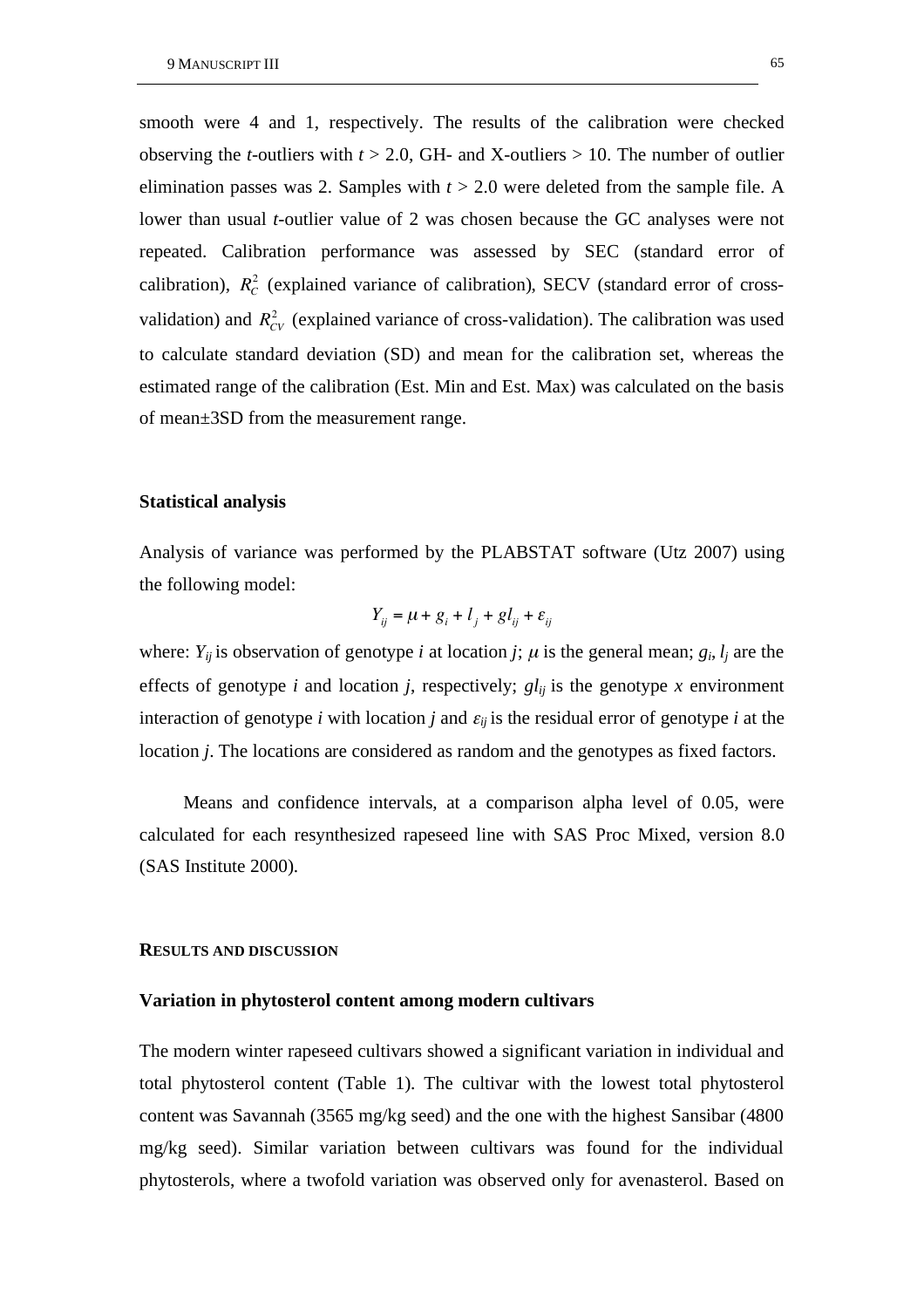the oil content of the seed samples, as determined by NIRS, the phytosterol content in the oil ranged from 0.7% to 1.1%. Some of the cultivars were hybrids, which nevertheless didn't differ in phytosterol content from the line cultivars. The variation in phytosterol content among the cultivars is somewhat lower than the variation within three different doubled haploid populations (2570 and 4150 mg/kg seed) as described by Amar *et al*. (2007a). The relatively limited range may be explained by the fact that the genetic basis of the cultivars is probably quite narrow and that some lines and hybrids may even be closely related. Furthermore, all cultivars were low in erucic acid, which has been found earlier to be negatively correlated with phytosterol content (Amar *et al*. 2007b). The about 25% variation in total phytosterol content indicates that by crossing cultivars with a high phytosterol content, recombinant lines with an further increased phytosterol content may be identified among the progenies. Rapeseed lines high in phytosterol content (e.g. Sansibar, Aurum, etc.) could be utilised for the production of cold pressed oil rich in phytosterols, without, otherwise required, addition of natural phytosterols.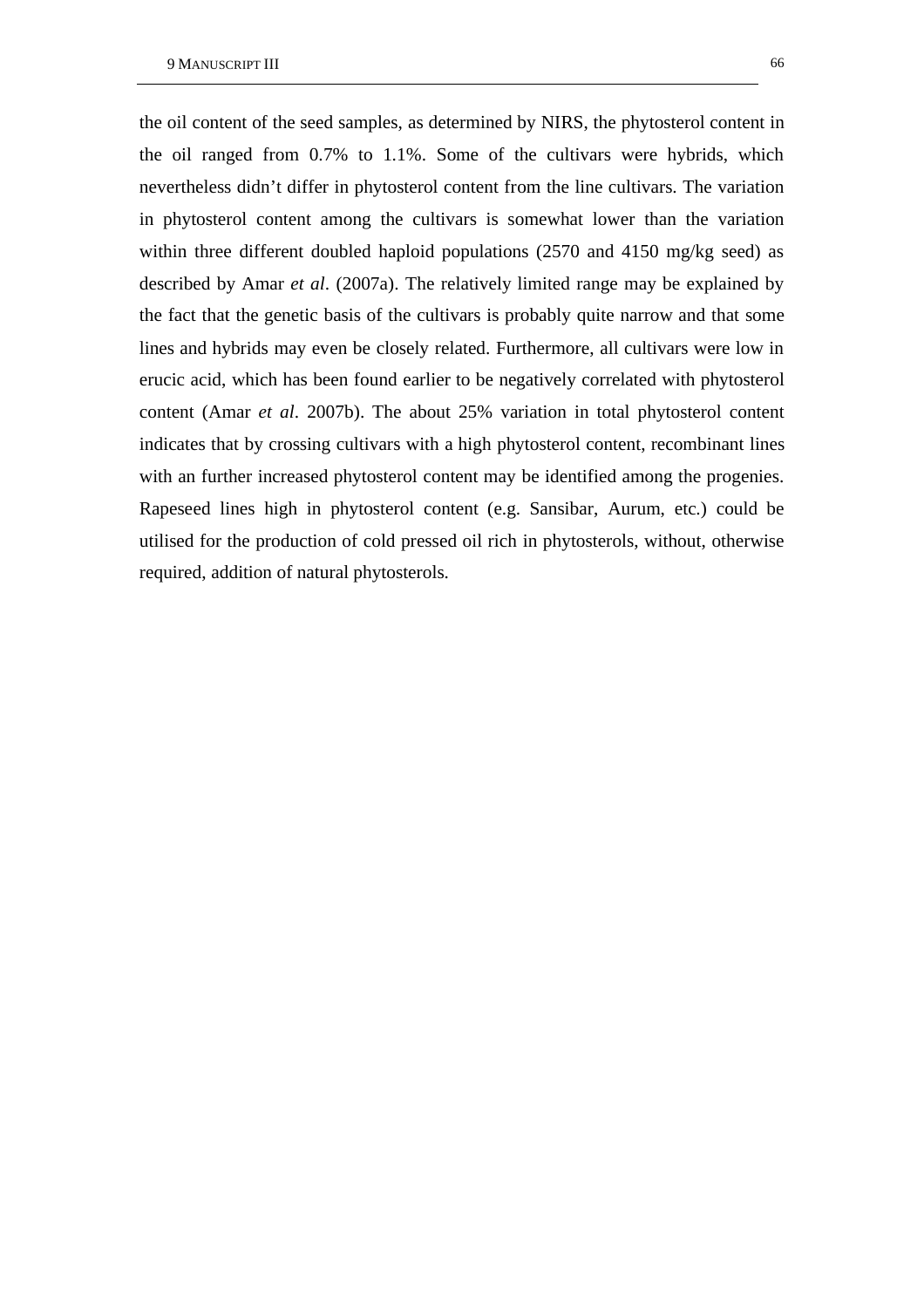| Genotype                                              | Sitosterol | Campesterol | Brassicasterol | Avenasterol       | Total phytosterols |
|-------------------------------------------------------|------------|-------------|----------------|-------------------|--------------------|
| Savannah <sup>L</sup>                                 | 1816       | 1161        | 445            | 134               | 3565               |
| $\mathrm{Oase}^{\mathrm{L}}$                          | 1803       | 1193        | 485            | 92                | 3580               |
| Monarch <sup>L</sup>                                  | 2074       | 1178        | 267            | 72                | 3600               |
| $\mathbf{Brise}^\mathbf{L}$                           | 1872       | 1399        | 296            | $70\,$            | 3641               |
| $\mathrm{Ramano}^\mathrm{L}$                          | 1944       | 1381        | 312            | $77\,$            | 3721               |
| Californium <sup>L</sup>                              | 1882       | 1377        | 377            | 89                | 3735               |
| Pacific $^L$                                          | 1809       | 1439        | 399            | 86                | 3741               |
| $\mathbf{M}$ issouri $^{\rm L}$                       | 1939       | 1254        | 420            | 128               | 3749               |
| $\text{Carcas}^{\text{L}}$                            | 1878       | 1288        | 523            | 71                | 3770               |
| $\mathrm{I}\mathrm{b}\mathrm{e}\mathrm{x}^\mathrm{L}$ | 1857       | 1352        | 441            | 148               | 3804               |
| $\mathrm{Catalina}^\mathrm{L}$                        | 1899       | 1313        | 520            | 89                | 3830               |
| NK Bravour <sup>L</sup>                               | 2052       | 1199        | 488            | 90                | 3839               |
| ${\rm Elektra}^{\rm H}$                               | 1936       | 1365        | 458            | 94                | 3861               |
| Talent <sup>H</sup>                                   | 1939       | 1406        | 481            | 85                | 3919               |
| Expert <sup>L</sup>                                   | 2003       | 1552        | 310            | 79                | 3950               |
| $\mathrm{ES}\ \mathrm{Astrid}^{\mathrm{L}}$           | 2125       | 1537        | 303            | 106               | 4078               |
| Express <sup>L</sup>                                  | 1991       | 1542        | 489            | 93                | 4125               |
| Maxima <sup>H</sup>                                   | 2100       | 1456        | 494            | 80                | 4140               |
| $\mathrm{Tenno}^{\mathrm{H}}$                         | 2109       | 1426        | 496            | 111               | 4152               |
| Taurus <sup>H</sup>                                   | 2070       | 1597        | 419            | 80                | 4175               |
| Trabant <sup>H</sup>                                  | 2120       | 1611        | 375            | 89                | 4204               |
| $\mathbf{Matrix}^{\mathrm{H}}$                        | 2095       | 1677        | 413            | 82                | 4277               |
| Amigo <sup>H</sup>                                    | 2144       | 1653        | 376            | 109               | 4292               |
| SW Gospel <sup>L</sup>                                | 2225       | 1718        | 274            | 95                | 4319               |
| $\rm N K \, \rm Fair^L$                               | 2271       | 1641        | 313            | 84                | 4320               |
| $\mathrm{Aurum}^\mathrm{L}$                           | 2355       | 1741        | 322            | 111               | 4538               |
| $\mathrm{Sansibar}^{\mathrm{L}}$                      | 2463       | 1708        | 498            | 121               | 4800               |
| Mean                                                  | 2029       | 1451        | 407            | 95                | 3990               |
| Range                                                 | 1803-2463  | 1161-1741   | $267 - 523$    | $70 - 148$        | 3565-4800          |
| LSD $5\%$ <sup>f</sup>                                | 107        | 84          | $20\,$         | $17\,$            | 170                |
| F-value <sup>¥</sup>                                  | $19***$    | $36^{*}$    | $134$ **       | $11$ <sup>*</sup> | $27$ **            |

**Table 1.** Variation in phytosterol content (mg/kg seed) in a set of 27 modern rapeseed cultivars; the results are presented as the mean over six locations and four replicates.

 $H,L$  – hybrid and line cultivar, respectively;

 $f$ LSD 5% – least significant difference at the level of probability p=0.05;

 $E^*$ F-value – from the analysis of variance; \*\*significant at p=0.01.

## **Variation in phytosterol content among resynthesized rapeseed lines**

Total phytosterol content of the 101 resynthesized rapeseed lines varied between 2079 and 4329 mg/kg seed (Table 2). The confidence intervals indicated significant differences between the fourteen lines with the highest and the fourteen lines with the lowest phytosterol content. The resynthesized lines showed an about 50% variation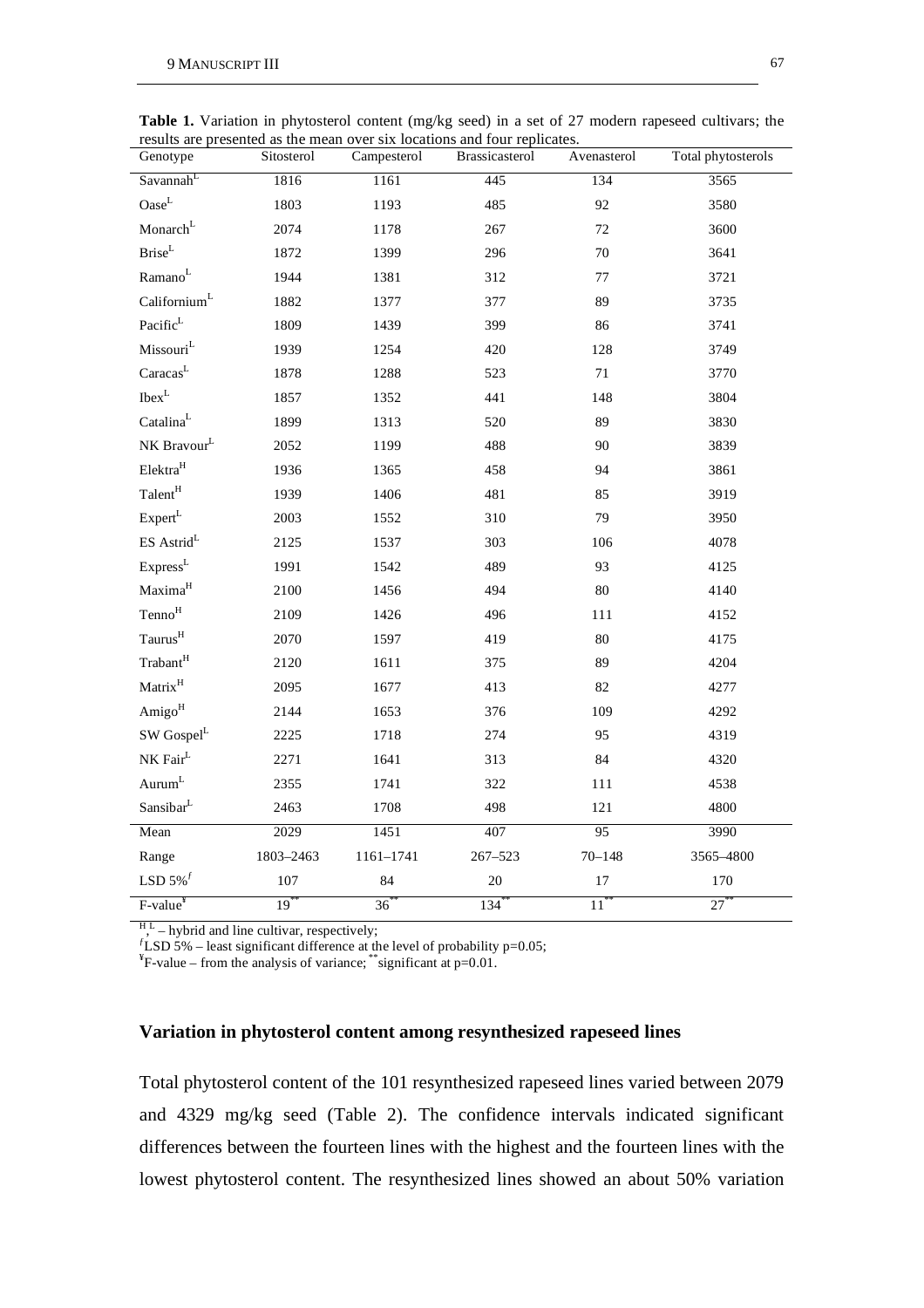for total phytosterol and sitosterol content and an about 80% variation for campesterol, brassicasterol and avenasterol content. This compares favourably to the variation found among the modern cultivars (Table 1), which ranged between 30 to 50%. The resynthesized rapeseed lines with the highest phytosterol content turned out to have a low erucic acid erucic acid content, except for the lines R18, H30 and H144 (Table 2) which had an about 25% erucic acid content in the seed oil (data not shown). All resynthesized lines with the low phytosterol content belonged to the group with medium and high erucic acid content. The Spearman's rank correlation between both traits was  $r_s = 0.50^{**}$ . These findings are consistent with earlier results obtained from a doubled haploid population segregating for erucic acid content (Amar *et al*. 2007b).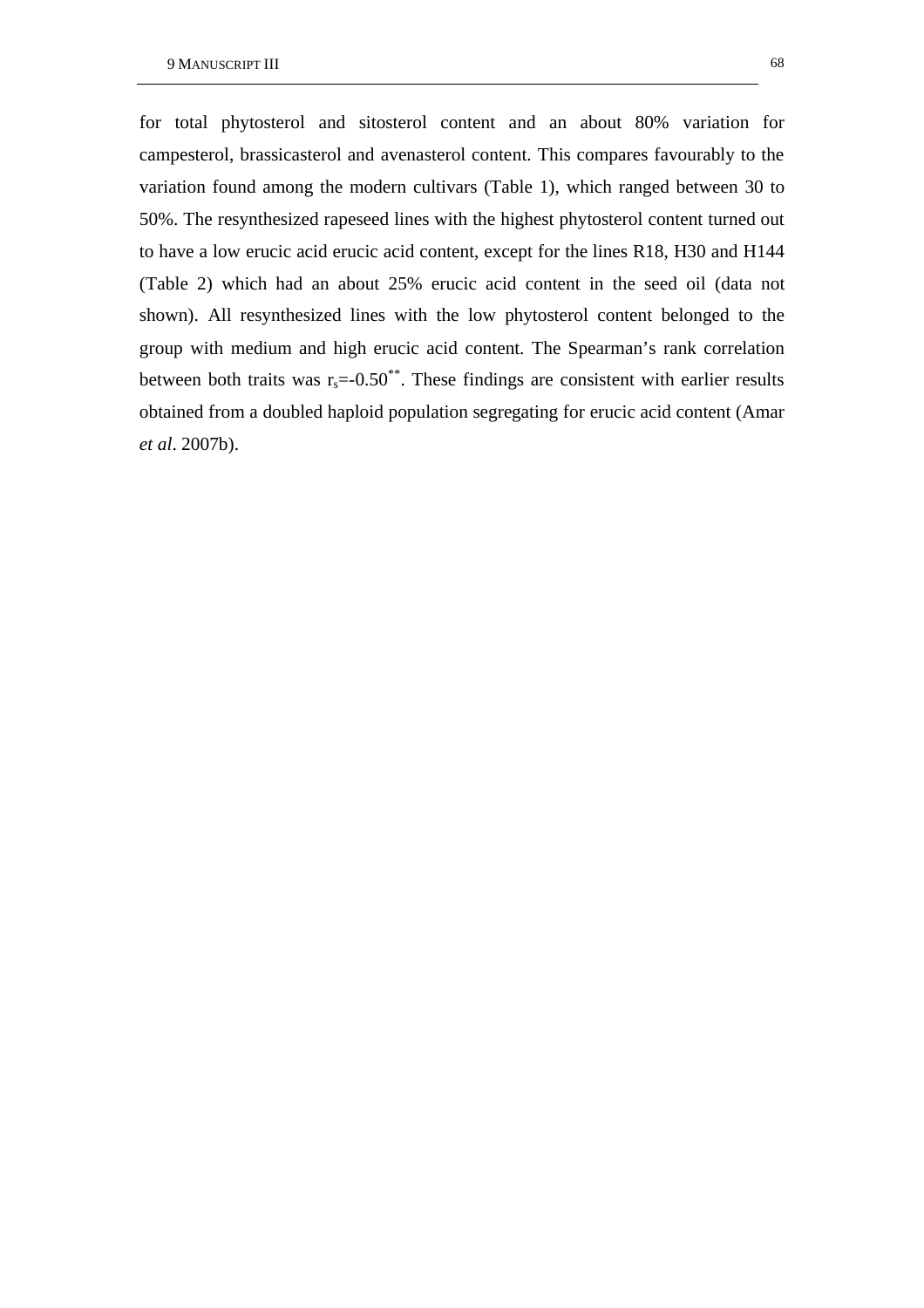| environments, unbalanced.<br>Genotype | Sitosterol | Campesterol      | Brassicasterol | Avenasterol     | Total phytosterols |
|---------------------------------------|------------|------------------|----------------|-----------------|--------------------|
| $\overline{H240^2}$                   | 1292       | $\overline{527}$ | 198            | $\overline{48}$ | 2079               |
| H357 <sup>2</sup>                     | 1448       | 376              | 350            | 19              | 2196               |
| $H61^2$                               | 1477       | 623              | 229            | $\overline{4}$  | 2354               |
| $L35^2$                               | 1474       | 547              | 297            | 25              | 2360               |
| $H210^2$                              | 1392       | 577              | 412            | 34              | 2435               |
| $S4^2$                                | 1318       | 601              | 418            | 96              | 2449               |
| G89 <sup>3</sup>                      | 1442       | 644              | 336            | 32              | 2458               |
| $S8a^2$                               | 1555       | 536              | 279            | 67              | 2460               |
| $S2^2$                                | 1400       | 623              | 347            | 82              | 2473               |
| H31 <sup>2</sup>                      | 1530       | 531              | 367            | 19              | 2474               |
| $G53^2$                               | 1525       | 560              | 369            | 21              | 2476               |
| R31 <sup>2</sup>                      | 1390       | 664              | 412            | $27\,$          | 2495               |
| $L90^2$                               | 1465       | 893              | 106            | 32              | 2516               |
| $S17^2$                               | 1279       | 775              | 414            | 48              | 2520               |
| $R18^2$                               | 1927       | 1219             | 478            | 62              | 3716               |
| S39 <sup>2</sup>                      | 2325       | 1070             | 291            | 51              | 3737               |
| $R19^2$                               | 1947       | 1379             | 374            | 55              | 3778               |
| $H72^2$                               | 1939       | 1466             | 263            | 113             | 3784               |
| $S31^2$                               | 2109       | 1212             | 467            | 45              | 3841               |
| L239 <sup>2</sup>                     | 2069       | 1204             | 515            | 86              | 3895               |
| G43 <sup>3</sup>                      | 2220       | 1344             | 285            | 63              | 3917               |
| H143 <sup>2</sup>                     | 2228       | 1241             | 447            | 60              | 3979               |
| $S30^3$                               | 2191       | 1492             | 233            | 72              | 3994               |
| ${\rm R8}^3$                          | 2278       | 1272             | 419            | 123             | 4099               |
| H30 <sup>3</sup>                      | 2305       | 1191             | 510            | 129             | 4142               |
| $H144^2$                              | 2257       | 1333             | 475            | 58              | 4143               |
| H48 <sup>3</sup>                      | 2173       | 1572             | 429            | 139             | 4316               |
| $H250^2$                              | 1973       | 1833             | 435            | $72\,$          | 4329               |
| Mean                                  | 1743       | 920              | 348            | 58              | 3079               |
| Range                                 | 1279-2325  | 376-1833         | 106-583        | $19 - 140$      | 2079-4329          |
| $CIf$ for 2/3 years                   | 262/214    | 228/186          | 79/64          | 45/37           | 513/419            |
| F-value <sup>¥</sup>                  | 4.23       | 6.04             | 7.66           | 1.99            | 4.47               |

**Table 2.** Variation in phytosterol content (mg/kg seed) in a set of 101 resynthesized rapeseed lines; the results with 14 lowest and highest phytosterol content are presented as the mean over four environments, unbalanced.

 $2^{2}$ ,  $3$  – the resynthesized line was tested in 2 and 3 years, respectively;

 ${}^f$ CI – confidence interval at the level of probability 0.05;

 $E^*$ F-value – from SAS analysis.

## **Development of NIRS calibration**

A total of 2446 seed samples were analyzed with the GC for phytosterol content, their NIRS spectra recorded and used for the development of the NIRS calibration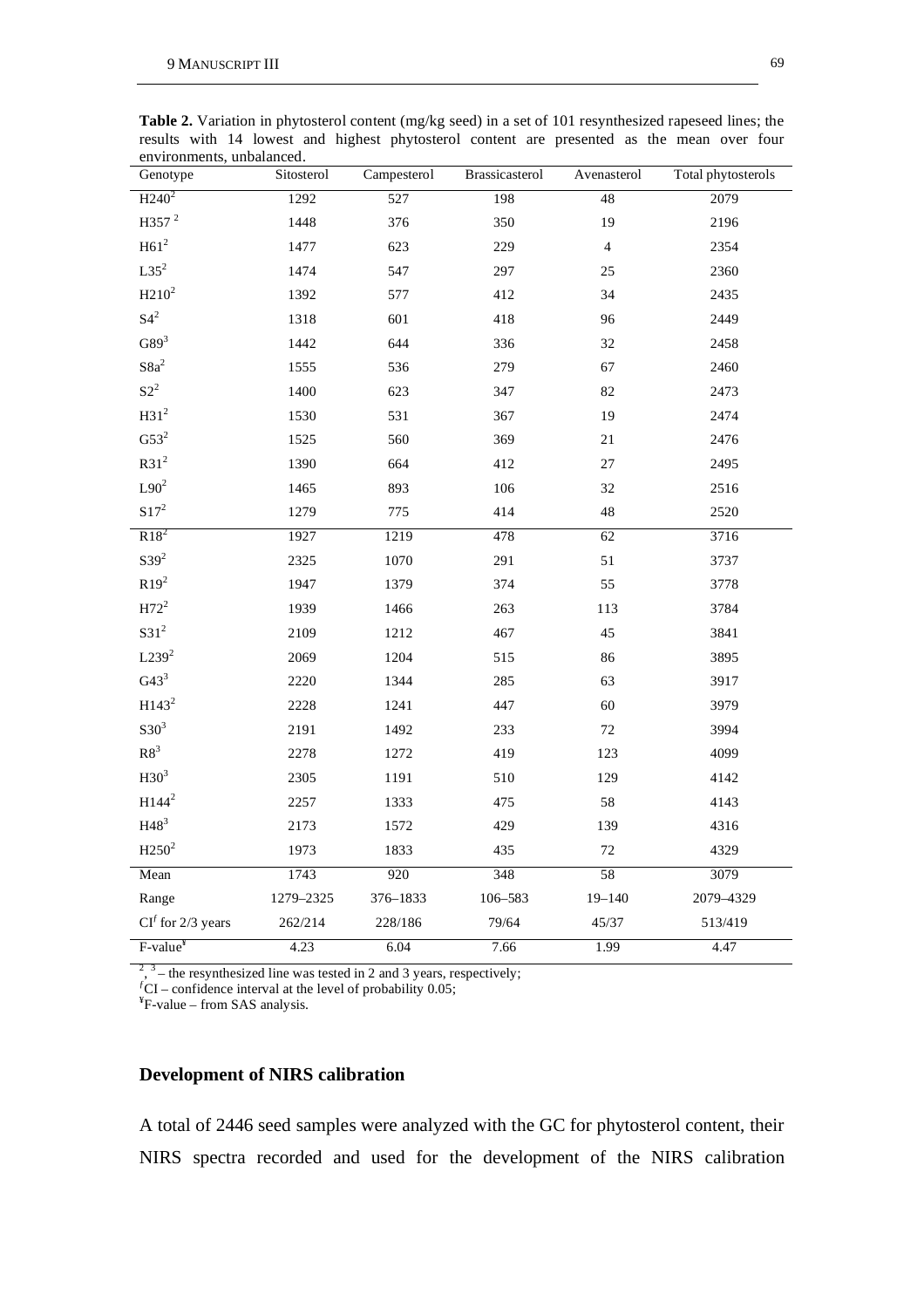equation. Following removal of outliers between 2002 and 2041 sample spectra were used for calibration development. Table 3 shows the variation in total and individual phytosterol content of the calibration set. Explained fraction of variance in calibration  $(R<sub>C</sub><sup>2</sup>)$ , representing a correlation between GC and NIRS data, ranged from 0.78 for total phytosterols to 0.46 for avenasterol. Slightly lower explained fraction of variance in cross-validation ( $R_{CV}^2$ ) than  $R_C^2$ , ranging from 0.76 for total phytosterols to 0.45 for avenasterol, indicates that the calibration set is quite homogenous and that the calibration will not become much more robust when new samples are included. The standard error of calibration (SEC) and the standard error of cross-validation (SECV) were quite low for total phytosterols and sitosterol (SECV/mean=7%, 8%, respectively) but higher for campesterol, brassicasterol and avenasterol (SECV/mean  $= 13\%$ , 12%, 34%, respectively). SECV was in the range of 218 mg/kg seed (total phytosterols) to 34 mg/kg seed (avenasterol). The NIRS prediction calculated through the SD/SECV ratio was highest for total phytosterols (2.0). Sitosterol and campesterol had the same SD/SECV ratio (1.7), followed by brassicasterol (1.6), while avenasterol had the smallest SD/SECV ratio (1.4). According to Fontaine *et al*. (2001) the SD/SECV ratio of 2 and above indicates that the calibration is already quite useful for identifying genotypes with low, medium or high content, whereas if the ratio is below 2 the use of the calibration is limited. Nevertheless, a better SD/SECV ratio could be obtained by increasing the SD or reducing the SECV. With more than 2000 spectra, the present calibration sets are rather large and certainly contain an above average number of samples with medium phytosterol contents. Reducing the number of those less informative samples to achieve a more even distribution of the samples to the phytosterol classes would increase the SD. Furthermore, the analyses of samples have been performed during a period of about two years and none of the samples have been analyzed in duplicate in order to obtain more accurate results, neither by NIRS nor by GC; doing this the SECV should be definitely reduced. Then again, duplicate measurement of samples is not a typical situation in the breeding programmes. The removal of more outliers would also improve the calibration, but undoubtedly would result in a lower performance of independent validation with seed samples derived from environments not included in the present calibrations. Such an independent validation still needs to be done with the calibrations developed in this study.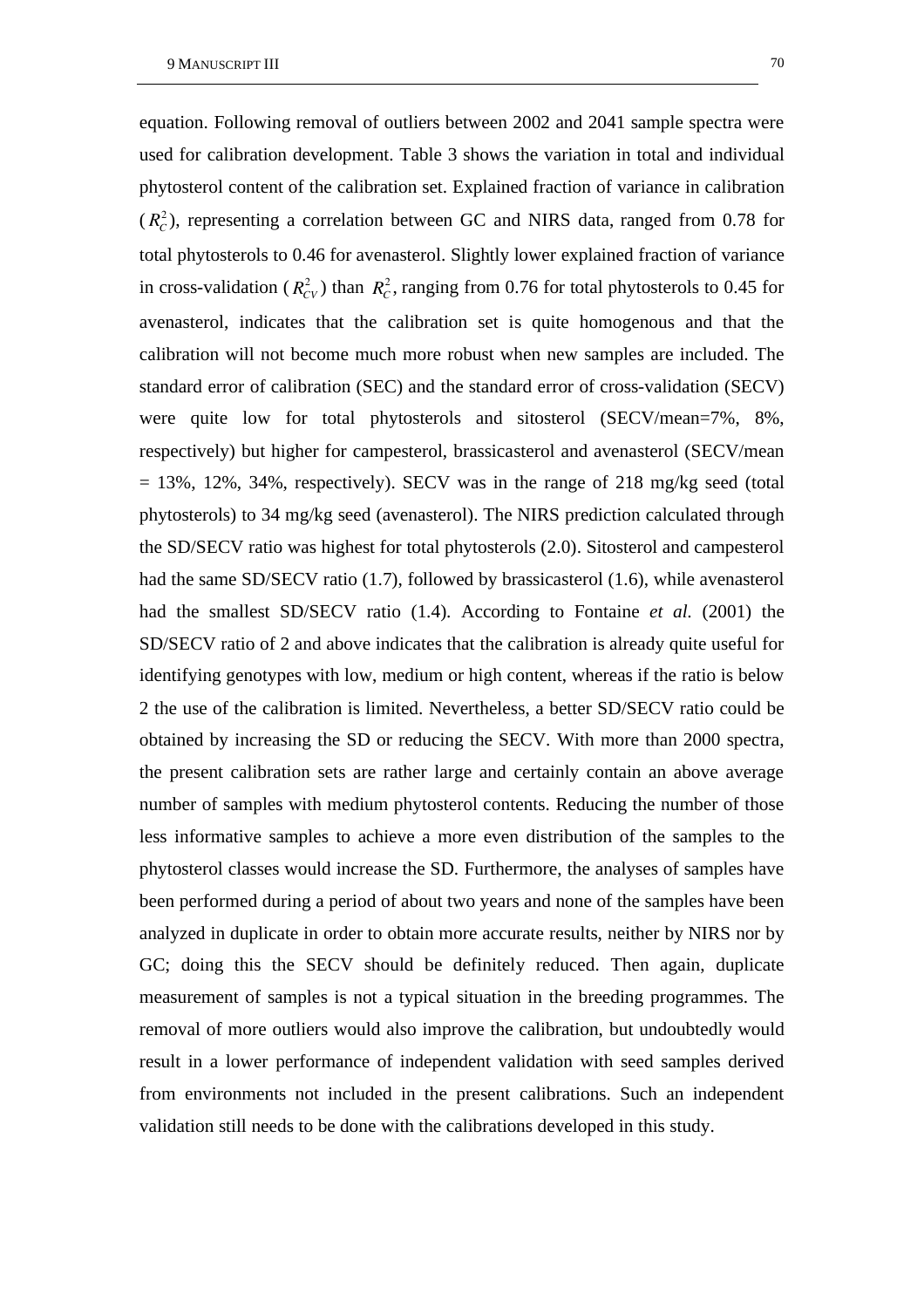| canoration and cross-vandation in the canoration sample conection. |      |           |                     |                     |      |         |             |            |                  |  |  |
|--------------------------------------------------------------------|------|-----------|---------------------|---------------------|------|---------|-------------|------------|------------------|--|--|
|                                                                    | GC   |           |                     | Calibration         |      |         |             |            | Cross-validation |  |  |
| Phytosterols                                                       | Mean | <b>SD</b> | Est. Min<br>(mg/kg) | Est. Max<br>(mg/kg) | No.  | $R_c^2$ | SEC (mg/kg) | $R_{CV}^2$ | $SECV$ (mg/kg)   |  |  |
| Total phytosterols                                                 | 3260 | 445       | 1926                | 4594                | 2011 | 0.78    | 209         | 0.76       | 218              |  |  |
| Sitosterol                                                         | 1753 | 233       | 1054                | 2452                | 2041 | 0.65    | 138         | 0.64       | 140              |  |  |
| Campesterol                                                        | 951  | 208       | 325                 | 1576                | 2012 | 0.66    | 121         | 0.65       | 124              |  |  |
| <b>Brassicasterol</b>                                              | 430  | 82        | 183                 | 676                 | 2022 | 0.61    | 51          | 0.60       | 52               |  |  |
| Avenasterol                                                        | 99   | 46        | $\Omega$            | 236                 | 2002 | 0.46    | 34          | 0.45       | 34               |  |  |

**Table 3.** Variation in total and individual phytosterol content as measured by the GC and NIRScalibration and cross-validation in the calibration sample collection.

SD – standard deviation from the analysis of variance; No. – number sample spectra considered in calibration; Est. Min and Est. Max – estimated minimum and maximum of calibration; SEC – standard error of calibration; SECV - standard error of cross-validation;  $R_c^2$  and  $R_{CV}^2$  – explained fractions of variance in calibration and crossvalidation, respectively.

In the calibration set, total phytosterol content was significantly positively correlated with sitosterol, campesterol, brassicasterol and avenasterol content (Table 4). The close correlation between total phytosterol content and sitosterol as well as campesterol could indicate that the NIRS calibration for the individual phytosterols may not be very specific but could be based on the correlations among those traits. This may perhaps be tested by analyzing a sample set with identical total phytosterol content and with varying sitosterol and campesterol contents.

| calibration set of 2011 samples. |             |             |                       |                      |  |  |  |  |
|----------------------------------|-------------|-------------|-----------------------|----------------------|--|--|--|--|
|                                  | Sitosterol  | Campesterol | <b>Brassicasterol</b> | Avenasterol          |  |  |  |  |
| Campesterol                      | $0.54***$   |             |                       |                      |  |  |  |  |
| <b>Brassicasterol</b>            | $0.40^{**}$ | $0.17***$   |                       |                      |  |  |  |  |
| Avenasterol                      | $-0.08$ **  | $0.20$ **   | 0.01                  |                      |  |  |  |  |
| Total phytosterols               | $0.87***$   | $0.82***$   | $0.48***$             | $0.21$ <sup>**</sup> |  |  |  |  |

**Table 4.** Spearman's rank correlation  $(r_s)$  between the individual and total phytosterol content in the calibration set of 2011 samples.

significant at  $p=0.01$ .

# **Variation in phytosterol content among gene bank accessions as determined by NIRS**

The phytosterol content of altogether 558 winter rapeseed accessions of the gene bank material were analysed with the NIRS calibration equations (Table 5). Total phytosterol content showed a relatively large variation (2370-4230 mg/kg seed), which, nevertheless, was not larger than the one observed for the resynthesized material (see above) and the three doubled haploid populations (Amar *et al*. 2007a).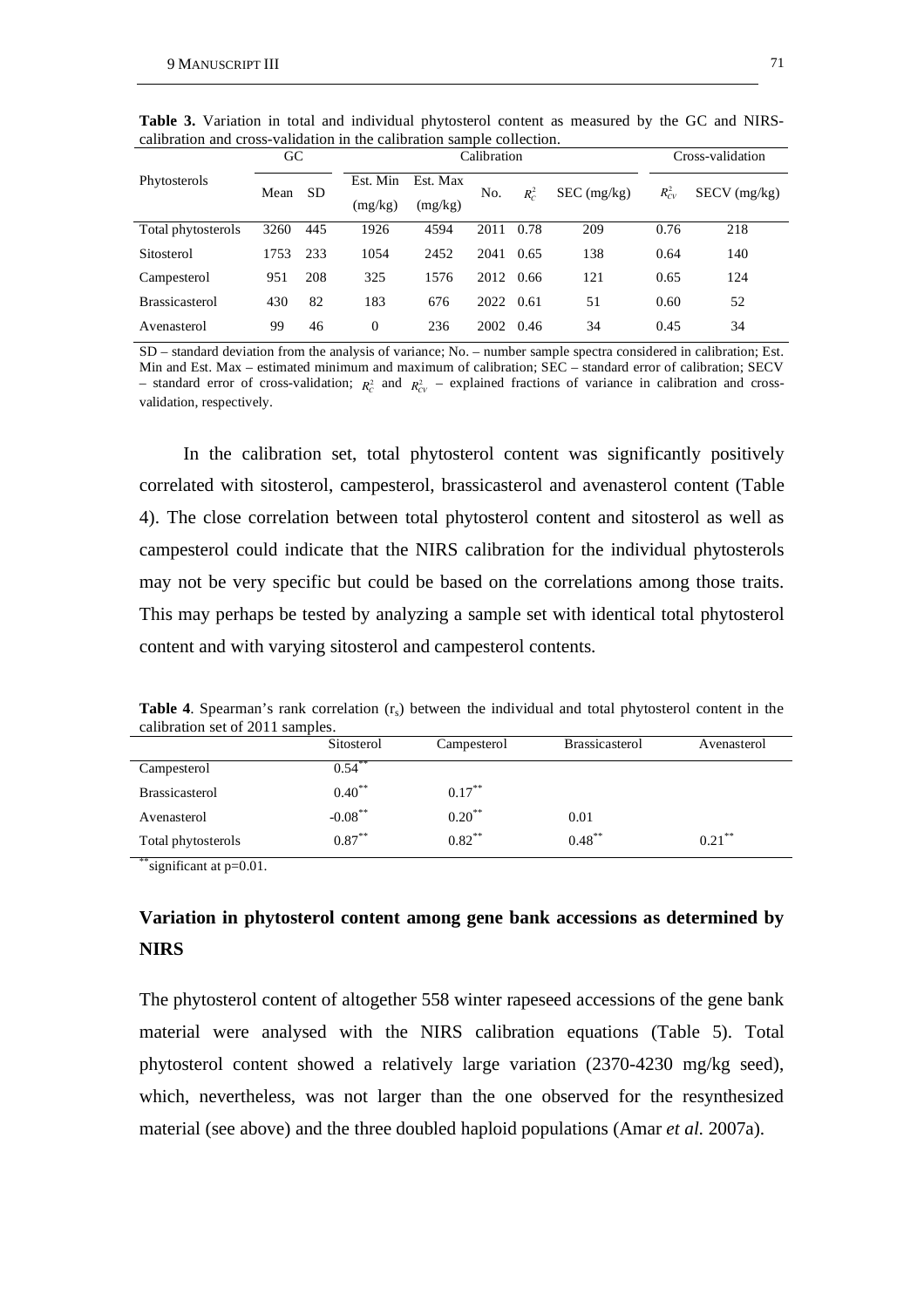| Genotype        | Sitosterol | Campesterol | <b>Brassicasterol</b> | Avenasterol | Total phytosterols |  |
|-----------------|------------|-------------|-----------------------|-------------|--------------------|--|
| Mean            | 1921       | 1107        | 401                   | 85          | 3361               |  |
| Range           | 1372-2276  | 649–1495    | $97 - 569$            | $0 - 147$   | 2370-4230          |  |
| SD <sup>j</sup> | 201        | 198         | 57                    | 27          | 456                |  |

**Table 5.** Variation in phytosterol content (mg/kg seed) in a calibration set of 558 accessions from the genebank material.

 $fSD$ -standard deviation.

The largest variation among gene bank accessions was ascertained for two minor phytosterols avenasterol (0-147 mg/kg seed) and brassicasterol (97-569 mg/kg seed). This large variation for the smaller phytosterol components should be confirmed by the GC analysis. Samples with confirmed extreme contents of individual phytosterols are valuable for extending the NIRS calibrations and for further genetic studies. As found for the resynthesized lines, the erucic acid content was negatively correlated with total phytosterol content  $(r_s=0.77^{**})$  in the gene bank collection.

#### **CONCLUSIONS**

The natural variation in total phytosterol content among adapted and non-adapted winter rapeseed germplasm seems to be limited to contents ranging from 2000 to 4800 mg/kg seed. Modern winter rapeseed cultivars contain already high phytosterol contents. Further increases can be expected by making crosses among the adapted material. A wider variation may be found within other gene pools like spring rapeseed, Chinese and Indian rapeseed or even within the ancestral species of rapeseed, *B. oleracea* and *B. rapa*. The NIRS calibrations for phytosterol content should be useful for germplasm screening and in breeding programmes aimed at increasing the phytosterol content in rapeseed. The availability of the NIRS calibrations and the previously observed high heritabilities of phytosterol content (Amar *et al*. 2007a) indicate, that an effective breeding for high phytosterol genotypes should be possible without too much effort.

### **ACKNOWLEDGEMENTS**

The authors express many grateful thanks to Uwe Ammermann for his technical assistance, to Dr. Friedrich Kopisch-Obuch for his help with the SAS statistical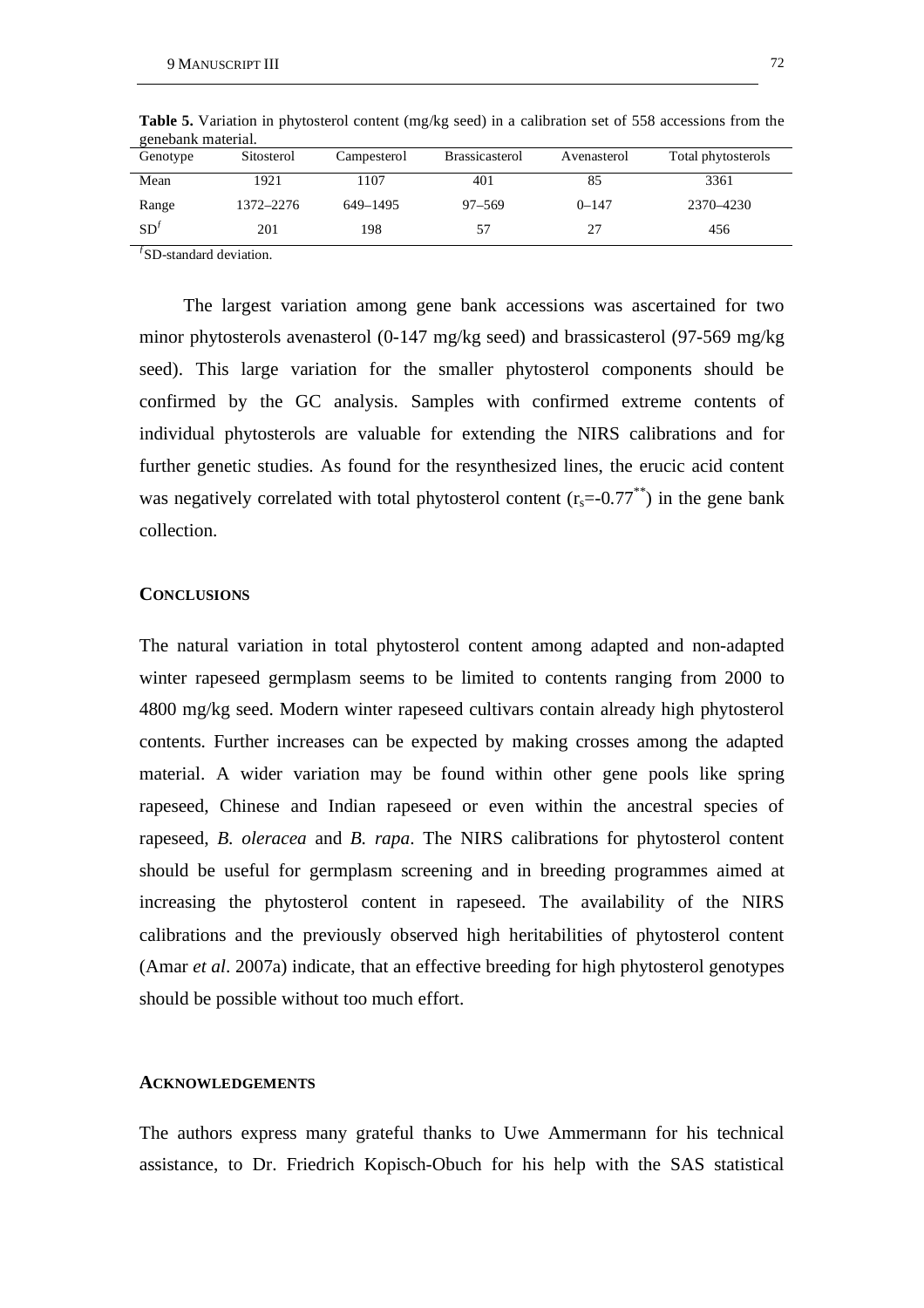analysis and to Sortenförderungsgesellschaft (SFG) in Bonn for providing the seed sample material from the "Bundes- und EU-Sortenversuch Winterraps 2004/05" field trial. Samija Amar received financial support from the Hans-Böckler-Stiftung.

#### **REFERENCES**

- Amar, S., Becker, H.C., Möllers, C. (2007a) Genetic variation and genotype *x* environment interactions for phytosterol content of winter rapeseed (*Brassica napus* L.). *Manuscript in preparation, see this thesis*.
- Amar, S., Ecke, W., Becker, H.C., Möllers, C. (2007b) Mapping QTL for phytosterol and sinapate ester content in winter rapeseed (*Brassica napus* L.). *Manuscript in preparation, see this thesis*.
- Appelqvist, L.A.D., Kornfeldt, A.K., Wennerholm, J.E. (1981) Sterols and steryl esters in some *Brassica* and *Sinapis* seeds. *Phytochemistry*, **20**: 207–210.
- Best, M.M., Duncan, C.H., Van Loon, E.J., Wathens, J.D. (1954) Lowering of serum cholesterol by the administration of plant sterol. *Circulation*, **10**: 201–206.
- Dutta, C.P., Normen, L. (1998) Capillary column gas-liquid chromatographic separation of 5-unsaturated and saturated phytosterols. *Journal of Chromatography*  A, **816**: 177–184.
- Fontaine, J., Hörr, J., Schirmer, B. (2001) Near-infrared reflectance spectroscopy enables the fast and accurate prediction of the essential amino acid contents in soy, rapeseed meal, sunflower meal, peas, fishmeal, meat meal products, and poultry meal. *Journal of Agricultural Food Chemistry*, **49**: 57–66.
- Gül, K. (2002) QTL-Kartierung und Analyse von QTL x Stickstoff Interaktionen beim Winterraps (*Brassica napus* L.). *Cuvillier Verlag Göttingen*, **ISBN** 3–89873– 446–3.
- Hamama, A.A., Bhardwaj, H.L., Starner, D.E. (2003) Genotype and growing location effects on phytosterols in canola oil. *Journal of American Oil Chemists' Society*, **80**: 1121–1126.
- Harker, M., Holmberg, N., Clayton, J.C., Gibbaard, C.L., Wallace, A.D., Rawlins, S. (2003) Enhancement of seed phytosterol levels by expression of N-terminal truncated *Hevea brasiliensis* (rubber tree) 3-hydroxy-3methylgutaryl-CoA reductase. *Plant Biotechnology Journal*, **1**: 113–121.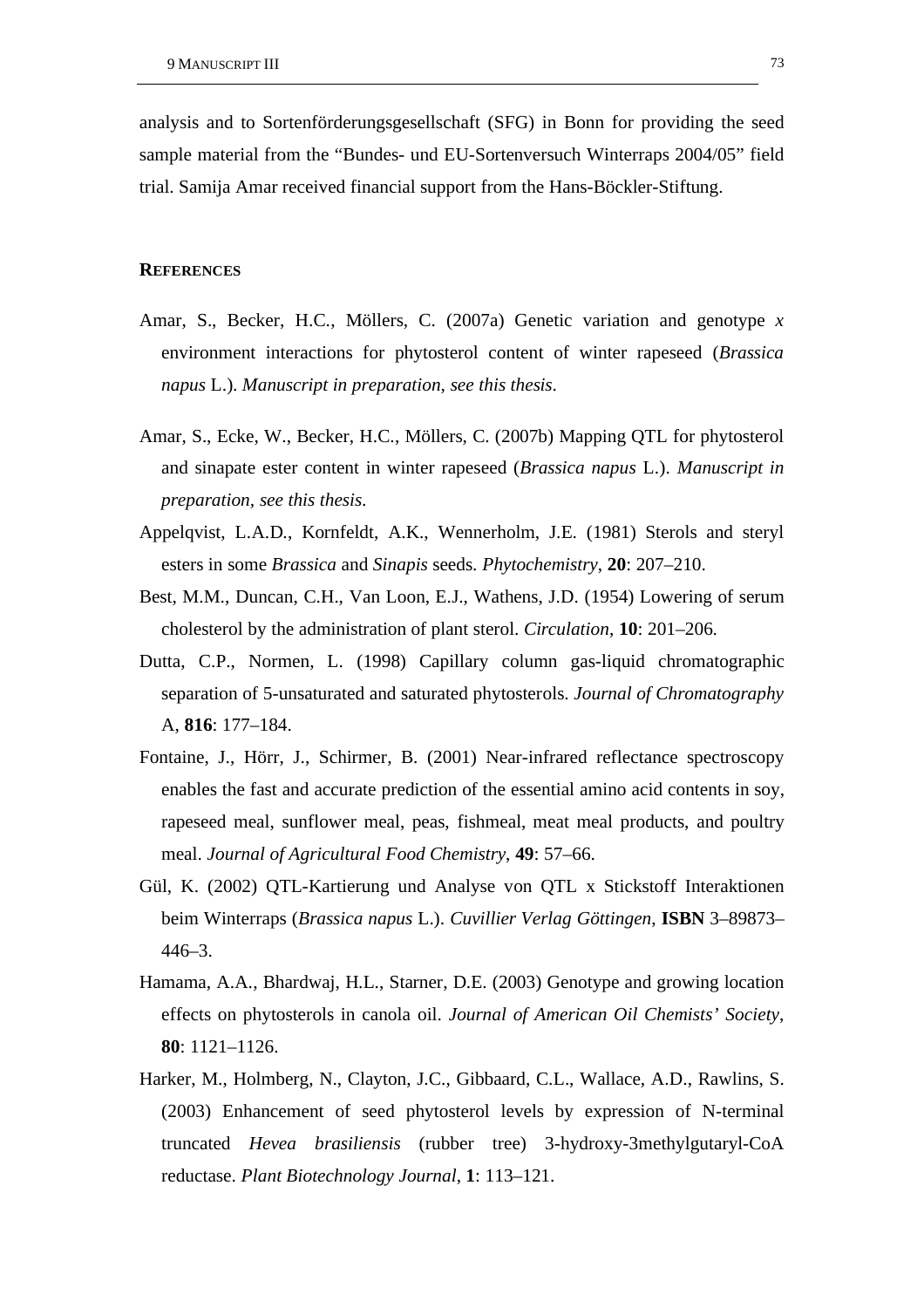- Holmberg, N., Harker, M., Wallace, A.D., Clayton, J.C., Rawlins, S., Hellyer, A., Safford, R. (2002) Sterol C-24 methyltransferase type 1 controls the flux of carbon into sterol biosynthesis in tobacco seed. *Plant Physiology*, **130**: 303–311.
- Law, M. (2000) Plant sterol and stanol margarines and health. *British Medical Journal*, **320**: 861–864.
- Marwede, V., Schierholt, A., Möllers C. and Becker, H.C. (2004) Genotype x environment interactions and heritability of tocopherol contents in canola. *Crop Science*, **44**: 28–731.
- Normen, L., Johnsson, M., Andersson, H., van Gameren, Y., Dutta, C.P. (1999) Plant sterols in vegetables and fruits commonly consumed in Sweden. *European Journal of Nutrition*, **38**: 84–89.
- Piironen, V., Lindsay, D.G., Miettinen, T.A., Toivo, J., Lampi, A.-M. (2000) Plant sterols: biosynthesis, biological function and their importance to human nutrition. *Journal of the Science of Food and Agriculture*, **80**: 939–966.
- Raymer, P.L. (2002) Trends in new crops and new uses. Canola: An Emerging Oilseed Crop. *ASHS Press*, *Alexandria*, *VA*, **ISBN** 0–970756–5–5.
- SAS Institute (2000) SAS User's guide. *SAS Inst*., *Cary*, *NC*.
- Tkachuk, R. (1981) Oil and protein analysis of whole rapeseed kernels by near infrared reflectance spectroscopy. *Journal of American Oil Chemists' Society*, **58**: 819–822.
- Utz, H.F. (2007) PLABSTAT (Version 2N); A computer program for the computation of variances and covariances. Institute of Plant Breeding, Seed Science and Population Genetics, University of Hohenheim, Stuttgart, Germany (http://www.uni-hohenheim.de/ipspwww/soft.html *verified Mai 2007*).
- Velasco, L., Becker, H.C. (1998a) Analysis of total glucosinolate content and individual glucosinolates in *Brassica* spp. by near-infrared reflectance spectroscopy. *Plant Breeding*, **117**: 97—102.
- Velasco, L., Becker, H.C. (1998b) Estimating the fatty acid composition of the oil in intact-seed rapeseed (*Brassica napus* L.) by near-infrared reflectance spectroscopy. *Euphytica*, **101**: 221–230.
- Vlahakis C., Hazebroek, J. (2000) Phytosterol accumulation in canola, sunflower, and soybean oils: effect of genetics, planting location, and temperature. *Journal of American Oil Chemists' Society*, **77**: 49–53.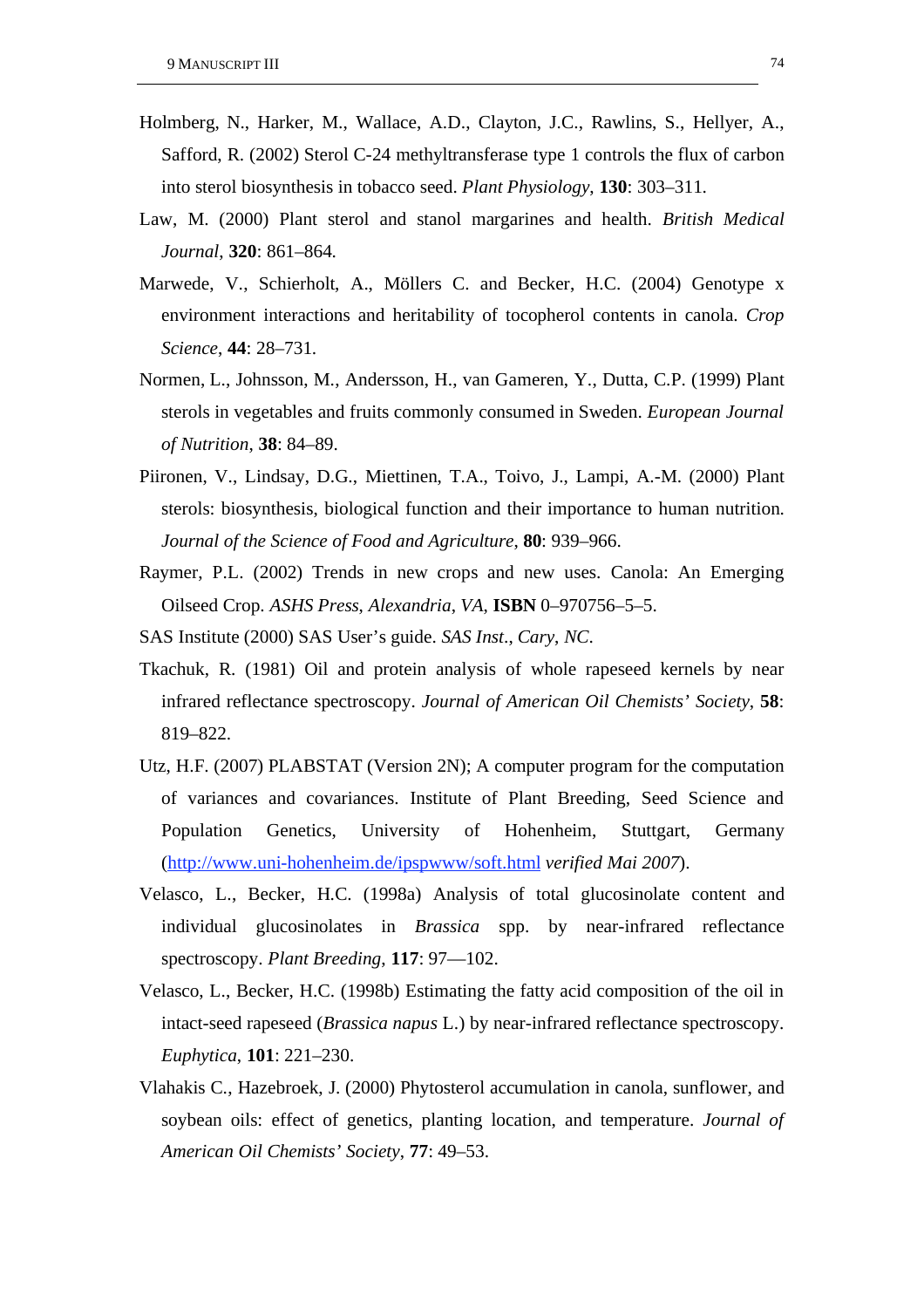- Zhao, J., Becker, H.C., Zhang, D., Zhang, Y. and Ecke, W. (2005) Oil content in a European x Chinese rapeseed population: QTL with additive and epistatic effects and their genotype-environment interactions. *Crop Science*, **45**: 51–59.
- Zum Felde, T., Baumert, A., Strack, D., Becker, H.C., Möllers, C. (2007) Genetic variation for sinapate ester content in winter rapeseed (*Brassica napus* L.) and development of NIRS calibration equation. *Plant Breeding*, **126**: 291–296.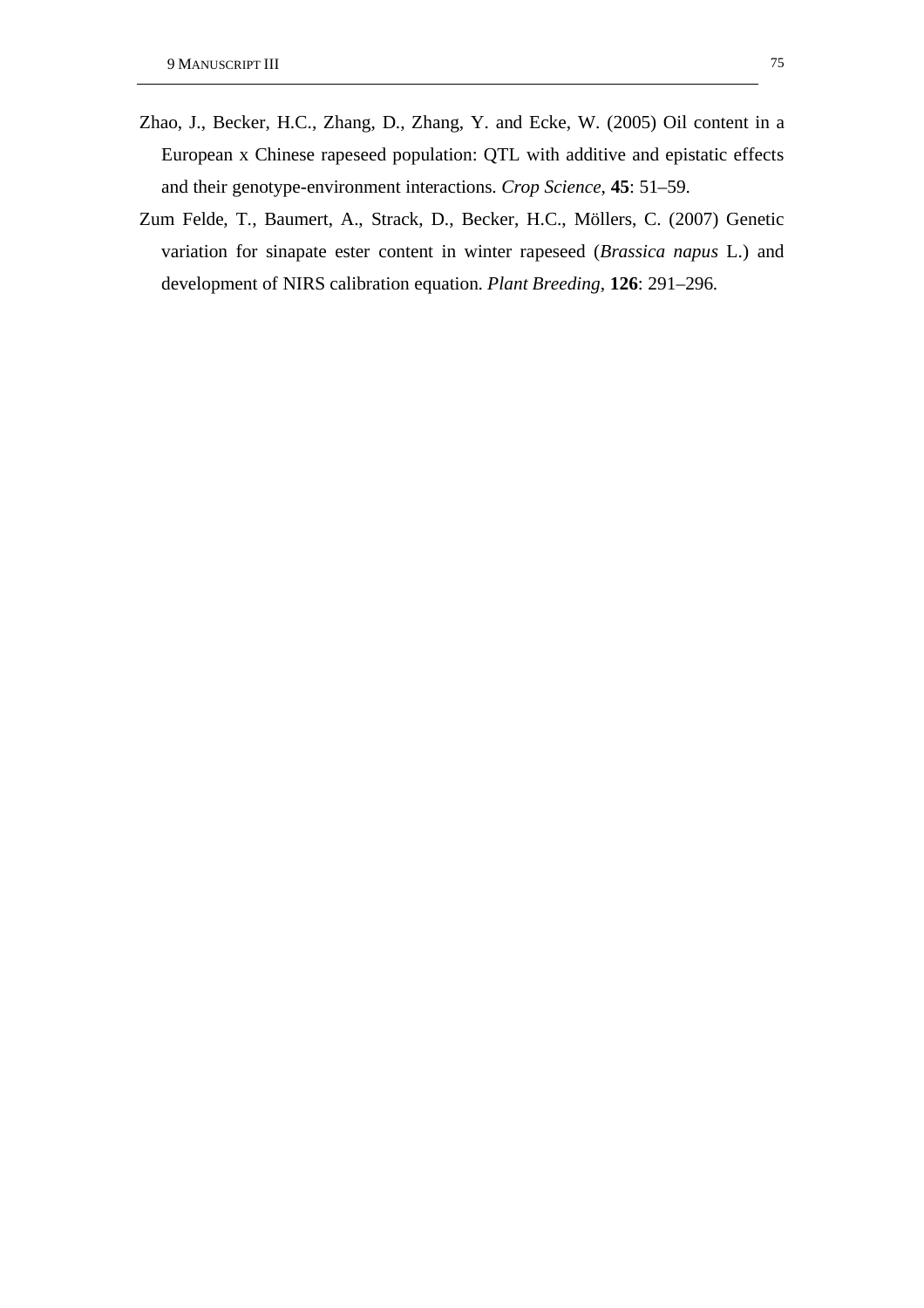#### **ACKNOWLEDGEMENTS**

I owe my most sincere gratefulness to my PhD project supervisor Dr. Christian Möllers for the proposal of this phytosterols research, for his outstanding supervision, valuable advices and corrections of texts and for the creation of an extraordinarily friendly framework we worked in.

My special thanks goes to my first supervisor Prof. Heiko C. Becker for his constructive suggestions and helpful comments.

Thanks to my allotted supervisor on the behalf of Hans-Böckler-Stiftung Dr. Christiane Wege for carefully reading my PhD reports and her practical remarks, I am thanking Prof. Elke Pawelzik and Dr. Brigitte Maass for kindly agreeing to participate in the referee committee.

For his professional skills and technical assistance in establishing with me the GC method I am deeply indebted to Uwe Ammerman. Thanks for sharing the same office and for showing me that sometimes the seemingly most difficult problems have the simplest solutions.

My sincere appreciation for their generous help during the research goes to my colleagues: Mladen Radoev for his assistance with the QTL mapping, Ujjal Nath for his valuable help with the path coefficient analysis and Dr. Friedrich Kopisch-Obuch for his help with the SAS statistical analysis.

I express my earnest gratitude to Dr. Ludger Brühl from the Institute for Lipid Research in Münster and to Dr. Paresh Dutta from the Swedish University of Agricultural Sciences in Uppsala for their reference analyses.

Thanks to Dr. Alfred Baumert from IPB in Halle for performing HPLC reference analysis of sinapate ester content.

I would like to thank Dr. Jianyi Zhao, Dr. Kemal Gül and Dr. Antje Schierholt for providing the seed samples from the three double haploid populations.

To Sortenförderungsgesellschaft in Bonn for providing the seed sample material from the "Bundes- und EU-Sortenversuch Winterraps 2004/05" field trial I am also grateful.

The financial support of Hans-Böckler-Stiftung during the entire period of the PhD studies is hereby greatly acknowledged.

Above all, I thank Zoran Nikolić who made the whole effort worthwhile.